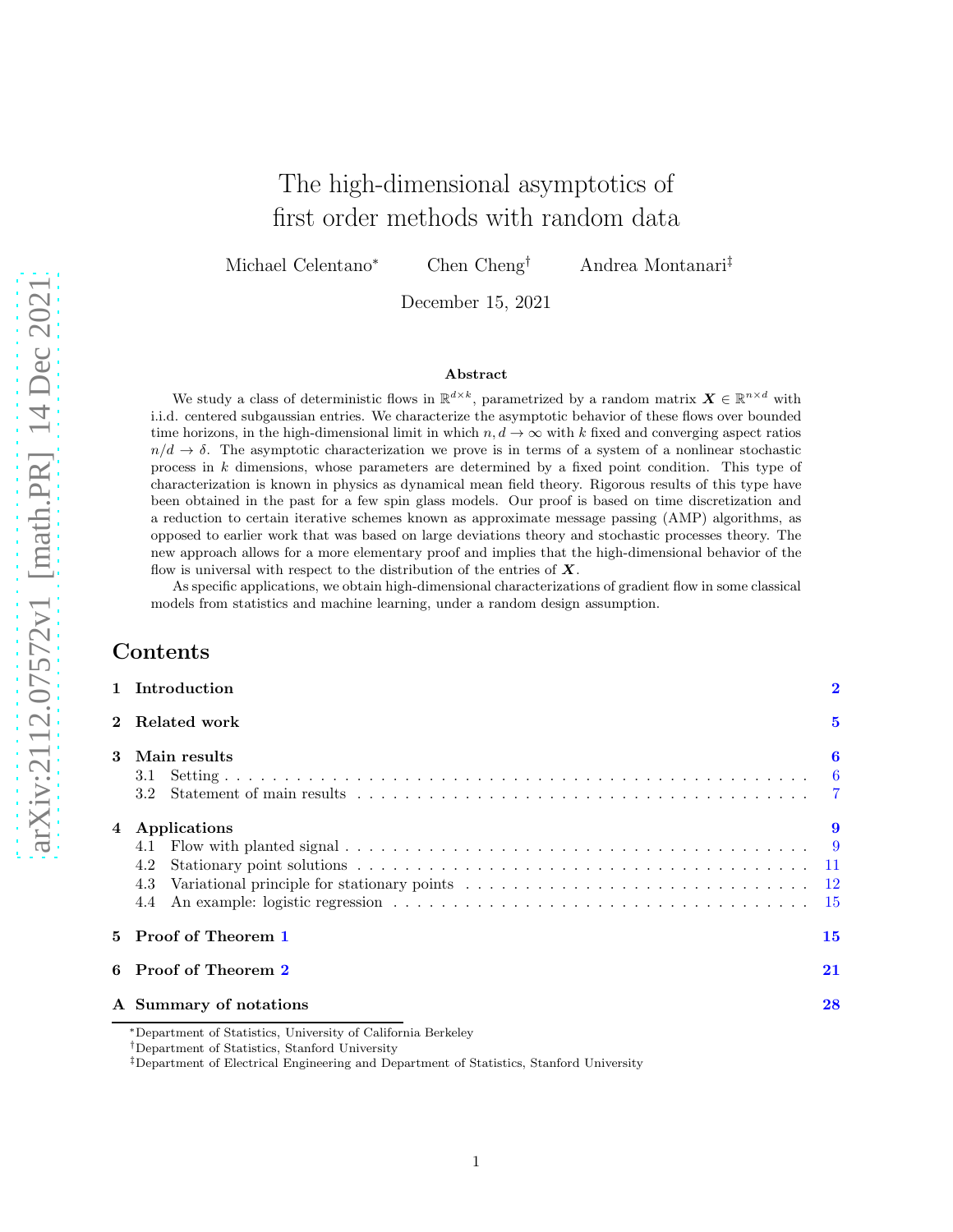|            | B Auxiliary lemmas for the proof of Theorem 1                                                                                                      | 28         |
|------------|----------------------------------------------------------------------------------------------------------------------------------------------------|------------|
|            |                                                                                                                                                    | 28         |
|            |                                                                                                                                                    | 28         |
|            | Proof of Lemma B.1 $\dots \dots \dots \dots \dots \dots \dots \dots \dots \dots \dots \dots \dots \dots \dots \dots$<br>B 1 2                      | 30         |
|            |                                                                                                                                                    | 31         |
| B.2        |                                                                                                                                                    | 34         |
| <b>B.3</b> | Proof of Lemma $5.5$ $\ldots$ $\ldots$ $\ldots$ $\ldots$ $\ldots$ $\ldots$ $\ldots$ $\ldots$ $\ldots$ $\ldots$ $\ldots$ $\ldots$ $\ldots$ $\ldots$ | 35         |
|            |                                                                                                                                                    | 39         |
|            |                                                                                                                                                    | 39         |
|            | <b>B.4.2</b>                                                                                                                                       | 41         |
|            | B.4.3                                                                                                                                              | 44         |
|            |                                                                                                                                                    | 48         |
|            | C Auxiliary lemmas for the proof of Theorem 2                                                                                                      | 52         |
|            |                                                                                                                                                    | 52         |
|            |                                                                                                                                                    |            |
| C.3        |                                                                                                                                                    |            |
|            |                                                                                                                                                    |            |
|            |                                                                                                                                                    | 57         |
|            |                                                                                                                                                    | 58         |
| C.5<br>C 6 |                                                                                                                                                    | 61         |
|            |                                                                                                                                                    | 63         |
| C.7        |                                                                                                                                                    | 68         |
|            |                                                                                                                                                    | - 71<br>76 |
|            |                                                                                                                                                    |            |
|            | D Proofs for fixed-point equations                                                                                                                 | 77         |
|            |                                                                                                                                                    | -77        |
|            |                                                                                                                                                    | 82         |

# <span id="page-1-0"></span>1 Introduction

Understanding the behavior of gradient descent dynamics in non-convex random energy landscapes is a central problem in a number of disciplines, ranging from statistical physics to applied mathematics, machine learning and statistics. Consider to be concrete, the problem of solving  $n$  nonlinear equalities or inequalities in unknown vector  $\boldsymbol{\theta} \in \mathbb{R}^d$ :

System of equalities:  $\varphi(\langle \mathbf{x}_i, \boldsymbol{\theta} \rangle) = y_i, \quad \forall i \leq n$ , (1)

$$
System of inequalities: \varphi(\langle \mathbf{x}_i, \boldsymbol{\theta} \rangle) \leq y_i, \quad \forall i \leq n. \tag{2}
$$

Here  $\varphi : \mathbb{R} \times \mathbb{R} \to \mathbb{R}$  is a known function,  $x_i \in \mathbb{R}^d$ ,  $y_i \in \mathbb{R}$  are known data of the problem, and  $\langle u, v \rangle$  denotes the standard scalar product of  $u, v \in \mathbb{R}^d$ . We are given  $y_i$  and  $x_i, i \leq n$ , and the function  $\varphi$ , and would like to solve either Problem [\(1\)](#page-1-1) or Problem [\(2\)](#page-1-2) for  $\boldsymbol{\theta} \in \mathbb{R}^d$ .

An interesting way to explore the space of solutions and near-solutions of these problems is to consider the following gradient flow in  $\mathbb{R}^d$ :

<span id="page-1-4"></span><span id="page-1-3"></span><span id="page-1-2"></span><span id="page-1-1"></span>
$$
\frac{\mathrm{d}\boldsymbol{\theta}^t}{\mathrm{d}t} = -\nabla \mathcal{L}_n(\boldsymbol{\theta}^t),\tag{3}
$$

$$
\mathcal{L}_n(\boldsymbol{\theta}) := \frac{d}{n} \sum_{i=1}^n \text{Loss}(\langle \boldsymbol{x}_i, \boldsymbol{\theta} \rangle; y_i).
$$
\n(4)

We could take, for instance,  $\text{Loss}(z; y) = (\varphi(z) - y)^2$  for the system of equalities [\(1\)](#page-1-1) and  $\text{Loss}(z; y) =$  $(\varphi(z) - y)_+^2$  for the system of inequalities [\(2\)](#page-1-2).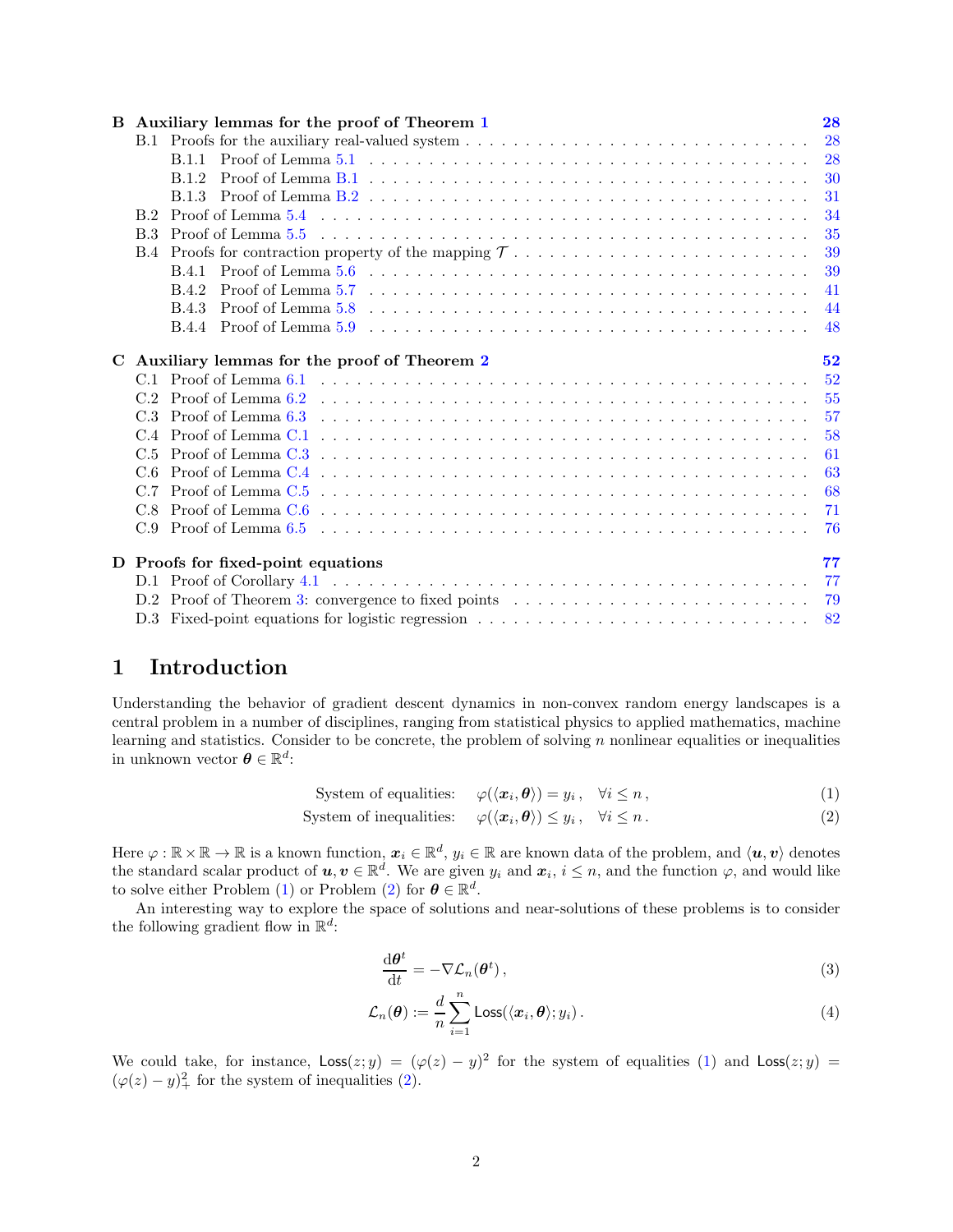Apart from being a purely theoretical tool, gradient flow can be discretized to yield a gradient descent algorithm

<span id="page-2-2"></span>
$$
\boldsymbol{\theta}^{k+1} = \boldsymbol{\theta}^k - \eta \nabla \mathcal{L}_n(\boldsymbol{\theta}^k) \,, \tag{5}
$$

where  $\eta$  is a stepsize parameter. For small enough  $\eta$ , this algorithm should closely track the gradient flow. In practice, this is to be initialized at an uninformative position, e.g.  $\theta^0 = 0$  or  $\theta^0 \sim N(0, c_0 I_d)$ . This or closely related flows have been studied for a number of applications, including linear regression [\[SGB94\]](#page-26-0), phase retrieval [\[Fie82,](#page-25-0) [CC17\]](#page-24-0), generalized linear models [\[SHN](#page-26-1)+18]. We refer to Section [2](#page-4-0) for further pointers to the literature.

Taking the derivative in Eq. [\(3\)](#page-1-3) and adopting the vector notation, the gradient flow reads

<span id="page-2-1"></span>
$$
\frac{\mathrm{d}\boldsymbol{\theta}^t}{\mathrm{d}t} = -\frac{d}{n} \boldsymbol{X}^\mathsf{T} \text{Loss}'(\boldsymbol{X}\boldsymbol{\theta}^t; \boldsymbol{y}),\tag{6}
$$

where  $\mathbf{X} \in \mathbb{R}^{n \times d}$  is the matrix whose *i*-th row is given by vector  $\mathbf{x}_i, \mathbf{y} = (y_1, \ldots, y_n)^\mathsf{T}$ . We adopt the convention of applying  $\textsf{Loss}'$  to vectors componentwise, i.e.  $\textsf{Loss}'(z; y) \in \mathbb{R}^n$  is the vector whose *i*-th entries is  $\textsf{Loss}(z_i, y_i)$ .

Similar flows are studied in statistical physics. For instance, in the Hopfield model of associative memories the memory retrieval dynamics is closely related to the following flow

$$
\frac{\mathrm{d}\sigma^t}{\mathrm{d}t} = -\nabla \mathcal{H}(\sigma^t) \,,\tag{7}
$$

$$
\mathcal{H}(\boldsymbol{\sigma}) := \frac{1}{2} \sum_{i=1}^{n} \langle x_i, \boldsymbol{\sigma} \rangle^2 + V(\boldsymbol{\sigma}), \qquad (8)
$$

where  $V(\sigma) := \sum_{i=1}^d V(\sigma_i)$ , and  $\mathcal{H}(\sigma)$  is the system's Hamiltonian. This type of dynamics was studied in the context of the Sherrington-Kirkpatrick model [\[SZ82\]](#page-26-2), the spherical p-spin glass model [\[CHS93,](#page-24-1) [CK93\]](#page-24-2), and the Hopfield model [\[RSZ88\]](#page-25-1).

All of these dynamics can be modified by introducing a noise term, thus yielding a Langevin dynamics. For instance, Eq. [\(3\)](#page-1-3) can be modified to  $d\theta^t = -\nabla \mathcal{L}(\theta^t)dt + \alpha d\mathbf{B}^t$ , with  $(\mathbf{B}_t)_{t\geq 0}$  a standard d-dimensional Brownian motion. We believe that this generalization can be treated using our approach, but our formal results are established for the 'zero temperature' case  $\alpha = 0$ .

In this paper we will be interested in the behavior of the flow [\(3\)](#page-1-3) (and indeed a significant generalization of the latter), when the matrix  $X$  is random, with i.i.d. centered subgaussian entries<sup>[1](#page-2-0)</sup>. We will focus on the high-dimensional limit  $d \to \infty$  under a proportional asymptotics, namely  $n/d \to \delta \in (0,\infty)$ .

The mainstream approach to the analysis of the flow [\(6\)](#page-2-1) in statistics and applied mathematics is to study the landscape of the cost function  $\mathcal{L}_n(\theta)$ . One then relates the properties of gradient flow to such landscape properties (e.g., the absence of 'bad' local minima) via a deterministic argument. The drawback of this approach is that one cannot account for situations in which, for instance, bad local minima exist but a typical initialization does not fall in their basin of attraction.

In contrast, within statistical physics, there exists a well established approach to the analysis of gradient or Langevin flows for spin glass Hamiltonians. One takes the limit  $n, d \to \infty$  at  $n/d = \delta$  and  $t \leq T$  fixed and uses a non-rigorous argument to derive an asymptotic characterization. This characterization can be written as a fixed point condition for the two points correlation functions (the limit below is understood in almost sure sense)

$$
C_{\theta}(t,s) := \lim_{d \to \infty} \frac{1}{d} \langle \theta^t, \theta^s \rangle,
$$
\n(9)

and a response function as well (see below for definitions). This characterization holds over time horizons of order one as  $n, d \to \infty$ , and is often referred in physics as 'dynamical mean field theory' (DMFT).

At first sight, studying gradient flow or similar flows over time a time horizon  $T = O(1)$  as  $n, d \to \infty$ might seem to have little use. Instead it turns out that, in many problems of interest, a non-trivial evolution

<span id="page-2-0"></span> $1$ Our main theorem can be proved in a slightly stronger form for the case of Gaussian entries, because of available theorems in the literature.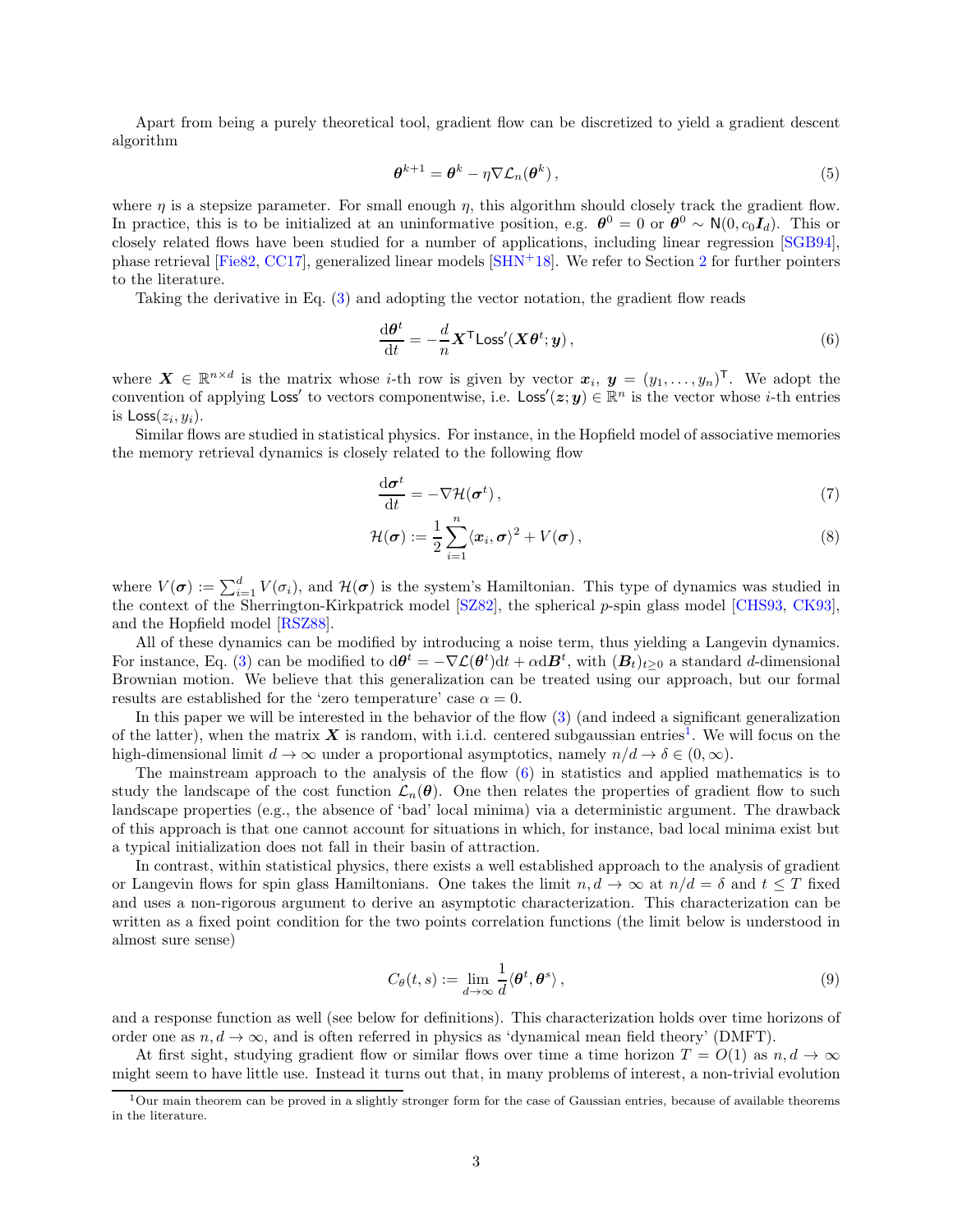takes place on this time scales, and a near optimum is achieved. Examples from the literature will be provided in the next section. (An important role is of course played by the scaling of the cost function in Eq. [\(4\)](#page-1-4)). We will also prove that gradient descent, as defined in Eq. [\(5\)](#page-2-2), closely tracks gradient flow (and the same happens for more general flows) when  $\eta$  is small, but still  $O(1)$  as  $n, d \rightarrow \infty$ . This means the theory developed here concerns algorithms whose complexity is of the order of  $T/\eta = O(1)$  matrix-vector multiplications.

DMFT asymptotics have been proved in the past for Langevin dynamics on several spin glass models [\[AG95,](#page-24-3) [AG97,](#page-24-4) [ADG01,](#page-24-5) [ADG06\]](#page-24-6). These proofs were based either on a large deviations argument or on stochastic processes and weak convergence theory. Over the last few years, physicists have applied the DMFT approach to analyze gradient flow algorithms in several problems from high-dimensional statistics and machine learning (see next section for some pointers). While a DMFT characterization was not proven for these applications, several insights were extracted from the analysis of DMFT systems. The present paper aims at filling this gap.

Namely, we report contributions in several directions:

Asymptotic characterization. We prove an asymptotic DMFT characterization of a class of flows includ-ing [\(4\)](#page-1-4) as a special case. Our setting includes cases in which  $\theta^t \in \mathbb{R}^{d \times k}$  is a matrix with a fixed number k of columns (with k independent of  $d, n$ ). Further, the flow can depend on time, and the function Loss' in Eq. [\(6\)](#page-2-1) is replaced by a general function  $\ell : \mathbb{R}^{k+1} \to \mathbb{R}^k$ .

These generalizations allows us to cover a range of applications of interest such as generalized linear models, or shallow neural networks with a constant number of hidden neurons. The characterization we obtain determines, among other things, the asymptotic distribution of trajectories of single coordinates:

$$
\frac{1}{d} \sum_{i=1}^{d} \delta_{(\theta_i)_0^T} \Rightarrow \mathbf{P}_T \tag{10}
$$

where  $(\theta_i)_0^T$  is the trajectory of coordinate i (seen as a function from  $[0,T]$  to  $\mathbb{R}^k$ ), and  $\Rightarrow$  denotes weak convergence in the space of probability distributions over  $C([0,T], \mathbb{R}^k)$ .

**Proof technique.** We introduce a new proof technique that is based on a 3 step procedure: (1) Discretize time; (2) Show that the discrete-time flow can be obtained by applying a simple change of variables to the iterates of an approximate message passing (AMP) algorithm; (3) Apply an existing asymptotic characterization of AMP algorithms, known as 'state evolution'.

Given the special structure of AMP algorithms, and the wealth of rigorous results about them, we believe that this approach is simpler than earlier ones. The only technical challenge is to prove that the time step can be taken to zero the DMFT. We show this by establishing a contraction property in a suitable function space. This contraction property has other useful consequences: among them, it implies existence and uniqueness of solutions of the asymptotic dynamics.

Beyond gradient flow. In applications, gradient flow is only one among other algorithms that we might be interested in. These algorithms need not to be gradient flows with respect to a cost function. For instance, it is known that, among first order methods for statistical estimation (algorithms that proceed by successive multiplication by  $X$  or  $X^{\top}$ ), Bayes AMP achieves optimal statistical accuracy, under suitable assumptions [\[CMW20b\]](#page-25-2).

The proof by discretization and reduction to AMP makes transparent the relation between various algorithms, and in particular the fact that each of these algorithms can be viewed as AMP plus some post-processing.

Non-vanishing step size. As a byproduct of our analysis, the asymptotic characterization does not apply only to the continuous time flow, but also to its discretization (e.g. gradient descent  $(5)$ ) for any stepsize  $\eta = \eta_n \to 0$  as  $n, d \to \infty$ . This follows from the fact that our proof technique is based on time discretization.

For the case of non-vanishing stepsize, our analysis still gives an asymptotic characterization (with discrete time).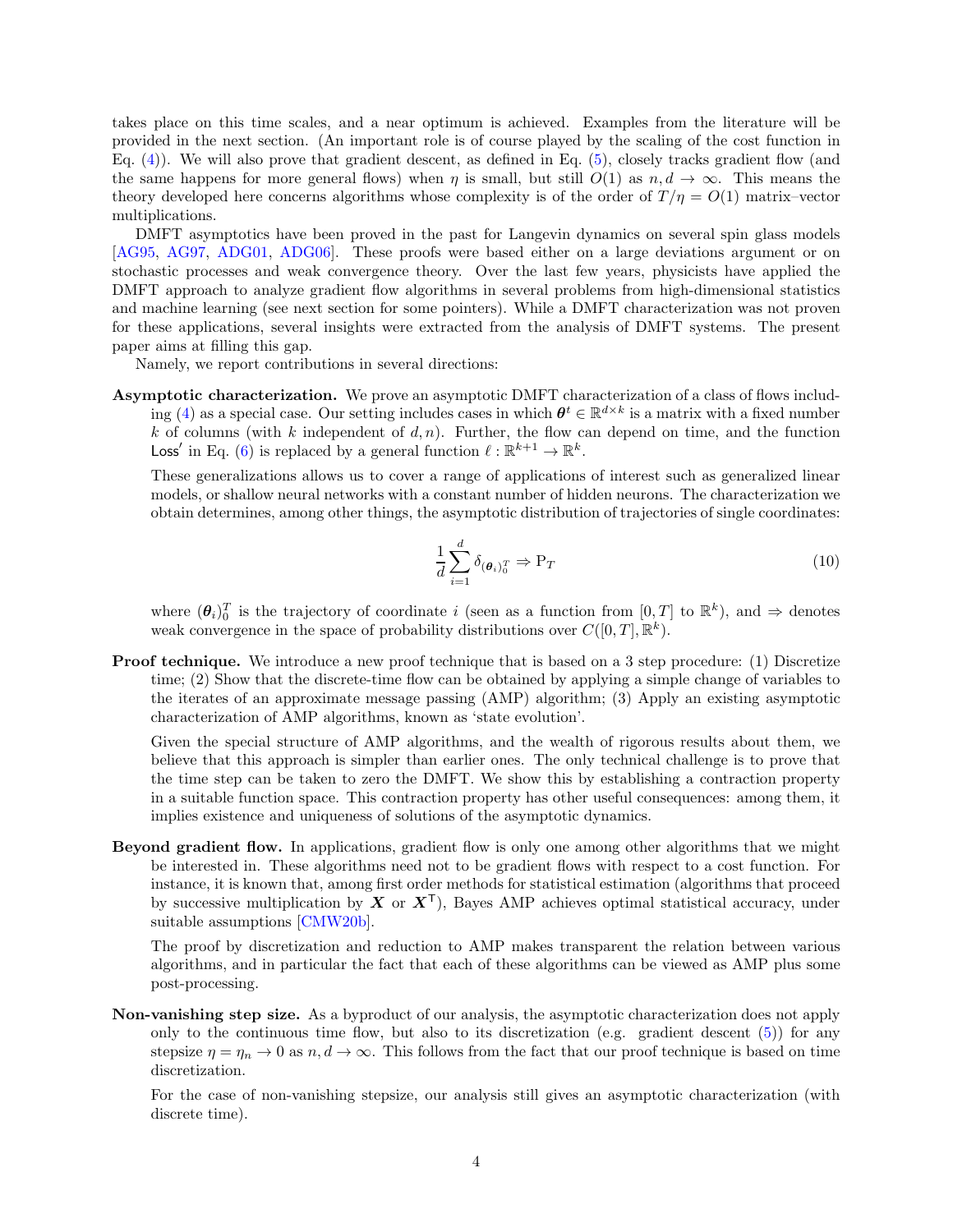- Universality. As our approach leverages available results on the analysis of AMP algorithms, we inherit the generality of those results. In particular, we can establish universality of the  $n, d \to \infty$  limit with respect to the distribution of the entries  $X_{ij}$  of  $\boldsymbol{X}$ .
- Stationary points. In the case of gradient flows, we study a certain class of stationary points of the DMFT dynamics.

We show that these stationary points are in correspondence with stationary points of an infinitedimensional variational principle which arises from Gordon's Gaussian comparison inequality. This correspondence holds both for convex and non-convex optimization problems. For convex problems, the infinite-dimensional variational principle is also convex, and typically has a unique minimizer, whence DMFT has a unique stationary point.

In physics language, these stationary points correspond to 'replica symmetric solutions'. A subset of them should describe the long-time asymptotics of the flow. However, we leave for future work the study of how and when these stationary points do actually control the long-time asymptotics. Statistical physics predicts that other types of asymptotic behaviors are possible as well in non-convex problems [\[CK93\]](#page-24-2).

The rest of the paper is organized as follows. We briefly survey related work in Section [2.](#page-4-0) We then state our general results in Section [3.](#page-5-0) We specialize the general result to a few cases of interest in Section [4.](#page-8-0) We finally present our proofs in Sections [5](#page-14-1) and [6,](#page-20-0) with several technical lemmas deferred to the appendices.

### <span id="page-4-0"></span>2 Related work

As mentioned in the introduction, DMFT was used by physicists for a long time to characterize the highdimensional behavior of Langevin dynamics in mean field spin glasses [\[SZ81,](#page-26-3) [SZ82\]](#page-26-2). The asymptotic characterization is given, as in our paper, by a correlation and response function. In some cases, these functions are determined by a set of integral-differential equations [\[CHS93,](#page-24-1) [CK93\]](#page-24-2). More often, they solve a fixed point condition that is given in terms of a one-dimensional stochastic process with correlated noise and memory [\[SZ82,](#page-26-2) [CK08,](#page-25-3) [ABC20\]](#page-24-7).

Over the last few years physicists applied the same techniques to several problems in high-dimensional statistics and machine-learning. They studied the behavior of gradient flow learning and extracted useful insights from the DMF characterization. An incomplete list of examples includes tensor principal component analysis [\[MBC](#page-25-4)<sup>+</sup>20], max margin linear classification [\[ABUZ18,](#page-24-8) [MKUZ20\]](#page-25-5), Gaussian mixture models [\[MKUZ20\]](#page-25-5).

Some of these papers compare Langevin learning to Bayes optimal AMP, by solving numerically the corresponding high-dimensional characterizations. They observe that Bayes AMP achieves superior accuracy and provide physics-based explanations for this phenomenon. Our analysis (alongside the results of [\[CMW20b\]](#page-25-2)) provides a simple rigorous explanation of this observation. Langevin (as gradient flow and indeed any first order method) is equivalent to a specific AMP plus post-processing. Bayes AMP is the optimal AMP algorithm in Bayesian estimation problems.

DMFT characterizations for the Langevin dynamics of the Sherrington-Kirkpatrick (SK) model were first proved by Ben Arous and Guionnet [\[AG95,](#page-24-3) [AG97,](#page-24-4) [Gui97\]](#page-25-6) (who considered continuous spins and Langevin dynamics) and by Grunwald [\[Gru96\]](#page-25-7) who instead considered Ising spins and Glauber dynamics. Spherical spin glasses (whereby the vector  $\theta$  lies on a sphere) were studied in [\[ADG01\]](#page-24-5) in the case of quadratic cost functions. With respect to all other cases discussed here, the example of spherical spin grasses with quadratic activations is significantly simpler. In this case, the solutions to the flow can be written explicitly. The case of spherical spin glasses with general polynomial interactions (the so called  $p$ -spin model) was studied in [\[ADG06\]](#page-24-6). This paper proved the DMFT equations using a concentration technique and Girsanov formula, and leveraging in a crucial way the fact that the energy function is a Gaussian process.

We notice in passing that all of the above approaches use in an important way the fact that the process studied is a non-degenerate diffusion, e.g. Langevin dynamics at non-zero temperature. In contrast, we focus on the degenerate case of deterministic flow. We believe it is possible to apply our proof technique to non-zero temperature, by constructing the Brownian noise as a deterministic function of the vector z. We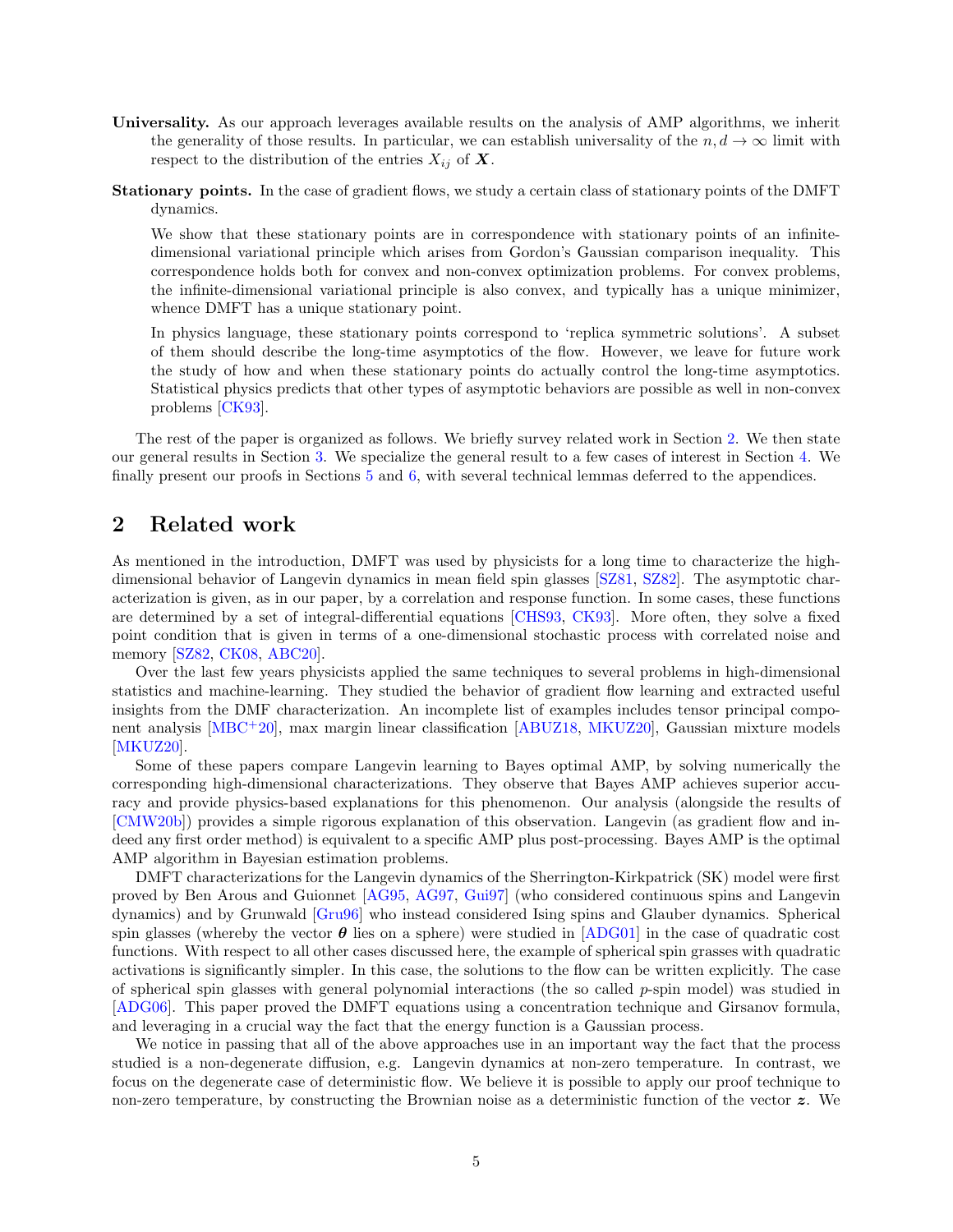also note that the models we treat are analogous to the SK model in that the asymptotic characterization is given in terms of a stochastic process.

Recently the mathematical study of DMFT asymptotics has attracted renewed interest to address the question of universality with respect to the distribution of the underlying randomness (the matrix  $\bm{X}$  in our case). Dembo and Gheissari [\[DG21\]](#page-25-8) prove universality for a class of diffusions parametrized by a random matrix. Finally, Dembo, Lubetzky and Zeitouni [\[DLZ19\]](#page-25-9) prove universality for a version of the SK model Langevin dynamics in which the symmetric interaction matrix is replaced by an asymmetric matrix with independent entries. This additional independence allows to use a direct approaches based on Girsanov formula.

Our proof technique is based on a reduction to AMP, and hence allows us to leverage the wealth of results proved in that context. While most of these results [\[BM11,](#page-24-9) [JM13,](#page-25-10) [BMN20\]](#page-24-10) were proven for Gaussian randomness, using a technique first introduced in [\[Bol14\]](#page-24-11), universality results were proven in [\[BLM15,](#page-24-12) [CL21\]](#page-25-11). In particular, we exploit the result of Chen and Lam [\[CL21\]](#page-25-11) and deduce universality for a large class of flows.

Finally, we believe the same technique should be applicable to prove universality in other cases as well, e.g. for Langevin dynamics in the SK model which is not covered by our main theorem.

### <span id="page-5-1"></span><span id="page-5-0"></span>3 Main results

#### 3.1 Setting

The general flow. Let  $\ell : \mathbb{R}^k \times \mathbb{R} \times \mathbb{R}_{\geq 0} \to \mathbb{R}^k$ ,  $(r, z, t) \mapsto \ell_t(r; z)$  be a Lipschitz function, and  $\Lambda : \mathbb{R}_{\geq 0} \to$  $\mathbb{R}^{k \times k}$ ,  $t \mapsto \Lambda^t$  be a bounded matrix-valued function.

We then consider the general flow over  $\mathbb{R}^{d \times k}$ , defined via the following ordinary differential equation, denoted by  $\mathfrak{F}(\boldsymbol{\theta}^0, \boldsymbol{z}, \boldsymbol{\Lambda}, \ell),$ 

$$
\frac{\mathrm{d}\boldsymbol{\theta}^t}{\mathrm{d}t} = -\boldsymbol{\theta}^t \Lambda^t - \frac{1}{\delta} \boldsymbol{X}^\mathsf{T} \boldsymbol{\ell}_t (\boldsymbol{X} \boldsymbol{\theta}^t; \boldsymbol{z}), \qquad (11)
$$

with initial condition  $\theta^0 \in \mathbb{R}^{d \times k}$ . Here we follow the convention of applying functions to matrices row-wise. In particular  $\ell_t(\mathbf{X}\boldsymbol{\theta}^t;\boldsymbol{z}) \in \mathbb{R}^{d \times k}$  is the matrix with rows

<span id="page-5-2"></span>
$$
\boldsymbol{\ell}_t(\boldsymbol{X}\boldsymbol{\theta}^t;\boldsymbol{z})=\begin{bmatrix} \ell_t(\boldsymbol{x}_1^\mathsf{T}\boldsymbol{\theta}^t;z_1) \\ \ell_t(\boldsymbol{x}_2^\mathsf{T}\boldsymbol{\theta}^t;z_2) \\ \vdots \\ \ell_t(\boldsymbol{x}_d^\mathsf{T}\boldsymbol{\theta}^t;z_d) \end{bmatrix}\,,
$$

where we recall that  $x_i$  is the *i*-th row of  $X$ . Notice that this setting generalizes the gradient flow equation [\(3\)](#page-1-3) in a few ways, apart from the fact that  $\theta^t$  can now have k columns. First, the function  $\ell_t$  can now depend on the additional argument z as well as on the time t; second,  $\ell_t(\cdot; z)$  is not necessarily the gradient of a cost function; third, the additional term  $-\theta^t \Lambda^t$  allows us to include constraints on the norm of  $\theta^t$ , or regularization terms.

In Section [4](#page-8-0) we will illustrate how the additional flexibility introduced here allows to capture applications in statistics and machine learning.

Notational conventions. We use boldface symbols for matrices or vectors whose dimensions diverge, e.g.  $\theta^t$ , X and so on. Also, we generally use upper case letters for matrices and lower case letters for vectors, with the exception of  $n \times k$  or  $d \times k$  matrices such as  $\theta^t$ . We use  $||u||_2$  to denote the  $\ell_2$  norm of a vector u. We also use  $||M||$  and  $||M||_F$  to denote the operator norm and Frobenius norm of a matrix M. Further notations can be found in Appendix [A.](#page-27-0)

**Dynamical Mean Field Theory.** Given random variables  $(\theta^0, z) \in \mathbb{R}^k \times \mathbb{R}$ , a matrix valued function  $\Lambda: \mathbb{R}_{\geq 0} \to \mathbb{R}^{k \times k}$  and a Lipschitz function  $\ell: \mathbb{R}^k \times \mathbb{R} \times \mathbb{R}_{\geq 0} \to \mathbb{R}^k$ , we consider the following system of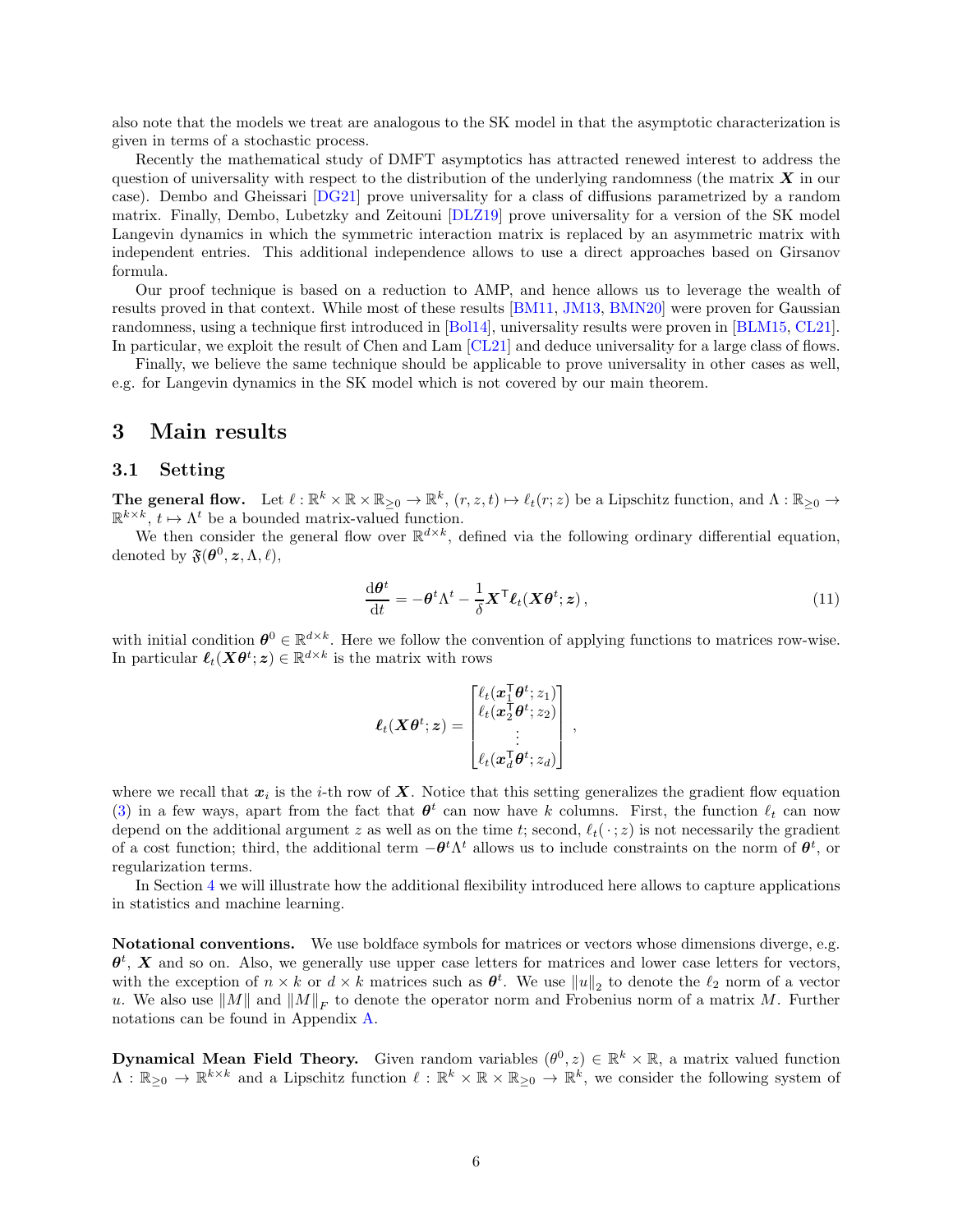equations for the unknown deterministic functions  $\Gamma : \mathbb{R}_{\geq 0} \to \mathbb{R}^{k \times k}$ ,  $R_{\theta}, R_{\theta}, C_{\theta}, C_{\theta} : \mathbb{R}_{\geq 0} \times \mathbb{R}_{\geq 0} \to \mathbb{R}^{k \times k}$  and stochastic processes  $\theta, r : \mathbb{R}_{\geq 0} \to \mathbb{R}^k$ , which we will denote by  $\mathfrak{S} := \mathfrak{S}(\theta^0, z, \delta, \Lambda, \ell)$ :

$$
\frac{\mathrm{d}}{\mathrm{d}t}\theta^t = -(\Lambda^t + \Gamma^t)\theta^t - \int_0^t R_\ell(t, s)\theta^s \mathrm{d}s + u^t, \qquad u \sim \mathsf{GP}(0, C_\ell/\delta), \qquad (12a)
$$

<span id="page-6-9"></span><span id="page-6-5"></span><span id="page-6-2"></span><span id="page-6-1"></span>
$$
r^{t} = -\frac{1}{\delta} \int_{0}^{t} R_{\theta}(t, s) \ell_{s}(r^{s}; z) ds + w^{t}, \qquad w \sim \mathsf{GP}(0, C_{\theta}), \qquad (12b)
$$

$$
R_{\theta}(t,s) = \mathbb{E}\left[\frac{\partial \theta^t}{\partial u^s}\right],\tag{12c}
$$

$$
R_{\ell}(t,s) = \mathbb{E}\left[\frac{\partial \ell_t(r^t; z)}{\partial w^s}\right],\tag{12d}
$$

$$
\Gamma^{t} = \mathbb{E}\left[\nabla_{r}\ell_{t}(r^{t}; z)\right],
$$
\n
$$
C_{\theta}(t, s) = \mathbb{E}\left[\theta^{t} \theta^{s\mathsf{T}}\right],
$$
\n
$$
0 \le s, t < \infty,
$$
\n
$$
(12f)
$$

<span id="page-6-8"></span><span id="page-6-7"></span><span id="page-6-6"></span><span id="page-6-3"></span>
$$
C_{\ell}(t,s) = \mathbb{E}\left[\ell_t(r^t; z)\ell_s(r^s; z)^{\mathsf{T}}\right],
$$
\n
$$
0 \le s, t < \infty.
$$
\n(12g)

Here the notation  $u \sim \mathsf{GP}(0, C_f/\delta)$ ,  $w \sim \mathsf{GP}(0, C_\theta)$  means that  $u, w$  are independent centered Gaussian processes with covariance kernels  $C_{\ell}/\delta$  and  $C_{\theta}$ . We set  $R_{\theta}(t, s) = R_{\ell}(t, s) = 0$  for  $t < s$ . On regions  $R_{\theta}, R_{\ell}$ ,

The quantities  $\partial \theta^t / \partial u^s$  in Eq. [\(12c\)](#page-6-1) and  $\partial \ell_t(r^t; z) / \partial w^s$  in Eq. [\(12d\)](#page-6-2) are stochastic processes defined via the following equations:

$$
\frac{\mathrm{d}}{\mathrm{d}t}\frac{\partial\theta^t}{\partial u^s} = -(\Lambda^t + \Gamma^t)\frac{\partial\theta^t}{\partial u^s} - \int_s^t R_\ell(t, s')\frac{\partial\theta^{s'}}{\partial u^s} \mathrm{d}s',\qquad 0 \le s \le t < \infty, (13a)
$$
\n
$$
\frac{\partial\ell_t(r^t; z)}{\partial w^s} = \nabla_r \ell_t(r^t; z) \cdot \left(-\frac{1}{\delta} \int_s^t R_\theta(t, s')\frac{\partial\ell_{s'}(r^{s'}; z)}{\partial w^s} \mathrm{d}s' - \frac{1}{\delta}R_\theta(t, s)\nabla_r \ell_s(r^s; z)\right), \quad 0 \le s < t < \infty,
$$
\n(13b)

with boundary condition  $\partial \theta^t / \partial u^t = I$ . Note that the first one is a deterministic integral-differential equation and therefore  $\partial \theta^t / \partial u^s$  is a deterministic function. On the other hand,  $\partial \ell_t(r^t; z) / \partial w^s$  is in general a stochastic process because  $r^t$  is.

The rationale for the notations  $\partial \theta^t / \partial u^s$  and  $\partial \ell_t(r^t; z) / \partial w^s$  is that Eqs. [\(13\)](#page-6-3) can be heuristically derived as equations for such functional derivatives. However, we will not need to prove that these are the actual functional derivatives.

We set  $\partial \theta^t / \partial u^s = 0$  if  $s > t$  and  $\partial \ell_t(r^t; z) / \partial w^s = 0$  if  $s \ge t$ .

**Remark 3.1.** Since  $\partial \theta^t / \partial u^s$  is a deterministic function, the expectation operator in Eq. [\(12c\)](#page-6-1) can be removed. However, this is not immediately clear from Eq. [\(12c\)](#page-6-1) alone and also to keep uniformity in our definitions, we retain the expectation operator in Eq. [\(12c\)](#page-6-1).

#### <span id="page-6-0"></span>3.2 Statement of main results

<span id="page-6-4"></span>**Assumption 1.** The entries  $\mathbf{X} = (X_{ij})_{i \leq n,j \leq d}$  are given by  $X_{ij} = \overline{X}_{ij}/\sqrt{d}$ , where  $(\overline{X}_{ij})_{i,j \geq 1}$  is a collection of i.i.d. random variables with distribution independent of n, d, such that  $\mathbb{E}\{\overline{X}_{ij}\}=0, \ \mathbb{E}\{\overline{X}_{ij}^2\}=1,$  and  $\|\overline{X}_{ii}\|_{\psi_2} \leq C$  for a constant C (here  $\|\cdot\|_{\psi_2}$  denotes the sub-Gaussian norm).

The function  $\ell_t(r;z)$  is Lipschitz continuous with Lipschitz continuous Jacobian in t and r. Further, these Lipschitz constants are bounded uniformly over  $t \in [0,T]$  and  $z \in \mathbb{R}$ . Namely there exists some  $M_{\ell} \in \mathbb{R}_{\geq 0}$ such that, for all z, all  $r_1, r_2 \in \mathbb{R}^k$  and  $t_1, t_2 \in [0, T]$ , we have

$$
\left\| \ell_{t_1}(r_1; z) - \ell_{t_2}(r_2; z) \right\|_2 \le M_{\ell}(\|r_1 - r_2\|_2 + |t_1 - t_2|), \tag{14a}
$$

$$
||D\ell_{t_1}(r_1; z) - D\ell_{t_2}(r_2; z)|| \le M_{\ell}(||r_1 - r_2||_2 + |t_1 - t_2|), \qquad (14b)
$$

where

$$
D\ell_t(r;z) = \left[\nabla_r \ell_t(r;z) \quad \frac{\mathrm{d}}{\mathrm{d}t} \ell_t(r;z)\right].
$$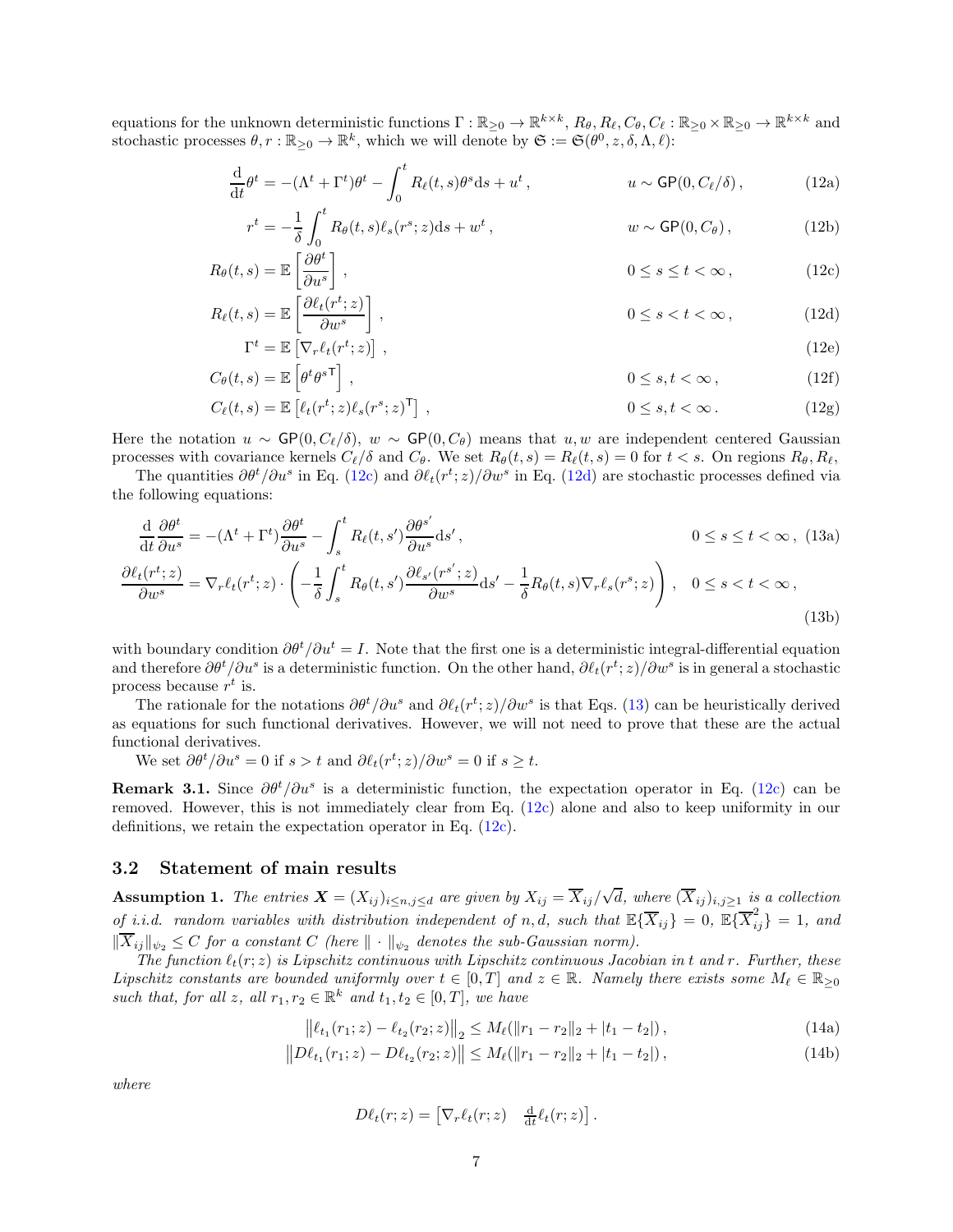In addition,  $\Lambda^t$  is Lipschitz continuous and symmetric. There exists some  $M_\Lambda \in \mathbb{R}_{\geq 0}$  such that  $\|\Lambda^t\| \leq M_\Lambda$ for all  $t \in [0, T]$ , and for all  $t_1, t_2 \in [0, T]$ 

$$
\left\| \Lambda^{t_1} - \Lambda^{t_2} \right\| \le M_\Lambda |t_1 - t_2| \,. \tag{15}
$$

Our first result establishes existence and uniqueness of solutions of the DMFT system  $\mathfrak{S}(\theta^0, z, \delta, \Lambda, \ell)$ .

<span id="page-7-0"></span>**Theorem 1.** Under either Assumption [1,](#page-6-4) suppose the random variables  $(\theta^0, z) \in \mathbb{R}^k \times \mathbb{R}$  satisfy

$$
M_{\theta^0,z} := \max\left\{\mathbb{E}\left[\left\|\theta^0\right\|_2^2\right], \sup_{t \in \mathbb{R}_{\geq 0}} \mathbb{E}\left[\left\|\ell_t(0;z)\right\|_2^2\right]\right\} < \infty. \tag{16}
$$

Given any functions  $\Lambda : \mathbb{R}_{\geq 0} \to \mathbb{R}^{k \times k}$  and  $\ell : \mathbb{R}^k \times \mathbb{R} \times \mathbb{R}_{\geq 0} \to \mathbb{R}^k$ , there exists a solution  $(\theta, r, R_\theta, R_\ell, C_\theta, C_\ell)$ for the DMFT system  $\mathfrak{S} := \mathfrak{S}(\theta^0, z, \delta, \Lambda, \ell)$  defined through Eqs. [\(12a\)](#page-6-5) to [\(12g\)](#page-6-6) and Eqs. [\(13a\)](#page-6-7) to [\(13b\)](#page-6-8). The solution is also unique among all  $(C_{\theta}, R_{\theta})$  that are bounded in all compact sets in  $\mathbb{R}^2_{\geq 0}$ . There further exists nondecreasing functions  $\Phi_{R_{\theta}}, \Phi_{R_{\ell}}, \Phi_{C_{\theta}}, \Phi_{C_{\ell}} : \mathbb{R}_{\geq 0} \to \mathbb{R}_{\geq 0}$  that satisfy

$$
||R_{\theta}(t,s)|| \leq \Phi_{R_{\theta}}(t-s), \qquad ||R_{\ell}(t,s)|| \leq \Phi_{R_{\ell}}(t-s), \qquad \forall 0 \leq s \leq t < \infty, \qquad (17a)
$$

$$
||C_{\theta}(t,t)|| \leq \Phi_{C_{\theta}}(t), \qquad ||C_{\ell}(t,t)|| \leq \Phi_{C_{\ell}}(t), \qquad \forall 0 \leq t < \infty, \qquad (17b)
$$

$$
\|\Gamma^t\| \le M_\ell, \qquad \forall 0 \le t < \infty. \tag{17c}
$$

Further, the process  $(\theta^t)_{t \in [0,T]}$  has continuous sample paths. Finally, the functions  $\Phi_{R_\theta}, \Phi_{R_\ell}, \Phi_{C_\theta}, \Phi_{C_\ell}$  are such that there exists  $\lambda := \lambda(\theta^0, z, \delta, M_{\theta^0, z}, M_\ell, M_\Lambda) > 0$  such that

$$
\lim_{t \to \infty} e^{-\lambda t} \max \{ \Phi_{R_{\theta}}(t), \Phi_{R_{\ell}}(t), \Phi_{C_{\theta}}(t), \Phi_{C_{\ell}}(t) \} = 0.
$$
\n(18)

The proof and the definitions of  $\Phi_{R_\theta}, \Phi_{R_\ell}, \Phi_{C_\theta}, \Phi_{C_\ell}$  are presented in Section [5,](#page-14-1) with most technical details deferred to the appendices.

We next prove that the original flow converges —in a suitable sense— to the unique solution of the DMFT system in the proportional asymptotics  $n, d \to \infty$ , with  $n/d \to \delta$ .

<span id="page-7-1"></span>**Theorem 2.** Under Assumption [1,](#page-6-4) further assume that  $n, d \to \infty$  with  $n/d \to \delta \in (0, \infty)$ . Let  $\mathbf{z}, \boldsymbol{\theta}^0$  be independent of **X**, and assume that the empirical distributions  $\widehat{\mu}_{\theta^0} := d^{-1} \sum_{i=1}^d \delta_{\theta^0_i}$  and  $\widehat{\mu}_z := n^{-1} \sum_{i=1}^n \delta_{z_i}$ converge weakly to  $\mu_{\theta^0}$  and  $\mu_z$ ,  $\mathbb{E}_{\widehat{\mu}_{\theta^0}}[\|\theta^0\|^2] \to \mathbb{E}_{\mu_{\theta^0}}[\|\theta^0\|^2] < \infty$  and  $\mathbb{E}_{\widehat{\mu}_z}[\|z\|^2] \to \mathbb{E}_{\mu_z}[\|z\|^2] < \infty$ . Let  $\theta_0^T$  be the stochastic process that solves S. Finally, define  $r^t := X\theta^t \in \mathbb{R}^{n \times k}$ ,  $t \geq 0$ .

Then, for any distance d<sub>W</sub> that metrizes weak convergence in  $C([0,T],\mathbb{R}^k)$  (for instance d<sub>W</sub> = d<sub>BL</sub> the bounded Lipschitz distance), we have

<span id="page-7-3"></span>
$$
\underset{n,d \to \infty}{\text{p-lim}} d_{\mathcal{W}} \left( \frac{1}{d} \sum_{i=1}^{d} \delta_{(\theta_i)_0^T}, \mathbf{P}_{\theta_0^T} \right) = 0, \qquad (19)
$$

<span id="page-7-4"></span>
$$
\underset{n,d \to \infty}{\text{p-lim}} d_{\mathcal{W}} \left( \frac{1}{n} \sum_{i=1}^{n} \delta_{z_i, (r_i)_0^T}, \mathcal{P}_{z, r_0^T} \right) = 0 \,. \tag{20}
$$

Here  $P\lim_{n,d\to\infty}$  denotes convergence in probability,  $P_{\theta_0^T}$  denotes the law of  $\theta_0^T := (\theta^t)_{0 \le t \le T}$ , and  $P_{z,r_0^T}$ denotes the joint law of z and  $r_0^T := (r^t)_{0 \le t \le T}$ .

The proof of ths theorem is presented in Section [6.](#page-20-0)

<span id="page-7-5"></span>**Remark 3.[2](#page-7-1).** Concretely, the convergence in Theorem 2 implies the following. For any  $L \in \mathbb{N}$ , any times  $0 \leq$  $t_1 < \cdots \leq t_L$ , and any bounded continuous functions  $\psi : (\mathbb{R}^k)^L \to \mathbb{R}$ , mapping  $(x_1, \ldots, x_L) \mapsto \psi(x_1, \ldots, x_L)$ , for  $x_i \in \mathbb{R}^k$ , and  $\tilde{\psi} : (\mathbb{R}^k)^L \times \mathbb{R} \to \mathbb{R}$ , we have:

<span id="page-7-2"></span>
$$
\underset{n,d \to \infty}{\text{plim}} \frac{1}{d} \sum_{i=1}^{d} \psi(\theta_i^{t_1}, \dots, \theta_i^{t_L}) = \mathbb{E}\left\{\psi(\theta^{t_1}, \dots, \theta^{t_L})\right\},\tag{21}
$$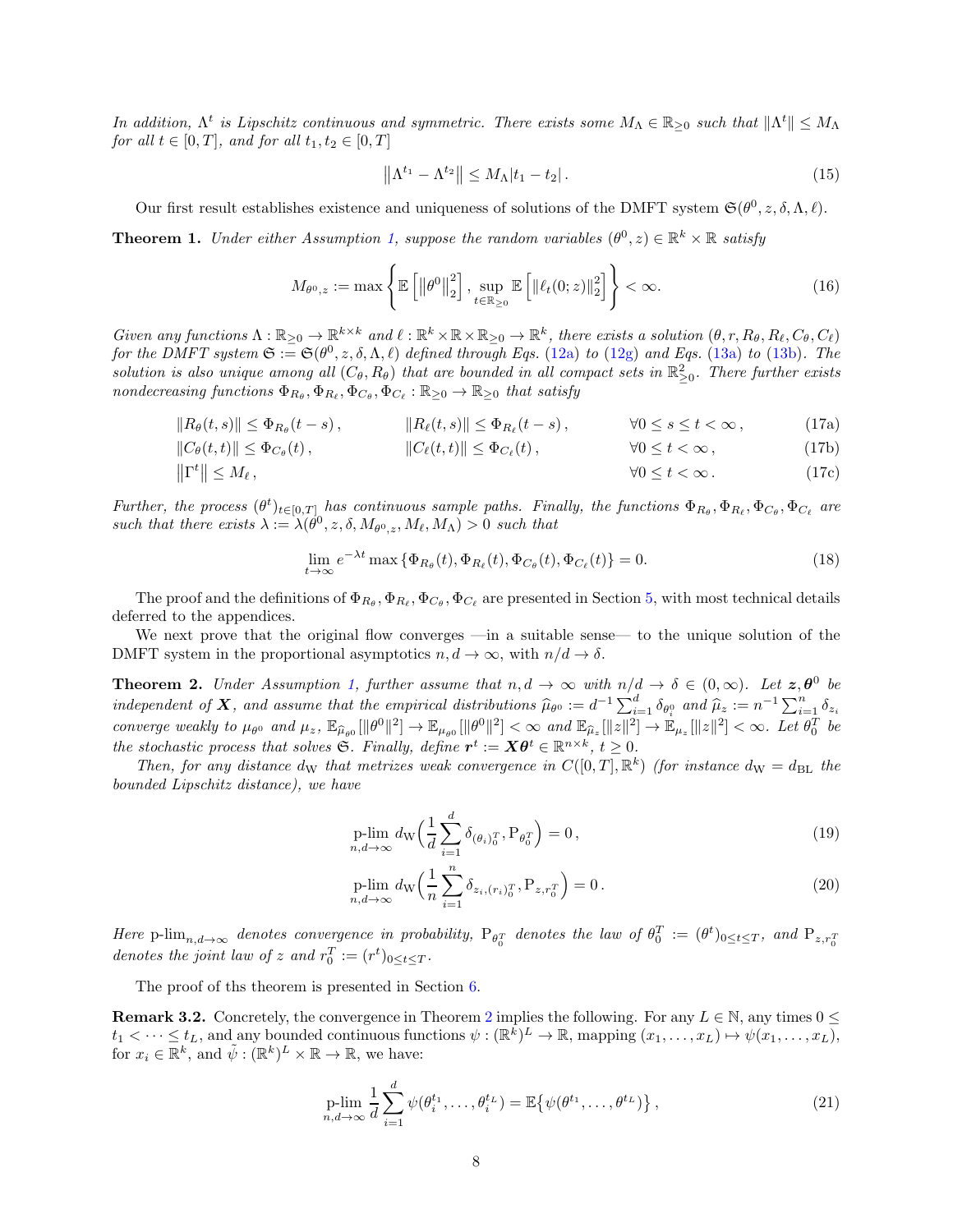$$
\underset{n,d \to \infty}{\text{plim}} \frac{1}{n} \sum_{i=1}^{n} \tilde{\psi}(r_i^{t_1}, \dots, r_i^{t_L}, z) = \mathbb{E}\{\tilde{\psi}(r^{t_1}, \dots, r^{t_L}, z)\}.
$$
\n(22)

The expectation on the right-hand side is with respect to the processes  $(\theta^t)_{t\geq 0}$ ,  $(r^t)_{t\geq 0}$  defined by the DMFT system.

In the case the matrix  $\boldsymbol{X}$  has i.i.d. Gaussian entries, the same proof of Section [6](#page-20-0) implies a somewhat stronger statement by leveraging the results of [\[JM13\]](#page-25-10). Namely, Eq. [\(21\)](#page-7-2) holds for any continuous functions with at most quadratic growth  $|\psi(x)| \leq C(1 + ||x||_2^2)$ ,  $|\tilde{\psi}(x)| \leq C(1 + ||x||_2^2)$ .

# <span id="page-8-0"></span>4 Applications

In this section, we apply Theorem [2](#page-7-1) to prove DMFT characterization of gradient flow for generalized linear models and shallow neural networks with a constant number of hidden neurons.

Next, we define a notion of stationary-point solutions of the DMFT system  $\mathfrak{S}(\theta^0, z, \delta, \Lambda, \ell)$ . We show that these stationary points are characterized by a system of five nonlinear equations, and that they are in correspondence with stationary points of a certain infinite-dimensional variational principle. This variational principle also emerges in the study of global minimizers of the risk via Gordon's comparison inequality. As an illustration, we discuss the case the case of logistic regression.

We next define two classes of applications that are covered by our general results, Theorem [1](#page-7-0) and [2.](#page-7-1)

**Generalized linear models** The statistician observes n iid pairs  $(y_i, x_i)$  where  $y_i = \varphi(\langle x_i, \theta^* \rangle, z_i)$  and  $z_i$ is noise drawn independently of  $x_i$ . The goal is to estimate or recover the planted signal  $\theta^*$ . Ridge regularized empirical risk minimization attempts to minimize the objective

$$
\mathcal{L}_n(\boldsymbol{\theta}) := \frac{d}{n} \sum_{i=1}^n \mathsf{L}_0(\langle \boldsymbol{x}_i, \boldsymbol{\theta} \rangle; y_i) + \frac{\lambda}{2} ||\boldsymbol{\theta}||_2^2.
$$
 (23)

When  $\varphi(r, z) = r + z$ , we recover linear regression. When  $\varphi(r, z) = \mathbf{1}\{r + z \geq 0\}$  and  $z \sim$  Logistic, we recover logistic regression. When  $\varphi(r, z) = |r|^2 + z$ , we recover a model of noisy phase-retrieval. Alternative choices of  $\varphi$  recover several other popular regression and classification models.

Shallow neural networks with constant number of hidden units For a fixed-constant  $k$ , a two-layer neural network with width k and activation  $\sigma : \mathbb{R} \to \mathbb{R}$  is the function class containing functions of the form

$$
f_{\theta}(\boldsymbol{x}) := \sum_{a=1}^{k} \alpha_a \sigma(\langle \boldsymbol{x}, \theta^{(a)} \rangle), \qquad (24)
$$

where  $\boldsymbol{\theta} \in \mathbb{R}^{d \times k}$  has columns  $\{\boldsymbol{\theta}^{(a)}\}_{a \in [k]}$ . Given training data  $\{(y_i, x_i)\}_{i \in [n]}$ , the statistician may fit a neural network by gradient descent on the objective

$$
\mathcal{L}_n(\boldsymbol{\theta}) := \frac{d}{n} \sum_{i=1}^n \mathsf{L}_0\left(\sum_{a=1}^k \alpha_a \sigma(\langle \boldsymbol{x}_i, \boldsymbol{\theta}^{(a)} \rangle); y_i\right) + \frac{\lambda}{2} \sum_{a=1}^k \|\boldsymbol{\theta}^{(a)}\|_2^2.
$$
 (25)

An interesting data model assumes that the response depends on a low-dimensional projection of the data, for instance  $y_i = \varphi((\boldsymbol{\theta}^*)^T \boldsymbol{x}_i; z_i)$  where  $\varphi : \mathbb{R}^{k+1} \to \mathbb{R}$  is an unknown function, and  $\boldsymbol{\theta}^* \in \mathbb{R}^{d \times k}$  is an unknown matrix.

#### <span id="page-8-1"></span>4.1 Flow with planted signal

At first glance, it may appear that Theorem [2](#page-7-1) does not apply to gradient flow in the examples above because y is not independent of X, whereas the noise  $z$  in Theorem [2](#page-7-1) is independent of X. In fact, gradient flow in these examples can be represented as a cross-section of a flow of the form  $(11)$  on a higher dimensional space, so that its DMFT is a instance of Theorem [2.](#page-7-1)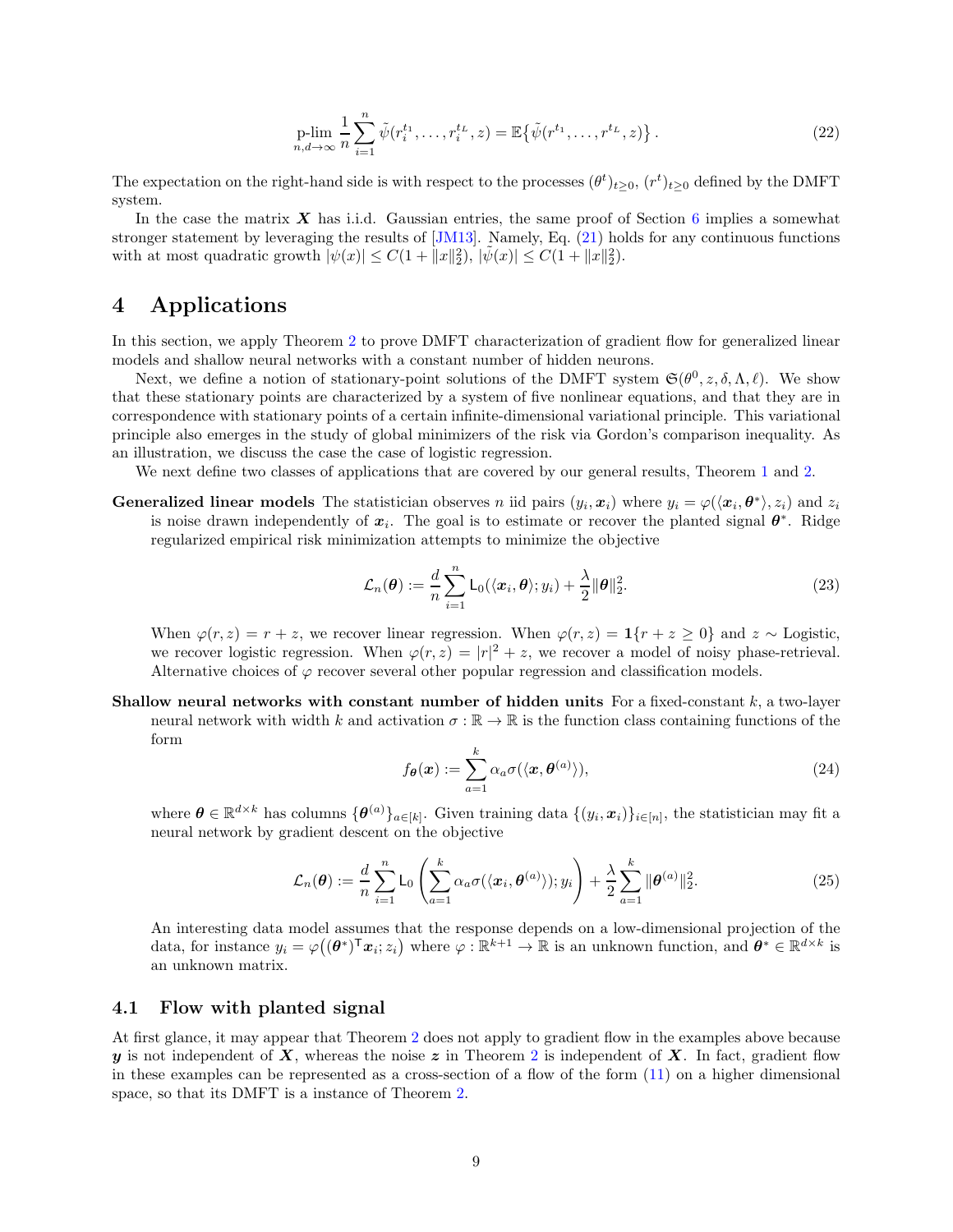First note that the cost functions above can be written as

$$
\mathcal{L}_n(\boldsymbol{\theta}) := \frac{d}{n} \sum_{i=1}^n \mathsf{L}(\boldsymbol{\theta}^\mathsf{T} \boldsymbol{x}_i, (\boldsymbol{\theta}^*)^\mathsf{T} \boldsymbol{x}_i; z_i) + \frac{\lambda}{2} ||\boldsymbol{\theta}||_2^2, \qquad (26)
$$

for a suitable function  $\mathsf{L}: (\mathbb{R}^k)^2 \to \mathbb{R}$ . For instance, in the generalized linear model, we set  $k = 1$  and  $\mathsf{L}(r, w; z) = \mathsf{L}_0(r, \varphi(w, z)).$ 

It is convenient to consider a more generalized (non-gradient, time-dependent) flow of the form

<span id="page-9-1"></span><span id="page-9-0"></span>
$$
\frac{\mathrm{d}\boldsymbol{\theta}^t}{\mathrm{d}t} = -\boldsymbol{\theta}^t \Lambda^t - \frac{1}{\delta} \boldsymbol{X}^\mathsf{T} \boldsymbol{\ell}_t (\boldsymbol{X} \boldsymbol{\theta}^t, \boldsymbol{X} \boldsymbol{\theta}^*; \boldsymbol{z}). \tag{27}
$$

We recover gradient flow with respect to the general cost [\(26\)](#page-9-0) by setting  $\Lambda^t = \lambda I_k$  and  $\ell_t(\mathbf{X}\theta^t, \mathbf{X}\theta^*; \mathbf{z})_i =$  $\nabla_r \mathsf{L}(r, w; z)$ . We can put Eq. [\(27\)](#page-9-1) into the form of flow [\(11\)](#page-5-2) by concatenating  $\theta^*$  to the iterates  $\theta^t$  and considering the flow

$$
\frac{\mathrm{d}(\boldsymbol{\theta}^{t},\boldsymbol{\theta}^{*})}{\mathrm{d}t} = -(\boldsymbol{\theta}^{t},\boldsymbol{\theta}^{*})\begin{pmatrix} \Lambda^{t} & 0\\ 0 & 0 \end{pmatrix} - \frac{1}{\delta}\boldsymbol{X}^{\mathsf{T}}\begin{pmatrix} \ell_{t}(\boldsymbol{X}\boldsymbol{\theta}^{t},\boldsymbol{X}\boldsymbol{\theta}^{*};\boldsymbol{z}) & 0\\ 0 & 0 & 0 \end{pmatrix}.
$$
\n(28)

Indeed, the final k-columns on the right-hand side are 0, so that  $\theta^*$  does not change along the trajectory. Theorem [2](#page-7-1) can be applied directly to this flow. Doing so leads to certain simplifications which allow us to represent the asymptotic characterization as a k-dimensional rather than 2k-dimensional process. Here we present this characterization as a corollary to Theorem [2.](#page-7-1)

Also, notice that there is no loss of generality in assuming that  $\theta^t$  and  $\theta^*$  have the same number of columns. Indeed, we can always accommodate cases in which the number of columns is different by adding some zero columns, and redefining  $\ell_t$  accordingly.

We require the following assumption on the flow defined in Eq.  $(27)$ , defined in terms of a function  $\ell_t: (\mathbb{R}^k)^2 \times \mathbb{R} \to \mathbb{R}^k$ .

<span id="page-9-2"></span>**Assumption 2.** The same conditions of Assumption [1](#page-6-4) are required on the random matrix  $\bf{X}$ .

The function  $(r, w^*, z) \mapsto \ell_t(r, w^*; z)$  is assumed to be Lipschitz continuous with Lipschitz continuous *Jacobian in t, r, and w\*. Further, these Lipschitz constants are bounded uniformly over t*  $\in [0, T]$  *and*  $z \in \mathbb{R}$ . Explicitly, there exists  $M_{\ell} \in \mathbb{R}_{\geq 0}$  such that, for all z, all  $r_1, r_2 \in \mathbb{R}^k$  and  $t_1, t_2 \in [0, T]$ , we have

$$
\left\|\ell_{t_1}(r_1, w_1^*; z) - \ell_{t_2}(r_2, w_2^*; z)\right\|_2 \le M_{\ell}(\|r_1 - r_2\|_2 + \|w_1^* - w_2^*\|_2 + |t_1 - t_2|),\tag{29a}
$$

$$
||D\ell_{t_1}(r_1, w_1^*; z) - D\ell_{t_2}(r_2, w_2^*; z)|| \le M_{\ell} (||r_1 - r_2||_2 + ||w_1^* - w_2^*||_2 + |t_1 - t_2|),
$$
\n(29b)

where

$$
D\ell_t(r, w^*; z) = \begin{bmatrix} \nabla_r \ell_t(r; z) & \nabla_{w^*} \ell_t(r, w^*; z) & \frac{\mathrm{d}}{\mathrm{d}t} \ell_t(r; z) \end{bmatrix}.
$$

In addition,  $\Lambda^t$  is Lipschitz continuous and symmetric. Explicitly, there exists  $M_\Lambda \in \mathbb{R}_{\geq 0}$  such that  $\|\Lambda^t\| \leq$  $M_{\Lambda}$  for all  $t \in [0, T]$ , and for all  $t_1, t_2 \in [0, T]$ 

<span id="page-9-3"></span>
$$
\left\|\Lambda^{t_1} - \Lambda^{t_2}\right\| \le M_\Lambda |t_1 - t_2|.
$$
\n(30)

Given random variables  $(\theta^0, \theta^*, z) \in (\mathbb{R}^k)^2 \times \mathbb{R}$ , we consider the following system of equations  $\mathfrak{S} :=$  $\mathfrak{S}(\theta^0, \theta^*, z, \delta, \Lambda^t, \ell_t)$  for unknown deterministic functions  $\Lambda^t : \mathbb{R}_{\geq 0} \to \mathbb{R}^{k \times k}$ ,  $R_\ell, C_\theta : (\mathbb{R}_{\geq 0} \cup \{*\}) \times (\mathbb{R}_{\geq 0} \cup \{*\})$  $\{*\}\rightarrow \mathbb{R}^{k\times k}, R_{\theta}, C_{\ell} : \mathbb{R}_{\geq 0} \times \mathbb{R}_{\geq 0} \rightarrow \mathbb{R}^{k\times k}$ , and stochastic processes  $\theta : (\mathbb{R}_{\geq 0} \cup \{*\}) \rightarrow \mathbb{R}^{k}, r : \mathbb{R}_{\geq 0} \rightarrow \mathbb{R}^{k}$ :

$$
\frac{\mathrm{d}}{\mathrm{d}t}\theta^t = -(\Lambda^t + \Gamma^t)\theta^t - \int_0^t R_\ell(t,s)\theta^s \mathrm{d}s - R_\ell(t,*)\theta^* + u^t, \qquad u^t \sim \mathsf{GP}(0, C_\ell/\delta), \tag{31a}
$$

$$
r^t = -\frac{1}{\delta} \int_0^t R_\theta(t, s) \ell_s(r^s, w^*; z) ds + w^t, \qquad w^t \sim \mathsf{GP}(0, C_\theta), \qquad (31b)
$$

$$
R_{\theta}(t,s) = \mathbb{E}\left[\frac{\partial \theta^t}{\partial u^s}\right],\tag{31c}
$$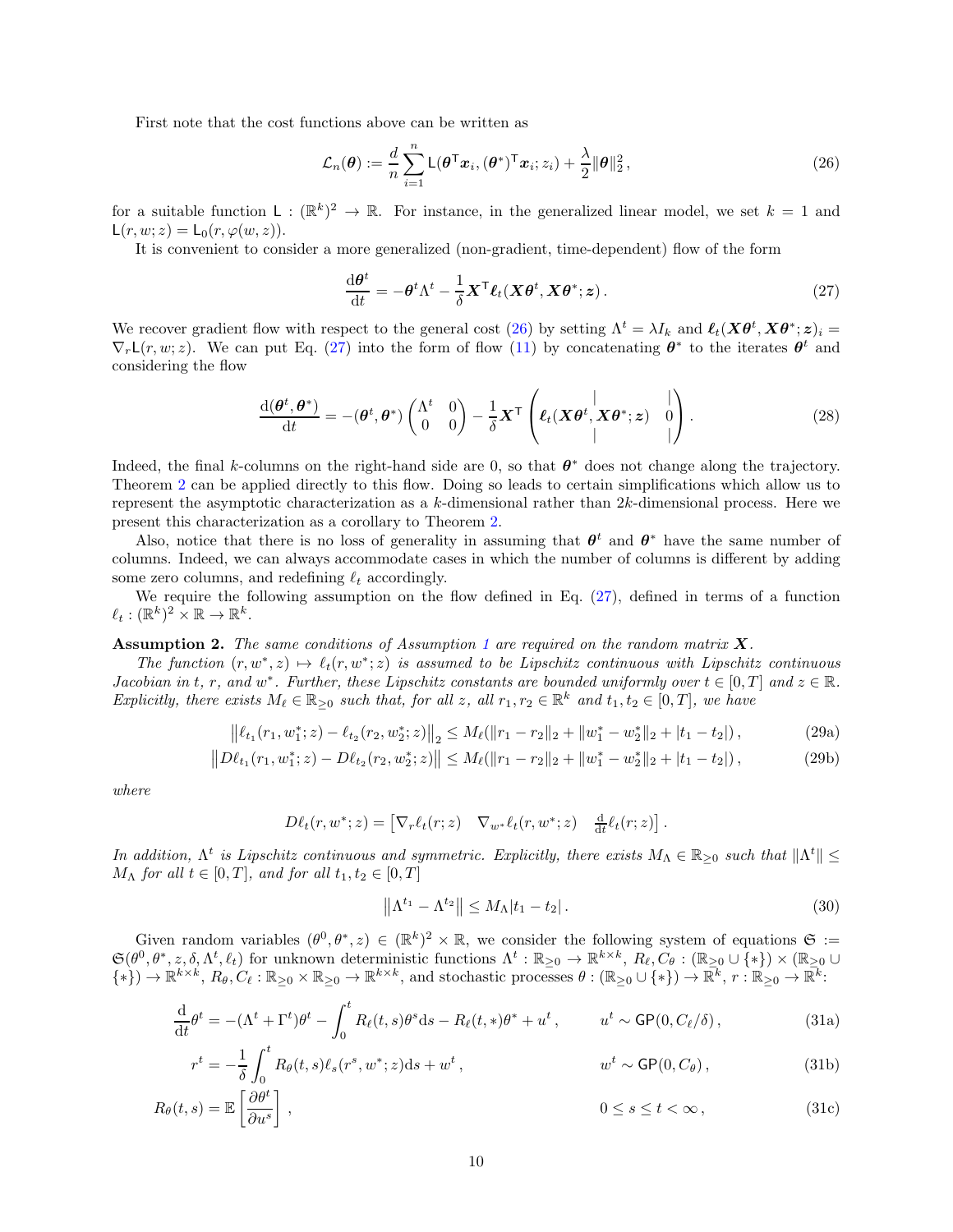$$
R_{\ell}(t,s) = \mathbb{E}\left[\frac{\partial \ell_t(r^t, w^*; z)}{\partial w^s}\right],\tag{31d}
$$

$$
R_{\ell}(t,*) = \mathbb{E}\left[\frac{\partial \ell_t(r^t, w^*; z)}{\partial w^*}\right],
$$
\n(31e)

$$
\Gamma^{t} = \mathbb{E}\left[\nabla_{r}\ell_{t}(r^{t}, w^{*}; z)\right],
$$
\n(31f)  
\n
$$
C_{\epsilon}(t, e) = \mathbb{E}\left[d^{t} \rho s^{\mathsf{T}}\right]
$$
\n(31f)

$$
C_{\theta}(t,s) = \mathbb{E}\left[\theta^t \theta^{s\mathsf{T}}\right], \qquad 0 \le s \le t < \infty \text{ or } s = *, \qquad (31g)
$$

$$
C_{\ell}(t,s) = \mathbb{E}\left[\ell_t(r^t, w^*; z)\ell_s(r^s, w^*; z)^{\mathsf{T}}\right],\tag{31h}
$$

Here  $u^t, w^t$  are independent centered Gaussian processes with covariance kernels  $C_{\ell}/\delta$  and  $C_{\theta}$ , and  $y =$  $\varphi(w^*,z)$ , with  $w^* \sim N(0,\mathbb{E}[\theta^*(\theta^*)^T])$ . As before, we have  $C_{\theta}(s,t) = C_{\theta}(t,s)$ ,  $C_{\ell}(s,t) = C_{\ell}(t,s)$ , and  $R_{\theta}(t, s) = R_{\ell}(t, s) = 0$  for  $t < s$ .

The quantities  $\partial \theta^t / \partial u^s$ ,  $\partial \ell(r^t, w^*; z) / \partial w^s$ , and  $\partial \ell(r^t, w^*; z) / \partial w^s$  are uniquely defined via the following integral-differential equations

<span id="page-10-2"></span>
$$
\frac{\mathrm{d}}{\mathrm{d}t}\frac{\partial\theta^t}{\partial u^s} = -(\Lambda^t + \Gamma^t)\frac{\partial\theta^t}{\partial u^s} - \int_s^t R_\ell(t, s')\frac{\partial\theta^{s'}}{\partial u^s}ds',\qquad 0 \le s \le t < \infty,
$$
\n(32a)

$$
\frac{\partial \ell(r^t, w^*; z)}{\partial w^s} = \nabla_r \ell(r^t, w^*; y) \cdot \left( -\frac{1}{\delta} \int_s^t R_\theta(t, s') \frac{\partial \ell(r^{s'}, w^*; z)}{\partial w^s} ds' - \frac{1}{\delta} R_\theta(t, s) \nabla_r \ell(r^s, w^*; z) \right), \quad 0 \le s < t < \infty,
$$
\n(32b)

$$
\frac{\partial \ell(r^t, w^*; z)}{\partial w^*} = -\frac{1}{\delta} \nabla_r \ell(r^t, w^*; y) \int_0^t R_\theta(t, s') \frac{\partial \ell(r^{s'}, w^*; z)}{\partial w^*} ds' + \nabla_{w^*} \ell(r^t, w^*; z), \qquad 0 \le s < t < \infty,
$$
\n(32c)

with boundary condition  $\partial \theta^t / \partial u^t = I$ . Similarly, we set  $\partial \theta^t / \partial u^s = 0$  if  $s > t$  and  $\partial \ell(r^t; z) / \partial w^s = 0$  if  $s \ge t$ . As before, our notations point to the fact that these quantities are functional derivatives, although we do not prove it formally (and we do not need to).

<span id="page-10-1"></span>**Corollary 4.1.** Under Assumption [2,](#page-9-2) suppose the random variables  $(\theta^0, \theta^*, z) \in (\mathbb{R}^k)^2 \times \mathbb{R}$  satisfy

$$
M_{\theta^*,\theta^*,z} := \max\left\{\mathbb{E}\left[\left\|\theta^0\right\|_2^2\right],\mathbb{E}\left[\left\|\theta^*\right\|_2^2\right],\sup_{t\in\mathbb{R}_{\geq 0}}\mathbb{E}\left[\left\|\ell_t(0,0;z)\right\|_2^2\right]\right\}<\infty. \tag{33}
$$

Then the system of equations  $\mathfrak{S}(\theta^0, \theta^*, z, \delta, \Lambda^t, \ell_t)$  defined in Eqs. [\(31\)](#page-9-3) and [\(32\)](#page-10-2) has a unique solution.

Moreover, assume that  $n, d \to \infty$  with  $n/d \to \delta \in (0, \infty)$ . Let  $\mathbf{z}, \theta^0, \theta^*$  be independent of  $\mathbf{X}$ , and assume that the empirical distributions  $\widehat{\mu}_{\theta^0,\theta^*} := d^{-1} \sum_{i=1}^d \delta_{(\theta^0_i,\theta^*_{i})}$  and  $\widehat{\mu}_z := n^{-1} \sum_{i=1}^n \delta_{z_i}$  converge weakly to  $\mu_{\theta^0,\theta^*}$ and  $\mu_z$ ,  $\mathbb{E}_{\hat{\mu}_{\theta^0,\theta^*}}[\|\theta^0\|^2 + \|\theta^*\|^2] \to \mathbb{E}_{\mu_{\theta^0,\theta^*}}[\|\theta^0\|^2 + \|\theta^*\|^2] < \infty$  and  $\mathbb{E}_{\hat{\mu}_z}[\|z\|^2] \to \mathbb{E}_{\mu_z}[\|z\|^2] < \infty$ . Let  $\theta_0^T$  be the stochastic processes that solve the system  $\mathfrak{S}$  of Eq. [\(31\)](#page-9-3). Finally, define  $r^t := X\theta^t \in \mathbb{R}^{n \times k}$ ,  $t \geq 0$ .

Then, for any distance d<sub>W</sub> that metrizes weak convergence in  $C([0,T], \mathbb{R}^{k_0})$ , for some fixed  $k_0$  (for instance  $d_{\rm W} = d_{\rm BL}$  the bounded Lipschitz distance), we have

$$
\underset{n,d \to \infty}{\text{plim}} d_{\mathcal{W}} \left( \frac{1}{d} \sum_{i=1}^{d} \delta_{\theta_i^*, (\theta_i)_0^T}, \mathbf{P}_{\theta^*, \theta_0^T} \right) = 0, \tag{34}
$$

$$
\underset{n,d \to \infty}{\text{plim}} \, d_{\mathcal{W}} \left( \frac{1}{n} \sum_{i=1}^{n} \delta_{y_i, (r_i)_0^T}, \mathcal{P}_{\varphi(w^*, z), r_0^T} \right) = 0 \,. \tag{35}
$$

Corollary [4.1](#page-10-1) is proved in Appendix [D.](#page-76-0)

#### <span id="page-10-0"></span>4.2 Stationary point solutions

We consider the case that  $\ell_t, \Lambda^t$  do not depend on time t, so that we omit the subscripts and instead write  $ℓ, Λ.$  We characterize the case that the state evolution Eq. [\(31\)](#page-9-3) converges exponentially fast as  $t → ∞$ , and provide a system of non-linear equations which must be satisfied by its limit.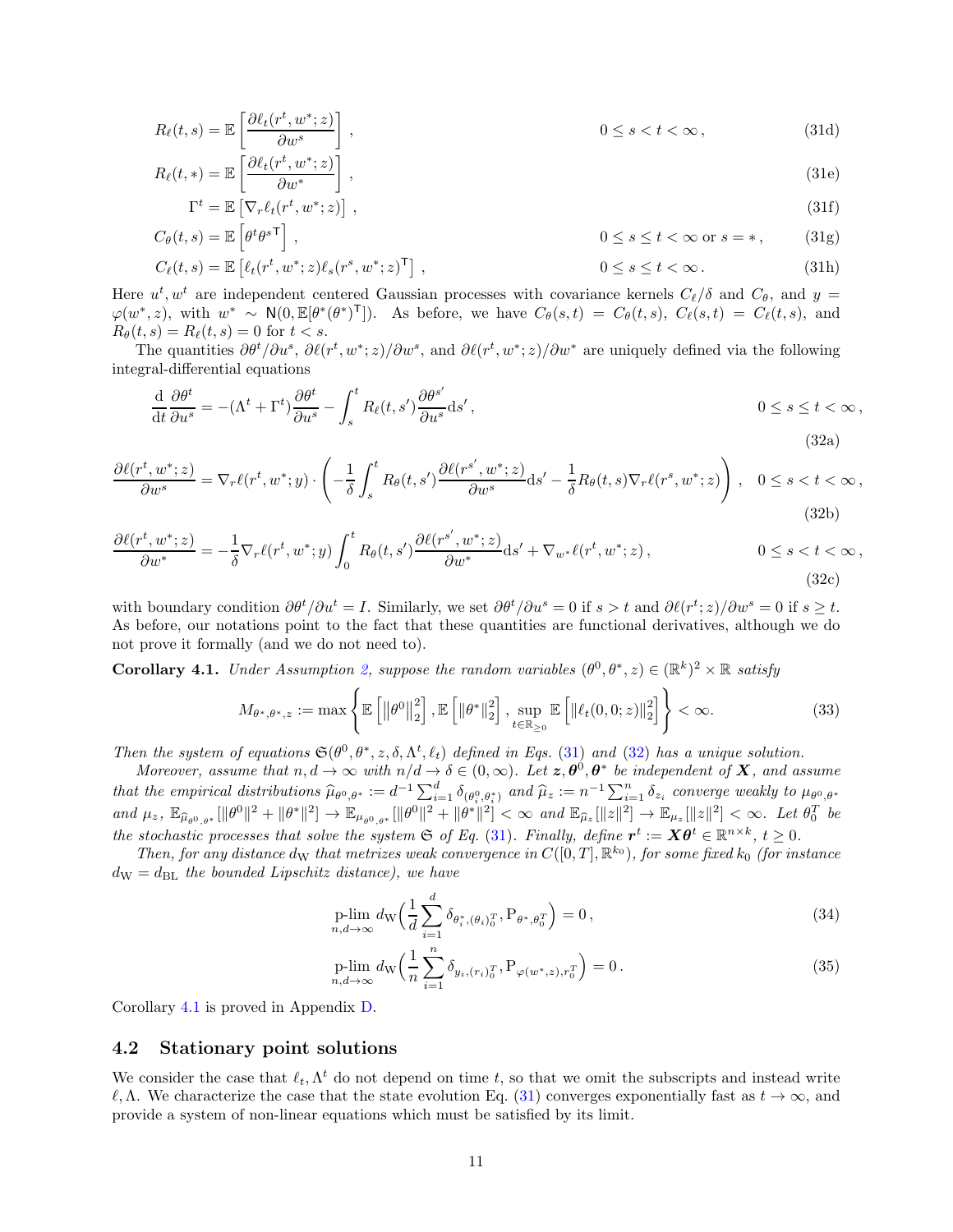<span id="page-11-2"></span>**Definition 4.2.** We say that the DMFT system  $\mathfrak{S} := \mathfrak{S}(\theta^0, \theta^*, z, \delta, \Lambda, \ell)$  given in Eq. [\(31\)](#page-9-3) and [\(32\)](#page-10-2) converges exponentially if there exists deterministic constants  $C, c > 0$  and functions  $\Gamma, R^*_\ell \in \mathbb{R}^{k \times k}$ ,  $R_\ell, R_\theta$ :  $\mathbb{R}_{\geq 0} \to \mathbb{R}^{k \times k}$ , random functions  $\widehat{R}_{\ell}: \mathbb{R}_{\geq 0} \to \mathbb{R}^{k \times k}$ , random matrix  $\widehat{R}_{\ell}^* \in \mathbb{R}^{k \times k}$ , and random variables  $\theta^{\infty}, r^{\infty}, u^{\infty}, w^{\infty} \in \mathbb{R}^k$  such that

$$
||r^t - r^{\infty}||_{L^2} \le Ce^{-ct}, \qquad ||\theta^t - \theta^{\infty}||_{L^2} \le Ce^{-ct}, \qquad ||u^t - u^{\infty}||_{L^2} \le Ce^{-ct}, \qquad ||w^t - w^{\infty}||_{L^2} \le Ce^{-ct},
$$
  

$$
||R_{\ell}(\cdot) - R_{\ell}(t, t - \cdot)||_{\infty} \to 0, \qquad ||R_{\theta}(\cdot) - R_{\theta}(t, t - \cdot)||_{\infty} \to 0, \qquad R_{\ell}(t, \ast) \to R_{\ell}^*, \qquad \Gamma^t \to \Gamma^{\infty},
$$
  

$$
\frac{\partial \ell(r^{t+s}, w^*; z)}{\partial w^t} \xrightarrow{L_2} \widehat{R}_{\ell}(t), \qquad \frac{\partial \ell(r^t, w^*; z)}{\partial w^*} \xrightarrow{L_2} \widehat{R}_{\ell}^*,
$$
  
(36)

where all limits are taken with s fixed and  $t \to \infty$ , and further, almost surely,

$$
R_{\ell}(s), R_{\ell}(t+s,t), R_{\theta}(s), R_{\theta}(t+s,t), \widehat{R}_{\ell}(s) \leq C e^{-cs}.
$$
\n(37)

Notice the abuse of notation in the last definition. For instance we use the same notation for  $C_{\theta}(t, t + s)$ and its limit  $C_{\theta}(s) := \lim_{t \to \infty} C_{\theta}(t, t + s)$ . This should not cause confusion in what follows.

The next theorem describes some properties that must be satisfied by such a limit.

<span id="page-11-1"></span>**Theorem 3.** Assume that the DMFT system  $\mathfrak{S} := \mathfrak{S}(\theta^0, \theta^*, z, \delta, \Lambda, \ell)$  given in Eq. [\(31\)](#page-9-3) and [\(32\)](#page-10-2) converges exponentially. Then there exist matrices  $R_{\ell}^{\infty}, R_{\theta}^{\infty}, C_{\ell}^{\infty} \in \mathbb{R}^{k \times k}$  and  $C_{\theta}^{\infty} \in \mathbb{R}^{2k \times 2k}$  such that

<span id="page-11-4"></span>
$$
0 = -(\Lambda + R_{\ell}^{\infty})\theta^{\infty} - R_{\ell}^{*}\theta^{*} + u^{\infty}, \quad r^{\infty} = -\frac{1}{\delta}R_{\theta}^{\infty}\ell(r^{\infty}, w^{*}; z) + w^{\infty},
$$
  
\n
$$
C_{\theta} = \mathbb{E}[(\theta^{\infty T}, \theta^{*T})^{\mathsf{T}}(\theta^{\infty T}, \theta^{*T})], \qquad C_{\ell} = \mathbb{E}[\ell(r^{\infty}, w^{*}; z)\ell(r^{\infty}, w^{*}; z)^{\mathsf{T}}],
$$
\n(38)

where  $u^{\infty} \sim N(0, C_{\ell}/\delta)$  and  $(w^{\infty}, w^*) \sim N(0, C_{\theta})$ . Here  $R_{\ell}^*, \theta^{\infty}, u^{\infty}, r^{\infty}, w^{\infty}$  are the same as those which appear in Definition [4.2.](#page-11-2) Moreover,  $R_{\ell}^{\infty}, R_{\theta}^{\infty}, R_{\ell}^{*}$  satisfy

<span id="page-11-3"></span>
$$
R_{\ell}^{\infty} = \delta \mathbb{E} \Big[ \Big( I_k - \Big( I_k + \frac{1}{\delta} \nabla_r \ell(r^{\infty}, w^*; z) R_{\theta}^{\infty} \Big)^{-1} \Big) R_{\theta}^{-1} \Big], \qquad (R_{\theta}^{\infty})^{-1} = \Lambda + R_{\ell}^{\infty},
$$
  

$$
R_{\ell}^* = \mathbb{E} \Big[ \Big( I_k + \frac{1}{\delta} \nabla_r \ell(r^{\infty}, w^*; z) R_{\theta}^{\infty} \Big)^{-1} \nabla_{w^*} \ell(r^{\infty}, w^*; z) \Big],
$$
 (39)

assuming all inverted matrices are invertible.

We prove Theorem [3](#page-11-1) in Appendix [D.](#page-76-0)

In words, if the DMFT dynamics converges exponentially fast to a stationary point, then the latter must be associated to a solution of the system of nonlinear equations in Eq. [\(39\)](#page-11-3). Let us emphasize that, so far, we assumed  $\ell_t(r, w; z) = \ell(r, w; z)$  to be independent of time, but not necessarily that it is the gradient of a cost function.

### <span id="page-11-0"></span>4.3 Variational principle for stationary points

In this section we return to the case in which  $\ell_t$  is the gradient of a smooth loss function L, namely  $\ell_t(r, w; z)$  =  $\nabla_r\mathcal{L}(r, w; z)$ , and hence the flow we are studying is gradient flow with respect to the cost [\(26\)](#page-9-0). For the sake of simplicity, we will focus on the case  $k = 1$ , although the main result of this section, Proposition [4.4,](#page-12-0) can be generalized to  $k > 1$  as well.

It is natural to conjecture that the stationary point solutions described in Theorem [3](#page-11-1) correspond to certain stationary points of the cost function  $\mathcal{L}_n(\theta)$  of Eq. [\(26\)](#page-9-0). Namely they should correspond to stationary points of  $\mathcal{L}_n(\theta)$  that can be reached rapidly by gradient flow when started from a random initialization. We present here a variational principle pointing at such a correspondence.

The properties of global minimizers of cost functions of the form  $\mathcal{L}_n(\theta)$  have attracted considerable attention in the last few years. A few pointers to this literature are [\[Kar13,](#page-25-12) [TOH15,](#page-26-4) [DM16\]](#page-25-13). In order to motivate our variational principle, we restate a lower bound that follows from Gordon's Gaussian comparison inequality and was developed in this context starting with [\[Sto13,](#page-26-5) [TOH15,](#page-26-4) [TAH18\]](#page-26-6).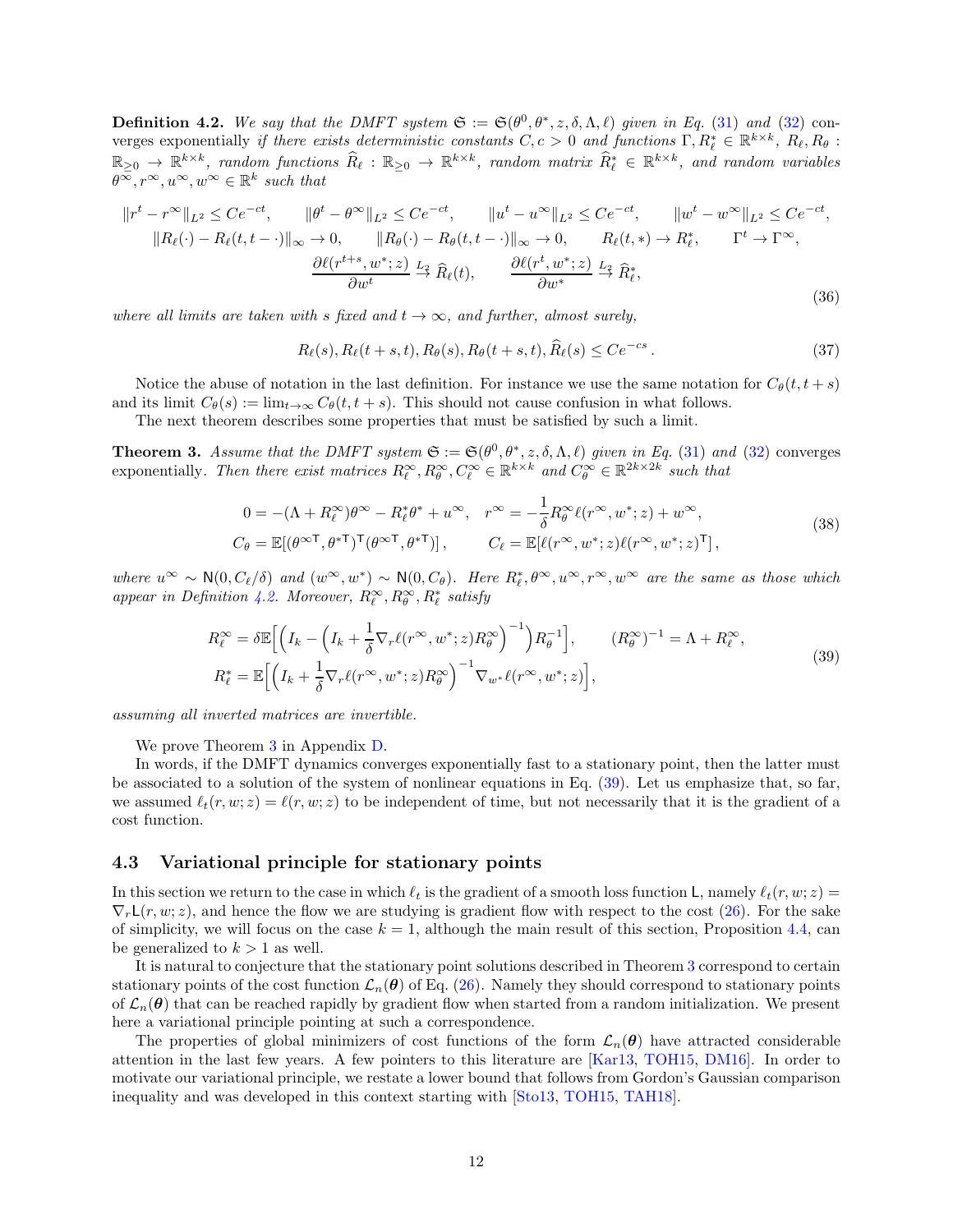<span id="page-12-1"></span>**Proposition 4.3.** Assume  $(X_{ij})_{i\leq n,j\leq d}$   $\sim$ iid  $\mathsf{N}(0,1/d)$ , and let  $\mathbf{h} \sim \mathsf{N}(0,\mathbf{I}_n)$ ,  $\mathbf{g} \sim \mathsf{N}(0,\mathbf{I}_d)$  be independent normal vectors. Let  $\mathbf{\Pi}_{\theta^*}^{\perp} := \mathbf{I}_d - \theta^*(\bar{\theta}^*)^{\mathsf{T}} / \|\theta^*\|_2^2$  be the projector orthogonal to  $\theta^*$ , and define  $\mathcal{F}_n : \mathbb{R}^n \times$  $\mathbb{R}^n \times \mathbb{R}^d \to \mathbb{R}$  as follows

<span id="page-12-2"></span>
$$
\mathcal{F}_n(\boldsymbol{\xi}, \boldsymbol{r}, \boldsymbol{\theta}) := \frac{1}{\sqrt{d}} \langle \boldsymbol{\xi}, \boldsymbol{h} \rangle \| \boldsymbol{\Pi}_{\boldsymbol{\theta}^*}^{\perp} \boldsymbol{\theta} \|_2 - \frac{1}{\sqrt{d}} \|\boldsymbol{\xi}\|_2 \langle \boldsymbol{g}, \boldsymbol{\Pi}_{\boldsymbol{\theta}^*}^{\perp} \boldsymbol{\theta} \rangle + \frac{\langle \boldsymbol{\xi}, \boldsymbol{w}^* \rangle \langle \boldsymbol{\theta}, \boldsymbol{\theta}^* \rangle}{\|\boldsymbol{\theta}^* \|^2} - \langle \boldsymbol{r}, \boldsymbol{\xi} \rangle + \frac{d}{n} \sum_{i=1}^n \mathsf{L}(r_i, w_i^*; z_i) + \frac{\lambda}{2} \|\boldsymbol{\theta}\|^2.
$$
\n(40)

Then, for any  $x \in \mathbb{R}$ 

<span id="page-12-3"></span>
$$
\mathbb{P}\Big(\min_{\boldsymbol{\theta}\in\mathbb{R}^d}\mathcal{L}_n(\boldsymbol{\theta})\leq x\Big)\leq 2\mathbb{P}\Big(\min_{(\boldsymbol{\theta},\boldsymbol{r})\in\mathbb{R}^d\times\mathbb{R}^n}\max_{\boldsymbol{\xi}\in\mathbb{R}^n}\mathcal{F}_n(\boldsymbol{\xi},\boldsymbol{r},\boldsymbol{\theta})\Big). \tag{41}
$$

Informally, Proposition [4.3](#page-12-1) states that  $\min_{\theta,r} \max_{\xi} \mathcal{F}_n(\xi,r,\theta)$  is roughly a stochastic lower bound on the minimum risk min $_{\boldsymbol{\theta} \in \mathbb{R}^d}$   $\mathcal{L}_n(\boldsymbol{\theta})$ .

Following  $[MRSY19]$ , we consider an asymptotic version of the function  $\mathcal{F}_n$  of Eq. [\(40\)](#page-12-2). Consider the probability space  $(\Omega, \mathcal{F}, \mathbb{P}) = ([0, 1], \mathcal{B}, \mathsf{Unif})$ , and let independent random variables  $\theta^* \sim \mu_{\theta^*}, w^* \sim \mathsf{N}(0, \mathbb{E}[(\theta^*)^2]),$ and  $g, h \sim N(0, 1)$  be defined on this space (here  $\mu_{\theta^*}$  is the law of the entries of  $\theta^*$ ). Given square integrable random variables  $\xi, r, \theta$ , we define:

$$
\mathcal{F}(\xi, r, \theta) := \langle \xi, h \rangle \|\Pi_{\theta^*}^{\perp} \theta\| - \frac{\|\xi\|}{\delta^{1/2}} \langle g, \theta \rangle + \frac{\langle \xi, w^* \rangle \langle \theta, \theta^* \rangle}{\|\theta^* \|^2} - \langle r, \xi \rangle + \mathbb{E}[\mathsf{L}(r, w^*; z)] + \frac{\lambda}{2} \|\theta\|^2,\tag{42}
$$

where the norms, inner products, and projection operators all occur on  $L_2([0,1], \mathcal{B}, \mathsf{Unif})$ . We will not establish a general formal relationship between  $\mathcal F$  and  $\mathcal F_n$ , although the intuitive relation is clear. We refer to [\[MRSY19,](#page-25-14) [CMW20a\]](#page-25-15) for examples in which this relation was made precise.

We emphasize that both Proposition [4.3](#page-12-1) and the definition of Eq.  $(42)$  hold for non-convex L. The main result of this section is that the stationary points of  $\mathcal F$  are in one-to-one correspondence with the solutions of Eqs. [\(38\)](#page-11-4), [\(39\)](#page-11-3).

<span id="page-12-0"></span>**Proposition 4.4.** Assume  $k = 1$  and  $\ell(r, w^*; z) = L'(r, w^*; z)$  for a smooth function L (where L' denotes derivative with respect to the first argument). Then the following hold:

- Let  $(\xi^{\infty}, r^{\infty}, \theta^{\infty})$  be a stationary point of F. Define  $R_{\theta}^{\infty} := \delta^{1/2} \langle g, \theta^{\infty} \rangle / ||\xi^{\infty}||$  and assume that  $1 +$  $(R^{\infty}_{\theta}/\delta)\partial_r \ell(r^{\infty}, w^*; z) > 0$  almost surely and  $\mathbb{E}[(1 + (R^{\infty}_{\theta}/\delta)\partial_r \ell(r^{\infty}, w^*; z))^{-1}] < \infty$ . Then there exists unique random variables  $w^{\infty}, u^{\infty}$  and real numbers  $R^{\infty}_{\ell}$ ,  $R^*_{\ell}$ ,  $C_{\ell}$ ,  $C_{\theta}$ , such that these form a solution of Eqs.  $(38)$ ,  $(39)$ .
- Viceversa, let  $(r^{\infty}, \theta^{\infty}, u^{\infty}, w^{\infty}, C_{\theta}, C_{\ell}, R_{\ell}^{\infty}, R_{\ell}^{*}, R_{\theta}^{\infty})$  solve Eqs. [\(38\)](#page-11-4), [\(39\)](#page-11-3). We further assume that  $1 + (R_\theta^{\infty}/\delta) \partial_r \ell(r^{\infty}, w^*; z) > 0$  almost surely. Then defining  $\xi^{\infty} := \ell(r^{\infty}, w^*; z)$ , the triple  $(\xi^{\infty}, r^{\infty}, \theta^{\infty})$ is a stationary point of F.

**Remark 4.1.** If L is convex, then the condition  $\inf_r \{1 + (R_\theta^\infty/\delta) \partial_r \ell(\cdot, w^*; z)\} > 0$  is satisfied everywhere since  $\partial_r \ell(\cdot, w^*; z) > 0$ . Moreover, the condition  $\mathbb{E}[(1 + (R_\theta^\infty/\delta)\partial_r \ell(r^\infty, w^*; z))^{-1}]$  is implied by  $\inf_r \{1 +$  $(R^{\infty}_{\theta}/\delta)\partial_r \ell(\cdot, w^*; z) > \epsilon$  for some  $\epsilon > 0$ , which can be viewed as a type of uniform control on the nonconvexity of L. In particular, it states that  $r \mapsto (1/2)r^2 + (R_\theta^\infty/\delta) \mathsf{L}(r, w^*; z)$  is  $\epsilon$ -strongly convex.

*Proof of Proposition [4.4.](#page-12-0)* First, we show that the stationary points of F solve Eqs. [\(38\)](#page-11-4) and [\(39\)](#page-11-3) under the choices  $\cos \theta$ \*\  $||\cos||$ 

<span id="page-12-4"></span>
$$
w^{\infty} = \|\Pi^{\perp}_{\theta^*} \theta^{\infty} \| h + \frac{\langle \theta^{\infty}, \theta^{\infty} \rangle}{\|\theta^*\|^2} w^*, \qquad u^{\infty} = \frac{\|\xi^{\infty}\|}{\delta^{1/2}} g,
$$
  

$$
R_{\ell}^{\infty} = \frac{\langle \xi^{\infty}, h \rangle}{\|\Pi^{\perp}_{\theta^*} \theta^{\infty} \|}, \qquad R_{\ell}^* = \frac{\langle \xi^{\infty}, w^* \rangle}{\|\theta^*\|^2} - \frac{\langle \xi^{\infty}, h \rangle \langle \theta^*, \theta^{\infty} \rangle}{\|\theta^*\|^2 \|\Pi^{\perp}_{\theta^*} \theta^{\infty} \|}, \qquad R_{\theta}^{\infty} = \frac{\delta^{1/2} \langle g, \theta^{\infty} \rangle}{\|\xi^{\infty} \|},
$$
  

$$
C_{\theta} = \mathbb{E}[(\theta^{\infty}^{\mathsf{T}}, \theta^{*\mathsf{T}})^{\mathsf{T}} (\theta^{\infty}^{\mathsf{T}}, \theta^{*\mathsf{T}})], \qquad C_{\ell} = \mathbb{E}[\ell(r^{\infty}, w^*; z) \ell(r^{\infty}, w^*; z)^{\mathsf{T}}].
$$
  
(43)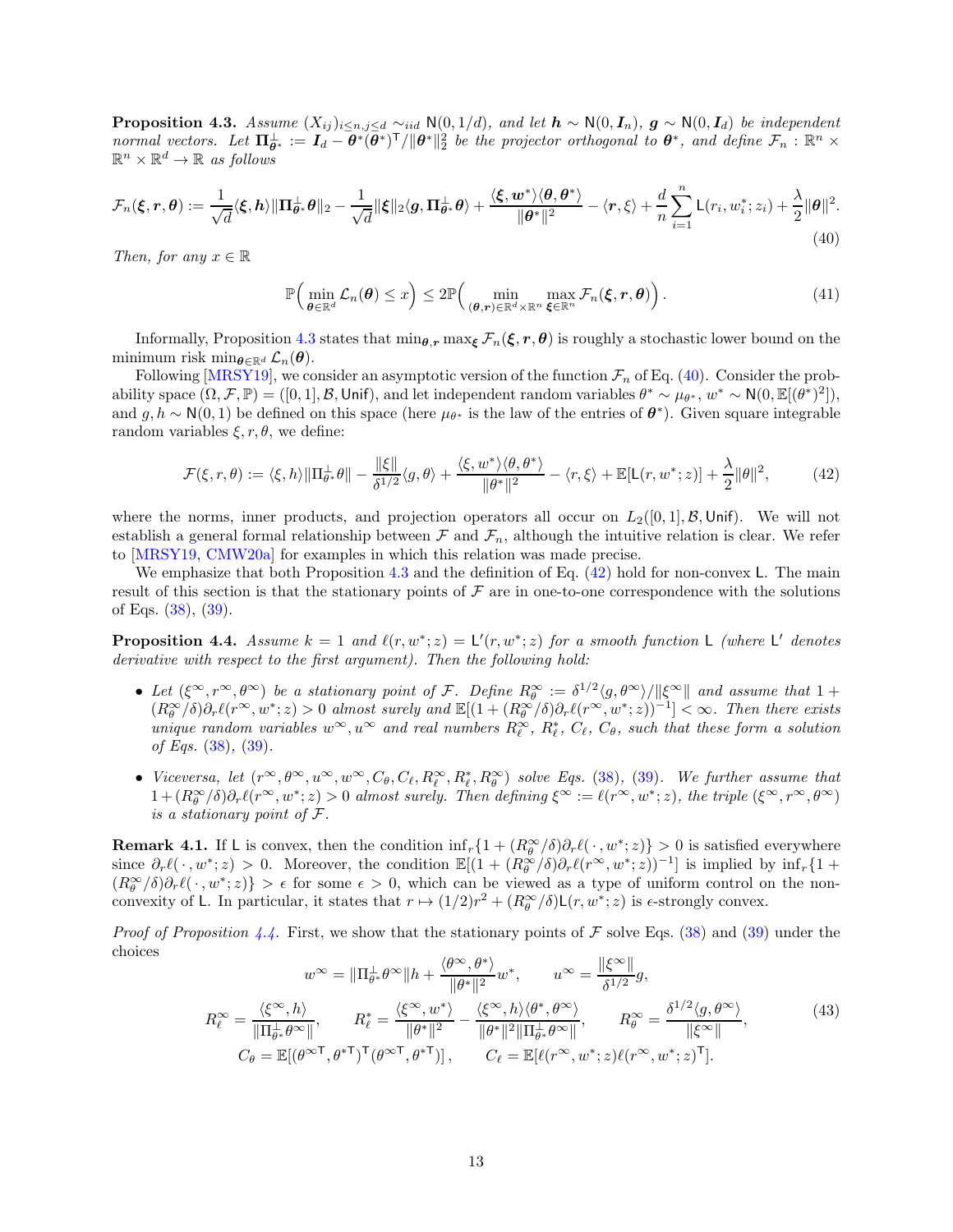Indeed, taking derivatives and doing some rearranging, we find that the stationary points of  $\mathcal F$  are exactly those triplets  $({\xi}^{\infty}, r^{\infty}, \theta^{\infty})$  which satisfy

<span id="page-13-0"></span>
$$
\left(\frac{\langle\xi^{\infty},w^*\rangle}{\|\theta^*\|^2} - \frac{\langle\xi^{\infty},h\rangle\langle\theta^{\infty},\theta^*\rangle}{\|\Pi_{\theta^*}^{\perp}\theta^{\infty}\|\|\theta^*\|^2}\right)\theta^* + \frac{\langle\xi^{\infty},h\rangle}{\|\Pi_{\theta^*}^{\perp}\theta^{\infty}\|}\theta^{\infty} - \frac{\|\xi^{\infty}\|}{\delta^{1/2}}g + \lambda\theta^{\infty} = 0,
$$
\n
$$
\|\Pi_{\theta^*}^{\perp}\theta^{\infty}\|h - \frac{\langle g,\theta^{\infty}\rangle}{\delta^{1/2}\|\xi^{\infty}\|}\xi^{\infty} + \frac{\langle\theta^{\infty},\theta^*\rangle}{\|\theta^*\|^2}w^* - r^{\infty} = 0,
$$
\n
$$
-\xi^{\infty} + \ell(r^{\infty},w^*;z) = 0.
$$
\n(44)

Under the definitions Eq.  $(43)$ , the first line of  $(44)$  implies the first equation in  $(38)$ , and the second two lines of [\(44\)](#page-13-0) imply the second inequation in the first line of [\(38\)](#page-11-4). Moreover, with  $C_{\theta}$ ,  $C_{\ell}$  defined as in [\(43\)](#page-12-4),  $w^{\infty}$  and  $u^{\infty}$  as defined in Eq. [\(43\)](#page-12-4) satisfy  $w^{\infty} \sim N(0, C_{\theta})$  and  $u^{\infty} \sim N(0, C_{\ell}/\delta)$  (where we have used, from  $(44)$ , that  $\xi^{\infty} = \ell(r^{\infty}, w^*; z)$ .

Note that  $1 + (R_{\theta}/\delta)\partial \ell(\cdot, w^*; z) > 0$  implies that  $\eta(r^{\infty}; w^*, z) := r^{\infty} + (R_{\theta}^{\infty}/\delta)\ell(r^{\infty}, w^*; z)$  is a strictly increasing function of  $r^{\infty}$ . It is also continuous. Thus,  $\eta(\cdot; w^*, z)$  has am inverse. Note that  $r^{\infty} =$  $\eta^{-1}(w^{\infty}; w^*, z)$ . It remains only to check that  $R^{\infty}_{\ell}, R^*_{\ell}, R^{\infty}_{\theta}$  satisfy [\(39\)](#page-11-3). Using [\(43\)](#page-12-4) and that  $r^{\infty}$  =  $\eta^{-1}(w^{\infty}; w^*, z)$ , we rewrite the first equation in Eq. [\(44\)](#page-13-0) as

$$
w^{\infty} - \frac{R^{\infty}_{\theta}}{\delta} \ell(\eta^{-1}(w^{\infty}; w^*, z), w^*; z) - \eta^{-1}(w^{\infty}; w^*, z) = 0.
$$
 (45)

Taking the derivative with respect to  $w^{\infty}$  and rearranging, we conclude that almost surely

$$
\partial_w \sim \eta^{-1}(w^{\infty}; w^*, z) = \left(1 + (R_{\theta}^{\infty}/\delta)\partial_r \ell(r^{\infty}, w^*; z)\right)^{-1}.
$$
\n(46)

In particular,  $\eta^{-1}$  is differentiable almost everywhere. Further, it derivative is integrable. Thus, we may apply Gaussian integration by parts. Using Eq. [\(43\)](#page-12-4), we get

$$
R_{\ell}^{\infty} = \frac{\langle h, \ell(\eta^{-1}(w^{\infty}; w^*, z), w^*; z) \rangle}{\|\Pi_{\theta^*}^{\perp} \theta^{\infty}\|} = \mathbb{E}[\partial_r \ell(r^{\infty}, w^*; z) \partial_w \sim \eta^{-1}(w^{\infty}; w^*, z)]
$$
  
= 
$$
\frac{\delta}{R_{\theta}^{\infty}} \mathbb{E} \Big[ 1 - \Big( 1 + (R_{\theta}^{\infty}/\delta) \partial_r \ell(r^{\infty}, w^*; z) \Big)^{-1} \Big],
$$
 (47)

in agreement with Eq.  $(39)$ . Likewise, taking the derivative with respect to  $w^*$  and rearranging gives

<span id="page-13-1"></span>
$$
\partial_{w^*} \eta^{-1}(w^\infty, w^*; z) = -\frac{(R_\theta/\delta)\partial_{w^*}\ell(r^\infty, w^*; z)}{1 + (R_\theta/\delta)\partial_r\ell(r^\infty, w^*; z)},\tag{48}
$$

which is bounded above by a  $w^*$ , z-dependent constant. Using Eq. [\(43\)](#page-12-4), we can check that the Gaussian variable  $w^* - \langle \theta^*, \theta^{\infty} \rangle / \|\Pi_{\theta^*}^{\perp} \theta^{\infty}\|$  is uncorrelated and hence independent of  $w^{\infty}$ . Thus, using Eq. [\(43\)](#page-12-4) and Gaussian integration by parts, we get

$$
R_{\ell}^{*} = \frac{1}{\|\theta^{*}\|^{2}} \|w^{*}\|^{2} \mathbb{E} \big[\partial_{r} \ell(r^{\infty}, w^{*}; z) \partial_{w^{*}} \eta^{-1}(w^{\infty}; w^{*}, z) + \partial_{w^{*}} \ell(r^{\infty}, w^{*}; z)\big]
$$
  

$$
= \mathbb{E} \Big[ \Big(1 + (R_{\theta}/\delta) \partial_{r} \ell(r^{\infty}, w^{*}; z)\Big)^{-1} \partial_{w^{*}} \ell(r^{\infty}, w^{*}; z)\Big],
$$
\n(49)

in agreement with Eq.  $(39)$ . Finally, one can directly compute using Eq.  $(44)$ 

$$
R_{\theta}^{\infty} = \frac{\delta^{1/2}}{\|\xi^{\infty}\|} \left\langle g, \frac{\left(\|\xi^{\infty}\|/\delta^{1/2}\right)}{R_{\ell}^{\infty} + \lambda} g \right\rangle = \left(R_{\ell}^{\infty} + \lambda\right)^{-1},\tag{50}
$$

in agreement with Eq. [\(39\)](#page-11-3).

We now show the second part of the proposition. Consider a solution to Eqs.  $(38)$  and  $(39)$  which satisfies  $1 + (R_\theta^{\infty}/\delta)\partial_r \ell(r, w^*; z) > 0$  almost surely. First, observe that the equations for  $C_\theta$  and  $C_\ell$  in Eq. [\(43\)](#page-12-4) hold by Eq. [\(38\)](#page-11-4). Then we can view the first two Eqs. (43) as definitions for g, h and the second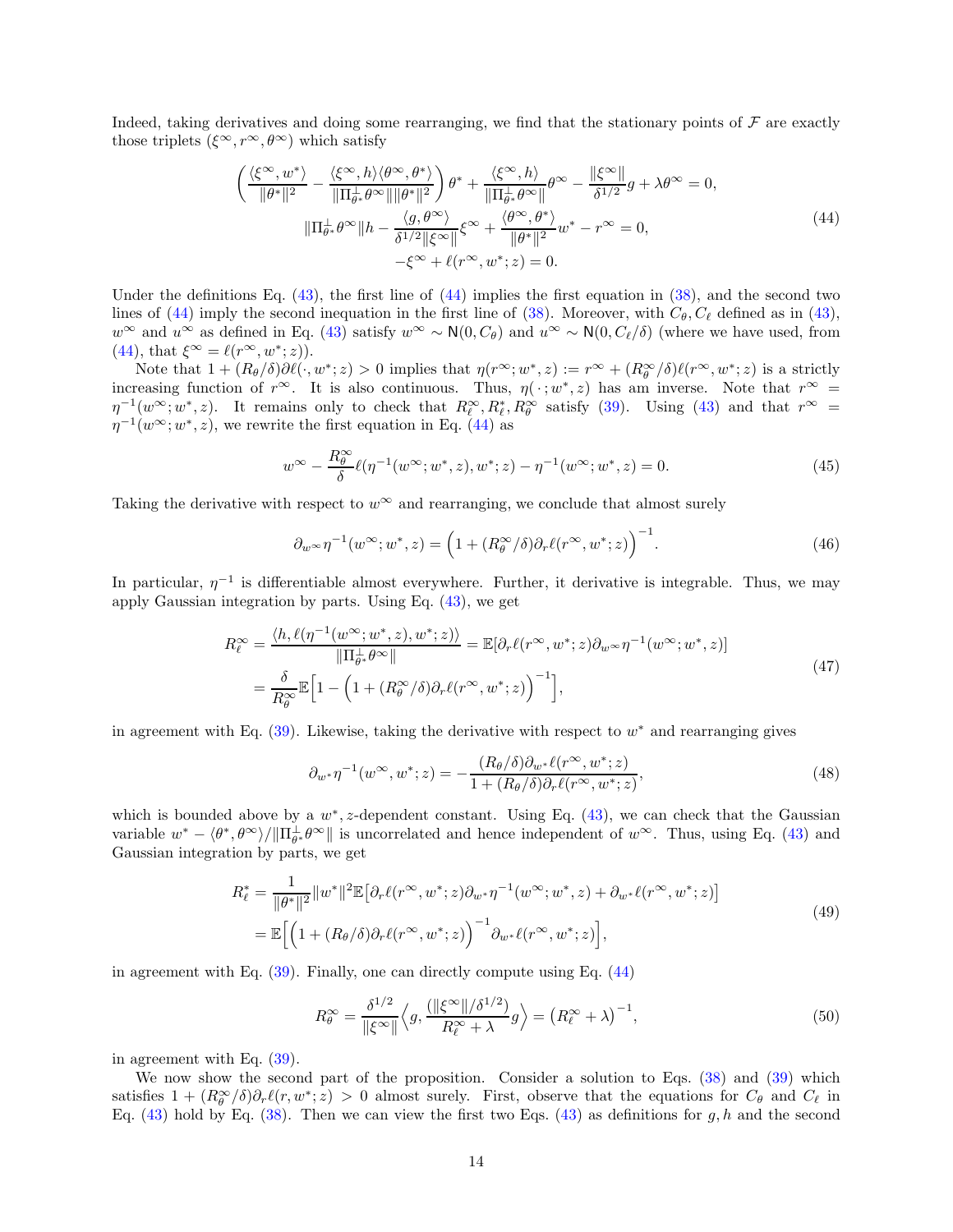equation of Eq. [\(44\)](#page-13-0) as the definition of  $\xi^{\infty}$ , so that these equations hold by definition. Further, because  $\inf_r \{1 + (R_\theta^\infty/\delta) \partial_r \ell(r, w^*; z)\} > 0$  almost surely, we have that  $r^\infty = \eta^{-1}(w^\infty; w^*, z)$  by the same argument as above, where  $\eta^{-1}$  is almost surely differentiable with derivative [\(48\)](#page-13-1). Moreover, by Eq. [\(39\)](#page-11-3) and (48), we see that  $\eta^{-1}(w^{\infty}; w^*, z)$  is integrable. Then, using Gaussian integration by parts and the same computations we performed above, we can check that the equations for  $R_{\ell}^{\infty}$ ,  $R_{\ell}^{*}$ , and  $R_{\theta}^{\infty}$  in Eq. [\(43\)](#page-12-4) also hold. Finally, the first and last equations of Eq. [\(44\)](#page-13-0) are then equivalent to the first two equations of Eq. [\(38\)](#page-11-4).

The proof is complete.

#### <span id="page-14-0"></span>4.4 An example: logistic regression

The previous section shows that the equations [\(38\)](#page-11-4) and [\(39\)](#page-11-3) are equivalent to those derived from Gordon's inequality [\[TOH15\]](#page-26-4). Alternative derivations of these fixed-point equations use tools from random matrix theory or Approximate Message Passing theory [\[Kar13,](#page-25-12) [DM16,](#page-25-13) [SC19\]](#page-25-16). After an appropriate change of variables, the derived equations are equivalent to [\(38\)](#page-11-4) and [\(39\)](#page-11-3), though the appropriate change of variables and the calculations translating one form of the fixed-point equations to another are often non-trivial. Here, we provide the explicit change of variables for the example of logistic regression which recovers the fixedpoint equations appearing in [\[SC19\]](#page-25-16). In Appendix [D.3,](#page-81-0) we provide the calculations which use this change of variables to derive Eq. (5) of [\[SC19\]](#page-25-16) from Eqs. [\(38\)](#page-11-4) and [\(39\)](#page-11-3) of the current work.

In logistic regression, we take  $\varphi(r, z) = 2 \cdot 1\{r + z \geq 0\} - 1$  and  $z \sim$  Logistic. Let  $\rho(t) = \log(1 +$  $e^t$ ), and note that  $\mathcal{L}(r, w^*; z) = \rho(-yr)$ , where  $y = \varphi(w^*, z)$ . In this case,  $\ell(r, w^*; z) = -y\rho'(-yr) =$  $-\varphi(w^*,z)\rho'(-\varphi(w^*,z))$ , and  $\ell'(r,w^*;z) = \rho''(-yr) = \rho''(-\varphi(w^*,z)r)$ . Here we have  $\lambda = 0$ . The change of variables (with the notation of [\[SC19\]](#page-25-16) on the right) is

$$
(C_{\theta})_{22} \rightarrow \gamma^2, \qquad (C_{\theta})_{12}/(C_{\theta})_{22} = -R_{\ell}^*/R_{\ell}^{\infty} \rightarrow \alpha,
$$
  
\n
$$
\delta((C_{\theta})_{11} - (C_{\theta})_{12}(C_{\theta})_{22}^{-1}(C_{\theta})_{21}) = C_{\ell}/(R_{\ell}^{\infty})^2 \rightarrow \sigma^2
$$
  
\n
$$
\delta^{-1} \rightarrow \kappa, \qquad R_{\theta}/\delta = 1/(\delta R_{\ell}^{\infty}) \rightarrow \lambda,
$$
  
\n
$$
w^* \rightarrow Q_1, \qquad w^{\infty} \rightarrow -Q_2.
$$
\n(51)

 $\Box$ 

We refer the reader to Appendix [D.3](#page-81-0) for the calculations which derive Eq. (5) of [\[SC19\]](#page-25-16) from Eqs. [\(38\)](#page-11-4) and [\(39\)](#page-11-3) of the current work.

## <span id="page-14-1"></span>5 Proof of Theorem [1](#page-7-0)

The proof is divided into the following parts.

- I. Define the auxiliary real-valued functions  $\Phi_{R_{\theta}}, \Phi_{R_{\ell}}, \Phi_{C_{\theta}}$  and  $\Phi_{C_{\ell}}$ .
- II. Construct a metric space  $S := \mathcal{S}(\Phi_{R_{\theta}}, \Phi_{R_{\ell}}, \Phi_{C_{\theta}}, \Phi_{C_{\ell}}, T)$  for the function triplet  $(C_{\ell}, R_{\ell}, \Gamma)$  when  $t, s \in \mathbb{R}$  $[0, T]$  and also a space  $\overline{S}$  for  $(C_{\theta}, R_{\theta})$ . Show that in these spaces, the stochastic processes  $\theta^t, r^t$  and functional derivatives  $\partial \theta^t / \partial u^s$ ,  $\partial \ell_t(r^t; z) / \partial w^s$  are uniquely defined.
- III. Define a transformation  $\mathcal{T}: \mathcal{S} \to \mathcal{S}$  such that for any solution of  $\mathfrak{S}, (\mathcal{C}_{\ell}, R_{\ell}, \Gamma)$  must be a fixed-point of  $\mathcal T$ . We then show  $\mathcal T$  is a contraction mapping. By Banach fixed-point theorem it then follows that  $\mathcal T$  has a unique fixed-point. Finally, we recover the unique solution of  $\mathfrak S$  from the fixed-point.

We first introduce some norms of functions that will be helpful throughout the proof. For any real-valued function  $f(t)$  on  $[0, T]$ ,  $\lambda \geq 0$  and  $T \in [0, \infty)$ , we define the following norms

$$
\|f\|_{\lambda,T} := \int_0^T e^{-\lambda t} |f(t)| \mathrm{d}t,\tag{52}
$$

$$
||f||_{\lambda,T} := \sup_{0 \le t \le T} e^{-\lambda t} |f(t)|.
$$
\n(53)

Suppose  $f: \mathbb{R}_{\geq 0} \to \mathbb{R}^{k_1 \times k_2}$  is vector-valued or matrix-valued, we use the same notation to represent

$$
\|f\|_{\lambda,T} := \int_0^T e^{-\lambda t} \|f(t)\| \, \mathrm{d}t \,,\tag{54}
$$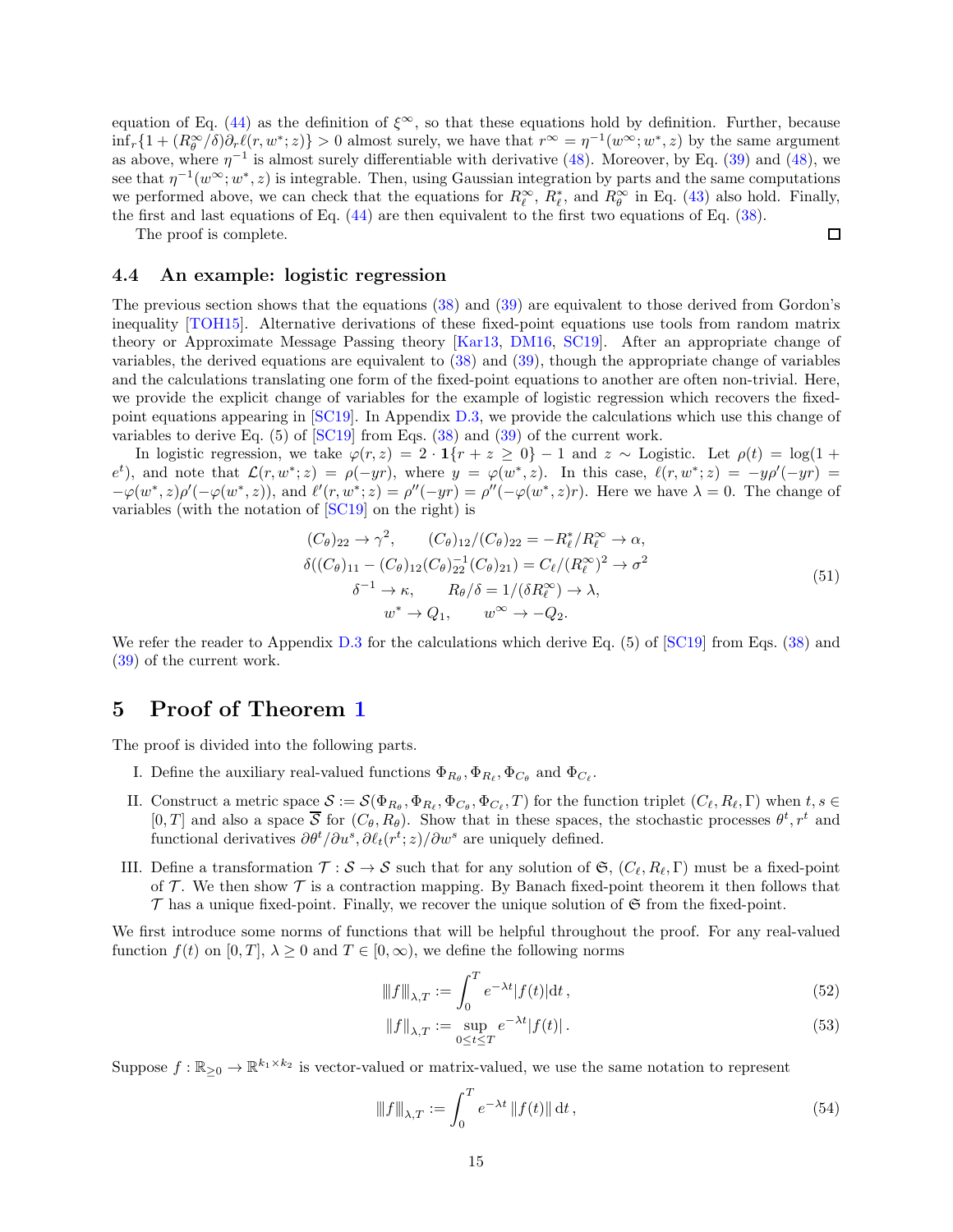<span id="page-15-5"></span><span id="page-15-4"></span><span id="page-15-1"></span>
$$
||f||_{\lambda,T} := \sup_{0 \le t \le T} e^{-\lambda t} ||f(t)|| , \qquad (55)
$$

and  $||f||_{\lambda,\infty} = \lim_{T\to\infty} ||f||_{\lambda,T}$ ,  $||f||_{\lambda,\infty} = \lim_{T\to\infty} ||f||_{\lambda,T}$ .

Part I: The auxiliary real-valued functions. Given constants  $\alpha \in \mathbb{R}^{10}, \beta \in \mathbb{R}^2$ , consider the deterministic integral-differential system of equations  $\overline{\mathfrak{S}} := \overline{\mathfrak{S}}(\alpha;\beta)$   $f_i : \mathbb{R}_{\geq 0} \to \mathbb{R}_{\geq 0}$  for  $i = 1,2,3,4$ ,

$$
\frac{d}{dt}f_1(t) = \alpha_1 f_1(t) + \alpha_2 f_2(t),
$$
\n(56a)

$$
f_2(t) = \alpha_3 f_1(t) + \alpha_4 \int_0^t f_1(t-s) f_2(s) \, \mathrm{d}s \,,\tag{56b}
$$

$$
\frac{d}{dt}\sqrt{f_3(t)} = \sqrt{\alpha_5 f_3(t) + \alpha_6 f_4(t) + \alpha_7 \int_0^t (t - s + 1)^2 f_2(t - s)^2 f_3(s) ds},
$$
\n(56c)

$$
f_4(t) = \alpha_8 + \alpha_9 f_3(t) + \alpha_{10} \int_0^t (t - s + 1)^2 f_1(t - s)^2 f_4(s) \, ds \,, \tag{56d}
$$

with boundary conditions  $f_1(t) = \beta_1, f_3(t) = \beta_2$ . The following lemma shows there exists nondecreasing functions that solve  $\overline{\mathfrak{S}}(\alpha;\beta)$  when  $\alpha > 0$  and  $\beta > 0$ . The proof is postponed to Appendix [B.1.1.](#page-27-3)

<span id="page-15-0"></span>**Lemma 5.1.** Suppose  $\alpha \in \mathbb{R}^{10}, \beta \in \mathbb{R}^2$  have strictly positive coordinates. Then there exists nondecreasing functions  $(f_1, f_2, f_3, f_4)$  solving the system  $\overline{\mathfrak{S}}(\alpha; \beta)$  defined by Eqs. [\(56a\)](#page-15-1) to [\(56d\)](#page-15-2) when  $t \in [0, \infty)$ , and there exists some  $\lambda := \lambda(\alpha, \beta) > 0$  such that

<span id="page-15-7"></span><span id="page-15-2"></span>
$$
\lim_{t \to \infty} e^{-\lambda t} \max \{ f_1(t), f_2(t), f_3(t), f_4(t) \} = 0.
$$
\n(57)

The functions  $f_i$  are unique in the space  $L^1_{loc}(\mathbb{R}_{\geq 0})$  of locally integrable functions.

We consider the following system for nonnegative functions  $\Phi_{R_{\theta}}, \Phi_{R_{\ell}}, \Phi_{C_{\theta}}$  and  $\Phi_{C_{\ell}}$  on  $[0, \infty)$ .

$$
\frac{\mathrm{d}}{\mathrm{d}t}\Phi_{R_{\theta}}(t) = (M_{\Lambda} + M_{\ell})\Phi_{R_{\theta}}(t) + \int_{0}^{t} \Phi_{R_{\ell}}(t-s)\Phi_{R_{\theta}}(s)\mathrm{d}s, \qquad (58a)
$$

$$
\Phi_{R_{\ell}}(t) = \frac{M_{\ell}}{\delta} \cdot \left\{ M_{\ell} \Phi_{R_{\theta}}(t) + \int_0^t \Phi_{R_{\theta}}(t-s) \Phi_{R_{\ell}}(s) \, \mathrm{d}s \right\},\tag{58b}
$$

$$
\frac{\mathrm{d}}{\mathrm{d}t}\sqrt{\Phi_{C_{\theta}}(t)} = \sqrt{3\cdot\left\{ (M_{\Lambda} + M_{\ell})^2 \Phi_{C_{\theta}}(t) + \frac{k}{\delta} \Phi_{C_{\ell}}(t) + \int_0^t (t - s + 1)^2 \Phi_{R_{\ell}}(t - s)^2 \Phi_{C_{\theta}}(s) \mathrm{d}s \right\}},\tag{58c}
$$

$$
\Phi_{C_{\ell}}(t) = 3 \cdot \left\{ M_{\theta^0, z} + k M_{\ell}^2 \Phi_{C_{\theta}}(t) + \frac{M_{\ell}^2}{\delta^2} \int_0^t (t - s + 1)^2 \Phi_{R_{\theta}}(t - s)^2 \Phi_{C_{\ell}}(s) \, ds \right\},\tag{58d}
$$

Applying Lemma [5.1](#page-15-0) shows that for any given  $\Phi_{R_{\theta}}(0) > 0, \Phi_{C_{\theta}}(0) > 0$ , the above system has a unique solution in the space of locally integrable functions on  $\mathbb{R}_{>0}$ .

**Part II: The function space S,**  $\overline{S}$ **.** We next define a function space in which we solve G.

<span id="page-15-3"></span>**Definition 5.2** (The function triplet spaces S and  $\mathcal{S}_{\text{cont}}$ ). For  $T > 0$ , denote by  $X = (C_{\ell}, R_{\ell}, \Gamma)$  the function triplet  $C_{\ell}, R_{\ell}: [0,T]^2 \to \mathbb{R}^{k \times k}$  and  $\Gamma^t: [0,T] \to \mathbb{R}^{k \times k}$ . Define the space

<span id="page-15-6"></span>
$$
S := S(\Phi_{R_{\theta}}, \Phi_{R_{\ell}}, \Phi_{C_{\theta}}, \Phi_{C_{\ell}}, T)
$$
\n(59)

of all X such that the following hold

1.  $C_{\ell}(t, s)$  is a covariance kernel (satisfying in particular  $C_{\ell}(t, s)^{\mathsf{T}} = C_{\ell}(s, t)$ ), whose diagonal is dominated as follows

$$
||C_{\ell}(t,t)|| \leq \Phi_{C_{\ell}}(t), \qquad (60)
$$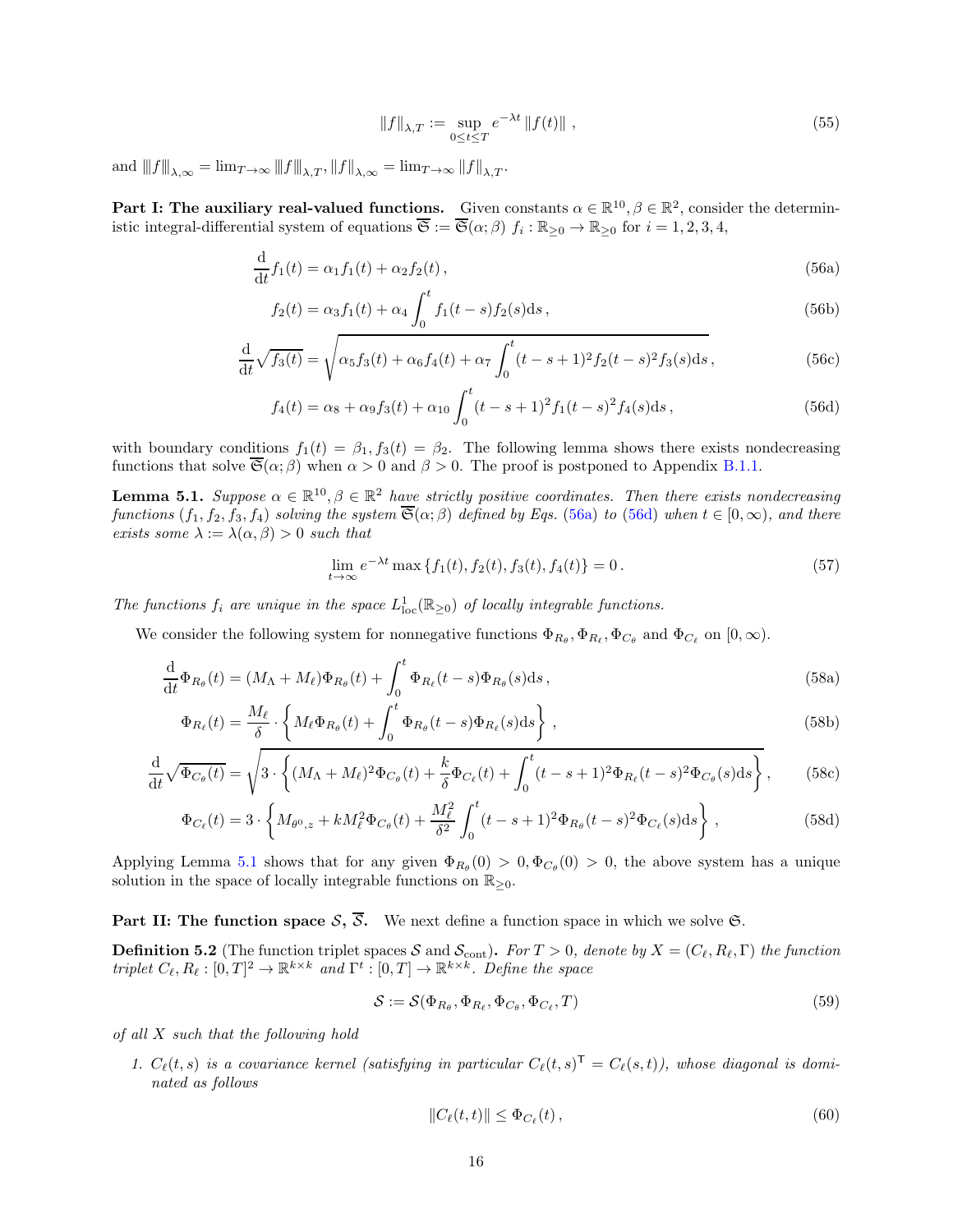for  $t \in [0, T]$  and

$$
C_{\ell}(0,0) = \mathbb{E}\left[\ell_0(r^0; z)\ell_0(r^0; z)^{\mathsf{T}}\right], \quad r^0 \sim \mathsf{N}\left(0, \mathbb{E}\left[\theta^0 \theta^{0\mathsf{T}}\right]\right). \tag{61}
$$

 $C_{\ell}(t, s)$  is continuous for  $s \leq t$  and  $s, t \in [0, T] \backslash P$  where P is a finite set. Moreover, for any  $s \leq t$ such that  $C_{\ell}$  is continuous in  $[s, t]^2$ 

$$
||C_{\ell}(t,t) - C_{\ell}(t,s) - C_{\ell}(s,t) + C_{\ell}(s,s)|| \le M_{\mathcal{S}}(t-s)^{2}.
$$
 (62)

where

$$
M_{\mathcal{S}} := 3M_{\ell} \left\{ \left( \frac{1}{\delta^2} (T+1)^2 \Phi_{R_{\theta}}(T)^2 + \frac{3k^2}{\delta} \right) \Phi_{C_{\ell}}(T) + 3k \left( (M_{\Lambda} + M_{\ell})^2 + T(T+1)^2 \Phi_{R_{\ell}}(T)^2 \right) \Phi_{C_{\theta}}(T) + 1 \right\}.
$$
 (63)

2.  $R_{\ell}(t,s)$  is measurable and  $R_{\ell}(t,s) = 0$  when  $t \leq s$ . Further for any  $s \leq t$  and  $s, t \in [0,T]$ 

$$
||R_{\ell}(t,s)|| \leq \Phi_{R_{\ell}}(t-s). \tag{64}
$$

 $\Gamma^t$  is measurable in  $[0,T]$  such that

<span id="page-16-1"></span>
$$
\left\|\Gamma^t\right\| \le M_\ell\,,\tag{65}
$$

and

$$
\Gamma_0 = \mathbb{E}\left[\nabla_r \ell(r^0, z)\right], \quad r^0 \sim \mathsf{N}\left(0, \mathbb{E}\left[\theta^0 \theta^0^{\mathsf{T}}\right]\right). \tag{66}
$$

Moreover, we define the space  $\mathcal{S}_{\text{cont}} \subset \mathcal{S}$  of all X such that  $P = \emptyset$  in the first condition and for all  $s, s' \in [0, t]$ ,

$$
||C_{\ell}(t,s) - C_{\ell}(t,s')|| \le \sqrt{\Phi_{C_{\ell}}(T)M_{\mathcal{S}}} \cdot |s - s'|.
$$
\n(67)

Next we consider the function pairs  $(C_{\theta}, R_{\theta})$  when  $t, s \in [0, T]$  and  $C_{\theta}, R_{\theta} : [0, T]^2 \to \mathbb{R}^{k \times k}$ .

**Definition 5.3** (The function pair spaces  $\overline{S}$  and  $\overline{S}_{cont}$ ). Denote by  $Y = (C_{\theta}, R_{\theta})$ , we consider the space space

$$
\overline{\mathcal{S}} := \overline{\mathcal{S}}(\Phi_{R_{\theta}}, \Phi_{R_{\ell}}, \Phi_{C_{\theta}}, \Phi_{C_{\ell}}, T) \tag{68}
$$

for all Y such that

1.  $C_{\theta}(t, s)$  is a covariance kernel (satisfying in particular  $C_{\theta}(t, s)^{\mathsf{T}} = C_{\theta}(s, t)$ ), whose diagonal is dominated in spectral norm as

$$
||C_{\theta}(t,t)|| \leq \Phi_{C_{\theta}}(t), \qquad (69)
$$

for  $t \in [0, T]$  and

<span id="page-16-0"></span>
$$
C_{\theta}(0,0) = \mathbb{E}\left[\theta^0 \theta^{0\mathsf{T}}\right].
$$
\n(70)

 $C_{\theta}(t, s)$  is continuous for all  $s \leq t$  and  $s \leq t$  and  $s, t \in [0, T] \backslash P$  where P is a finite set. Moreover, for any  $s \leq t$  such that  $\overline{C}_{\theta}(t, s)$  is continuous in  $[s, t]^2$  with

$$
||C_{\theta}(t,t) - C_{\theta}(t,s) - C_{\theta}(s,t) + C_{\theta}(s,s)|| \le M_{\overline{S}}(t-s)^2,
$$
\n(71)

where

$$
M_{\overline{S}} := 3\left\{ \left[ \left(M_{\Lambda} + M_{\ell} \right)^2 + T(T+1)^2 \Phi_{R_{\ell}}(T)^2 \right] \Phi_{C_{\theta}}(T) + \frac{k}{\delta} \Phi_{C_{\ell}}(T) \right\} \,. \tag{72}
$$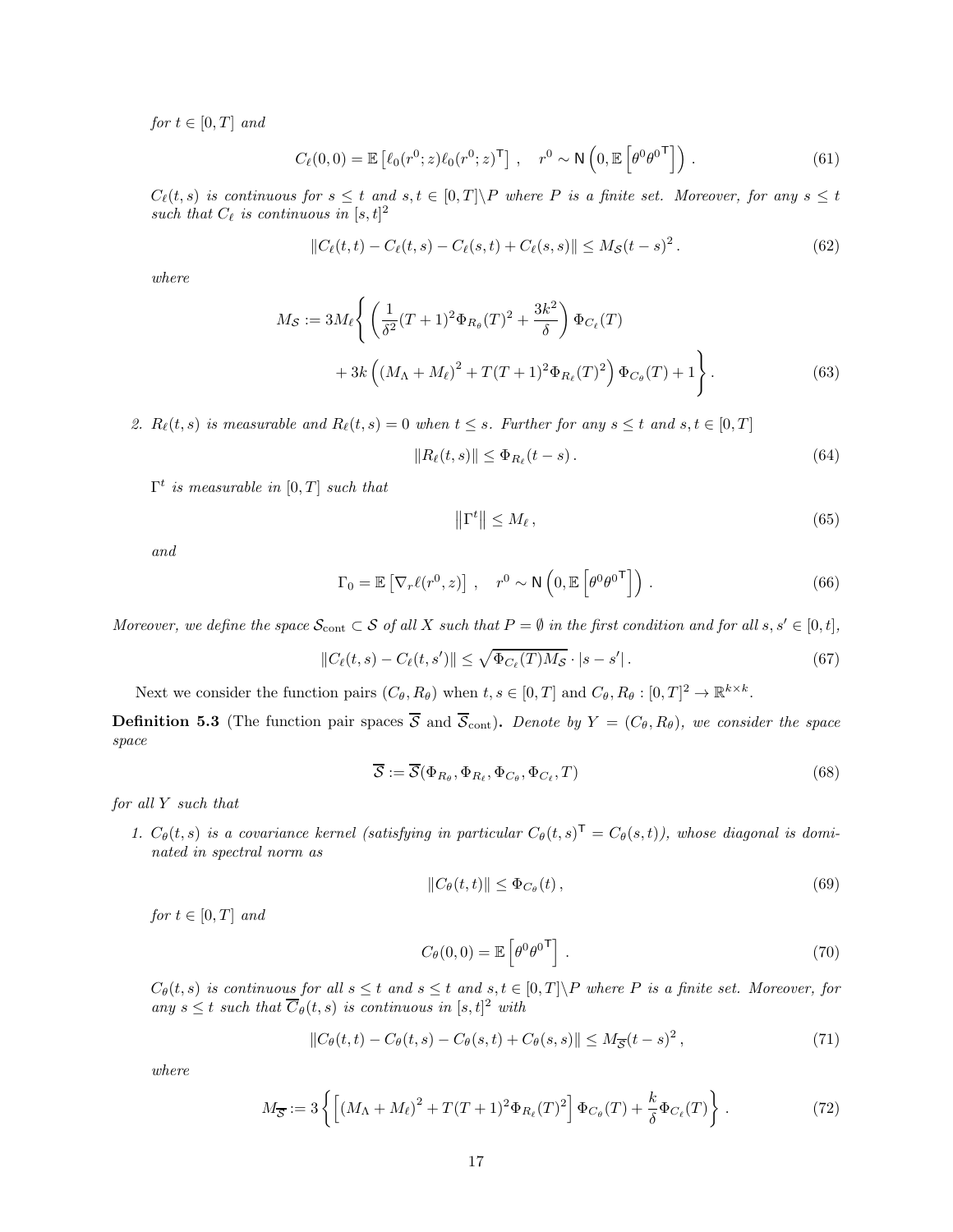2.  $R_{\theta}(t,s)$  is measurable and  $R_{\ell}(t,s) = 0$  when  $t < s$ . It is also satisfies for any  $s \leq t$  and  $s, t \in [0,T]$ 

<span id="page-17-4"></span>
$$
||R_{\theta}(t,s)|| \leq \Phi_{R_{\theta}}(t-s). \tag{73}
$$

Moreover, we define the space  $\overline{S}_{\text{cont}} \subset \overline{S}$  of all X such that  $P = \emptyset$  in the first condition and for all  $s, s' \in [0, t]$ ,

$$
\left\| \overline{C}_{\theta}(t,s) - \overline{C}_{\theta}(t,s') \right\| \leq \sqrt{\Phi_{C_{\theta}}(T)M_{\overline{S}}} \cdot |s - s'|.
$$
\n(74)

The following lemma shows the stochastic processes  $\theta^t, r^t$  and the functional derivatives  $\partial \theta^t/\partial u^s, \partial \ell_t(r^t; z)/\partial w^s$ are well-defined whenever  $(C_{\ell}, R_{\ell}, \Gamma) \in S$  and  $(C_{\theta}, R_{\theta}) \in \overline{S}$ . Its proof can be found in Appendix [B.2.](#page-33-0)

<span id="page-17-0"></span>**Lemma 5.4.** For any fixed  $T > 0$ , initialization  $\theta^0$  and  $(C_{\ell}, R_{\ell}, \Gamma) \in S$ ,  $(C_{\theta}, R_{\theta}) \in \overline{S}$ , the functions  $\theta^t, r^t, \partial \theta^t / \partial u^s, \partial \ell_t(r^t; z) / \partial w^s$  are uniquely defined by Eqs. [\(12a\)](#page-6-5), [\(12b\)](#page-6-9), [\(13a\)](#page-6-7) and [\(13b\)](#page-6-8).

We endow S and  $\overline{S}$  with distances. To begin with, we define the  $(\lambda, T)$ -distance for two Gaussian processes  $u_1$  and  $u_2$  on  $\mathbb{R}^k$  by the following formula

$$
\text{dist}_{\lambda,T}(u_1, u_2) := \inf_{(u_1, u_2) \sim \gamma \in \Gamma(u_1, u_2)} \sup_{t \in [0,T]} e^{-\lambda t} \sqrt{\mathbb{E}\left[ \|u_1^t - u_2^t\|_2^2 \right]},
$$
\n(75)

where  $\lambda > 0$  and  $\Gamma(u_1, u_2)$  is the collection of all couplings between the two Gaussian processes  $u_1, u_2$ . The for any pair of positive semi-definite kernel functions  $C^1, C^2 : [0, T]^2 \to \mathbb{R}^{k \times k}$ , we define their  $(\lambda, T)$ -distance by

<span id="page-17-2"></span>
$$
\operatorname{dist}_{\lambda,T}\left(C^1, C^2\right) := \operatorname{dist}_{\lambda,T}\left(g_1, g_2\right),\tag{76}
$$

where  $g_1$  and  $g_2$  are two centered Gaussian processes with covariance kernels  $C^1$  and  $C^2$ . By Minkowski inequality, for a third kernel  $C_3$  the triangle inequality holds

$$
\mathsf{dist}_{\lambda,T}\left(C^1,C^3\right) \leq \mathsf{dist}_{\lambda,T}\left(C^1,C^2\right) + \mathsf{dist}_{\lambda,T}\left(C^2,C^3\right) \,.
$$

For function pairs  $R_{\ell}^i, \Gamma_i, R_{\theta}^i, i = 1, 2$ , we overload the notation  $dist_{\lambda,T}(\cdot, \cdot)$  to define distances

$$
\operatorname{dist}_{\lambda,T}\left(R_{\ell}^{1}, R_{\ell}^{2}\right) := \sup_{0 \le s < t \le T} e^{-\lambda t} \left\|R_{\ell}^{1}(t, s) - R_{\ell}^{2}(t, s)\right\|,\tag{77a}
$$

$$
\operatorname{dist}_{\lambda,T} \left( \Gamma_1, \Gamma_2 \right) := \sup_{0 \le t \le T} e^{-\lambda t} \left\| \Gamma_1^t - \Gamma_2^t \right\| \,, \tag{77b}
$$

$$
\operatorname{dist}_{\lambda,T}\left(R_{\theta}^1, R_{\theta}^2\right) := \sup_{0 \le s \le t \le T} e^{-\lambda t} \|R_{\theta}^1(t,s) - R_{\theta}^2(t,s)\|.
$$
 (77c)

It can be seen the triangle inequality still holds for the function spaces on which  $R_{\ell}$ , Γ and  $R_{\theta}$  are defined. Finally, for any  $X_i = (C_{\ell}^i, R_{\ell}^i, \Gamma_i) \in S$  and  $Y_i = (C_{\theta}^i, R_{\theta}^i) \in \overline{S}$  and  $i = 1, 2$ , we define the distances

$$
\mathsf{dist}_{\lambda,T}\left(X_1, X_2\right) := \mathsf{dist}_{\lambda,T}\left(C^1_{\ell}, C^2_{\ell}\right) + \mathsf{dist}_{\lambda,T}\left(R^1_{\ell}, R^2_{\ell}\right) + \mathsf{dist}_{\lambda,T}\left(\Gamma_1, \Gamma_2\right),\tag{78a}
$$

$$
\mathsf{dist}_{\lambda,T}(Y_1, Y_2) := \mathsf{dist}_{\lambda,T}\left(C_\theta^1, C_\theta^2\right) + \mathsf{dist}_{\lambda,T}\left(R_\theta^1, R_\theta^2\right). \tag{78b}
$$

**Part III: The contraction mapping T.** In this part, we will define the mapping  $T : S \to S$  such that any solution of  $\mathfrak S$  must be a fixed-point of  $\mathcal T$  a nd show the mapping is a contraction. We will define  $\mathcal T$  by

<span id="page-17-5"></span><span id="page-17-3"></span><span id="page-17-1"></span>
$$
\mathcal{T}(X) := \mathcal{T}_{\overline{\mathcal{S}} \to \mathcal{S}} \circ \mathcal{T}_{\mathcal{S} \to \overline{\mathcal{S}}}(X),\tag{79}
$$

where  $\mathcal{T}_{\mathcal{S}\to\overline{\mathcal{S}}}: (C_{\ell}, R_{\ell}, \Gamma) \mapsto (C_{\theta}, R_{\theta})$  and  $\mathcal{T}_{\overline{\mathcal{S}}\to\mathcal{S}}: (C_{\theta}, R_{\theta}) \mapsto X := (C_{\ell}, R_{\ell}, \Gamma)$ , so that  $\mathcal{T}: X = (C_{\ell}, R_{\ell}, \Gamma) \mapsto \overline{\mathcal{T}}$  $X = (C_{\ell}, R_{\ell}, \Gamma)$ . Specifically, the mapping  $\mathcal{T}_{S \to \overline{S}}$  is defined by first solving Eqs. [\(12a\)](#page-6-5) and [\(13a\)](#page-6-7)

$$
\frac{\mathrm{d}}{\mathrm{d}t}\theta^t = -(\Lambda^t + \Gamma^t)\theta^t - \int_0^t R_\ell(t,s)\theta^s \mathrm{d}s + u^t, \qquad u^t \sim \mathsf{GP}(0, C_\ell/\delta), \qquad (80)
$$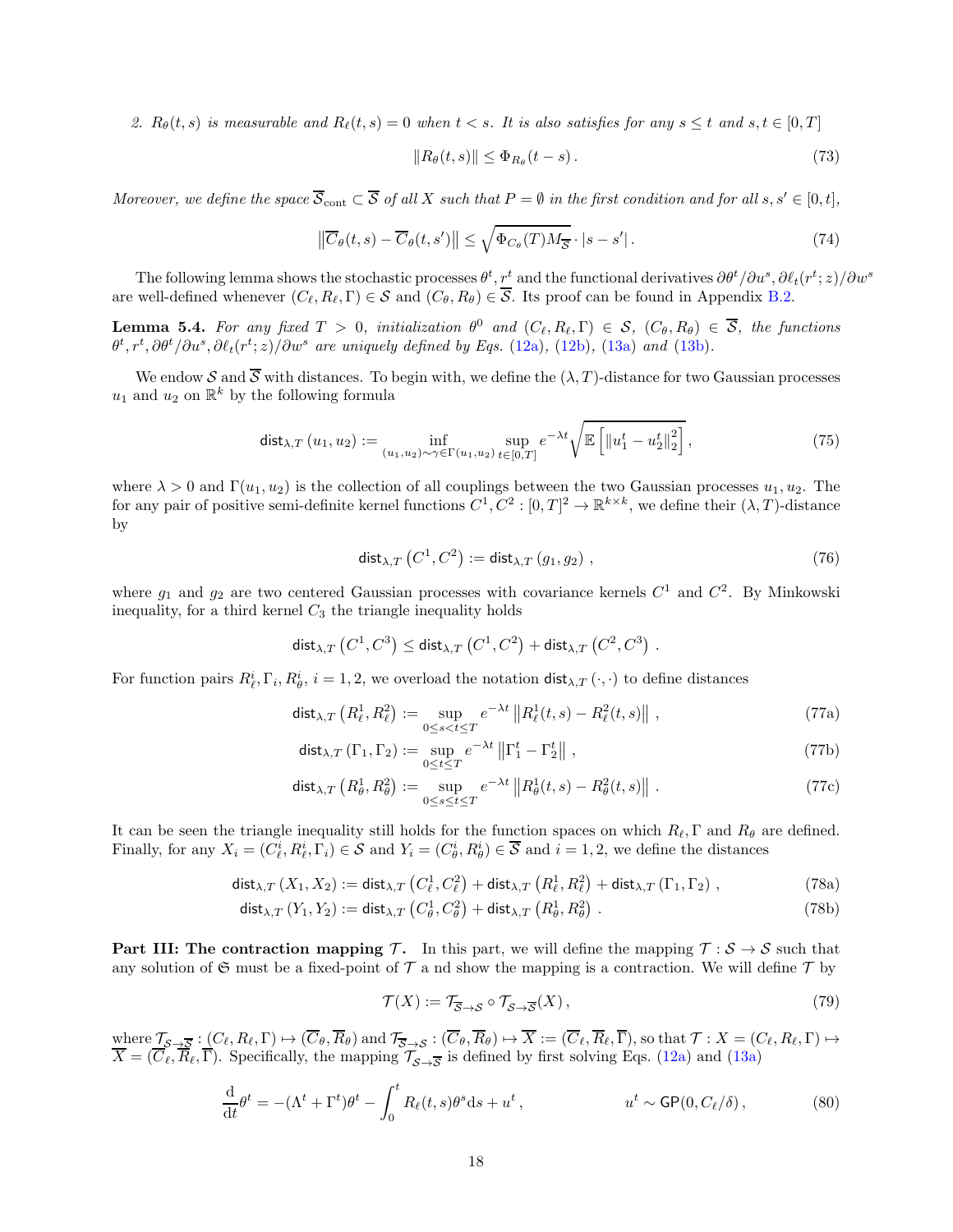$$
\frac{\mathrm{d}}{\mathrm{d}t}\frac{\partial\theta^t}{\partial u^s} = -(\Lambda^t + \Gamma^t)\frac{\partial\theta^t}{\partial u^s} - \int_s^t R_\ell(t, s')\frac{\partial\theta^{s'}}{\partial u^s}ds', \qquad 0 \le s \le t \le T,
$$
\n(81)

with boundary condition  $\partial \theta^t / \partial u^t = I$ . We know  $\theta^t$  and  $\partial \theta^t / \partial u^s$  are uniquely defined by Lemma [5.4.](#page-17-0) This allows us to define the mapping  $\mathcal{T}_{\mathcal{S}\to\overline{\mathcal{S}}}(C_{\ell},R_{\ell},\Gamma)=(C_{\theta},R_{\theta})$  via

<span id="page-18-3"></span>
$$
\overline{C}_{\theta}(t,s) = \mathbb{E}\left[\theta^t \theta^{s\mathsf{T}}\right], \qquad 0 \le s \le t \le T,
$$
\n(82)

$$
\overline{R}_{\theta}(t,s) = \mathbb{E}\left[\frac{\partial \theta^t}{\partial u^s}\right], \qquad 0 \le s \le t \le T,
$$
\n(83)

with the convention  $\overline{C}_{\theta}(t,s) = \overline{R}_{\theta}(t,s) = 0$  for all  $t < s$ . Similarly, we define  $\mathcal{T}_{\overline{S}\rightarrow S}(\overline{C}_{\theta}, \overline{R}_{\theta}) = (\overline{C}_{\ell}, \overline{R}_{\ell}, \overline{\Gamma})$ through Eqs.  $(12b)$  and  $(13b)$ , namely

$$
r^{t} = -\frac{1}{\delta} \int_{0}^{t} \overline{R}_{\theta}(t, s) \ell_{s}(r^{s}; z) ds + w^{t}, \qquad w^{t} \sim \mathsf{GP}(0, \overline{C}_{\theta}), \tag{84}
$$

$$
\frac{\partial \ell_t(r^t; z)}{\partial w^s} = \nabla_r \ell_t(r^t; z) \cdot \left( -\frac{1}{\delta} \int_s^t \overline{R}_\theta(t, s') \frac{\partial \ell_{s'}(r^{s'}; z)}{\partial w^s} ds' - \frac{1}{\delta} \overline{R}_\theta(t, s) \nabla_r \ell_s(r^s; z) \right), \quad 0 \le s < t \le T. \tag{85}
$$

The random functions  $r^t, \partial \ell_t(r^t; z)/\partial w^s$  are uniquely defined by Lemma [5.4.](#page-17-0) The mapping then determined by setting

$$
\overline{C}_{\ell}(t,s) = \mathbb{E}\left[\ell_t(r^t; z)\ell_s(r^s; z)^{\mathsf{T}}\right],\tag{86}
$$

$$
\overline{R}_{\ell}(t,s) = \mathbb{E}\left[\frac{\partial \ell_t(r^t; z)}{\partial w^s}\right], \qquad 0 \le s < t < T,
$$
\n(87)

$$
\overline{\Gamma}^t = \mathbb{E}\left[\nabla_r \ell_t(r^t; z)\right],\tag{88}
$$

and on regions in  $\mathbb{R}_{\geq 0} \times \mathbb{R}_{\geq 0}$  that are not defined for  $\overline{C}_{\ell}, \overline{R}_{\ell}$ , we set their values to be zero. The next lemma shows we can choose  $\Phi_{R_{\theta}}(0)$  and  $\Phi_{C_{\theta}}(0)$  large enough such that  $\mathcal{T}_{\mathcal{S}\to\mathcal{S}}:\mathcal{S}\to\mathcal{S}$  and  $\mathcal{T}_{\overline{\mathcal{S}}\to\mathcal{S}}:\mathcal{S}\to\mathcal{S}$ . Its proof can be found in Appendix [B.3.](#page-34-0)

<span id="page-18-0"></span>**Lemma 5.5.** Under the same assumptions of Theorem [1,](#page-7-0) suppose  $\Phi_{C_{\theta}}(0) > M_{\theta^0, z}$  and  $\Phi_{R_{\theta}}(0) > 1$ . Then  $\mathcal{T}_{\mathcal{S}\rightarrow\overline{\mathcal{S}}}$  maps  $\mathcal{S}$  into  $\mathcal{S}_{\text{cont}} \subset \mathcal{S}$  and  $\mathcal{T}_{\overline{\mathcal{S}}\rightarrow\mathcal{S}}$  maps  $\mathcal{S}$  into  $\mathcal{S}_{\text{cont}} \subset \mathcal{S}$ . In particular, this implies  $\mathcal{T} = \mathcal{T}_{\overline{\mathcal{S}}\rightarrow\mathcal{S}} \circ \mathcal{T}_{\mathcal{S}\rightarrow\overline{\mathcal{S}}}$ maps S into  $S_{\text{cont}} \subset S$ .

Next, we want to show  $\mathcal T$  is a contraction mapping under the dist<sub> $\lambda, T(\cdot, \cdot)$ </sub> metric defined in Eq. [\(78a\)](#page-17-1). To this end, we need the following lemmas for the transformation  $\mathcal{T}_{\mathcal{S}\rightarrow\overline{\mathcal{S}}}.$ 

<span id="page-18-1"></span>**Lemma 5.6.** Suppose  $X_1 = (C_{\ell}^1, R_{\ell}^1, \Gamma_1), X_2 = (C_{\ell}^2, R_{\ell}^2, \Gamma_2) \in S$ , and further  $R_{\ell}^1 = R_{\ell}^2$  on  $[0, T]^2$  and  $\Gamma_1 = \Gamma_2$  on  $[0, T]$ . Let  $\mathcal{T}_{\mathcal{S}\rightarrow\overline{\mathcal{S}}}(X_i) = (\overline{C}_\theta^i)$  $_{\theta }^{i},\overline{R}_{\theta }^{i}$  $\int_{\theta}^{\infty}$  for  $i = 1, 2$ , then we have for any  $\epsilon > 0$ ,

$$
\mathsf{dist}_{\lambda,T}\left(\overline{C}_{\theta}^{1},\overline{C}_{\theta}^{2}\right) \leq \epsilon \cdot \mathsf{dist}_{\lambda,T}\left(C_{\ell}^{1},C_{\ell}^{2}\right),\tag{89a}
$$

$$
\overline{R}_{\theta}^{1} = \overline{R}_{\theta}^{2},\tag{89b}
$$

for all  $\lambda > \overline{\lambda}_1 := \overline{\lambda}_1(\varepsilon, \mathcal{S}).$ 

We defer its proof to Appendix [B.4.1.](#page-38-1)

<span id="page-18-2"></span>**Lemma 5.7.** Suppose  $X_1 = (C_\ell^1, R_\ell^1, \Gamma_1), X_2 = (C_\ell^2, R_\ell^2, \Gamma_2) \in \mathcal{S}$  and  $C_\ell^1 = C_\ell^2$  on  $[0, T]^2$ . Let  $\mathcal{T}_{\mathcal{S} \to \overline{\mathcal{S}}}(X_i) =$  $(\overline{C}^i_\ell$  $_{\theta }^{i},\overline{R}_{\theta }^{i}$  $\int_{\theta}^{\infty}$  for  $i = 1, 2$ , then we have for any  $\epsilon > 0$ ,

$$
\mathsf{dist}_{\lambda,T}\left(\overline{C}_{\theta}^{1},\overline{C}_{\theta}^{2}\right) \leq \epsilon \cdot \left(\mathsf{dist}_{\lambda,T}\left(R_{\ell}^{1},R_{\ell}^{2}\right) + \mathsf{dist}_{\lambda,T}\left(\Gamma_{1},\Gamma_{2}\right)\right) ,\tag{90a}
$$

$$
\mathsf{dist}_{\lambda,T}\left(\overline{R}^1_{\theta},\overline{R}^2_{\theta}\right) \leq \epsilon \cdot \left(\mathsf{dist}_{\lambda,T}\left(R^1_{\ell},R^2_{\ell}\right) + \mathsf{dist}_{\lambda,T}\left(\Gamma_1,\Gamma_2\right)\right). \tag{90b}
$$

for all  $\lambda > \overline{\lambda}_2 := \overline{\lambda}_2(\varepsilon, \mathcal{S}).$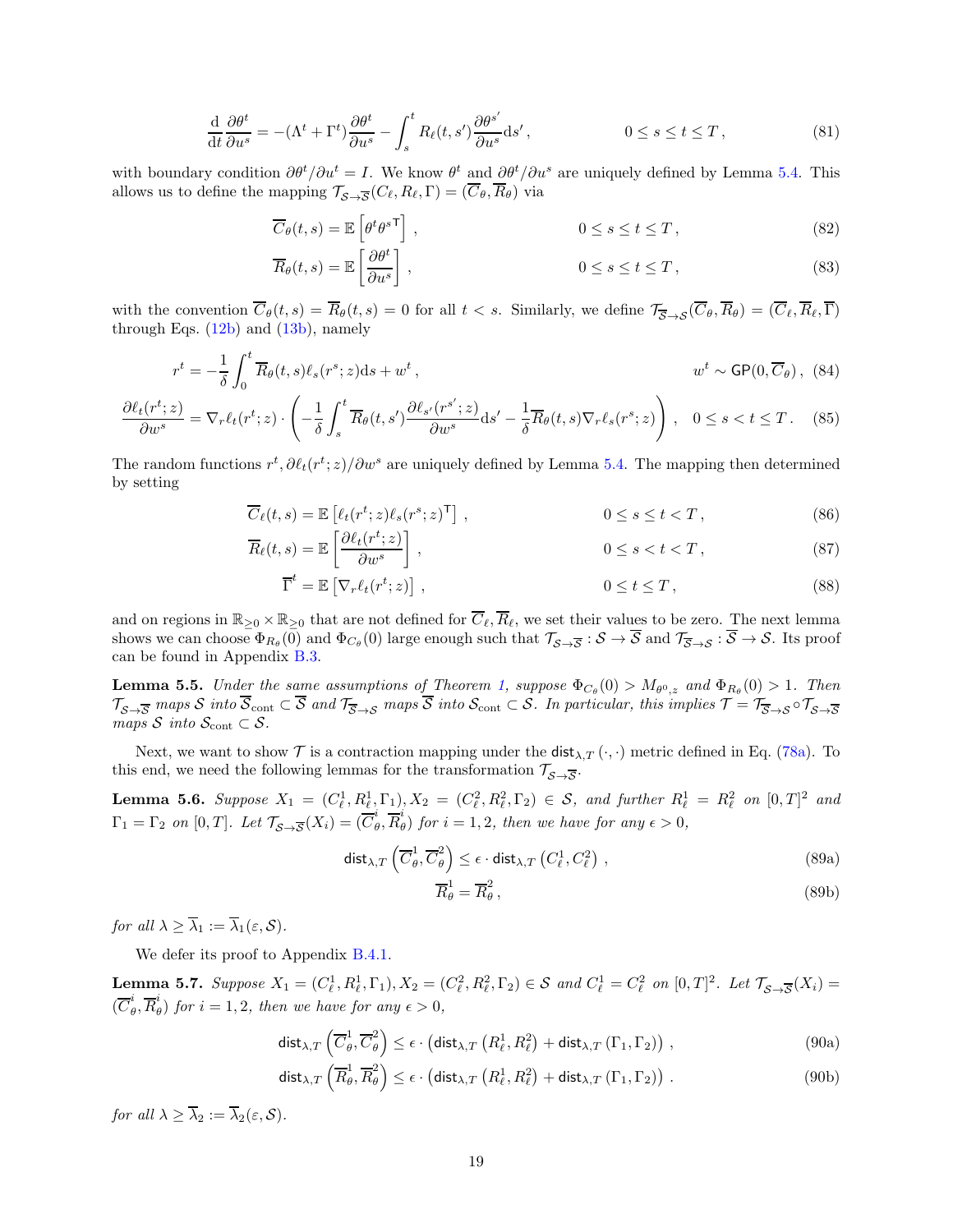We defer the proof to Appendix [B.4.2.](#page-40-0) We next derive the lemmas for the transformation  $\mathcal{T}_{\overline{S}\rightarrow S}$ .

<span id="page-19-0"></span> ${\bf Lemma}$  5.8.  $Suppose$   $Y_1$  =  $(\overline{C}^{1}_{\theta}$  $_{\theta }^{1},\overline{R}_{\theta }^{1}$  $\overline{C}_{\theta}^{1}), Y_2 = (\overline{C}_{\theta}^{2})$  $_{\theta }^{2},\overline{R}_{\theta }^{2}$  $\overline{B}_{\theta}^2$   $\in$   $\overline{S}$  and  $\overline{R}_{\theta}^1$  =  $\overline{R}_{\theta}^2$  on  $[0, T]^2$ . Let  $\mathcal{T}_{\overline{S}\rightarrow S}(Y_i)$  =  $(\overline{C}^i_\ell$  $_{\ell}^{i},\overline{R}_{\ell}^{i}$  $\mathcal{L}_{\ell}, \Gamma_i)$  for  $i = 1, 2$ , then there exists a constant  $M := M(S)$  such that

$$
\operatorname{dist}_{\lambda, T} \left( \overline{C}_{\ell}^1, \overline{C}_{\ell}^2 \right) \leq M \cdot \operatorname{dist}_{\lambda, T} \left( \overline{C}_{\theta}^1, \overline{C}_{\theta}^2 \right) , \tag{91}
$$

$$
\operatorname{dist}_{\lambda, T}\left(\overline{R}_{\ell}^{1}, \overline{R}_{\ell}^{2}\right) \leq M \cdot \operatorname{dist}_{\lambda, T}\left(\overline{C}_{\theta}^{1}, \overline{C}_{\theta}^{2}\right),\tag{92}
$$

$$
\mathsf{dist}_{\lambda,T}\left(\overline{\Gamma}^1,\overline{\Gamma}^2\right) \leq M \cdot \mathsf{dist}_{\lambda,T}\left(\overline{C}^1_{\theta},\overline{C}^2_{\theta}\right),\tag{93}
$$

for all  $\lambda > \overline{\lambda}_3 := \overline{\lambda}_3(\mathcal{S})$ .

We defer the proof to Appendix [B.4.3.](#page-43-0)

<span id="page-19-1"></span> ${\bf Lemma}$  5.9.  $Suppose$   $Y_1$  =  $(\overline{C}^{1}_{\theta}$  $_{\theta}^1, \overline{R}_{\theta}^1$  $\overline{C}_{\theta}^{1}), Y_2 = (\overline{C}_{\theta}^{2})$  $_{\theta }^{2},\overline{R}_{\theta }^{2}$  $\overline{B}_{\theta}^{2}$   $\in \overline{S}$  and  $\overline{C}_{\theta}^{1} = \overline{C}_{\theta}^{2}$  on  $[0, T]^{2}$ . Let  $\mathcal{T}_{\overline{S}\rightarrow S}(Y_{i}) =$  $(\overline{C}^i_\ell$  $_{\ell}^{i},\overline{R}_{\ell}^{i}$  $\binom{1}{\ell}, \Gamma_i$  for  $i = 1, 2$ , then there exists a constant  $M := M(S)$  such that

$$
\mathsf{dist}_{\lambda,T}\left(\overline{C}_{\ell}^1, \overline{C}_{\ell}^2\right) \leq M \cdot \mathsf{dist}_{\lambda,T}\left(\overline{R}_{\theta}^1, \overline{R}_{\theta}^2\right),\tag{94}
$$

$$
\mathsf{dist}_{\lambda,T}\left(\overline{R}_{\ell}^1,\overline{R}_{\ell}^2\right) \leq M \cdot \mathsf{dist}_{\lambda,T}\left(\overline{R}_{\theta}^1,\overline{R}_{\theta}^2\right),\tag{95}
$$

<span id="page-19-2"></span>
$$
\mathsf{dist}_{\lambda,T}\left(\overline{\Gamma}^1,\overline{\Gamma}^2\right) \leq M \cdot \mathsf{dist}_{\lambda,T}\left(\overline{R}^1_\theta,\overline{R}^2_\theta\right) ,\tag{96}
$$

for all  $\lambda \geq \overline{\lambda}_4 := \overline{\lambda}_4(\mathcal{S})$ .

We defer the proof to Appendix [B.4.4.](#page-47-0) Now, we are ready to show that  $\mathcal T$  is a contraction. We take the constant M to be the maximum one among that of Lemma [5.8](#page-19-0) and [5.9.](#page-19-1) Then we take  $\epsilon = (12M)^{-1}$ , and any  $\lambda \ge \max\left\{ \overline{\lambda}_1, \overline{\lambda}_2, \overline{\lambda}_3, \overline{\lambda}_4 \right\}$ , where  $\overline{\lambda}_i$  are defined in above lemmas. For any  $X_1 = (C_{\ell}^1, R_{\ell}^1, \Gamma_1), X_2 =$  $(C_{\ell}^2, R_{\ell}^2, \Gamma_2) \in S$ , we set  $Y_i = \mathcal{T}_{\mathcal{S} \to \overline{\mathcal{S}}}(X_i) = (\overline{C}_{\ell}^i)$  $_{\theta }^{i},\overline{R}_{\theta }^{i}$  $\stackrel{i}{\theta}$ ) for  $i = 1, 2$ . We also define  $Y_3 = (\overline{C}_{\theta}^1)$  $\frac{1}{\theta}, \overline{R}_{\theta}^2$  $\tilde{\theta}$ ), and thus

$$
\begin{split} \mathsf{dist}_{\lambda,T} \left( \mathcal{T}(X_1), \mathcal{T}(X_2) \right) &= \mathsf{dist}_{\lambda,T} \left( \mathcal{T}_{\overline{\mathcal{S}} \to \mathcal{S}}(Y_1), \mathcal{T}_{\overline{\mathcal{S}} \to \mathcal{S}}(Y_2) \right) \\ &\leq \mathsf{dist}_{\lambda,T} \left( \mathcal{T}_{\overline{\mathcal{S}} \to \mathcal{S}}(Y_1), \mathcal{T}_{\overline{\mathcal{S}} \to \mathcal{S}}(Y_3) \right) + \mathsf{dist}_{\lambda,T} \left( \mathcal{T}_{\overline{\mathcal{S}} \to \mathcal{S}}(Y_2), \mathcal{T}_{\overline{\mathcal{S}} \to \mathcal{S}}(Y_3) \right). \end{split} \tag{97}
$$

We can then control  $dist_{\lambda,T} (\mathcal{T}_{\overline{S} \to S}(Y_1), \mathcal{T}_{\overline{S} \to S}(Y_3))$  by Lemma [5.9](#page-19-1) and  $dist_{\lambda,T} (\mathcal{T}_{\overline{S} \to S}(Y_2), \mathcal{T}_{\overline{S} \to S}(Y_3))$  by Lemma [5.8](#page-19-0) which further gives

$$
\begin{split}\n\text{dist}_{\lambda, T} \left( \mathcal{T}(X_1), \mathcal{T}(X_2) \right) &\leq \text{dist}_{\lambda, T} \left( \mathcal{T}_{\overline{S} \to S}(Y_1), \mathcal{T}_{\overline{S} \to S}(Y_3) \right) + \text{dist}_{\lambda, T} \left( \mathcal{T}_{\overline{S} \to S}(Y_2), \mathcal{T}_{\overline{S} \to S}(Y_3) \right) \\
&\leq 3M \cdot \text{dist}_{\lambda, T} \left( \overline{R}_{\theta}^1, \overline{R}_{\theta}^2 \right) + 3M \cdot \text{dist}_{\lambda, T} \left( \overline{C}_{\theta}^1, \overline{C}_{\theta}^2 \right) \\
&= 3M \text{dist}_{\lambda, T} \left( Y_1, Y_2 \right) \\
&= 3M \text{dist}_{\lambda, T} \left( \mathcal{T}_{S \to \overline{S}}(X_1), \mathcal{T}_{S \to \overline{S}}(X_2) \right) .\n\end{split} \tag{98}
$$

Then, we take  $X_3 = (C_{\ell}^1, R_{\ell}^2, \Gamma_2)$  and apply Lemma [5.6](#page-18-1) and [5.7,](#page-18-2)

$$
\begin{split} \text{dist}_{\lambda, T} \left( \mathcal{T}_{\mathcal{S} \to \overline{\mathcal{S}}}(X_1), \mathcal{T}_{\mathcal{S} \to \overline{\mathcal{S}}}(X_2) \right) &\leq \text{dist}_{\lambda, T} \left( \mathcal{T}_{\mathcal{S} \to \overline{\mathcal{S}}}(X_1), \mathcal{T}_{\mathcal{S} \to \overline{\mathcal{S}}}(X_3) \right) + \text{dist}_{\lambda, T} \left( \mathcal{T}_{\mathcal{S} \to \overline{\mathcal{S}}}(X_2), \mathcal{T}_{\mathcal{S} \to \overline{\mathcal{S}}}(X_3) \right) \\ &\leq 2\epsilon \cdot \left( \text{dist}_{\lambda, T} \left( R^1_\ell, R^2_\ell \right) + \text{dist}_{\lambda, T} \left( \Gamma_1, \Gamma_2 \right) \right) + \epsilon \cdot \text{dist}_{\lambda, T} \left( C^1_\ell, C^2_\ell \right) \\ &\leq 2\epsilon \cdot \left( \text{dist}_{\lambda, T} \left( C^1_\ell, C^2_\ell \right) + \text{dist}_{\lambda, T} \left( R^1_\ell, R^2_\ell \right) + \text{dist}_{\lambda, T} \left( \Gamma_1, \Gamma_2 \right) \right) \\ &\leq 2\epsilon \cdot \text{dist}_{\lambda, T} \left( X_1, X_2 \right) \,. \end{split} \tag{99}
$$

Substitute into Eq. [\(98\)](#page-19-2),

$$
\mathsf{dist}_{\lambda,T}\left(\mathcal{T}(X_1),\mathcal{T}(X_2)\right) \le 3M \cdot 2\epsilon \mathsf{dist}_{\lambda,T}\left(X_1,X_2\right) = (6M\epsilon)\mathsf{dist}_{\lambda,T}\left(X_1,X_2\right) = \frac{1}{2}\mathsf{dist}_{\lambda,T}\left(X_1,X_2\right) \,,\tag{100}
$$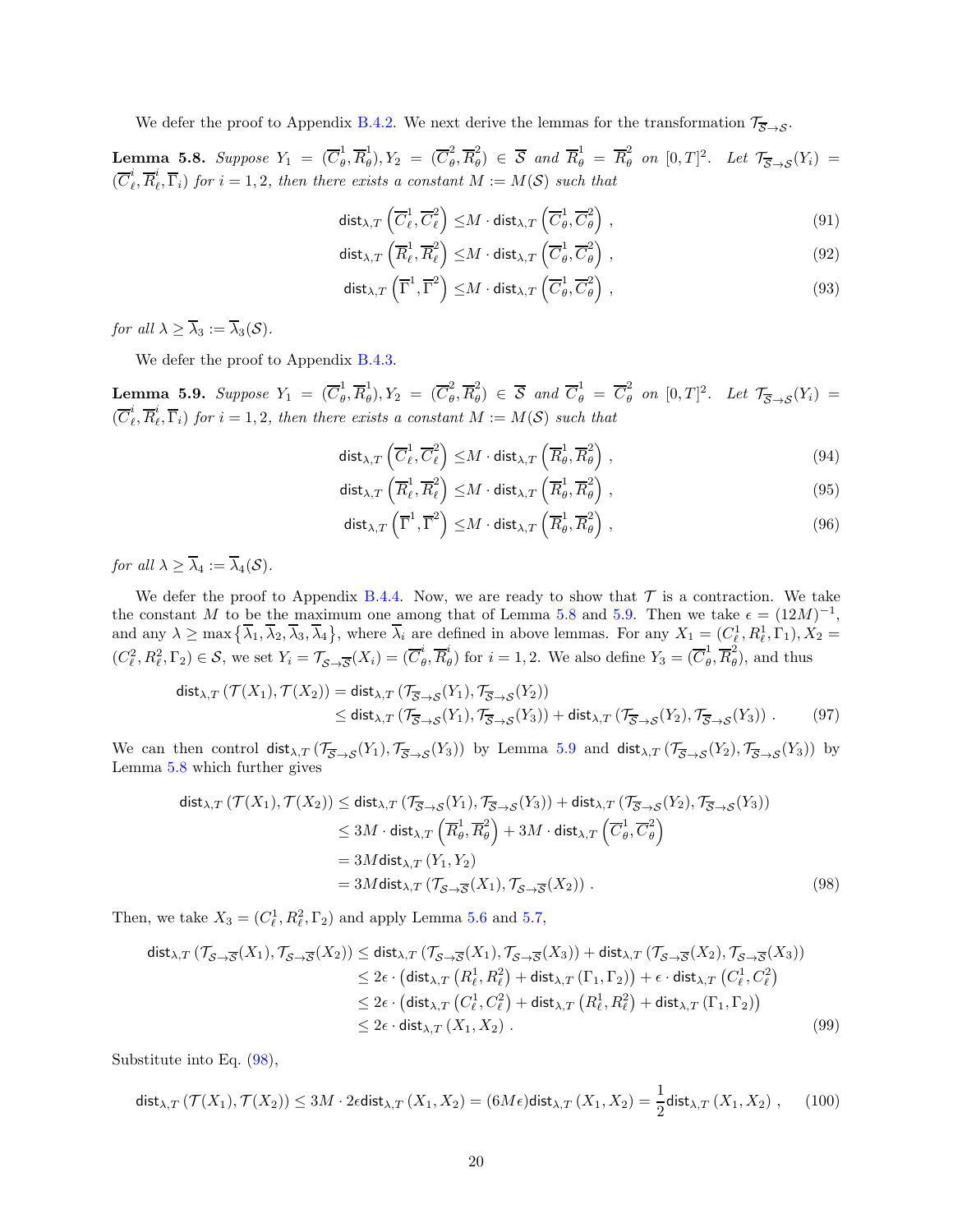provided that  $\epsilon = (12M)^{-1}$ .

Since T is finite, it follows from Eqs. [\(77a\)](#page-17-2) to [\(77c\)](#page-17-3) that the distances  $dist_{\lambda,T}(\cdot,\cdot)$  for  $R_{\ell},R_{\theta}$  and  $\Gamma$  are equivalent to  $L^{\infty}$  distance on  $L^{\infty}([0,T]^2)$  and  $L^{\infty}([0,T])$ . By Banach fixed-point theorem, we obtain the uniqueness and existence for the fixed-point  $R_{\ell}, R_{\theta}$  and  $\Gamma$  in  $\mathcal S$  and  $\overline{\mathcal S}$ .

It requires a slightly longer argument to prove existence and uniqueness of  $C_{\ell}, C_{\theta}$ . Consider a pair of covariance kernels  $C^1, C^2 : [0, T]^2 \to \mathbb{R}^{k \times k}$  and centered Gaussian processes  $g_1, g_2$  with covariances  $C_1, C_2$ . If  $C^1$ ,  $C^2$  satisfy the conditions of  $S$  (cf. Definition [5.2\)](#page-15-3),

$$
||C^{1}(t,s) - C^{2}(t,s)|| = ||\mathbb{E}\left[g_{1}^{t}g_{1}^{s\top}\right] - \mathbb{E}\left[g_{2}^{t}g_{2}^{s\top}\right]||
$$
  
\n
$$
\leq ||\mathbb{E}\left[g_{1}^{t}(g_{1}^{s} - g_{2}^{s})^{\top}\right]|| + ||\mathbb{E}\left[(g_{1}^{t} - g_{2}^{t})g_{2}^{s\top}\right]||
$$
  
\n
$$
\leq \sqrt{\mathbb{E}\left[||g_{1}^{t}||_{2}^{2}\right] \cdot \mathbb{E}\left[||g_{1}^{s} - g_{2}^{s}||_{2}^{2}\right]} + \sqrt{\mathbb{E}\left[||g_{2}^{s}||_{2}^{2}\right] \cdot \mathbb{E}\left[||g_{1}^{t} - g_{2}^{t}||_{2}^{2}\right]}
$$
  
\n
$$
= \sqrt{\text{Tr}\left(\mathbb{E}\left[g_{1}^{t}g_{1}^{t\top}\right]\right) \cdot \mathbb{E}\left[||g_{1}^{s} - g_{2}^{s}||_{2}^{2}\right]} + \sqrt{\text{Tr}\left(\mathbb{E}\left[g_{1}^{s}g_{1}^{s\top}\right]\right) \cdot \mathbb{E}\left[||g_{1}^{t} - g_{2}^{t}||_{2}^{2}\right]}
$$
  
\n
$$
\leq \sqrt{k \Phi_{C_{\theta}}(T)}e^{\lambda T} \cdot e^{-\lambda T}\left(\mathbb{E}\left[||g_{1}^{s} - g_{2}^{s}||_{2}^{2}\right] + \mathbb{E}\left[||g_{1}^{t} - g_{2}^{t}||_{2}^{2}\right]\right).
$$
 (101)

Taking infimum over all couplings of  $g_1$  and  $g_2$  we have

$$
||C^{1}(t,s) - C^{2}(t,s)|| \le 2\sqrt{k\Phi_{C_{\theta}}(T)}e^{\lambda T} \text{dist}_{\lambda,T}(C_{1}, C_{2}). \qquad (102)
$$

This implies any Cauchy sequence under the metric  $dist_{\lambda,T}(\cdot,\cdot)$  is also a Cauchy sequence in  $L^{\infty}([0,T]^2)$ . As we have shown in Lemma [5.5,](#page-18-0) although we allow the input covariance kernel  $C_{\theta}$  to be only piecewise continuous, the output  $\overline{C}_{\theta}$  by mapping T is always continuous. Moreover, from Eq. [\(74\)](#page-17-4) we actually have  $\overline{C}_{\theta}$  is Lipschitz continuous with a uniform Lipschitz constant.

By completeness of Lipschitz continuous functions under the  $L^{\infty}$  metric, we can apply Banach fixed-point theorem once more and conclude that there exists a unique  $X \in \mathcal{S}$  such that

$$
\mathcal{T}(X) = X \,. \tag{103}
$$

To see the uniqueness when  $C_{\theta}$ ,  $R_{\theta}$  are bounded functions in any compact set, we can simply take  $\Phi_{C_{\theta}}(0) \to$  $\infty, \Phi_{R_{\theta}}(0) \to \infty.$ 

# <span id="page-20-0"></span>6 Proof of Theorem [2](#page-7-1)

We first present a proof roadmap.

- I. Discretization. For the general flow system  $\mathfrak{F}$  we construct a discrete approximation by Euler's method with step size  $\eta > 0$ , yielding a system  $\mathfrak{F}^{\eta}$ . We show that  $\mathfrak{F}^{\eta}$  is an approximation of  $\mathfrak{F}$  which is uniformly good in the high dimensional asymptotics  $n, d \to \infty$ ,  $n/d \to \delta$ .
- II. We introduce a discrete time approximation  $\mathfrak{S}^{\eta}$  for the DMFT system  $\mathfrak{S}$ . We prove that  $\mathfrak{S}^{\eta}$  exactly characterizes the asymptotics of  $\mathfrak{F}^{\eta}$ . This is done by showing that the discretized system is equivalent an AMP algorithm plus post-processing, and leveraging existing analysis of AMP.
- III. We prove that the unique solution of  $\mathfrak{S}^{\eta}$  converges to the unique solution of  $\mathfrak{S}$  as  $\eta \to 0$ . The latter therefore characterizes the general flow system  $\mathfrak{F}$ .

Throughout this section, we denote by  $d<sub>W</sub>$  any distance that metrizes weak convergence of probability distributions in  $\mathbb{R}^m$  and with an abuse of notation, weak convergence in  $C([0,T], \mathbb{R}^k)$ . For instance, we can take  $d_{\mathrm{W}} = d_{\mathrm{BL}}$  the bounded Lipschitz distance

$$
d_{\rm BL}(\mu,\nu) := \sup \left\{ \int f d\mu - \int f d\nu : \|f\|_{\infty} \le 1, \|f\|_{\rm Lip} \le 1 \right\}.
$$
 (104)

We further denote by  $W_2(\mu, \nu)$  the Wasserstein-2 distance between  $\mu$  and  $\nu$ . Also, we will focus on proving Eq.  $(19)$ , since  $(20)$  follows by repeating the same argument.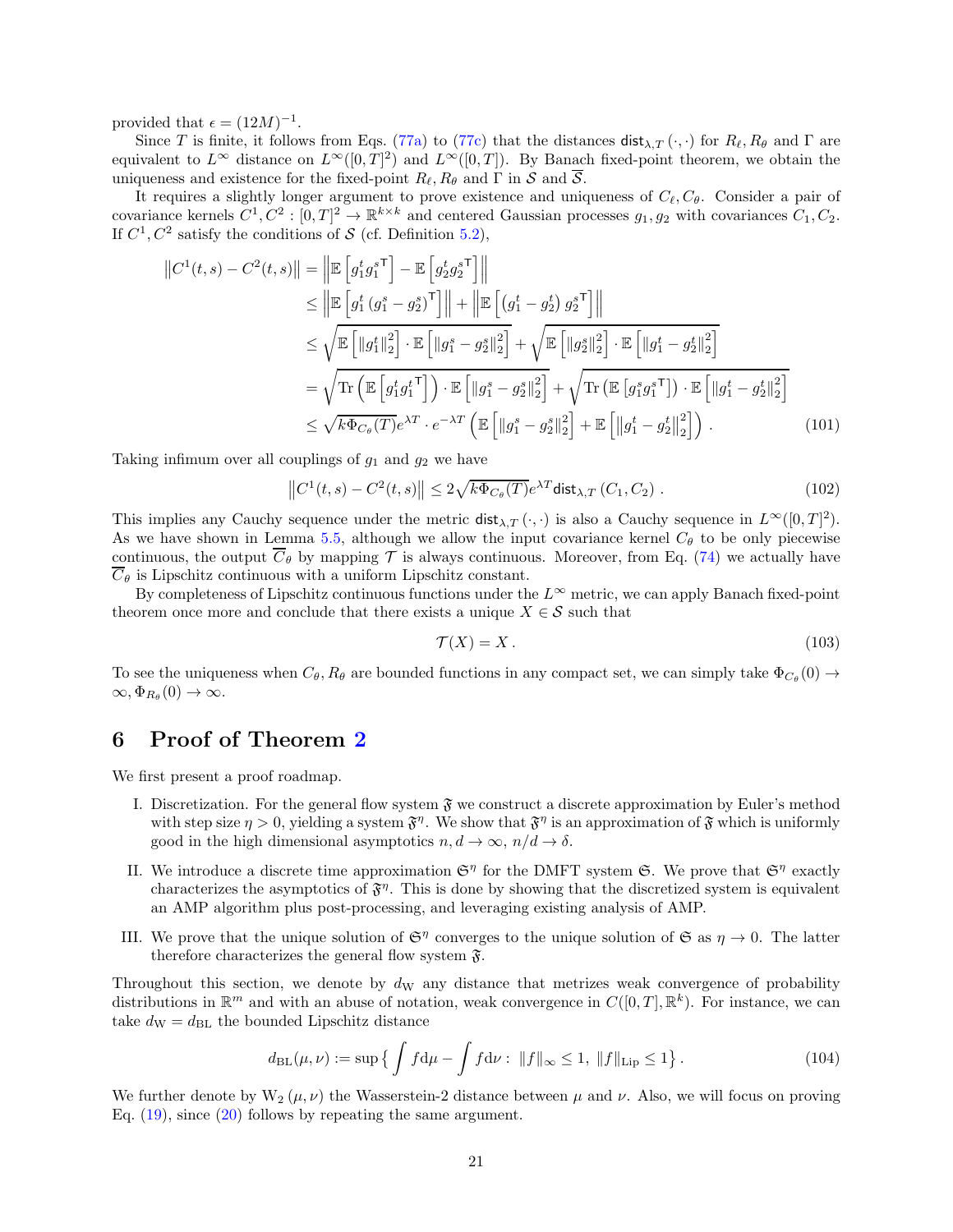**Part I: Discrete time approximation of the flow.** For the general flow  $\mathfrak{F}$  (whose definition we copy from Eq.  $(11)$ )

$$
\frac{\mathrm{d}\boldsymbol{\theta}^t}{\mathrm{d}t} = -\boldsymbol{\theta}^t \Lambda^t - \frac{1}{\delta} \boldsymbol{X}^\mathsf{T} \boldsymbol{\ell}_t(\boldsymbol{X} \boldsymbol{\theta}^t; \boldsymbol{z})\,,
$$

we consider a discrete time approximation with step size  $\eta > 0$ . For all  $t_i = i\eta$  and  $i \in \mathbb{Z}_{\geq 0}$ , we set  $\theta_{\eta}^0 = \theta^0$ and

$$
\boldsymbol{\theta}_{\eta}^{t_{i+1}} = \boldsymbol{\theta}_{\eta}^{t_i} + \eta \cdot \left\{ -\boldsymbol{\theta}_{\eta}^{t_i} \Lambda^{t_i} - \frac{1}{\delta} \boldsymbol{X}^{\mathsf{T}} \boldsymbol{\ell}_{t_i} (\boldsymbol{X} \boldsymbol{\theta}_{\eta}^{t_i}; \boldsymbol{z}) \right\}.
$$
 (105)

This defines  $\theta_{\eta}^{t}$  on all  $t_i = i\eta$ . We extend it to  $t \to \mathbb{R}_{\geq 0}$  as a piecewise linear function. Specifically, we define

$$
\lfloor t \rfloor := \max \{ i\eta \mid i\eta \le t, i \in \mathbb{Z}_{\ge 0} \}, \qquad (106)
$$

and the flow  $\mathfrak{F}^{\eta}$  is given by

$$
\frac{\mathrm{d}}{\mathrm{d}t}\boldsymbol{\theta}_{\eta}^{t} = -\boldsymbol{\theta}_{\eta}^{\lfloor t \rfloor} \Lambda^{\lfloor t \rfloor} - \frac{1}{\delta} \mathbf{X}^{\mathsf{T}} \boldsymbol{\ell}_{\lfloor t \rfloor} (\mathbf{X} \boldsymbol{\theta}_{\eta}^{\lfloor t \rfloor}; \boldsymbol{z}). \tag{107}
$$

Consider the empirical distributions of the rows of  $\theta^{\tau_1}, \dots, \theta^{\tau_m}$  and  $\theta^{\tau_1}_\eta, \dots, \theta^{\tau_m}_\eta$  for any  $\tau_1, \dots, \tau_m \in \mathbb{R}_{\geq 0}$ , denoted by

<span id="page-21-1"></span>
$$
\widehat{\mu}_{\theta^{\tau_1}, \cdots, \theta^{\tau_m}} := \frac{1}{d} \sum_{j=1}^d \delta_{\left(\boldsymbol{\theta}_j^{\tau_1}, \cdots, \boldsymbol{\theta}_j^{\tau_m}\right)},
$$
\n(108)

$$
\widehat{\mu}_{\theta_{\eta}^{\tau_1},\cdots,\theta_{\eta}^{\tau_m}} := \frac{1}{d} \sum_{j=1}^d \delta_{\left(\left(\theta_{\eta}^{\tau_1}\right)_j,\cdots,\left(\theta_{\eta}^{\tau_m}\right)_j\right)},\tag{109}
$$

where  $\hat{\mu}_{\theta^{\tau_1},\dots,\theta^{\tau_m}}$  and  $\hat{\mu}_{\theta^{\tau_1},\dots,\theta^{\tau_m}}$  are probability distributions in  $\mathbb{R}^{km}$ . The following lemma controls the distance between the two distributions uniformly with respect to  $n, d \to \infty$ . We defer its proof to Appendix [C.1.](#page-51-1)

<span id="page-21-0"></span>**Lemma 6.1.** Under the same assumptions of Theorem [2,](#page-7-1) consider the gradient flow  $\theta^t$  and its piecewise linear approximation  $\theta^t_\eta$  by forward Euler with step size  $\eta > 0$  and the same initialization  $\theta^0$ . Then, almost surely, for any  $t \geq 0$ :

$$
\lim_{\eta \to 0} \limsup_{n \to \infty} \frac{1}{\sqrt{d}} \sup_{0 \le s \le t} ||\boldsymbol{\theta}^s - \boldsymbol{\theta}^s_{\eta}|| = 0.
$$
\n(110)

As a consequence, for any  $\tau_1, \dots, \tau_m \in [0, T]$ , we have almost surely that

$$
\lim_{\eta \to 0} \limsup_{n \to \infty} \mathcal{W}_2 \left( \widehat{\mu}_{\theta^{\tau_1}, \cdots, \theta^{\tau_m}}, \widehat{\mu}_{\theta_{\eta}^{\tau_1}, \cdots, \theta_{\eta}^{\tau_m}} \right) = 0. \tag{111}
$$

In particular, since convergence in Wasserstein-2 distance implies weak convergence, we also have almost surely that

$$
\lim_{\eta \to 0} \limsup_{n \to \infty} d_{\mathcal{W}} \left( \widehat{\mu}_{\theta^{\tau_1}, \cdots, \theta^{\tau_m}}, \widehat{\mu}_{\theta_{\eta}^{\tau_1}, \cdots, \theta_{\eta}^{\tau_m}} \right) = 0.
$$
\n(112)

Part II: Characterizing discrete flow  $\mathfrak{F}^{\eta}$  by reduction to AMP. In [\[CMW20b\]](#page-25-2), the authors show that the exact a general first order method of the type  $\mathfrak{F}^{\eta}$  can be reduced to an AMP algorithm followed by a post-processing operation that operates row-wise on  $\theta^t_\eta$  and  $r^t_\eta$  (and across multiple times). This allows us to leverage existing high-dimensional characterizations of AMP that go under the name of 'state evolution' [\[BM11,](#page-24-9) [BLM15,](#page-24-12) [JM13,](#page-25-10) [CL21\]](#page-25-11).

We will use the notation  $\lceil t \rceil := \lfloor t \rfloor + \eta$ . We introduce the following DMFT system  $\mathfrak{S}^{\eta} := \mathfrak{S}^{\eta}(\theta^0, \theta^*, z, \delta, \lambda, \ell)$ :

$$
\frac{\mathrm{d}}{\mathrm{d}t}\theta_{\eta}^{t} = -(\Lambda^{\lfloor t \rfloor} + \Gamma_{\eta}^{\lfloor t \rfloor})\theta_{\eta}^{\lfloor t \rfloor} - \int_{0}^{\lfloor t \rfloor} R_{\ell}^{\eta}(\lfloor t \rfloor, \lfloor s \rfloor)\theta_{\eta}^{\lfloor s \rfloor} \mathrm{d}s + u_{\eta}^{t}, \qquad u_{\eta}^{t} \sim \mathsf{GP}(0, C_{\ell}^{\eta}/\delta), \tag{113a}
$$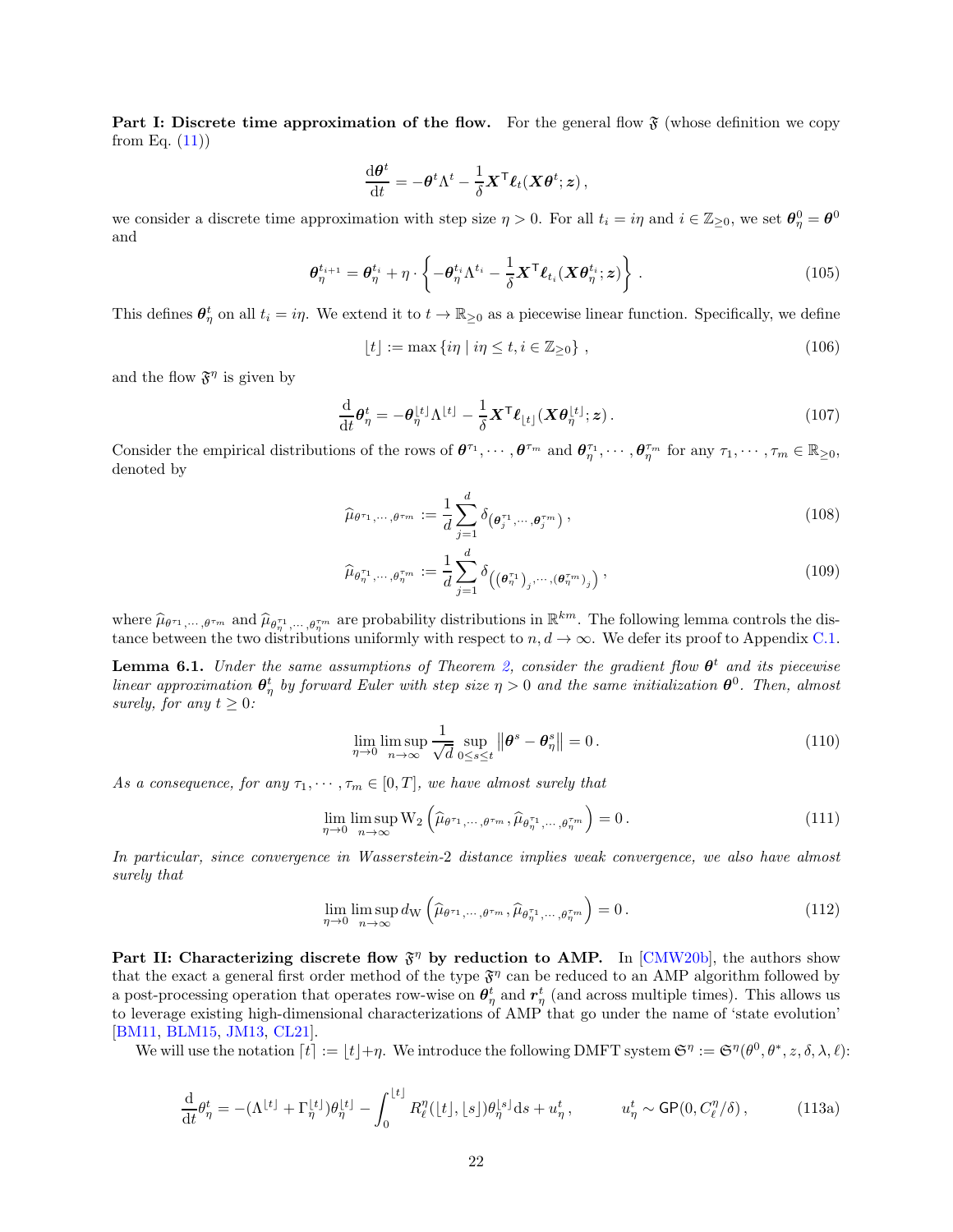$$
r_{\eta}^t = -\frac{1}{\delta} \int_0^{\lfloor t \rfloor} R_{\theta}^{\eta}(\lfloor t \rfloor, \lceil s \rceil) \ell_{\lfloor s \rfloor}(r_{\eta}^s; z) \mathrm{d} s + w_{\eta}^t, \qquad w_{\eta}^t \sim \mathsf{GP}(0, C_{\theta}^{\eta}), \qquad (113b)
$$

$$
R_{\theta}^{\eta}(t,s) = \mathbb{E}\left[\frac{\partial \theta_{\eta}^{t}}{\partial u_{\eta}^{s}}\right], \qquad 0 \le s \le t < \infty, \qquad (113c)
$$

$$
R_{\ell}^{\eta}(t,s) = \mathbb{E}\left[\frac{\partial \ell_{\lfloor t\rfloor}(r_{\eta}^t; z)}{\partial w_{\eta}^s}\right],\tag{113d}
$$

$$
\Gamma_{\eta}^{t} = \mathbb{E}\left[\nabla_{r}\ell_{\lfloor t \rfloor}(r_{\eta}^{t}; z)\right],\tag{113e}
$$
\n
$$
C^{\eta}(t, s) = \mathbb{E}\left[a|t|a|s|^{\mathsf{T}}\right]
$$
\n
$$
0 \leq s \leq t \leq 20
$$
\n
$$
(113f)
$$

$$
C_{\theta}^{\eta}(t,s) = \mathbb{E}\left[\theta_{\eta}^{\lfloor t \rfloor} \theta_{\eta}^{\lfloor s \rfloor^{-1}}\right], \qquad 0 \le s \le t < \infty, \qquad (113f)
$$

$$
C_{\ell}^{\eta}(t,s) = \mathbb{E}\left[\ell_{\lfloor t\rfloor}(r_{\eta}^{\lfloor t\rfloor};z)\ell_{\lfloor s\rfloor}(r_{\eta}^{\lfloor s\rfloor};z)^{\mathsf{T}}\right],\tag{113g}
$$

where the functional derivatives are determined by

$$
\frac{\mathrm{d}}{\mathrm{d}t}\frac{\partial\theta_{\eta}^{t}}{\partial u_{\eta}^{s}} = -(\Lambda^{\lfloor t \rfloor} + \Gamma_{\eta}^{\lfloor t \rfloor})\frac{\partial\theta_{\eta}^{\lfloor t \rfloor}}{\partial u_{\eta}^{s}} - \int_{s}^{\lfloor t \rfloor} R_{\ell}^{\eta}(\lfloor t \rfloor, \lfloor s' \rfloor) \frac{\partial\theta_{\eta}^{\lfloor s' \rfloor}}{\partial u_{\eta}^{s}} \mathrm{d}s',\tag{114a}
$$

$$
\frac{\partial \ell_{\lfloor t\rfloor}(r_{\eta}^{t};z)}{\partial w_{\eta}^{s}} = \nabla_{r}\ell_{\lfloor t\rfloor}(r_{\eta}^{t};z) \cdot \left(-\frac{1}{\delta} \int_{\lceil s\rceil}^{\lfloor t\rfloor} R_{\theta}^{\eta}(\lfloor t\rfloor, \lceil s'\rceil) \frac{\partial \ell_{\lfloor s'\rfloor}(r_{\eta}^{s'};z)}{\partial w_{\eta}^{s}} ds' - \frac{1}{\delta} R_{\theta}^{\eta}(\lfloor t\rfloor, \lceil s\rceil) \nabla_{r}\ell_{\lfloor s\rfloor}(r_{\eta}^{s};z)\right),\tag{114b}
$$

where Eq. [\(114b\)](#page-22-1) is defined for  $[s] \leq \lfloor t \rfloor$ . For  $[s] > \lfloor t \rfloor$  we set

<span id="page-22-1"></span>
$$
\frac{\partial \ell_{\lfloor t \rfloor}(r_{\eta}^t; z)}{\partial w_{\eta}^s} = -\frac{1}{\delta} \nabla_r \ell_{\lfloor t \rfloor}(r_{\eta}^t; z) \nabla_r \ell_{\lfloor t \rfloor}(r_{\eta}^s; z). \tag{115}
$$

The boundary conditions are  $\theta_{\eta}^0 := \theta^0$  and  $\partial \theta_{\eta}^s / \partial u_{\eta}^s = I$ . The system  $\mathfrak{S}^{\eta}$  can be viewed as a discrete approximation of  $\mathfrak{S}$ . The next lemma shows that the unique solution of  $\mathfrak{S}^{\eta}$  characterizes the asymptotic behavior of  $\mathfrak{F}^{\eta}$ .

<span id="page-22-0"></span>**Lemma 6.2.** Under the assumptions of Theorem [2,](#page-7-1) suppose  $\Phi_{C_{\theta}}(0) > M_{\theta^0, z}$  and  $\Phi_{R_{\theta}}(0) > 1$ , the system  $\mathfrak{S}^{\eta}$  has a unique solution. In particular, the function triplet  $(C_{\ell}^{\eta}, R_{\ell}^{\eta}, \Gamma_{\eta})$  that solves  $\mathfrak{S}^{\eta}$  is in the space  $S$ (cf. Definition [5.2\)](#page-15-3). For any  $\tau_1, \dots, \tau_m \in [0, T]$ , denote by  $\mu_{\theta_{\eta}^{\tau_1}, \dots, \theta_{\eta}^{\tau_m}}$  the joint distribution of  $(\theta_{\eta}^{\tau_1}, \dots, \theta_{\eta}^{\tau_m})$ , we have

$$
\underset{n \to \infty}{\text{plim}} \, d_{\mathcal{W}} \left( \widehat{\mu}_{\theta_{\eta}^{\tau_1}, \dots, \theta_{\eta}^{\tau_m}}, \mu_{\theta_{\eta}^{\tau_1}, \dots, \theta_{\eta}^{\tau_m}} \right) = 0 \,, \tag{116}
$$

where  $\widehat{\mu}_{\theta_{\eta}}^{\tau_1}, \dots, \theta_{\eta}^{\tau_m}$  is the empirical distribution of the discretized flow  $\theta_{\eta}^t$ , defined in Eq. [\(108\)](#page-21-1).

We notice that the solution of  $\mathfrak{S}^{\eta}$  is uniquely by induction over time. We postpone the proof to Appendix [C.2.](#page-54-0)

Remark 6.1. In case we are interested in discrete-time flows, e.g. gradient descent with stepsize η, Lemma [6.2](#page-22-0) provides the relevant characterization.

Remark 6.2. In the proof of Lemma [6.2](#page-22-0) we use the results of [\[CL21\]](#page-25-11) which establishes universality over the class of matrices satisfying the assumptions of Theorem [2.](#page-7-1)

If  $X$  is a Gaussian matrix, we can use the results of  $|JM13|$  which imply convergence in Wasserstein-2 distance. Hence in this case, Theorem [2](#page-7-1) will hold with convergence of finite-dimensional distributions in Wasserstein-2 distance, as stated in Remark [3.2.](#page-7-5)

Part III: Approximating  $\mathfrak{S}$  by  $\mathfrak{S}^{\eta}$ . We approximate the unique solution of the DMFT system  $\mathfrak{S}$  by the unique solution of the discretized system  $\mathfrak{S}^{\eta}$ . In particular, we have the following lemma, whose proof is postponed to Appendix [C.3.](#page-56-0)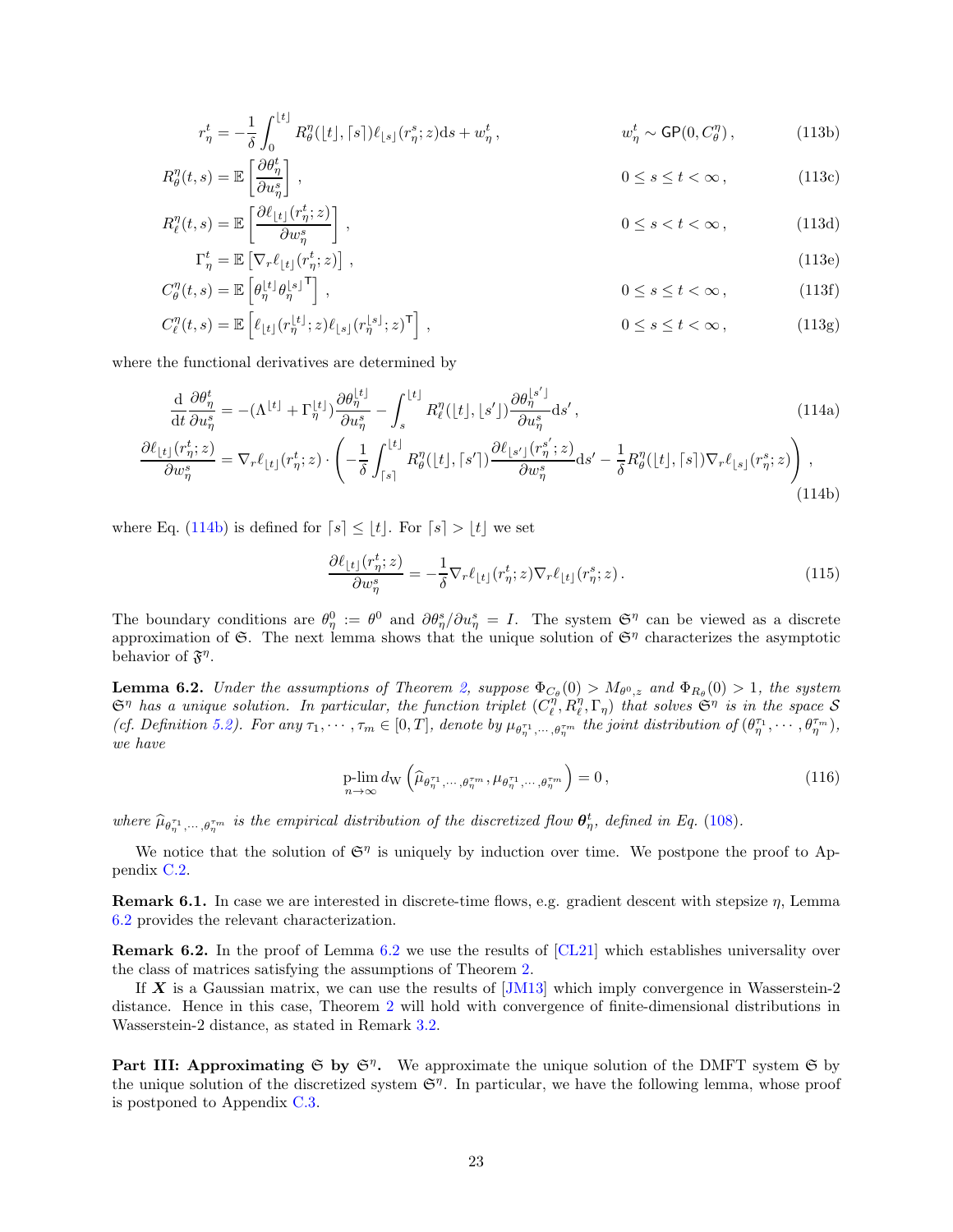<span id="page-23-0"></span>**Lemma 6.3.** Under the assumptions of Theorem [2,](#page-7-1) suppose  $\Phi_{C_{\theta}}(0) > M_{\theta^0, z}$  and  $\Phi_{R_{\theta}}(0) > 1$ , the systems  $\mathfrak{S}$  and  $\mathfrak{S}^{\eta}$  both have unique solutions in S. For any  $\tau_1, \cdots, \tau_m \in [0, T]$ , denote by  $\mu_{\theta^{\tau_1}, \cdots, \theta^{\tau_m}}$  the distribution of  $(\theta^{\tau_1},\dots,\theta^{\tau_m})$  and  $\mu_{\theta^{\tau_1}_\eta,\dots,\theta^{\tau_m}_\eta}$  the distribution of  $(\theta^{\tau_1}_\eta,\dots,\theta^{\tau_m}_\eta)$ , we have

$$
\lim_{\eta \to \infty} \mathcal{W}_2 \left( \mu_{\theta_{\eta}^{\tau_1}, \dots, \theta_{\eta}^{\tau_m}}, \mu_{\theta^{\tau_1}, \dots, \theta^{\tau_m}} \right) = 0. \tag{117}
$$

In particular, since convergence in Wasserstein-2 distance implies weak convergence, we also have

$$
\lim_{\eta \to \infty} d_{\mathcal{W}}\left(\mu_{\theta_{\eta}^{\tau_1}, \cdots, \theta_{\eta}^{\tau_m}}, \mu_{\theta^{\tau_1}, \cdots, \theta^{\tau_m}}\right) = 0.
$$
\n(118)

Using Lemma [6.2,](#page-22-0)

$$
\begin{split}\n&\text{p-lim}\sup_{n\to\infty} d_{\mathrm{W}}\left(\widehat{\mu}_{\theta^{\tau_{1}},\cdots,\theta^{\tau_{m}}},\mu_{\theta^{\tau_{1}},\cdots,\theta^{\tau_{m}}}\right) \\
&\leq \text{p-lim}\sup_{n\to\infty} \left( d_{\mathrm{W}}\left(\widehat{\mu}_{\theta^{\tau_{1}},\cdots,\theta^{\tau_{m}}},\widehat{\mu}_{\theta^{\tau_{1}}_{\eta}},\cdots,\theta^{\tau_{m}}_{\eta}\right) + d_{\mathrm{W}}\left(\widehat{\mu}_{\theta^{\tau_{1}}_{\eta}},\cdots,\theta^{\tau_{m}}_{\eta},\mu_{\theta^{\tau_{1}}_{\eta}},\cdots,\theta^{\tau_{m}}_{\eta}\right) + d_{\mathrm{W}}\left(\mu_{\theta^{\tau_{1}}_{\eta}},\cdots,\theta^{\tau_{m}}_{\eta},\mu_{\theta^{\tau_{1}}},\cdots,\theta^{\tau_{m}}_{\eta},\mu_{\theta^{\tau_{1}}},\cdots,\theta^{\tau_{m}}_{\eta}\right)\n\end{split}
$$
\n
$$
= \text{p-lim}\sup_{n\to\infty} d_{\mathrm{W}}\left(\widehat{\mu}_{\theta^{\tau_{1}},\cdots,\theta^{\tau_{m}}},\widehat{\mu}_{\theta^{\tau_{1}}_{\eta}},\cdots,\widehat{\mu}^{\tau_{m}}_{\eta}\right) + d_{\mathrm{W}}\left(\mu_{\theta^{\tau_{1}}_{\eta}},\cdots,\widehat{\mu}^{\tau_{m}}_{\eta},\mu_{\theta^{\tau_{1}}},\cdots,\theta^{\tau_{m}}\right). \tag{119}
$$

Finally, take  $\eta \to 0$  and combine Lemma [6.1](#page-21-0) and Lemma [6.3,](#page-23-0) we obtain

$$
\begin{split}\n\text{p-lim sup } & d_{\mathcal{W}}\left(\widehat{\mu}_{\theta^{\tau_{1}},\dots,\theta^{\tau_{m}}},\mu_{\theta^{\tau_{1}},\dots,\theta^{\tau_{m}}}\right) \\
&\leq \lim_{\eta \to 0} d_{\mathcal{W}}\left(\mu_{\theta_{\eta}^{\tau_{1}},\dots,\theta_{\eta}^{\tau_{m}}},\mu_{\theta^{\tau_{1}},\dots,\theta^{\tau_{m}}}\right) + \lim_{\eta \to 0} \text{p-lim sup } d_{\mathcal{W}}\left(\widehat{\mu}_{\theta^{\tau_{1}},\dots,\theta^{\tau_{m}}},\widehat{\mu}_{\theta_{\eta}^{\tau_{1}},\dots,\theta_{\eta}^{\tau_{m}}}\right) \\
&= 0.\n\end{split} \tag{120}
$$

Now, let  $\mu$  be the law of the DMFT process  $(\theta^t)_0^T$ , that is a probability law on  $C([0,T],\mathbb{R}^k)$ . Indeed, by condition [\(71\)](#page-16-0) and Kolmogorov-Chentsov theorem,  $t \mapsto \theta^t$  is almost surely  $\alpha$ -Hölder for any  $\alpha \in (0, 1)$ . Also, let  $\hat{\mu}^{(n)} := d^{-1} \sum_{i=1}^d \delta_{(\theta_i)_0^T}$ . Denoting by  $\mu_{\tau_1,\dots,\tau_m}$  and  $\hat{\mu}^{(n)}_{\tau_1,\dots,\tau_n}$ , we proved that

<span id="page-23-2"></span>
$$
\underset{n \to \infty}{\text{plim}} d_{\mathcal{W}}\left(\widehat{\mu}_{\tau_1,\ldots,\tau_m}^{(n)}, \mu_{\tau_1,\ldots,\tau_m}\right) = 0. \tag{121}
$$

We are left with the task of proving  $d_{\rm W}(\hat{\mu}^{(n)},\mu) \to 0$  in probability. Recall the following basic fact.

<span id="page-23-3"></span>**Lemma 6.4.** For a sequence of random variable  $(X_n)_{n\geq 1}$ , we have  $X_n \overset{p}{\rightarrow} 0$  if and only if for each diverging subsequence  $(n_\ell)$  there exists a refinement  $(n'_\ell) \subseteq (n_\ell)$ , such that  $X_{n'_\ell} \stackrel{a.s.}{\rightarrow} 0$ .

Let  $(n_\ell)$  be a diverging sequence. Then for any m, and any  $\tau_1, \ldots, \tau_m \in [0, T] \cap \mathbb{Q}$ , we can construct a subsequence along which  $d_{\rm W}(\hat{\mu}_{\tau_1,\ldots,\tau_n}^{(n'_{\ell})},\mu_{\tau_1,\ldots,\tau_m}) \stackrel{a.s.}{\rightarrow} 0$ . By successive refinements and a diagonal argument, we can assume that the subsequence is such that

$$
\mathbb{P}\left(\widehat{\mu}_{\tau_1,\ldots,\tau_n}^{(n_\ell')}\Rightarrow\mu_{\tau_1,\ldots,\tau_m}\quad\forall m,\ \forall\tau_1,\ldots,\tau_m\in[0,T]\cap\mathbb{Q}\right)=1.
$$
\n(122)

We finally need a tightness result, whose proof is presented in Appendix [C.9.](#page-75-0)

<span id="page-23-1"></span>**Lemma 6.5.** Under the assumptions of Theorem [2,](#page-7-1) there exists  $\alpha \in (0,1)$  and, for any  $\varepsilon > 0$  there exists  $M(\varepsilon) < \infty$  such that

$$
\mathbf{P}\Big(\widehat{\mu}^{(n)}\big(\{\|\theta^0\|_2 > M(\varepsilon)\} \cup \{\|(\theta)^T_0\|_{C^{0,\alpha}} > M(\varepsilon)\}\big) \geq \varepsilon \text{ for infinitely many } n\Big) = 0. \tag{123}
$$

(Here  $||f||_{C^{0,\alpha}}$  denotes the  $\alpha$ -Hölder seminorm of function f.)

By Eq. [\(122\)](#page-23-2) and since finite-dimensional distributions on the rationals uniquely identify the limit on  $C([0,T],\mathbb{R}^k)$  [\[Bil13\]](#page-24-13), we proved  $d_{\rm W}(\hat{\mu}^{(n'_\ell)},\mu) \stackrel{a.s.}{\rightarrow} 0$ , and therefore using Lemma [6.4](#page-23-3) we obtain the desired claim.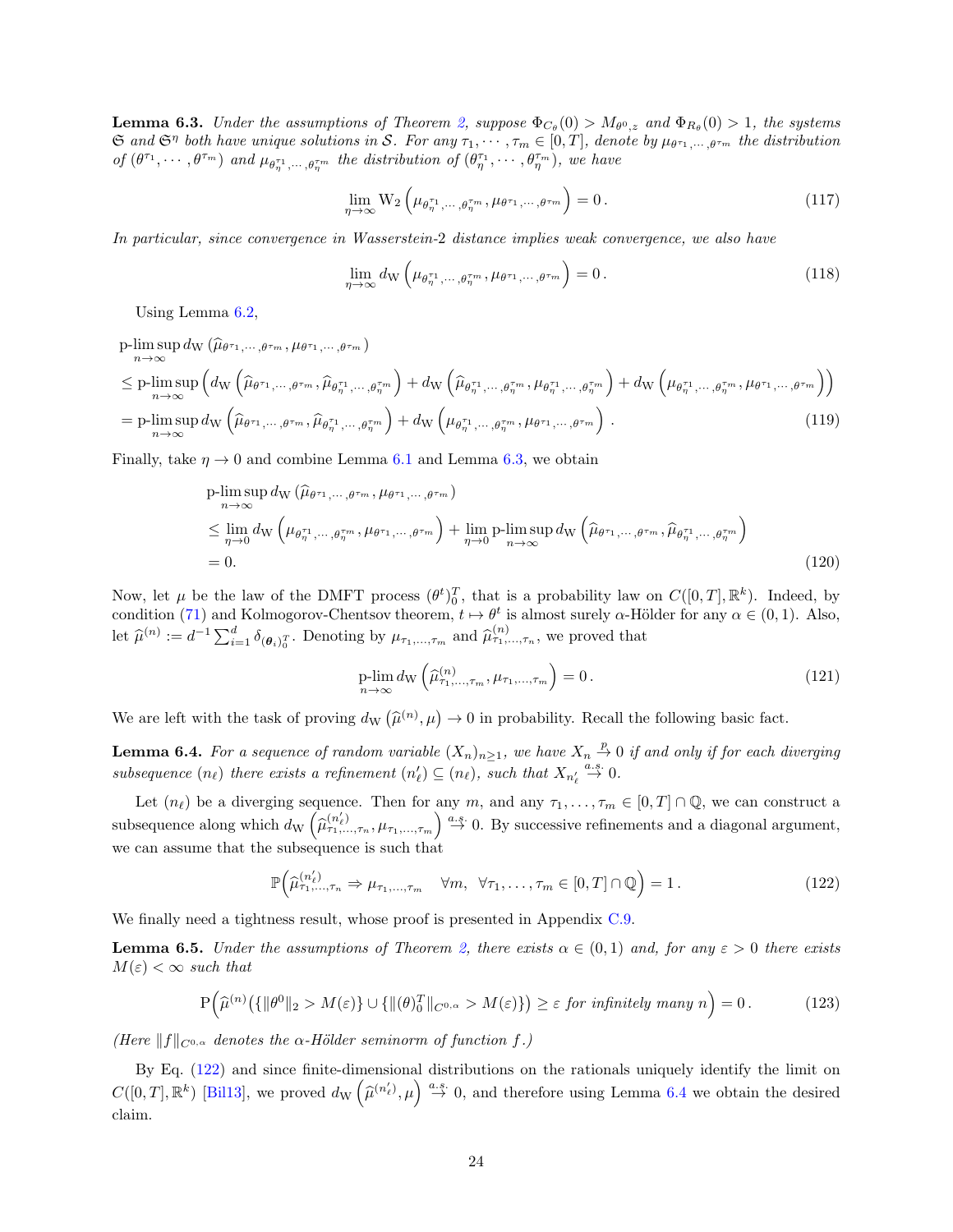# Acknowledgements

This work was supported by NSF through award DMS-2031883 and from the Simons Foundation through Award 814639 for the Collaboration on the Theoretical Foundations of Deep Learning. C. Cheng is supported by the William R. Hewlett Stanford graduate fellowship. M. Celentano is supported by the Miller Institute for Basic Research in Science, University of California Berkeley. We also acknowledge NSF grant CCF-2006489 and the ONR grant N00014-18-1-2729.

# References

- <span id="page-24-7"></span>[ABC20] Ada Altieri, Giulio Biroli, and Chiara Cammarota, Dynamical mean-field theory and aging dynamics, Journal of Physics A: Mathematical and Theoretical 53 (2020), no. 37, 375006.
- <span id="page-24-8"></span>[ABUZ18] Elisabeth Agoritsas, Giulio Biroli, Pierfrancesco Urbani, and Francesco Zamponi, Out-ofequilibrium dynamical mean-field equations for the perceptron model, Journal of Physics A: Mathematical and Theoretical 51 (2018), no. 8, 085002.
- <span id="page-24-5"></span>[ADG01] Gerard Ben Arous, Amir Dembo, and Alice Guionnet, Aging of spherical spin glasses, Probability Theory and Related Fields 120 (2001), no. 1, 1–67.
- <span id="page-24-6"></span>[ADG06] , Cugliandolo-Kurchan equations for dynamics of spin-glasses, Probability Theory and Related Fields 136 (2006), no. 4, 619–660.
- <span id="page-24-3"></span>[AG95] Gerard Ben Arous and Alice Guionnet, *Large deviations for langevin spin glass dynamics*, Probability Theory and Related Fields 102 (1995), no. 4, 455–509.
- <span id="page-24-4"></span>[AG97] , Symmetric langevin spin glass dynamics, The Annals of Probability 25 (1997), no. 3, 1367–1422.
- <span id="page-24-13"></span>[Bil13] Patrick Billingsley, Convergence of probability measures, John Wiley & Sons, 2013.
- <span id="page-24-12"></span>[BLM15] Mohsen Bayati, Marc Lelarge, and Andrea Montanari, Universality in polytope phase transitions and message passing algorithms, The Annals of Applied Probability 25 (2015), no. 2, 753–822.
- <span id="page-24-9"></span>[BM11] Mohsen Bayati and Andrea Montanari, The dynamics of message passing on dense graphs, with applications to compressed sensing, IEEE Transactions on Information Theory  $57$  (2011), no. 2, 764–785.
- <span id="page-24-10"></span>[BMN20] Raphael Berthier, Andrea Montanari, and Phan-Minh Nguyen, State evolution for approximate message passing with non-separable functions, Information and Inference: A Journal of the IMA 9 (2020), no. 1, 33–79.
- <span id="page-24-11"></span>[Bol14] Erwin Bolthausen, An iterative construction of solutions of the TAP equations for the Sherrington–Kirkpatrick model, Communications in Mathematical Physics 325 (2014), no. 1, 333–366.
- [BS10] Zhidong Bai and Jack Silverstein, Spectral Analysis of Large Dimensional Random Matrices (2nd) edition), Springer, 2010.
- <span id="page-24-0"></span>[CC17] Yuxin Chen and Emmanuel J Candès, Solving random quadratic systems of equations is nearly as easy as solving linear systems, Communications on pure and applied mathematics  $70$  (2017), no. 5, 822–883.
- <span id="page-24-1"></span>[CHS93] Andrea Crisanti, Heinz Horner, and H-J Sommers, The spherical p-spin interaction spin-glass model, Zeitschrift für Physik B Condensed Matter  $92$  (1993), no. 2, 257–271.
- <span id="page-24-2"></span>[CK93] Leticia F Cugliandolo and Jorge Kurchan, Analytical solution of the off-equilibrium dynamics of a long-range spin-glass model, Physical Review Letters 71 (1993), no. 1, 173.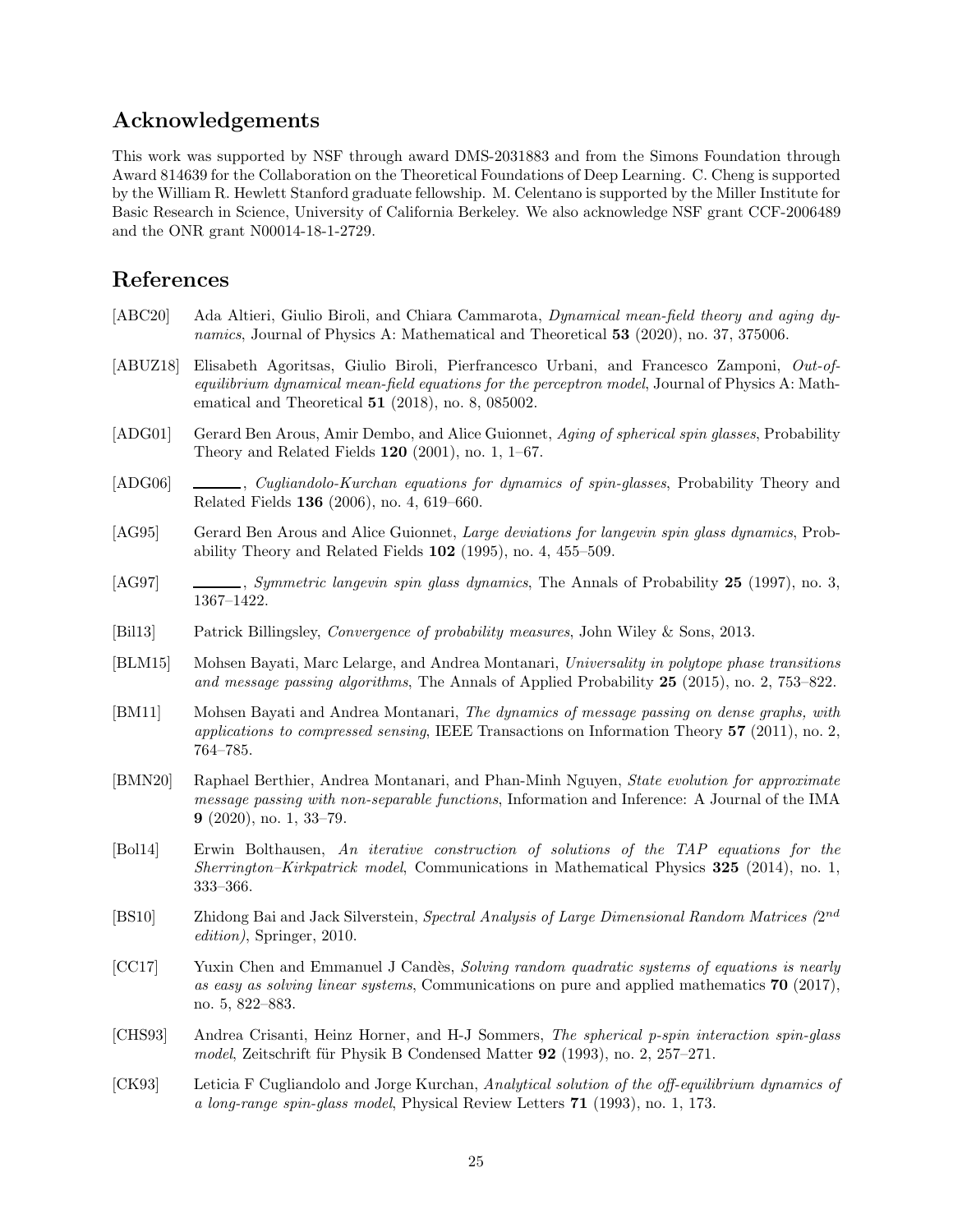- <span id="page-25-3"></span>[CK08] , The out-of-equilibrium dynamics of the Sherrington–Kirkpatrick model, Journal of Physics A: Mathematical and Theoretical 41 (2008), no. 32, 324018.
- <span id="page-25-11"></span>[CL21] Wei-Kuo Chen and Wai-Kit Lam, Universality of approximate message passing algorithms, Electronic Journal of Probability 26 (2021), 1–44.
- <span id="page-25-15"></span>[CMW20a] Michael Celentano, Andrea Montanari, and Yuting Wei, The lasso with general Gaussian designs with applications to hypothesis testing, arXiv:2007.13716 (2020).
- <span id="page-25-2"></span>[CMW20b] Michael Celentano, Andrea Montanari, and Yuchen Wu, The estimation error of general first order methods, Conference on Learning Theory, PMLR, 2020, pp. 1078–1141.
- <span id="page-25-8"></span>[DG21] Amir Dembo and Reza Gheissari, Diffusions interacting through a random matrix: universality via stochastic Taylor expansion, Probability Theory and Related Fields (2021), 1–41.
- <span id="page-25-9"></span>[DLZ19] Amir Dembo, Eyal Lubetzky, and Ofer Zeitouni, Universality for langevin-like spin glass dynamics,  $arXiv:1911.08001$  (2019).
- <span id="page-25-13"></span>[DM16] David Donoho and Andrea Montanari, High dimensional robust M-estimation: asymptotic variance via approximate message passing, Probability Theory and Related Fields 166 (2016), no. 3, 935–969.
- <span id="page-25-0"></span>[Fie82] James R Fienup, Phase retrieval algorithms: a comparison, Applied optics 21 (1982), no. 15, 2758–2769.
- <span id="page-25-7"></span>[Gru96] Malte Grunwald, Sanov results for glauber spin-glass dynamics, Probability Theory and Related Fields 106 (1996), no. 2, 187–232.
- <span id="page-25-6"></span>[Gui97] Alice Guionnet, Averaged and quenched propagation of chaos for spin glass dynamics, Probability Theory and Related Fields 109 (1997), no. 2, 183–215.
- <span id="page-25-10"></span>[JM13] Adel Javanmard and Andrea Montanari, State evolution for general approximate message passing algorithms, with applications to spatial coupling, Information and Inference: A Journal of the IMA 2 (2013), no. 2, 115–144.
- <span id="page-25-12"></span>[Kar13] Noureddine El Karoui, Asymptotic behavior of unregularized and ridge-regularized highdimensional robust regression estimators: rigorous results.
- <span id="page-25-4"></span>[MBC<sup>+</sup>20] Stefano Sarao Mannelli, Giulio Biroli, Chiara Cammarota, Florent Krzakala, Pierfrancesco Urbani, and Lenka Zdeborová, Marvels and pitfalls of the Langevin algorithm in noisy highdimensional inference, Physical Review X 10 (2020), no. 1, 011057.
- <span id="page-25-5"></span>[MKUZ20] Francesca Mignacco, Florent Krzakala, Pierfrancesco Urbani, and Lenka Zdeborová, Dynamical mean-field theory for stochastic gradient descent in Gaussian mixture classification, arXiv:2006.06098 (2020).
- [Mon21] Andrea Montanari, Optimization of the Sherrington–Kirkpatrick hamiltonian, SIAM Journal on Computing (2021), no. 0, FOCS19–1.
- <span id="page-25-14"></span>[MRSY19] Andrea Montanari, Feng Ruan, Youngtak Sohn, and Jun Yan, The generalization error of max-margin linear classifiers: High-dimensional asymptotics in the overparametrized regime, arXiv:1911.01544 (2019).
- <span id="page-25-1"></span>[RSZ88] H Rieger, Michael Schreckenberg, and J Zittartz, Glauber dynamics of the Little-Hopfield model, Zeitschrift für Physik B Condensed Matter  $72$  (1988), no. 4, 523–533.
- <span id="page-25-16"></span>[SC19] Pragya Sur and Emmanuel J. Cand`es, A modern maximum-likelihood theory for high-dimensional logistic regression, Proceedings of the National Academy of Sciences 116 (2019), no. 29, 14516– 14525.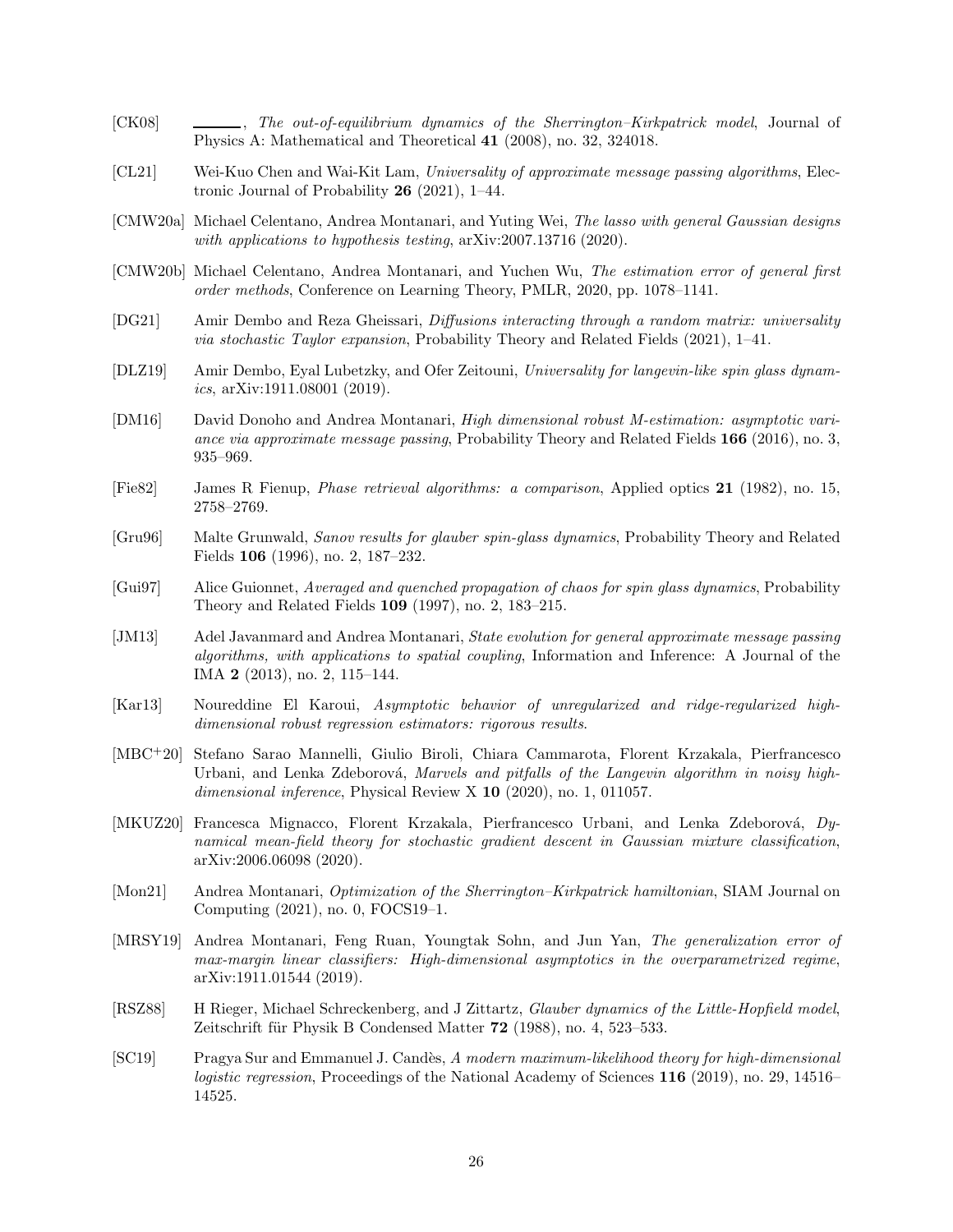- <span id="page-26-0"></span>[SGB94] K Skouras, C Goutis, and MJ Bramson, Estimation in linear models using gradient descent with early stopping, Statistics and Computing 4 (1994), no. 4, 271–278.
- <span id="page-26-1"></span>[SHN+18] Daniel Soudry, Elad Hoffer, Mor Shpigel Nacson, Suriya Gunasekar, and Nathan Srebro, The implicit bias of gradient descent on separable data, The Journal of Machine Learning Research 19 (2018), no. 1, 2822–2878.
- <span id="page-26-5"></span>[Sto13] Mihailo Stojnic, A framework to characterize performance of lasso algorithms, arXiv:1303.7291 (2013).
- <span id="page-26-7"></span>[SV97] Daniel W Stroock and SR Srinivasa Varadhan, Multidimensional diffusion processes, vol. 233, Springer Science & Business Media, 1997.
- <span id="page-26-3"></span>[SZ81] Haim Sompolinsky and Annette Zippelius, Dynamic theory of the spin-glass phase, Physical Review Letters 47 (1981), no. 5, 359.
- <span id="page-26-2"></span>[SZ82] , Relaxational dynamics of the edwards-anderson model and the mean-field theory of spinglasses, Physical Review B 25 (1982), no. 11, 6860.
- <span id="page-26-6"></span>[TAH18] Christos Thrampoulidis, Ehsan Abbasi, and Babak Hassibi, Precise error analysis of regularized M-estimators in high dimensions, IEEE Transactions on Information Theory 64 (2018), no. 8, 5592–5628.
- <span id="page-26-4"></span>[TOH15] Christos Thrampoulidis, Samet Oymak, and Babak Hassibi, Regularized linear regression: A precise analysis of the estimation error, Proceedings of The 28th Conference on Learning Theory (Paris, France) (Peter Grünwald, Elad Hazan, and Satyen Kale, eds.), Proceedings of Machine Learning Research, vol. 40, PMLR, 03–06 Jul 2015, pp. 1683–1709.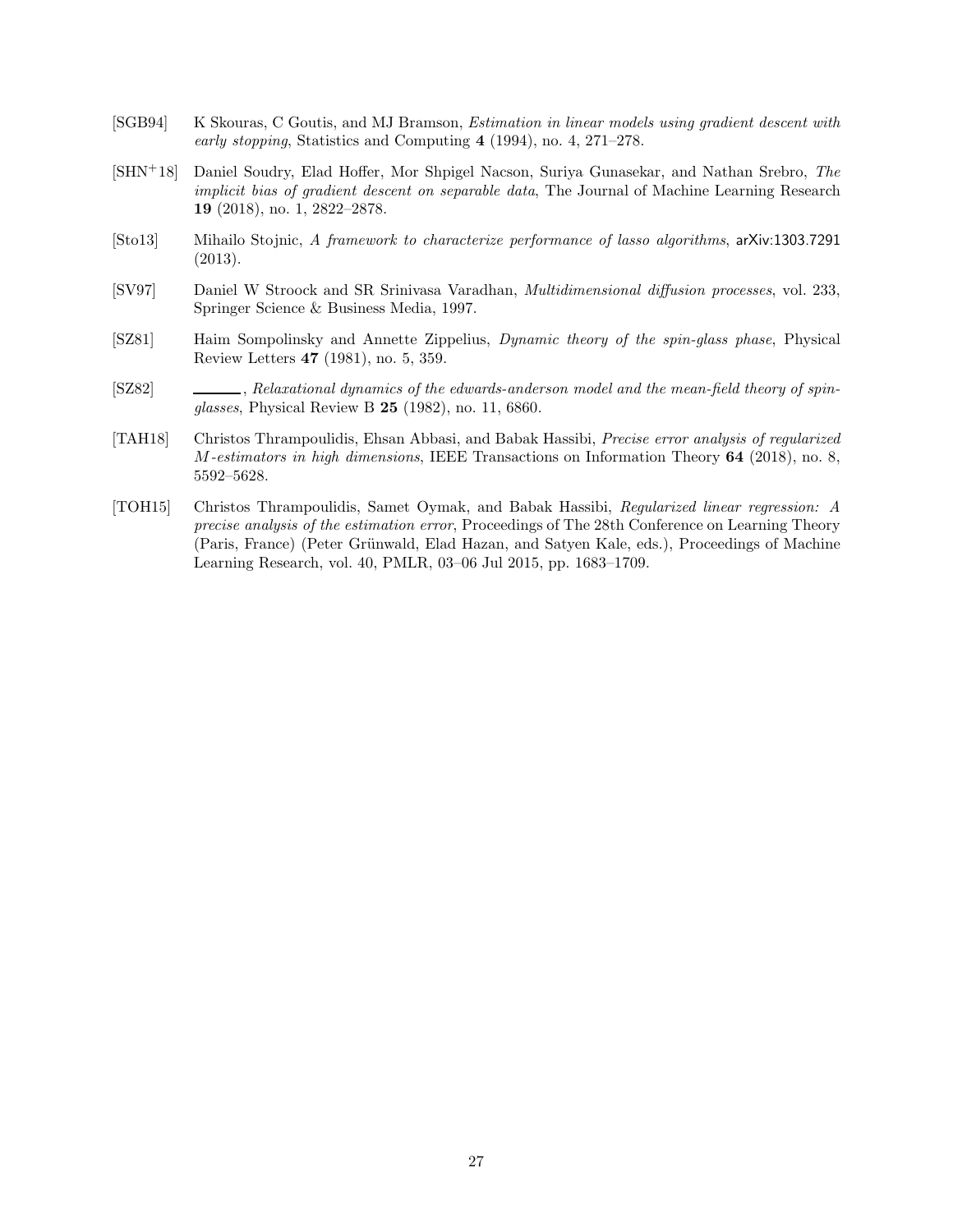# <span id="page-27-0"></span>A Summary of notations

We use  $||u||_2$  to denote the  $\ell_2$  norm of a vector u. We also use  $||M||$  and  $||M||_F$  to denote the operator norm and Frobenius norm of a matrix M. For two vectors  $u, v$  of the same dimension, we write  $u \geq v$  or  $u \leq v$  to represent entrywise inequality. For random variables  $\xi$  and  $\xi_1, \xi_2, \cdots, \xi_n, \cdots$  defined on the same probability space, we denote convergence almost surely, in probability and weakly by  $\xi_n \stackrel{a.s.}{\to} \xi$ ,  $\xi_n \stackrel{p}{\to} \xi$  and  $\xi_n \Rightarrow \xi$ , respectively. We will also use convergence in Wasserstein-2 distance, denoted by  $\mu_n \stackrel{W_2}{\rightarrow} \mu$ . In particular, for two distributions  $\mu, \nu$  on  $\mathbb{R}^k$ , the Wasserstein-2 distance of is defined by

$$
\mathrm{W}_2\left(\mu,\nu\right):=\inf_{\gamma\in\Gamma\left(\mu,\nu\right)}\sqrt{\int\left\|\xi-\eta\right\|_2^2\mathrm{d}\gamma(\xi,\eta)}\,,
$$

where  $\Gamma(\mu, \nu)$  denotes the collection of all couplings of  $\mu$  and  $\nu$ .

Throughout the paper we adhere to the convention that a symbol is boldfaced if and only if it is a high dimensional object, namely whose dimension depends on n or d. For instance  $\mathbf{X} \in \mathbb{R}^{n \times d}, \boldsymbol{\theta} \in \mathbb{R}^{d \times k}$  and  $\theta \in \mathbb{R}^k$ .

## <span id="page-27-1"></span>B Auxiliary lemmas for the proof of Theorem [1](#page-7-0)

### <span id="page-27-3"></span><span id="page-27-2"></span>B.1 Proofs for the auxiliary real-valued system

#### B.1.1 Proof of Lemma [5.1](#page-15-0)

**Existence of**  $f_1(t)$  and  $f_2(t)$ . We first look at Eqs. [\(56a\)](#page-15-1) and [\(56b\)](#page-15-4) and prove the existence of  $f_1$  and  $f_2$ . Recall the equations

$$
\frac{d}{dt}f_1(t) = \alpha_1 f_1(t) + \alpha_2 f_2(t),
$$
  

$$
f_2(t) = \alpha_3 f_1(t) + \alpha_4 \int_0^t f_1(t-s) f_2(s) ds,
$$

and we consider the measurable function pair space

$$
\mathcal{S}_{\overline{\mathfrak{S}},1}(\lambda,\varepsilon_1,\varepsilon_2) := \left\{ (f_1,f_2) \mid f_i : \mathbb{R}_{\geq 0} \to \mathbb{R}_{\geq 0}, \|f_i\|_{\lambda,\infty} \leq \varepsilon_i, i = 1,2; f_1(0) = \beta_1 \right\}
$$
(124)

with the following metric

$$
\text{dist}_{\lambda}((f_1, f_2), (g_1, g_2)) := 4\alpha_3 \|f_1 - g_1\|_{\lambda, \infty} + \|f_2 - g_2\|_{\lambda, \infty}.
$$
\n(125)

Let  $\mu_{\lambda}$  be the measure on  $[0,\infty)$  with Radon-Nikodym derivative  $e^{-\lambda x}$  with respect to the Lebesgue measure on  $[0,\infty)$ . By the completeness of the space  $L^1(\mu_\lambda)$ , we can see that  $\mathcal{S}_{\overline{\mathfrak{S}},1}(\lambda,\varepsilon_1,\varepsilon_2)$  is complete under the metric dist<sub> $\lambda$ </sub>. Next, we consider the mapping  $\mathcal{T}_{\overline{\mathfrak{S}},1}(f_1, f_2) := (\overline{f}_1, \overline{f}_2)$  such that

$$
\frac{\mathrm{d}}{\mathrm{d}t}\overline{f}_1(t) = \alpha_1 f_1(t) + \alpha_2 f_2(t),\tag{126}
$$

<span id="page-27-6"></span><span id="page-27-5"></span>
$$
\overline{f}_2(t) = \alpha_3 f_1(t) + \alpha_4 \int_0^t f_1(t-s) f_2(s) \, \mathrm{d}s \,, \tag{127}
$$

with  $f_1(0) = f_1(0)$ . We have the following lemma.

<span id="page-27-4"></span>**Lemma B.1.** There exists constants  $\varepsilon_i := \varepsilon_i(\alpha_1, \dots, \alpha_4, \beta_1) > 0$  for  $i = 1, 2$  such that for any  $\lambda \geq \lambda :=$  $\lambda(\alpha_1,\cdots,\alpha_4,\beta_1),$   $\mathcal{T}_{\overline{\mathfrak{S}},1}$  is an operator that maps  $\mathcal{S}_{\overline{\mathfrak{S}},1}(\lambda,\varepsilon_1,\varepsilon_2)$  into itself, and for any  $(f_1,f_2),(g_1,g_2)\in\mathcal{S}_{\overline{\mathfrak{S}},1},$ the transformation  $\mathcal{T}_{\mathbf{\overline{S}},1}$  is a contraction

$$
\mathsf{dist}_{\lambda}\big(\mathcal{T}_{\overline{\mathfrak{S}},1}(f_1,f_2),\mathcal{T}_{\overline{\mathfrak{S}},1}(g_1,g_2)\big) \leq \frac{1}{2}\mathsf{dist}_{\lambda}\big((f_1,f_2),(g_1,g_2)\big) \,. \tag{128}
$$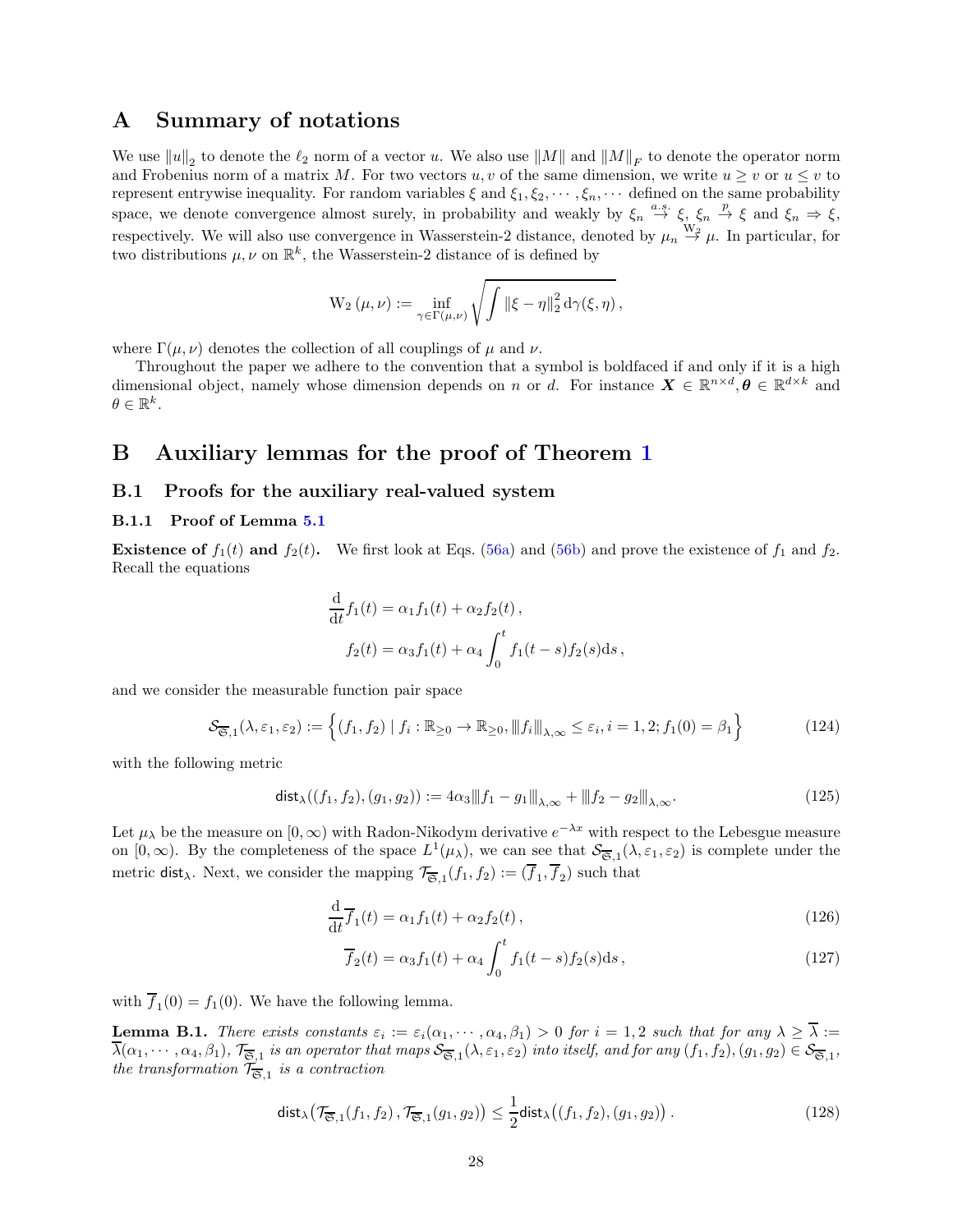We defer its proof to Appendix [B.1.2.](#page-29-0) By completeness and the lemma above, we can conclude by Banach fixed-point theorem that there exists a unique  $(f_1, f_2) \in S_{\overline{\mathfrak{S}},1}(\lambda, \varepsilon_1, \varepsilon_2)$  such that

$$
\mathcal{T}_{\overline{\mathfrak{S}},1}(f_1, f_2) = (f_1, f_2), \qquad (129)
$$

i.e. solving Eqs. [\(56a\)](#page-15-1) and [\(56b\)](#page-15-4). By nonnegativity of  $f_1$  and  $f_2$ , one can then see that

$$
\frac{\mathrm{d}}{\mathrm{d}t}f_1(t) = \alpha_1 f_1(t) + \alpha_2 f_2(t) \ge 0,
$$
\n
$$
\frac{\mathrm{d}}{\mathrm{d}t}f_2(t) = \alpha_3 \frac{\mathrm{d}}{\mathrm{d}t}f_1(t) + \alpha_4 \beta_1 f_2(t) + \alpha_4 \int_0^t \frac{\mathrm{d}}{\mathrm{d}t}f_1(t-s)f_2(s)ds \ge 0,
$$

implying  $f_1(t)$  and  $f_2(t)$  are nondecreasing. Then, we can upper bound their the other norm

$$
||f_1||_{\lambda,\infty} \le \sup_{0 \le t < \infty} e^{-\lambda t} f_1(t) \le \sup_{0 \le t < \infty} e \cdot \int_t^{t+1} e^{-\lambda s} f_1(s) ds \le e ||f_1||_{\lambda,\infty} \le e\epsilon_1,
$$
\n(130)

and  $||f_2||_{\lambda,\infty} \leq e\epsilon_2$ .

**Existence of**  $f_3(t)$  and  $f_4(t)$ . Take  $f_1(t)$  and  $f_2(t)$  that satisfy the first two equations [\(56a\)](#page-15-1) and [\(56b\)](#page-15-4). We then seek measurable functions  $f_3, f_4 : \mathbb{R}_{\geq 0} \to \mathbb{R}_{\geq 0}$  solving Eqs. [\(56c\)](#page-15-5) and [\(56d\)](#page-15-2), i.e.

$$
\frac{d}{dt}\sqrt{f_3(t)} = \sqrt{\alpha_5 f_3(t) + \alpha_6 f_4(t) + \alpha_7 \int_0^t (t - s + 1)^2 f_2(t - s)^2 f_3(s) ds},
$$
  

$$
f_4(t) = \alpha_8 + \alpha_9 f_3(t) + \alpha_{10} \int_0^t (t - s + 1)^2 f_1(t - s)^2 f_4(s) ds.
$$

Consider the space

$$
\mathcal{S}_{\overline{\mathfrak{S}},2}(\lambda,\varepsilon_3,\varepsilon_4) := \left\{ (f_3, f_4) \mid f_i : \mathbb{R}_{\geq 0} \to \mathbb{R}_{\geq 0}, \left\| \sqrt{f_i} \right\|_{\lambda,\infty} \leq \varepsilon_i, i = 3, 4; f_3(0) = \beta_2 \right\}
$$
(131)

with the metric

$$
\text{dist}_{\lambda}((f_3, f_4), (g_3, g_4)) := 4\sqrt{\alpha_9} \left\| \sqrt{f_3} - \sqrt{g_3} \right\|_{\lambda, \infty} + \left\| \sqrt{f_4} - \sqrt{g_4} \right\|_{\lambda, \infty}.
$$
 (132)

The space  $\mathcal{S}_{\overline{\mathfrak{S}},2}(\lambda,\varepsilon_3,\varepsilon_4)$  is complete under the metric dist<sub> $\lambda$ </sub>. Then we consider the transformation  $\mathcal{T}_{\overline{\mathfrak{S}},2}(f_3,f_4)$ :=  $(f_3, f_4)$  such that

$$
\frac{\mathrm{d}}{\mathrm{d}t}\sqrt{\overline{f}_3(t)} = \sqrt{\alpha_5 f_3(t) + \alpha_6 f_4(t) + \alpha_7 \int_0^t (t - s + 1)^2 f_2(t - s)^2 f_3(s) \mathrm{d}s},\tag{133}
$$

<span id="page-28-2"></span><span id="page-28-1"></span>
$$
\overline{f}_4(t) = \alpha_8 + \alpha_9 f_3(t) + \alpha_{10} \int_0^t (t - s + 1)^2 f_1(t - s)^2 f_4(s) \, ds \,, \tag{134}
$$

with  $f_3(0) = f_3(0)$ . Similarly, in the following lemma we show that for properly chosen  $\varepsilon_3, \varepsilon_4$  and large enough  $\lambda$ ,  $\mathcal{T}_{\overline{\mathfrak{S}},2}$  is a contraction mapping. We postpone its proof to Appendix [B.1.3.](#page-30-0)

<span id="page-28-0"></span>**Lemma B.2.** There exists constants  $\varepsilon_i := \varepsilon_i(\alpha_1, \dots, \alpha_8, \beta_1, \beta_2) > 0$  for  $i = 3, 4$  such that for any  $\lambda \ge \lambda :=$  $\lambda(\alpha_1,\cdots,\alpha_8,\beta_1,\beta_2),\, \mathcal{T}_{\overline{\mathfrak{S}},2}$  is an operator that maps  $\mathcal{S}_{\overline{\mathfrak{S}},2}(\lambda,\varepsilon_3,\varepsilon_4)$  into itself, and for any  $(f_3,f_4),(g_3,g_4)\in$  $\mathcal{S}_{\overline{\mathfrak{S}},2}$ , the transformation  $\mathcal{T}_{\overline{\mathfrak{S}},2}$  is a contraction

$$
\mathsf{dist}_{\lambda}\big(\mathcal{T}_{\overline{\mathfrak{S}},2}(f_3,f_4),\mathcal{T}_{\overline{\mathfrak{S}},2}(g_3,g_4)\big) \le \frac{1}{2}\mathsf{dist}_{\lambda}\big((f_3,f_4),(g_3,g_4)\big) \,. \tag{135}
$$

The proof of existence is then concluded by the applying Banach fixed-point theorem and Lemma [B.2.](#page-28-0) We see uniqueness in  $L^1_{\text{loc}}(\mathbb{R}_{\geq 0})$  by taking  $\lambda \to \infty$  as any functions  $f_i|_{[0,T]}$  will eventually fall in  $\mathcal{S}_{\overline{\mathfrak{S}},1}$ ,  $\mathcal{S}_{\overline{\mathfrak{S}},2}$ by taking  $\lambda \to \infty$ . This shows uniqueness up to any finite time T and thus concludes the proof.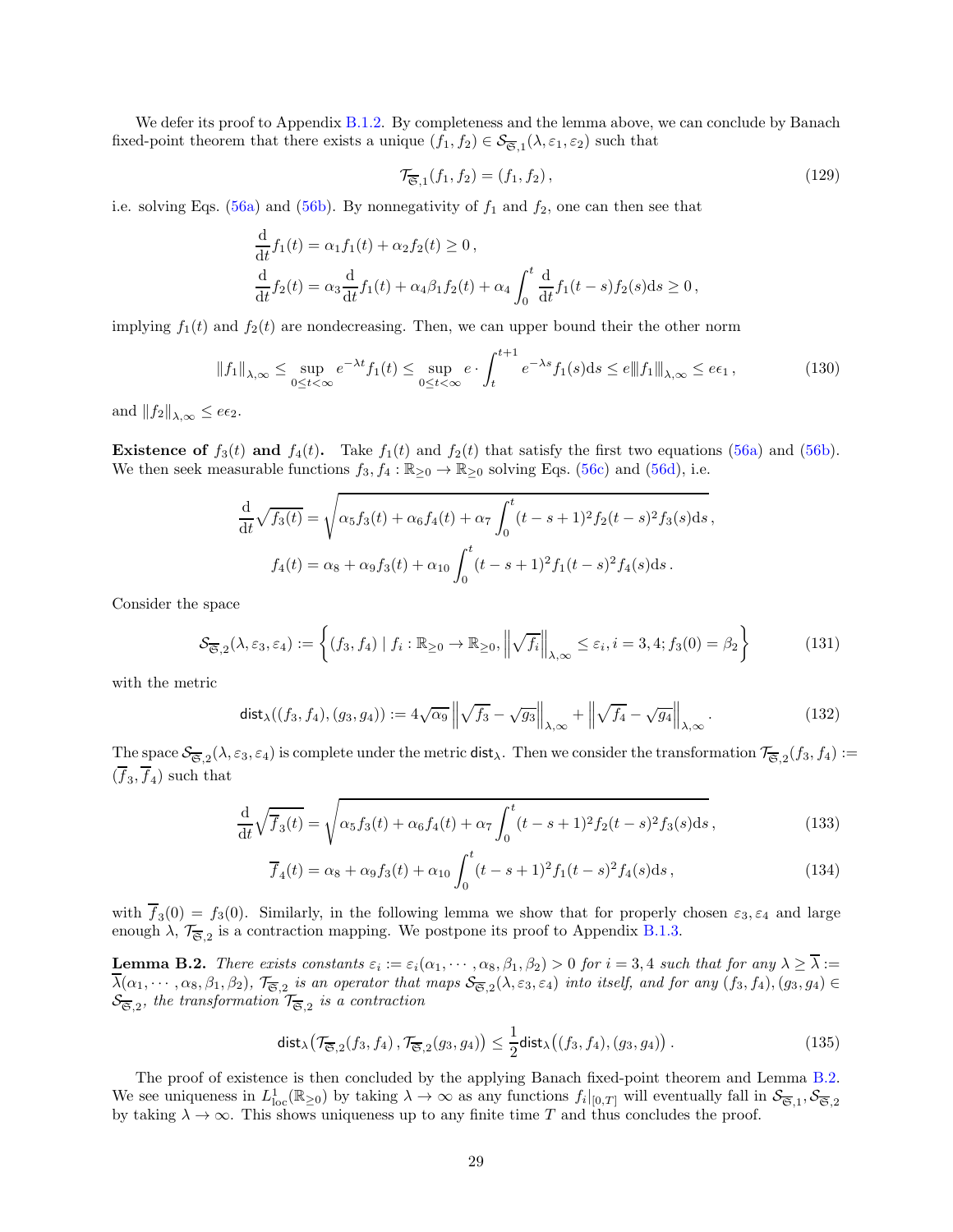#### <span id="page-29-0"></span>B.1.2 Proof of Lemma [B.1](#page-27-4)

We first show that for some properly chosen  $\varepsilon_1, \varepsilon_2$  and large enough  $\lambda$ , we have  $\mathcal{T}_{\overline{\mathfrak{S}},1} : \mathcal{S}_{\overline{\mathfrak{S}},1}(\lambda, \varepsilon_1, \varepsilon_2) \to$  $\mathcal{S}_{\overline{\mathfrak{S}},1}(\lambda,\varepsilon_1,\varepsilon_2)$ . For any  $\lambda > 0$ , by definition in Eq. [\(126\)](#page-27-5) we have

$$
\overline{f}_1(t) = \beta_1 + \alpha_1 \int_0^t f_1(s) \mathrm{d}s + \alpha_2 \int_0^t f_2(s) \mathrm{d}s,
$$

and thus by nonnegativity of  $f_1, f_2$  we further have

$$
\|\overline{f}_1\|\|_{\lambda,\infty} = \beta_1 \int_0^{\infty} e^{-\lambda t} dt + \alpha_1 \int_0^{\infty} dt \int_0^t e^{-\lambda(t-s)} \cdot e^{-\lambda s} f_1(s) ds + \alpha_2 \int_0^{\infty} dt \int_0^t e^{-\lambda(t-s)} \cdot e^{-\lambda s} f_2(s) ds \n= \int_0^{\infty} e^{-\lambda t} dt \cdot \left(\beta_1 + \alpha_1 \|\|f_1\|\|_{\lambda,\infty} + \alpha_2 \|\|f_2\|\|_{\lambda,\infty}\right) \n= \frac{1}{\lambda} \cdot \left(\beta_1 + \alpha_1 \|\|f_1\|\|_{\lambda,\infty} + \alpha_2 \|\|f_2\|\|_{\lambda,\infty}\right) \le \frac{1}{\lambda} \cdot \left(\beta_1 + \alpha_1 \varepsilon_1 + \alpha_2 \varepsilon_2\right).
$$
\n(136)

Similarly by Eq. [\(127\)](#page-27-6) we have

$$
\|\overline{f}_2\|_{\lambda,\infty} = \alpha_3 \int_0^{\infty} e^{-\lambda t} f_1(t) dt + \alpha_4 \int_0^{\infty} dt \int_0^t e^{-\lambda(t-s)} f_1(t-s) \cdot e^{-\lambda s} f_2(s) ds
$$
  
\n
$$
= \alpha_3 \|f_1\|_{\lambda,\infty} + \alpha_4 \|f_1\|_{\lambda,\infty} \|f_2\|_{\lambda,\infty}
$$
  
\n
$$
\leq \alpha_3 \varepsilon_1 + \alpha_4 \varepsilon_1 \varepsilon_2.
$$
\n(137)

Take

$$
\varepsilon_1 \leq \frac{\varepsilon_2}{\alpha_3 + \alpha_4},
$$
  
\n
$$
\varepsilon_2 \leq 1,
$$
  
\n
$$
\lambda \geq \alpha_1 + \frac{\alpha_2 \varepsilon_2 + \beta_1}{\varepsilon_1},
$$

we immediately have

$$
\|\overline{f}_1\|\|_{\lambda,\infty} \leq \frac{1}{\lambda} \cdot (\beta_1 + \alpha_1 \varepsilon_1 + \alpha_2 \varepsilon_2) \leq \varepsilon_1,
$$
  

$$
\|\overline{f}_2\|\|_{\lambda,\infty} \leq \alpha_3 \varepsilon_1 + \alpha_4 \varepsilon_1 \varepsilon_2 \leq (\alpha_3 + \alpha_4) \varepsilon_1 \leq \varepsilon_2.
$$

This shows  $\mathcal{T}_{\overline{\mathfrak{S}},1}$  maps  $\mathcal{S}_{\overline{\mathfrak{S}},1}(\lambda,\varepsilon_1,\varepsilon_2)$  into itself. Next we show the contraction. Suppose  $\mathcal{T}_{\overline{\mathfrak{S}},1}(g_1,g_2)$  $(\overline{g}_1, \overline{g}_2)$ , and from Eq. [\(126\)](#page-27-5) it follows that

$$
\left|\overline{f}_1(t) - \overline{g}_1(t)\right| = \left|\beta_1 + \alpha_1 \int_0^t f_1(s)ds + \alpha_2 \int_0^t f_2(s)ds - \beta_1 - \alpha_1 \int_0^t g_1(s)ds - \alpha_2 \int_0^t g_2(s)ds\right|
$$
  

$$
\leq \alpha_1 \int_0^t |f_1(s) - g_1(s)| ds + \alpha_2 \int_0^t |f_2(s) - g_2(s)| ds,
$$
 (138)

which further implies

$$
\|\overline{f}_1 - \overline{g}_1\|\|_{\lambda,\infty} \leq \alpha_1 \int_0^\infty dt \int_0^t e^{-\lambda(t-s)} \cdot e^{-\lambda s} |f_1(s) - g_1(s)| ds
$$
  
+  $\alpha_2 \int_0^\infty dt \int_0^t e^{-\lambda(t-s)} \cdot e^{-\lambda s} |f_2(s) - g_2(s)| ds$   

$$
\leq \int_0^\infty e^{-\lambda} dt \cdot \left( \alpha_1 \int_0^\infty e^{-\lambda s} |f_1(s) - g_1(s)| ds + \alpha_2 \int_0^\infty e^{-\lambda s} |f_2(s) - g_2(s)| ds \right)
$$
  

$$
\leq \frac{1}{\lambda} \cdot \left( \alpha_1 \|f_1 - g_1\|_{\lambda,\infty} + \alpha_2 \|f_2 - g_2\|_{\lambda,\infty} \right).
$$
 (139)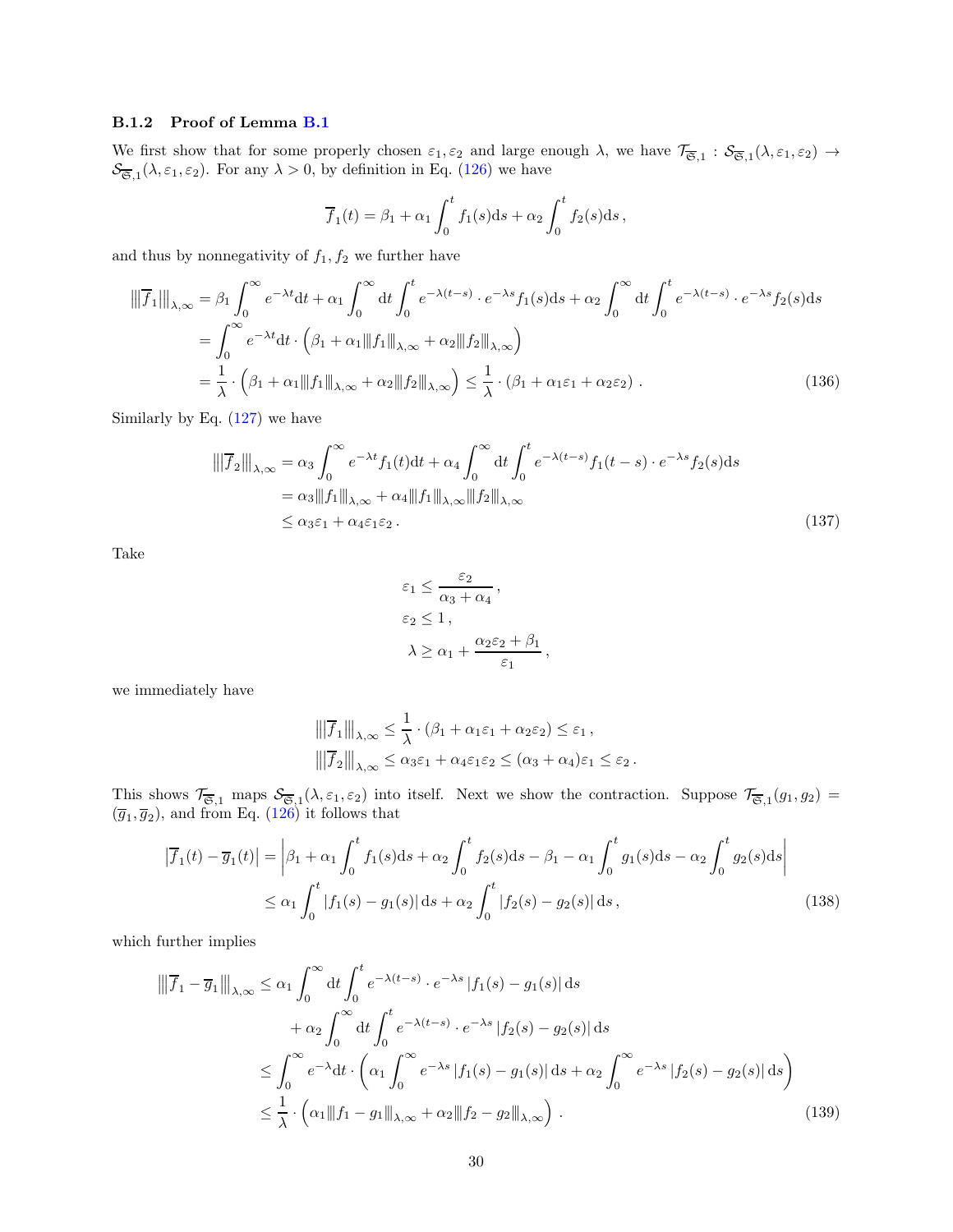Substituting into Eq. [\(127\)](#page-27-6) gives us

$$
\begin{aligned}\n|\overline{f}_2(t) - \overline{g}_2(t)| \\
&= \left| \alpha_3 f_1(t) + \alpha_4 \int_0^t f_1(t-s) f_2(s) ds - \alpha_3 g_1(t) - \alpha_4 \int_0^t g_1(t-s) g_2(s) ds \right| \\
&\le \alpha_3 |f_1(t) - g_1(t)| + \alpha_4 \left( \int_0^t |f_1(t-s) - g_1(t-s)| f_2(s) ds + \int_0^t g_1(t-s) |f_2(s) - g_2(s)| ds \right),\n\end{aligned} \tag{140}
$$

and further

$$
\|\overline{f}_2 - \overline{g}_2\|_{\lambda,\infty} \le \alpha_3 \int_0^t e^{-\lambda s} |f_1(s) - g_1(s)| ds + \alpha_4 \int_0^\infty dt \int_0^t e^{-\lambda(t-s)} |f_1(t-s) - g_1(t-s)| \cdot e^{-\lambda s} f_2(s) ds
$$
  
+  $\alpha_4 \int_0^\infty dt \int_0^t e^{-\lambda(t-s)} g_1(t-s) \cdot e^{-\lambda s} |f_2(s) - g_2(s)| ds$   
=  $\alpha_3 \|f_1 - g_1\|_{\lambda,\infty} + \alpha_4 \|f_1 - g_1\|_{\lambda,\infty} \|f_2\|_{\lambda,\infty} + \alpha_4 \|g_1\|_{\lambda,\infty} \|f_2 - g_2\|_{\lambda,\infty}$   
\$\leq (\alpha\_3 + \alpha\_4 \varepsilon\_2) \cdot \|f\_1 - g\_1\|\_{\lambda,\infty} + \alpha\_4 \varepsilon\_1 \cdot \|f\_2 - g\_2\|\_{\lambda,\infty}. \tag{141}

Suppose

<span id="page-30-2"></span><span id="page-30-1"></span>
$$
\varepsilon_1 \le \frac{1}{4\alpha_4},
$$
  
\n
$$
\varepsilon_2 \le \frac{\alpha_3}{2\alpha_4},
$$
  
\n
$$
\lambda \ge 8\alpha_1 + 8\alpha_2\alpha_3,
$$

and taking together Eqs. [\(140\)](#page-30-1) and [\(141\)](#page-30-2) yields

$$
\begin{split}\n\text{dist}_{\lambda} \big( \mathcal{T}_{\overline{\mathfrak{S}},1}(f_1, f_2), \mathcal{T}_{\overline{\mathfrak{S}},1}(g_1, g_2) \big) &= \text{dist}_{\lambda} \big( (\overline{f}_1, \overline{f}_2), (\overline{g}_1, \overline{g}_2) \big) \\
&= 4\alpha_3 \|\|\overline{f}_1 - \overline{g}_1\|\|_{\lambda,\infty} + \|\|\overline{f}_2 - \overline{g}_2\|\|_{\lambda,\infty} \\
&\le \left( \frac{4\alpha_1 \alpha_3}{\lambda} + \alpha_3 + \alpha_4 \varepsilon_2 \right) \cdot \|f_1 - g_1\|_{\lambda,\infty} + \left( \frac{4\alpha_2 \alpha_3}{\lambda} + \alpha_4 \varepsilon_1 \right) \cdot \|f_2 - g_2\|_{\lambda,\infty} \\
&\le 2\alpha_3 \|f_1 - g_1\|_{\lambda,\infty} + \frac{1}{2} \|f_2 - g_2\|_{\lambda,\infty} \\
&= \frac{1}{2} \text{dist}_{\lambda} \big( (f_1, f_2), (g_1, g_2) \big). \n\end{split} \tag{142}
$$

The proof is completed.

#### <span id="page-30-0"></span>B.1.3 Proof of Lemma [B.2](#page-28-0)

In the first step, we show that for some properly chosen  $\varepsilon_3$ ,  $\varepsilon_4$  and large enough  $\lambda$ ,  $\mathcal{T}_{\overline{\mathfrak{S}},2}$  maps  $\mathcal{S}_{\overline{\mathfrak{S}},2}(\lambda,\varepsilon_3,\varepsilon_4)$ into itself. We set  $F_i(\lambda) := \int_0^\infty e^{-\lambda s} (s+1)^2 f_i(s)^2 ds$  for  $i = 1, 2$ . For any  $\lambda > 0$ , by Eq. [\(133\)](#page-28-1)

$$
\sqrt{\overline{f}_3(t)} = \sqrt{\beta_2} + \int_0^t ds \sqrt{\alpha_5 f_3(s) + \alpha_6 f_4(s) + \alpha_7 \int_0^s (s - s' + 1)^2 f_2(s - s')^2 f_3(s') ds'}
$$

.

Since

$$
e^{-\lambda t} \int_0^t ds \sqrt{\alpha_5 f_3(s) + \alpha_6 f_4(s) + \alpha_7 \int_0^s (s - s' + 1)^2 f_2(s - s')^2 f_3(s') ds'}
$$
  
= 
$$
\int_0^t e^{-\lambda(t - s)} \cdot e^{-\lambda s} \sqrt{\alpha_5 f_3(s) + \alpha_6 f_4(s) + \alpha_7 \int_0^s (s - s' + 1)^2 f_2(s - s')^2 f_3(s') ds' ds'}
$$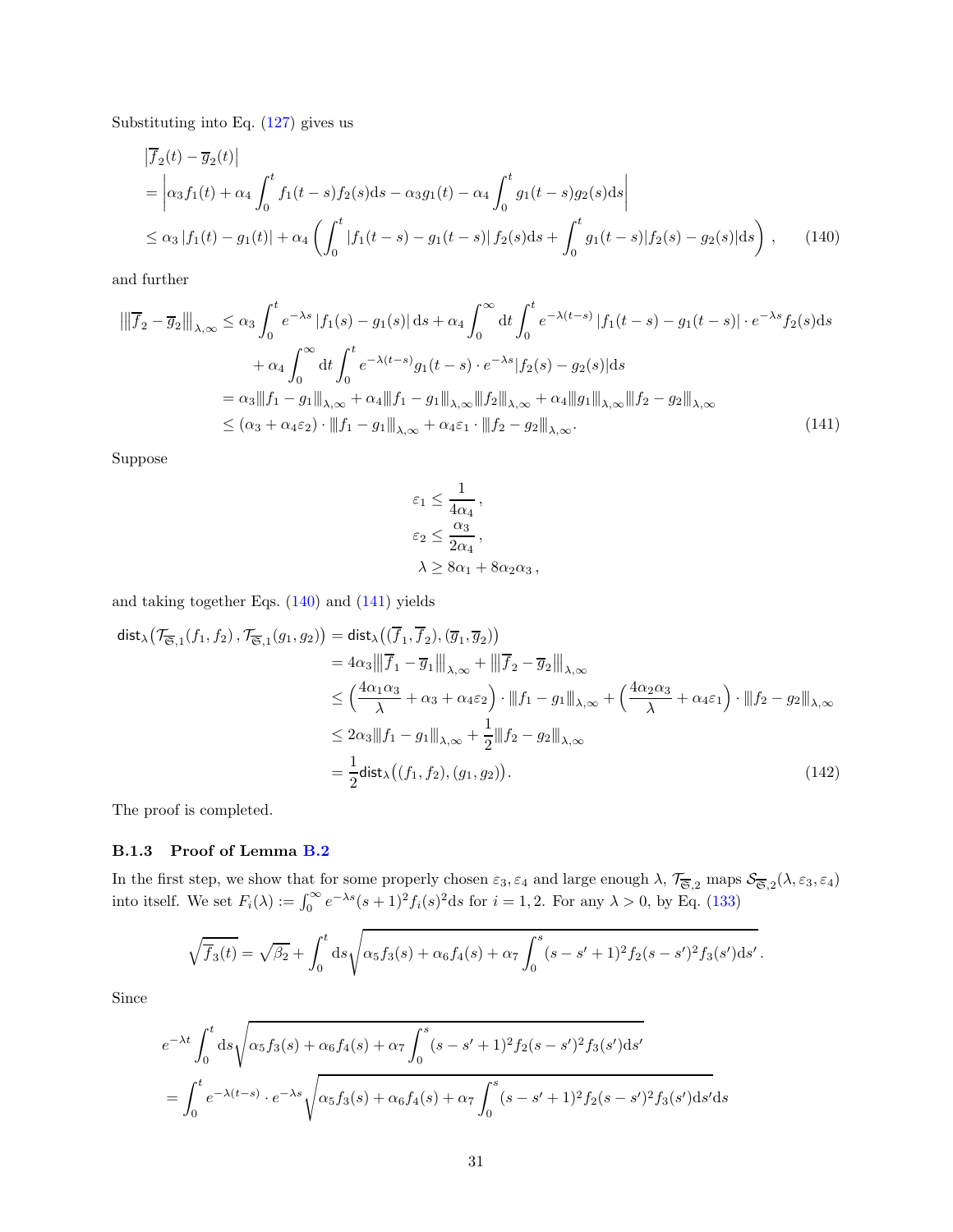$$
\leq \left(\int_0^t e^{-\lambda(t-s)} ds\right) \cdot \sup_{0 \leq s \leq t} e^{-\lambda s} \sqrt{\alpha_5 f_3(s) + \alpha_6 f_4(s) + \alpha_7 \int_0^s (s - s' + 1)^2 f_2(s - s')^2 f_3(s') ds'}
$$
  

$$
\leq \frac{1}{\lambda} \cdot \sup_{0 \leq s \leq t} e^{-\lambda s} \sqrt{\alpha_5 f_3(s) + \alpha_6 f_4(s) + \alpha_7 \int_0^s (s - s' + 1)^2 f_2(s - s')^2 f_3(s') ds'},
$$
(143)

By Lemma [B.1](#page-27-4) we have  $F_i(\lambda)$  is well-defined for any  $\lambda$  large enough and  $F_i(\lambda) \to 0$  as  $\lambda \to \infty$ . In addition by the elementary inequality that  $\sqrt{a+b} \leq \sqrt{a} + \sqrt{b}$  for any  $a, b > 0$ ,

$$
\sup_{0\leq s\leq t} e^{-\lambda s} \sqrt{\alpha_5 f_3(s) + \alpha_6 f_4(s) + \alpha_7 \int_0^s (s - s' + 1)^2 f_2(s - s')^2 f_3(s') ds'}
$$
\n
$$
\leq \sup_{0\leq s\leq t} e^{-\lambda s} \cdot \left( \sqrt{\alpha_5 f_3(s)} + \sqrt{\alpha_6 f_4(s)} + \sqrt{\alpha_7 \int_0^s (s - s' + 1)^2 f_2(s - s')^2 f_3(s') ds'} \right)
$$
\n
$$
\leq \sqrt{\alpha_5} \left\| \sqrt{f_3} \right\|_{\lambda, \infty} + \sqrt{\alpha_6} \left\| \sqrt{f_4} \right\|_{\lambda, \infty}
$$
\n
$$
+ \sqrt{\alpha_7} \sup_{0\leq s\leq t} \sqrt{\int_0^s e^{-2\lambda(s - s')}(s - s' + 1)^2 f_2(s - s')^2 \cdot e^{-2\lambda s'} f_3(s') ds'}
$$
\n
$$
\leq \sqrt{\alpha_5} \left\| \sqrt{f_3} \right\|_{\lambda, \infty} + \sqrt{\alpha_6} \left\| \sqrt{f_4} \right\|_{\lambda, \infty} + \sqrt{\alpha_7 F_2(2\lambda)} \left\| \sqrt{f_3} \right\|_{\lambda, \infty} .
$$
\n(144)

Therefore

$$
\left\| \sqrt{f_3} \right\|_{\lambda,\infty} = \sup_{0 \le t < \infty} e^{-\lambda t} \left( \sqrt{\beta_2} + \int_0^t ds \sqrt{\alpha_5 f_3(s) + \alpha_6 f_4(s) + \alpha_7 \int_0^s (s - s' + 1)^2 f_2(s - s')^2 f_3(s') ds'} \right)
$$
  

$$
\le \sqrt{\beta_2} + \frac{1}{\lambda} \cdot \left( \sqrt{\alpha_5} \varepsilon_3 + \sqrt{\alpha_6} \varepsilon_4 + \sqrt{\alpha_7 F_2(2\lambda)} \varepsilon_3 \right).
$$
 (145)

Analogously through the same calculations, we can have from Eq. [\(134\)](#page-28-2) that

$$
e^{-\lambda t} \sqrt{f_4(t)} = e^{-\lambda t} \sqrt{\alpha_8 + \alpha_9 f_3(t) + \alpha_{10}} \int_0^t (t - s + 1)^2 f_1(t - s)^2 \cdot f_4(s) ds,
$$
  

$$
\leq \sqrt{\alpha_8} + \sqrt{\alpha_9} \left\| \sqrt{f_3} \right\|_{\lambda, \infty} + \sqrt{\alpha_{10} F_1(2\lambda)} \left\| \sqrt{f_4} \right\|_{\lambda, \infty}
$$

and further

$$
\left\| \sqrt{\overline{f}_4} \right\|_{\lambda,\infty} \le \alpha_8 + \alpha_9 \varepsilon_3 + \sqrt{\alpha_{10} F_1(2\lambda)} \varepsilon_4. \tag{146}
$$

By taking

<span id="page-31-1"></span><span id="page-31-0"></span>
$$
\varepsilon_3 \ge 2\sqrt{\beta_2} \,, \n\varepsilon_4 \ge 2\alpha_9 \varepsilon_3 + 2\alpha_8 \,,
$$

and large enough  $\lambda$  such that

$$
\frac{1}{\lambda} \cdot \left( \sqrt{\alpha_5} \varepsilon_3 + \sqrt{\alpha_6} \varepsilon_4 + \sqrt{\alpha_7 F_2(2\lambda)} \varepsilon_3 \right) \leq \sqrt{\beta_2},
$$

$$
\alpha_{10} F_1(\lambda) \leq \frac{1}{4},
$$

we can then get from Eqs. [\(145\)](#page-31-0) and [\(146\)](#page-31-1)

$$
\left\|\overline{f}_3\right\|_{\lambda,\infty} \le \sqrt{\beta_2} + \sqrt{\beta_2} = 2\sqrt{\beta_2} \le \varepsilon_3,
$$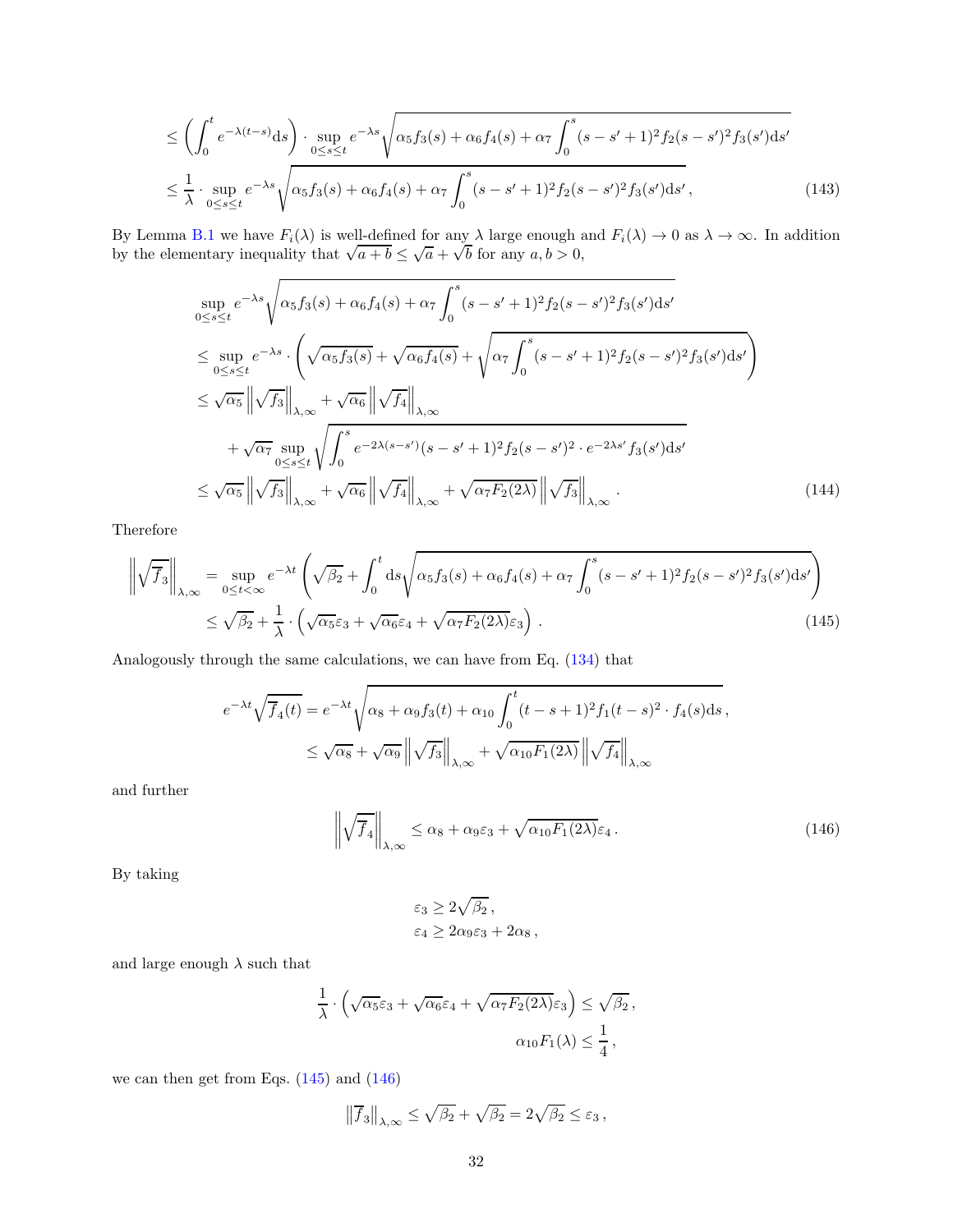$$
\left\|\overline{f}_4\right\|_{\lambda,\infty} \leq \frac{\varepsilon_4}{2} + \frac{\varepsilon_4}{2} \leq \varepsilon_4.
$$

Next, we show  $\mathcal{T}_{\overline{\mathfrak{S}},2}$  is a contraction mapping. Let  $\mathcal{T}_{\overline{\mathfrak{S}},2}(g_3,g_4)=(\overline{g}_3,\overline{g}_4)$ , we can get from Eq. [\(133\)](#page-28-1)

$$
\sqrt{\overline{f}_{3}(t)} - \sqrt{\overline{g}_{3}(t)}\n= \left| \sqrt{\beta_{2}} + \int_{0}^{t} ds \sqrt{\alpha_{5} f_{3}(s) + \alpha_{6} f_{4}(s) + \alpha_{7} \int_{0}^{s} (s - s' + 1)^{2} f_{2}(s - s')^{2} f_{3}(s') ds'} - \sqrt{\beta_{2}} - \int_{0}^{t} ds \sqrt{\alpha_{5} g_{3}(s) + \alpha_{6} g_{4}(s) + \alpha_{7} \int_{0}^{s} (s - s' + 1)^{2} f_{2}(s - s')^{2} g_{3}(s') ds'} \right|
$$
\n
$$
\leq \int_{0}^{t} \left| \sqrt{\alpha_{5} f_{3}(s) + \alpha_{6} f_{4}(s) + \alpha_{7} \int_{0}^{s} (s - s' + 1)^{2} f_{2}(s - s')^{2} f_{3}(s') ds'} - \sqrt{\alpha_{5} g_{3}(s) + \alpha_{6} g_{4}(s) + \alpha_{7} \int_{0}^{s} (s - s' + 1)^{2} f_{2}(s - s')^{2} g_{3}(s') ds'} \right| ds
$$
\n
$$
\leq \int_{0}^{t} \left( \sqrt{\alpha_{5}} \cdot \left| \sqrt{f_{3}(s) - \sqrt{g_{3}(s)} \right| + \sqrt{\alpha_{6}} \cdot \left| \sqrt{f_{4}(s) - \sqrt{g_{4}(s)} \right|} + \sqrt{\alpha_{7}} \cdot \left| \sqrt{\int_{0}^{s} (s - s' + 1)^{2} f_{2}(s - s')^{2} g_{3}(s') ds'} - \sqrt{\int_{0}^{s} (s - s' + 1)^{2} f_{2}(s - s')^{2} g_{3}(s') ds'} \right| \right) ds, \quad (147)
$$

where in the last inequality we use the elementary fact  $|\sqrt{a+b} - \sqrt{c+d}| \leq \sqrt{|a-c|} + \sqrt{|b-d|}$  for any  $a,b,c,d\in\mathbb{R}_{\geq 0}.$  By Minkowski inequality we also have

$$
\left| \sqrt{\int_0^s (s - s' + 1)^2 f_2(s - s')^2 f_3(s') ds'} - \sqrt{\int_0^s (s - s' + 1)^2 f_2(s - s')^2 g_3(s') ds'} \right|
$$
  

$$
\leq \sqrt{\int_0^s (s - s' + 1)^2 f_2(s - s')^2 \left( \sqrt{f_3(s')} - \sqrt{g_3(s')} \right)^2 ds'}.
$$
 (148)

Therefore, taken collectively we have

$$
e^{-\lambda t} \left| \sqrt{f_3(t)} - \sqrt{g_3(t)} \right|
$$
  
\n
$$
\leq \sqrt{\alpha_5} \cdot \int_0^t e^{-\lambda(t-s)} \cdot e^{-\lambda s} \left| \sqrt{f_3(s)} - \sqrt{g_3(s)} \right| ds
$$
  
\n
$$
+ \sqrt{\alpha_6} \cdot \int_0^t e^{-\lambda(t-s)} \cdot e^{-\lambda s} \left| \sqrt{f_4(s)} - \sqrt{g_4(s)} \right| ds
$$
  
\n
$$
+ \sqrt{\alpha_7} \cdot \int_0^t e^{-\lambda(t-s)} \cdot \sqrt{\int_0^s e^{-2\lambda(s-s')} (s-s'+1)^2 f_2(s-s')^2 e^{-2\lambda s'} \left( \sqrt{f_3(s')} - \sqrt{g_3(s')} \right)^2 ds'} ds
$$
  
\n
$$
\leq \frac{1}{\lambda} \left( \sqrt{\alpha_5} \left\| \sqrt{f_3} - \sqrt{g_3} \right\|_{\lambda, t} + \sqrt{\alpha_6} \left\| \sqrt{f_4} - \sqrt{g_4} \right\|_{\lambda, t} + \sqrt{\alpha_7 F_2(2\lambda)} \left\| \sqrt{f_3} - \sqrt{g_3} \right\|_{\lambda, t} \right), \tag{149}
$$

which further implies by taking supremum over  $t \in [0, \infty)$ 

$$
\left\| \sqrt{\overline{f}_3} - \sqrt{\overline{g}_3} \right\|_{\lambda,\infty} \le \frac{1}{\lambda} \left( \left( \sqrt{\alpha_5} + \sqrt{\alpha_7 F_2(2\lambda)} \right) \left\| \sqrt{f_3} - \sqrt{g_3} \right\|_{\lambda,\infty} + \sqrt{\alpha_6} \left\| \sqrt{f_4} - \sqrt{g_4} \right\|_{\lambda,\infty} \right). \tag{150}
$$

Next from Eq. [\(134\)](#page-28-2) it follows similarly that

$$
\left|\sqrt{\overline{f}_4(t)}-\sqrt{\overline{g}_4(t)}\right|
$$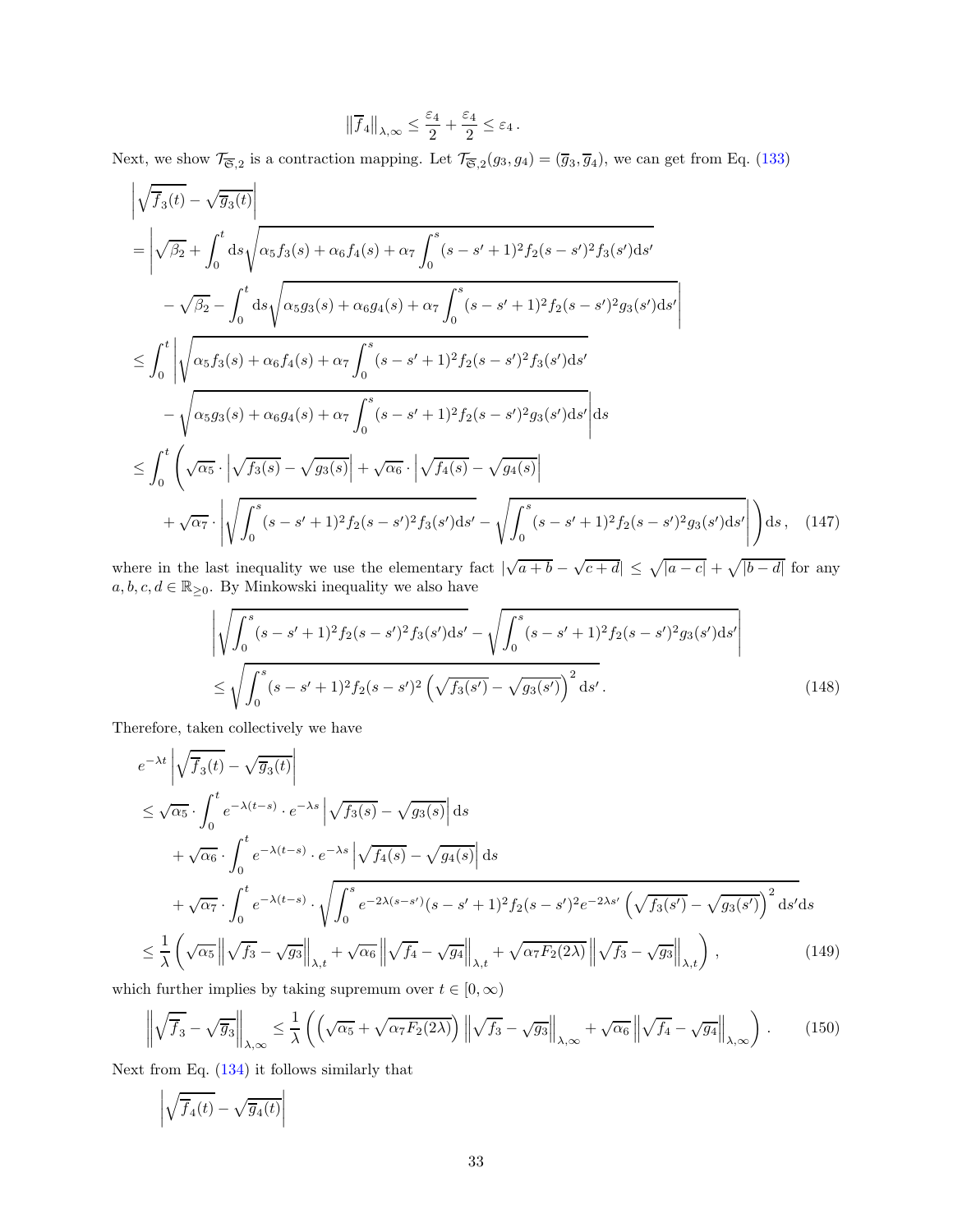$$
\leq \sqrt{\alpha_9} \cdot \left| \sqrt{f_3(t)} - \sqrt{g_3(t)} \right| + \sqrt{\alpha_{10}} \cdot \sqrt{\int_0^t (t - s + 1)^2 f_1(t - s)^2 \left( \sqrt{f_4(s)} - \sqrt{g_4(s)} \right)^2 ds},\tag{151}
$$

and

$$
\left\| \sqrt{\overline{f}_4} - \sqrt{\overline{g}_4} \right\|_{\lambda,\infty} \le \sqrt{\alpha_9} \left\| \sqrt{f_3} - \sqrt{g_3} \right\|_{\lambda,\infty} + \sqrt{\alpha_{10} F_1(2\lambda)} \left\| \sqrt{f_4} - \sqrt{g_4} \right\|_{\lambda,\infty} . \tag{152}
$$

We take  $\lambda$  large enough such that

<span id="page-33-2"></span><span id="page-33-1"></span>
$$
\frac{\sqrt{\alpha_5} + \sqrt{\alpha_7 F_2(2\lambda)}}{\lambda} \le \frac{1}{4},
$$

$$
\frac{4\sqrt{\alpha_6 \alpha_9}}{\lambda} \le \frac{1}{4},
$$

$$
\sqrt{\alpha_{10} F_1(2\lambda)} \le \frac{1}{4},
$$

and further with Eqs.  $(151)$  and  $(152)$ ,

$$
\text{dist}_{\lambda}(\mathcal{T}_{\overline{\mathfrak{S}},2}(f_3, f_4), \mathcal{T}_{\overline{\mathfrak{S}},2}(g_3, g_4)) = \text{dist}_{\lambda}((\overline{f}_3, \overline{f}_4), (\overline{g}_3, \overline{g}_4))
$$
  
\n
$$
= 4\sqrt{\alpha_9} \left\| \sqrt{\overline{f}_3} - \sqrt{\overline{g}_3} \right\|_{\lambda, \infty} + \left\| \sqrt{\overline{f}_4} - \sqrt{\overline{g}_4} \right\|_{\lambda, \infty}
$$
  
\n
$$
\leq 2 \cdot \left( \sqrt{\alpha_9} \left\| \sqrt{f_3} - \sqrt{g_3} \right\|_{\lambda, \infty} + \frac{1}{4} \left\| \sqrt{f_4} - \sqrt{g_4} \right\|_{\lambda, \infty} \right)
$$
  
\n
$$
= \frac{1}{2} \text{dist}_{\lambda}((f_3, f_4), (g_3, g_4)). \tag{153}
$$

### <span id="page-33-0"></span>B.2 Proof of Lemma [5.4](#page-17-0)

We first show  $\theta^t$  is uniquely defined. Note that  $u^t$  has covariance kernel  $C_{\ell}/\delta$ , which implies for any  $0\leq s\leq t\leq T,$ 

$$
\mathbb{E}\left[\left\|u^{t}-u^{s}\right\|_{2}^{2}\right] = \mathbb{E}\left[\text{Tr}\left((u^{t}-u^{s})(u^{t}-u^{s})^{\mathsf{T}}\right)\right]
$$
\n
$$
= \text{Tr}\left(\mathbb{E}\left[(u^{t}-u^{s})(u^{t}-u^{s})^{\mathsf{T}}\right]\right)
$$
\n
$$
= \frac{1}{\delta} \cdot \text{Tr}\left(C_{\theta}(t,t) - 2C_{\theta}(t,s) + C_{\theta}(s,s)\right)
$$
\n
$$
\leq \frac{k}{\delta} \left\|C_{\theta}(t,t) - 2C_{\theta}(t,s) + C_{\theta}(s,s)\right\|.
$$
\n(154)

By the definition of  $\overline{S}$  and in particular Eq. [\(62\)](#page-16-1), we can invoke Kolmogorov continuity theorem (cf. [\[SV97,](#page-26-7) Cor. 2.1.4) and conclude that the sample path  $u^t$  is continuous. In fact,  $u^t$  will be locally  $\alpha$ -Hölder continuous for any  $\alpha \in (0,1)$ . Since the sample path  $u^t$  is continuous almost surely,  $u^t$  will be integrable on  $[0,T]$  with probability one. For any fixed sample path  $u^t$ , we show there's a unique path  $\theta^t \in L^1([0,T])$  satisfying Eq.  $(12a)$ , namely

$$
\frac{\mathrm{d}}{\mathrm{d}t}\theta^t = -(\Lambda^t + \Gamma^t)\theta^t - \int_0^t R_\ell(t,s)\theta^s \mathrm{d}s + u^t. \tag{155}
$$

This can be done by finding a contraction mapping and using Banach fixed-point theorem. Consider the mapping  $\mathcal{T}_{\theta}$  such that  $\mathcal{T}_{\theta}: \theta^t \mapsto \overline{\theta}^t$  such that  $\overline{\theta}^0 = \theta^0$  and

$$
\frac{\mathrm{d}}{\mathrm{d}t}\overline{\theta}^t = -(\Lambda^t + \Gamma^t)\theta^t - \int_0^t R_\ell(t,s)\theta^s \mathrm{d}s + u^t. \tag{156}
$$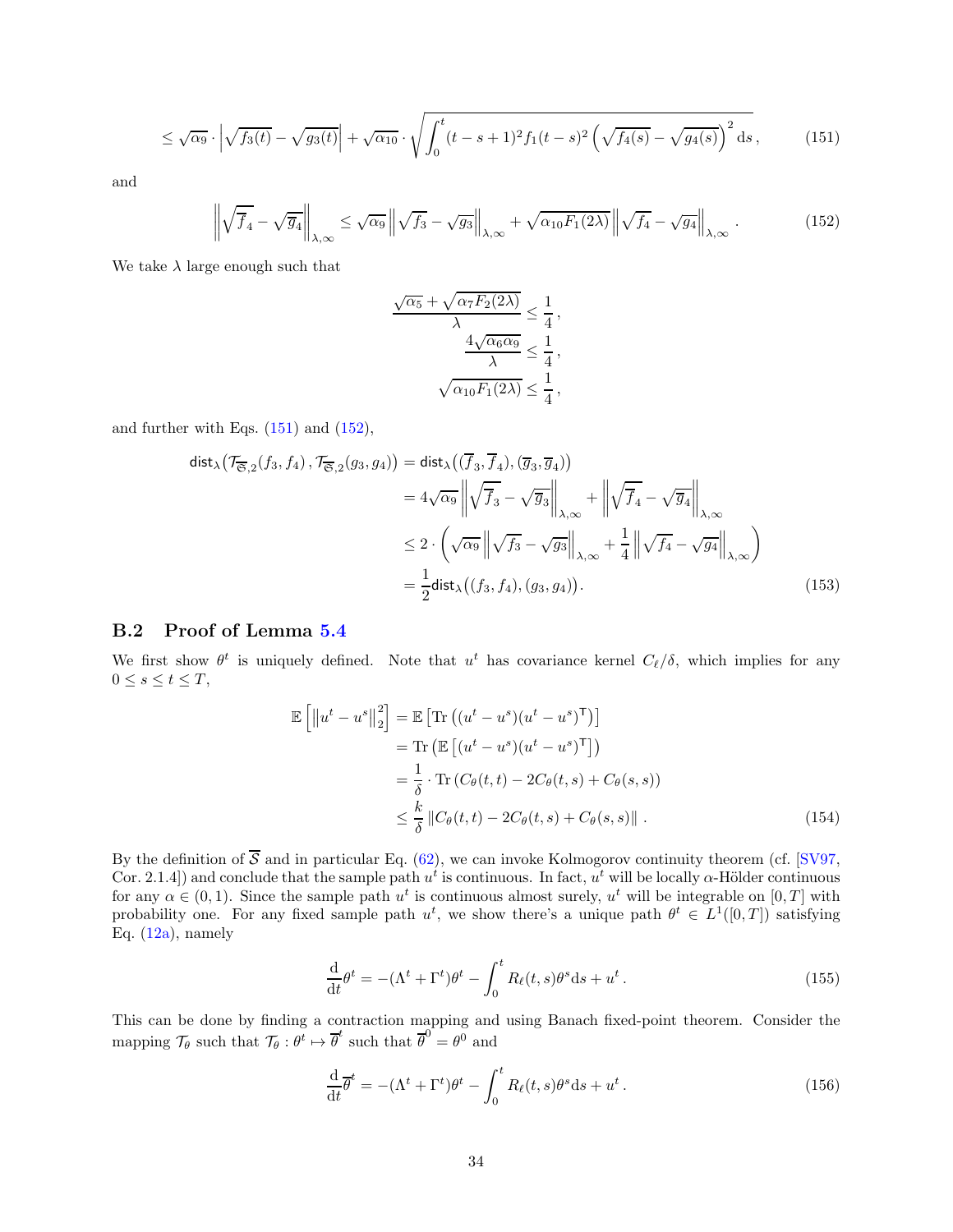For any  $\theta_1, \theta_2$  such that  $\theta_1^0 = \theta_2^0$ , we have

$$
\left\|\overline{\theta}_{1}^{t} - \overline{\theta}_{2}^{t}\right\| \leq \int_{0}^{t} (M_{\Lambda} + M_{\ell}) \left\|\theta_{1}^{s} - \theta_{2}^{s}\right\| \mathrm{d}s + \int_{0}^{t} \mathrm{d}s \int_{0}^{s} \left\|R_{\ell}(s, s')\right\| \left\|\theta_{1}^{s'} - \theta_{2}^{s'}\right\| \mathrm{d}s',\tag{157}
$$

and further

$$
\|\overline{\theta}_{1} - \overline{\theta}_{2}\|_{\lambda,T} \le \sup_{0 \le t \le T} \left\{ \int_{0}^{t} e^{-\lambda(t-s)} (M_{\Lambda} + M_{\ell}) \cdot e^{-\lambda s} \|\theta_{1}^{s} - \theta_{2}^{s}\| ds \right.\quad + \int_{0}^{t} e^{-\lambda(t-s)} ds \int_{0}^{s} e^{-\lambda(s-s')} \|R_{\ell}(s,s')\| \cdot e^{-\lambda s'} \|\theta_{1}^{s'} - \theta_{2}^{s'}\| ds' \right\}\le \frac{1}{\lambda} \left\{ (M_{\Lambda} + M_{\ell}) \|\theta_{1} - \theta_{2}\|_{\lambda,T} + \left( \int_{0}^{\infty} e^{-\lambda t} \Phi_{R_{\ell}}(t) dt \right) \|\theta_{1} - \theta_{2}\|_{\lambda,T} \right\}. \tag{158}
$$

By Lemma [5.1](#page-15-0) for  $\Phi_{R_\ell}$ , we see the integral  $\int_0^\infty e^{-\lambda t} \Phi_{R_\ell}(t) dt$  will be finite for sufficiently large  $\lambda$ , and thus we can take  $\lambda$  large enough to ensure  $\mathcal{T}_{\theta}$  is a contraction mapping with respect to the metric  $\|\overline{\theta}_1 - \overline{\theta}_2\|_{\lambda,T}$ . The uniqueness in  $L^{\infty}([0,T])$  is immediate, while the uniqueness in  $L^1([0,T])$  follows from the fact that  $\mathcal{T}_{\theta}$  maps any element in  $L^1([0,T])$  into  $L^{\infty}([0,T])$ . We can apply the exact same argument to  $\partial \theta^t / \partial u^s$  as Eq. [\(13a\)](#page-6-7) takes the same form of Eq. [\(12a\)](#page-6-5).

Next we show  $r^t$  is uniquely defined. Again by Eq.  $(71)$  and Kolmogorov continuity theorem, the sample path  $w^t$  is  $\alpha$ -Hölder continuous for any  $\alpha \in (0,1)$  with probability 1. Consider the mapping  $\mathcal{T}_r$  such that  $\mathcal{T}_r : r^t \mapsto \overline{r}^t$  and

$$
\overline{r}^t = -\frac{1}{\delta} \int_0^t R_\theta(t, s) \ell_s(r^s; z) \mathrm{d}s + w^t. \tag{159}
$$

Similarly, we get for any  $r_1, r_2$  the mapping is a contraction

$$
\|\overline{r}_{1} - \overline{r}_{2}\|_{\lambda, T} \leq \frac{1}{\delta} \left( \int_{0}^{\infty} e^{-\lambda t} \Phi_{R_{\theta}}(t) dt \right) \sup_{0 \leq t \leq T} e^{-\lambda t} \left\| \ell_{t}(r_{1}^{t}; z) - \ell_{t}(r_{2}^{t}; z) \right\|_{2}
$$
  

$$
\leq \frac{\omega}{\delta} \left( \int_{0}^{\infty} e^{-\lambda t} \Phi_{R_{\theta}}(t) dt \right) \sup_{0 \leq t \leq T} e^{-\lambda t} \left\| r_{1}^{t} - r_{2}^{t} \right\|_{2}
$$
  

$$
\leq \frac{M_{\ell}}{\delta} \left( \int_{0}^{\infty} e^{-\lambda t} \Phi_{R_{\theta}}(t) dt \right) \left\| r_{1} - r_{2} \right\|_{\lambda, T}, \qquad (160)
$$

where in (i) we use the Lipschitz property of the function  $\ell$ . Again by Lemma [5.1,](#page-15-0) by taking  $\lambda \to \infty$ , the integral  $\int_0^\infty e^{-\lambda t} \Phi_{R_\theta}(t) dt$  can be arbitrarily small, implying  $\mathcal{T}_r$  is a contraction mapping. The proof of uniqueness and existence for the functional derivative  $\partial \ell_t(r^t; z)/\partial w^s$  is the same, provided that now the path  $r<sup>t</sup>$  is uniquely defined.

### <span id="page-34-0"></span>B.3 Proof of Lemma [5.5](#page-18-0)

 $\mathcal{T}_{\mathcal{S}\rightarrow\overline{\mathcal{S}}}$  maps  $\mathcal{S}$  into  $\overline{\mathcal{S}}_{\text{cont}}$ . Directly from Eq. [\(80\)](#page-17-5), we can get

$$
\frac{\mathrm{d}}{\mathrm{d}t} ||\theta^t||_2 \leq (||\Lambda^t|| + ||\Gamma^t||) ||\theta^t||_2 + \int_0^t ||R_{\ell}(t,s)|| \|\theta^s\|_2 \, \mathrm{d}s + ||u^t||_2
$$
\n
$$
\leq (M_{\Lambda} + M_{\ell}) ||\theta^t||_2 + \int_0^t \Phi_{R_{\ell}}(t-s) ||\theta^s||_2 \, \mathrm{d}s + ||u^t||_2 \,, \tag{161}
$$

where the last line follows from the assumptions that  $\|\Lambda^t\| \le M_\Lambda, \|\Gamma^t\| \le M_\ell$  and  $\|R_\ell(t,s)\| \le \Phi_{R_\ell}(t-s)$ , which further gives us

$$
\frac{\mathrm{d}}{\mathrm{d}t}\sqrt{\mathbb{E}\left\Vert \theta^t\right\Vert_2^2}=\frac{\mathbb{E}\left[\left\Vert \theta^t\right\Vert_2\frac{\mathrm{d}}{\mathrm{d}t}\left\Vert \theta^t\right\Vert_2\right]}{\sqrt{\mathbb{E}\left\Vert \theta^t\right\Vert_2^2}}\leq\sqrt{\mathbb{E}\left[\left(\frac{\mathrm{d}}{\mathrm{d}t}\left\Vert \theta^t\right\Vert_2\right)^2\right]}
$$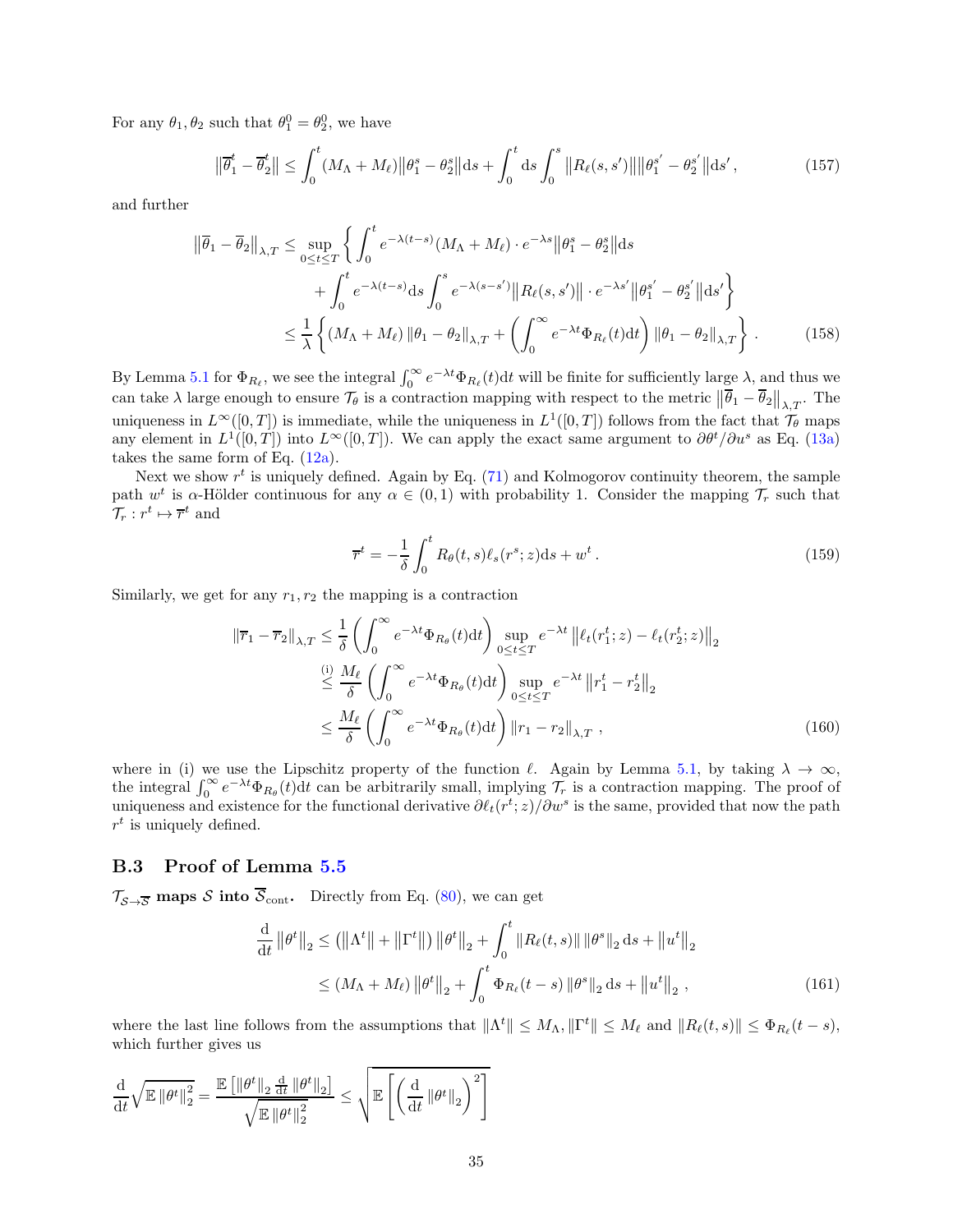$$
\leq \sqrt{\mathbb{E}\left[\left((M_{\Lambda}+M_{\ell})\|\theta^{t}\|_{2}+\int_{0}^{t}\Phi_{R_{\ell}}(t-s)\|\theta^{s}\|_{2}\,\mathrm{d}s+\|u^{t}\|_{2}\right)^{2}\right]}\n\leq \sqrt{\mathbb{E}\left[\left((M_{\Lambda}+M_{\ell})^{2}\|\theta^{t}\|_{2}^{2}+\int_{0}^{t}(t-s+1)^{2}\Phi_{R_{\ell}}(t-s)^{2}\|\theta^{s}\|_{2}^{2}\,\mathrm{d}s+\|u^{t}\|_{2}^{2}\right)\cdot\left(1+\int_{0}^{t}(t-s+1)^{-2}\,\mathrm{d}s+1\right)\right]}\n\leq \sqrt{3\cdot\mathbb{E}\left[(M_{\Lambda}+M_{\ell})^{2}\|\theta^{t}\|_{2}^{2}+\int_{0}^{t}(t-s+1)^{2}\Phi_{R_{\ell}}(t-s)^{2}\|\theta^{s}\|_{2}^{2}\,\mathrm{d}s+\|u^{t}\|_{2}^{2}\right]}\n\leq \sqrt{3\cdot\left\{(M_{\Lambda}+M_{\ell})^{2}\mathbb{E}\left[\|\theta^{t}\|_{2}^{2}\right]+\int_{0}^{t}(t-s+1)^{2}\Phi_{R_{\ell}}(t-s)^{2}\mathbb{E}\left[\|\theta^{s}\|_{2}^{2}\right]\mathrm{d}s+\mathbb{E}\left[\|u^{t}\|_{2}^{2}\right]\right\}}\n\leq \sqrt{3\cdot\left\{(M_{\Lambda}+M_{\ell})^{2}\mathbb{E}\left[\|\theta^{t}\|_{2}^{2}\right]+\int_{0}^{t}(t-s+1)^{2}\Phi_{R_{\ell}}(t-s)^{2}\mathbb{E}\left[\|\theta^{s}\|_{2}^{2}\right]\mathrm{d}s+\frac{k}{\delta}\Phi_{C_{\ell}}(t)\right\}},\n(162)
$$

where in (i) we use Cauchy-Schwarz inequality and in the last line it is used that

$$
\mathbb{E}\left[\left\|u^{t}\right\|_{2}^{2}\right] = \text{Tr}\left(\mathbb{E}\left[u^{t}u^{t\mathsf{T}}\right]\right) \leq k\left\|\mathbb{E}\left[u^{t}u^{t\mathsf{T}}\right]\right\| = \frac{k}{\delta}\left\|C_{\ell}(t,t)\right\| \leq \frac{k}{\delta}\Phi_{C_{\ell}}(t). \tag{163}
$$

While since  $\Phi_{C_{\theta}}(0) > M_{\theta^0, z} \geq \mathbb{E} \left[ \left\| \theta^0 \right\|_2^2 \right]$ 2  $\vert$  and recall Eq. [\(58c\)](#page-15-6)

$$
\frac{\mathrm{d}}{\mathrm{d}t}\sqrt{\Phi_{C_{\theta}}(t)} = \sqrt{3 \cdot \left\{ (M_{\Lambda} + M_{\ell})^2 \Phi_{C_{\theta}}(t) + \frac{k}{\delta} \Phi_{C_{\ell}}(t) + \int_0^t (t - s + 1)^2 \Phi_{R_{\ell}}(t - s)^2 \Phi_{C_{\theta}}(s) \mathrm{d}s \right\}},
$$

we obtain that  $\mathbb{E}\left[\left\Vert \theta^{t}\right\Vert _{2}^{2}\right]$  $\left\{ \frac{2}{2} \right\} < \Phi_{C_{\theta}}(t)$  for all  $t \in [0, T]$ . We thus have

$$
\left\| \overline{C}_{\theta}(t,t) \right\| = \left\| \mathbb{E} \left[ \theta^t \theta^{t \mathsf{T}} \right] \right\| \le \mathbb{E} \left[ \left\| \theta^t \right\|_2^2 \right] \le \Phi_{C_{\theta}}(t). \tag{164}
$$

Next we look at the definition for the formal partial derivative  $\partial \theta^t / \partial u^s$ , as it is not a random function we have from Eq. [\(81\)](#page-18-3) that

$$
\frac{\mathrm{d}}{\mathrm{d}t}\overline{R}_{\theta}(t,s) = -\left(\Lambda^t + \Gamma^t\right)\overline{R}_{\theta}(t,s) - \int_s^t R_{\ell}(t,s')\overline{R}_{\theta}(s',s)\mathrm{d}s',\tag{165}
$$

for  $0 \le s \le t \le T$  and with  $\overline{R}_{\theta}(s, s) = I$ . Substituting in assumptions of S in Definition [5.2,](#page-15-3) it holds that

$$
\frac{\mathrm{d}}{\mathrm{d}t} \left\| \overline{R}_{\theta}(t,s) \right\| \leq \left\| \frac{\mathrm{d}}{\mathrm{d}t} \overline{R}_{\theta}(t,s) \right\|
$$
\n
$$
\leq \left( \left\| \Lambda^t \right\| + \left\| \Gamma^t \right\| \right) \left\| \overline{R}_{\theta}(t,s) \right\| + \int_s^t \left\| R_{\ell}(t,s') \right\| \left\| \overline{R}_{\theta}(s',s) \right\| \mathrm{d}s'
$$
\n
$$
\leq \left( M_{\Lambda} + M_{\ell} \right) \left\| \overline{R}_{\theta}(t,s) \right\| + \int_s^t \Phi_{R_{\ell}}(t-s') \left\| \overline{R}_{\theta}(s',s) \right\| \mathrm{d}s', \tag{166}
$$

with  $\left\|\overline{R}_{\theta}(s,s)\right\|=1$ . Since  $\Phi_{R_{\theta}}(0) > 1$  and by Eq. [\(58a\)](#page-15-7)

$$
\frac{\mathrm{d}}{\mathrm{d}t}\Phi_{R_{\theta}}(t)=(M_{\Lambda}+M_{\ell})\Phi_{R_{\theta}}(t)+\int_0^t\Phi_{R_{\ell}}(t-s)\Phi_{R_{\theta}}(s)\mathrm{d}s\,,
$$

we can obtain that

$$
\left\|\overline{R}_{\theta}(t,s)\right\| \leq \Phi_{R_{\theta}}(t-s). \tag{167}
$$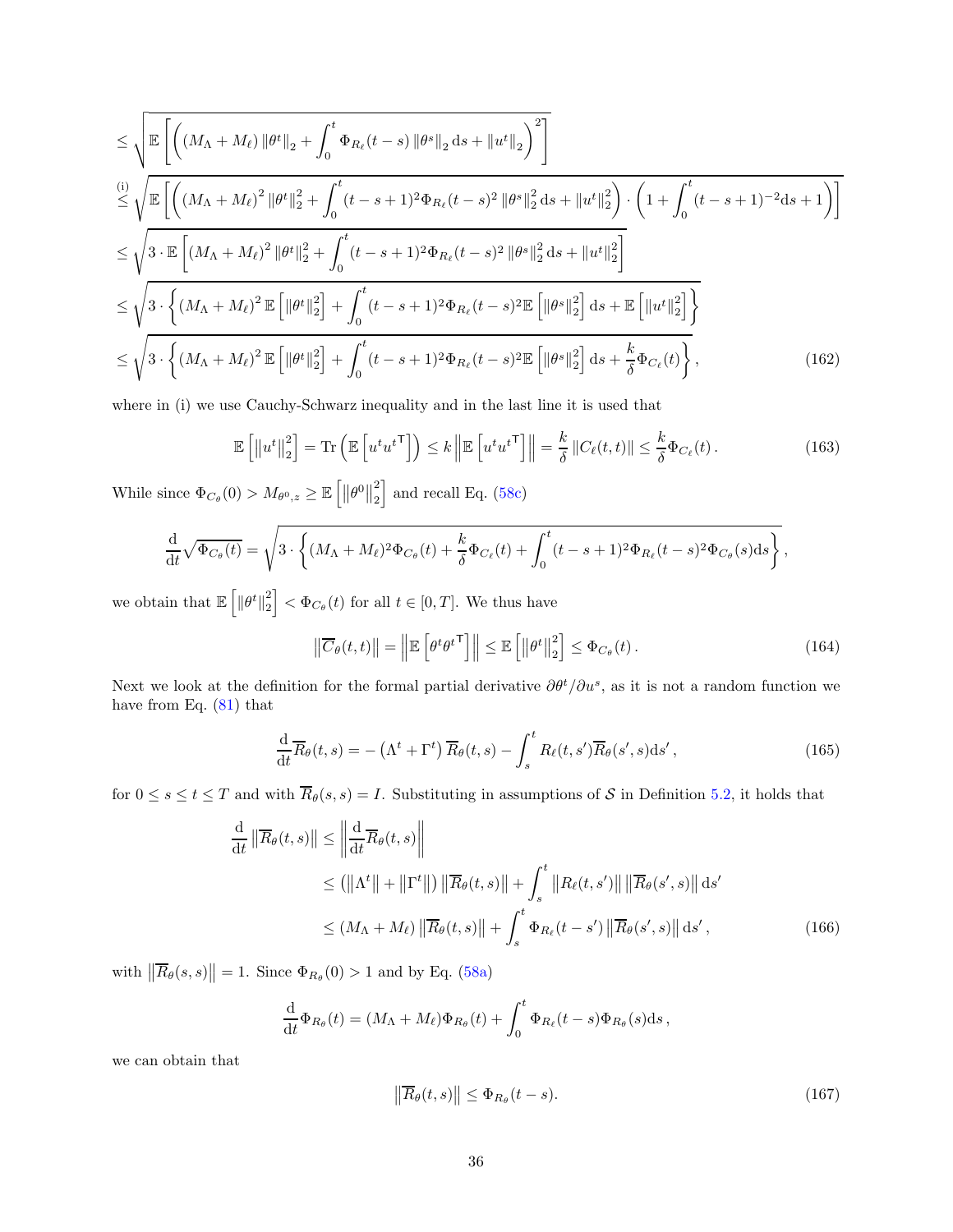Finally, we note that for any  $0 \leq s \leq t \leq T$ ,

$$
\left\| \overline{C}_{\theta}(t,t) - 2\overline{C}_{\theta}(t,s) + \overline{C}_{\theta}(s,s) \right\| = \left\| \mathbb{E} \left[ (\theta^t - \theta^s)(\theta^t - \theta^s)^{\mathsf{T}} \right] \right\| \leq \mathbb{E} \left[ \left\| (\theta^t - \theta^s)(\theta^t - \theta^s)^{\mathsf{T}} \right\| \right] \leq \mathbb{E} \left[ \left\| \theta^t - \theta^s \right\|_2^2 \right],
$$

and thus further

$$
\|\overline{C}_{\theta}(t,t) - 2\overline{C}_{\theta}(t,s) + \overline{C}_{\theta}(s,s)\| \n\leq \mathbb{E}\left[\left\|\int_{s}^{t} \left\{-(\Lambda^{t'} + \Gamma^{t'})\theta^{t'} - \int_{0}^{t'} R_{\ell}(t',s')\theta^{s'}ds' + u^{t'}\right\}dt'\right\|_{2}^{2}\right] \n\leq (t-s)^{2} \sup_{0\leq t\leq T} \mathbb{E}\left[\left((M_{\Lambda} + M_{\ell})\|\theta^{t}\|_{2} + \int_{0}^{t} \Phi_{R_{\ell}}(t-s)\|\theta^{s}\|_{2}ds + \|u^{t}\|_{2}\right)^{2}\right] \n\leq (t-s)^{2} \cdot \sup_{0\leq t\leq T} 3\mathbb{E}\left[(M_{\Lambda} + M_{\ell})^{2}\|\theta^{t}\|_{2}^{2} + \int_{0}^{t} (t-s+1)^{2}\Phi_{R_{\ell}}(t-s)^{2}\|\theta^{s}\|_{2}^{2}ds + \|u^{t}\|_{2}^{2}\right] \n\leq (t-s)^{2} \cdot \sup_{0\leq t\leq T} 3\left\{(M_{\Lambda} + M_{\ell})^{2}\Phi_{C_{\theta}}(t) + \int_{0}^{t} (t-s+1)^{2}\Phi_{R_{\ell}}(t-s)^{2}\Phi_{C_{\theta}}(s)ds + \frac{k}{\delta}\Phi_{C_{\ell}}(t)\right\}.
$$
\n(168)

Since  $\Phi_{R_{\ell}}, \Phi_{R_{\theta}}$  and  $\Phi_{C_{\ell}}$  are nondecreasing, we get

$$
\left\| \overline{C}_{\theta}(t,t) - 2\overline{C}_{\theta}(t,s) + \overline{C}_{\theta}(s,s) \right\| \le 3 \left\{ \left[ (M_{\Lambda} + M_{\ell})^2 + T(T+1)^2 \Phi_{R_{\ell}}(T)^2 \right] \Phi_{C_{\theta}}(T) + \frac{k}{\delta} \Phi_{C_{\ell}}(T) \right\} (t-s)^2
$$
  
=  $M_{\overline{S}}(t-s)^2$ . (169)

Similarly, we can see the continuity of  $\overline{C}_{\theta}$  by Cauchy-Schwarz (as an even stronger result, we show  $\overline{C}_{\theta}$  is Lipschitz continuous)

$$
\left\| \overline{C}_{\theta}(t,s) - \overline{C}_{\theta}(t,s') \right\| \leq \sqrt{\mathbb{E}\left[ \left\| \theta^t \right\|_2^2 \right] \cdot \mathbb{E}\left[ \left\| \theta^s - \theta^{s'} \right\|_2^2 \right]} \leq \sqrt{\Phi_{C_{\theta}}(T) M_{\overline{S}} \cdot |s - s'|}. \tag{170}
$$

This shows that  $(\overline{C}_{\theta}, \overline{R}_{\theta}) \in \overline{S}_{\text{cont}}$  and concludes the first part.

 $\mathcal{T}_{\overline{S}\to S}$  maps  $\overline{S}$  into  $S_{\text{cont}}$ . Next we will show  $\|\overline{C}_{\ell}(t,t)\| \leq \Phi_{C_{\ell}}(t)$  assuming that  $(\overline{C}_{\theta}, \overline{R}_{\theta}) \in \overline{S}$ . By Definition [5.3](#page-16-0) and Eq. [\(84\)](#page-18-0), it follows that

<span id="page-36-0"></span>
$$
\begin{split} \left\| \ell_t \left( r^t; z \right) \right\|_2 &\leq \left\| \ell_t \left( 0; z \right) \right\|_2 + M_\ell \left\| r^t \right\|_2 \\ &\leq \left\| \ell_t \left( 0; z \right) \right\|_2 + \frac{M_\ell}{\delta} \int_0^t \left\| \overline{R}_\theta(t, s) \right\| \left\| \ell_s \left( r^s; z \right) \right\|_2 \mathrm{d}s + M_\ell \left\| w^t \right\|_2 \\ &\leq \left\| \ell_t \left( 0; z \right) \right\|_2 + \frac{M_\ell}{\delta} \int_0^t \Phi_{R_\theta}(t - s) \left\| \ell_s \left( r^s; z \right) \right\|_2 \mathrm{d}s + M_\ell \left\| w^t \right\|_2. \end{split} \tag{171}
$$

Hence

$$
\mathbb{E}\left[\left\|\ell_{t}\left(r^{t};z\right)\right\|_{2}^{2}\right] \leq \mathbb{E}\left[\left(\left\|\ell_{t}\left(0;z\right)\right\|_{2}+\frac{M_{\ell}}{\delta}\int_{0}^{t}\Phi_{R_{\theta}}(t-s)\left\|\ell_{s}\left(r^{s};z\right)\right\|_{2}\,\mathrm{d}s+M_{\ell}\left\|w^{t}\right\|_{2}\right)^{2}\right] \n\overset{(i)}{\leq} \mathbb{E}\left[\left(\left\|\ell_{t}\left(0;z\right)\right\|_{2}^{2}+\frac{M_{\ell}^{2}}{\delta^{2}}\int_{0}^{t}(t-s+1)^{2}\Phi_{R_{\theta}}(t-s)^{2}\left\|\ell_{s}\left(r^{s};z\right)\right\|_{2}^{2}\,\mathrm{d}s+M_{\ell}^{2}\left\|w^{t}\right\|_{2}^{2}\right)\cdot\left(1+\int_{0}^{t}(t-s+1)^{-2}\mathrm{d}s+1\right)\right] \n\leq 3\left\{\mathbb{E}\left[\left\|\ell_{t}\left(0;z\right)\right\|_{2}^{2}\right]+\frac{M_{\ell}^{2}}{\delta^{2}}\int_{0}^{t}(t-s+1)^{2}\Phi_{R_{\theta}}(t-s)^{2}\mathbb{E}\left[\left\|\ell_{s}\left(r^{s};z\right)\right\|_{2}^{2}\right]\mathrm{d}s+M_{\ell}^{2}\mathbb{E}\left[\left\|w^{t}\right\|_{2}^{2}\right]\right\} \n\leq 3\left\{M_{\theta^{0},z}+\frac{M_{\ell}^{2}}{\delta^{2}}\int_{0}^{t}(t-s+1)^{2}\Phi_{R_{\theta}}(t-s)^{2}\mathbb{E}\left[\left\|\ell_{s}\left(r_{s};z\right)\right\|_{2}^{2}\right]\mathrm{d}s+kM_{\ell}^{2}\Phi_{C_{\theta}}(t)\right\},\n\tag{172}
$$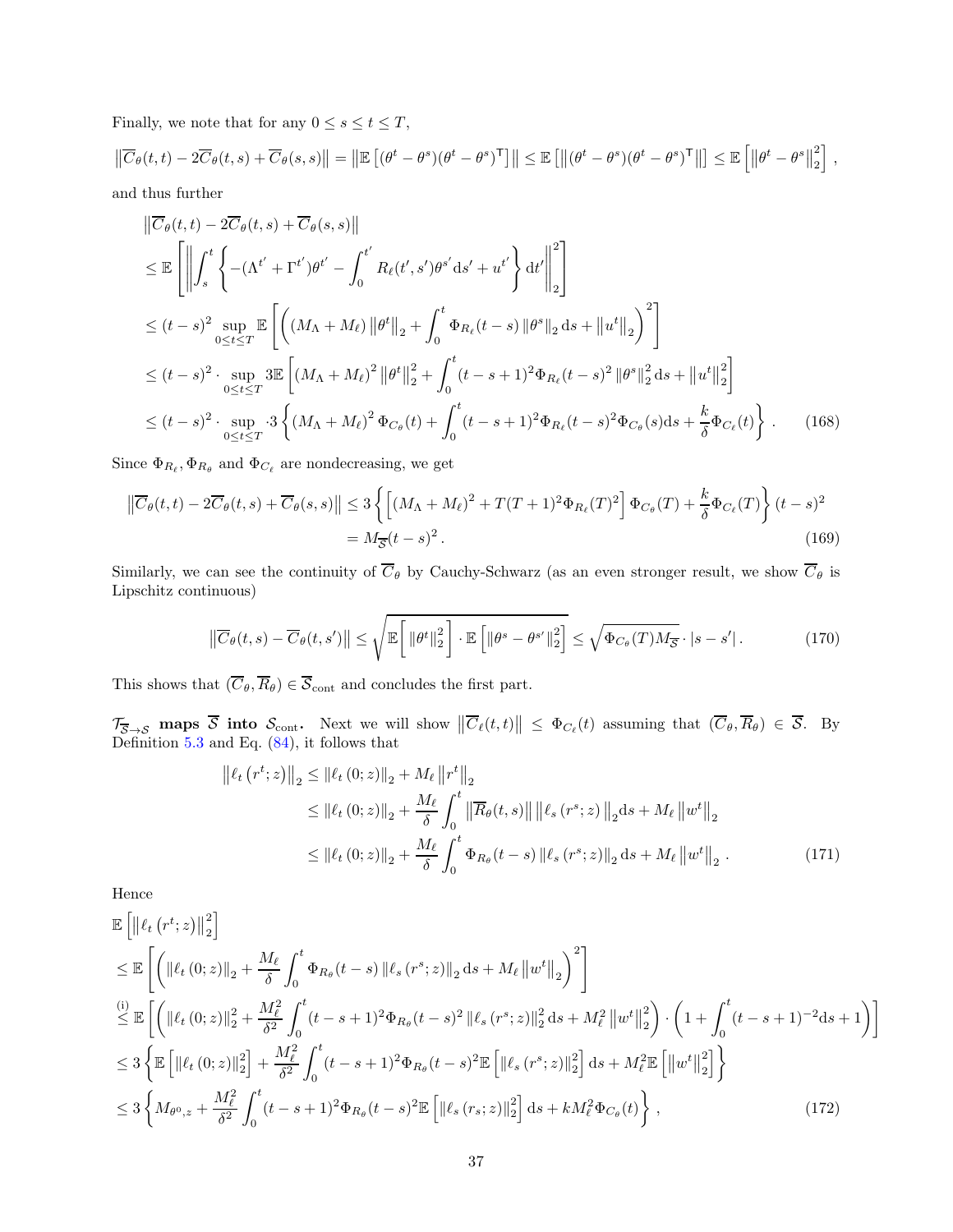where in (i) we use Cauchy-Schwarz inequality and in the last line it is used that  $\mathbb{E}\left[\Vert w^t\Vert_2^2\right]$  $\left|\frac{2}{2}\right| \leq k \left|\left|\overline{C}_{\theta}(t,t)\right|\right| \leq$  $k\Phi_{C_{\theta}}(t)$ . By Eq. [\(58d\)](#page-15-0) we note that

$$
\Phi_{C_{\ell}}(t) = 3 \cdot \left\{ M_{\theta^0, z} + k M_{\ell}^2 \Phi_{C_{\theta}}(t) + \frac{M_{\ell}^2}{\delta^2} \int_0^t (t - s + 1)^2 \Phi_{R_{\theta}}(t - s)^2 \Phi_{C_{\ell}}(s) \, ds \right\} \,,
$$

and along with the fact that  $\Phi_{C_{\ell}}(0) \geq 3M_{\theta^0,z} + 3kM_{\ell}^2 \Phi_{C_{\theta}}(0) > M_{\theta^0,z} \geq \mathbb{E}\left[\left\|\ell_0\left(r^0;z\right)\right\|_2^2\right]$ 2 i , it must follow that

$$
\left\| \overline{C}_{\ell}(t,t) \right\| = \left\| \mathbb{E} \left[ \ell_t(r^t; z) \ell_t(r^t; z)^{\mathsf{T}} \right] \right\| \leq \mathbb{E} \left[ \left\| \ell_t\left(r^t; z\right) \right\|_2^2 \right] \leq \Phi_{C_{\ell}}(t). \tag{173}
$$

Next we show  $R_{\theta}(t, s) \leq \Phi_{R_{\theta}}(t - s)$  for all  $0 \leq s < t \leq T$ . By Eq. [\(85\)](#page-18-1),

$$
\frac{\partial \ell_t(r^t; z)}{\partial w^s} = \nabla_r \ell_t(r^t; z) \cdot \left( -\frac{1}{\delta} \int_s^t \overline{R}_{\theta}(t, s') \frac{\partial \ell_{s'}(r^{s'}; z)}{\partial w^s} ds' - \frac{1}{\delta} \overline{R}_{\theta}(t, s) \nabla_r \ell_s(r^s; z) \right),
$$

and the Lipschitz property of the function  $\ell$ , i.e.  $\|\nabla_r \ell_t(r^t; z)\| \leq M_\ell$ , we have

$$
\mathbb{E}\left[\left\|\frac{\partial \ell_t(r^t; z)}{\partial w^s}\right\|\right] \leq \frac{M_\ell}{\delta} \left(\int_s^t \left\|\overline{R}_\theta(t, s')\right\| \mathbb{E}\left[\left\|\frac{\partial \ell_{s'}(r^{s'}; z)}{\partial w^s}\right\|\right] ds' + M_\ell \left\|\overline{R}_\theta(t, s)\right\|\right) \leq \frac{M_\ell}{\delta} \left(\int_s^t \Phi_{R_\theta}(t - s') \mathbb{E}\left[\left\|\frac{\partial \ell_{s'}(r^{s'}; z)}{\partial w^s}\right\|\right] ds' + M_\ell \Phi_{R_\theta}(t - s)\right).
$$
\n(174)

Comparing to the deterministic system in Eq. [\(58b\)](#page-15-1),

$$
\Phi_{R_{\ell}}(t) = \frac{M_{\ell}}{\delta} \cdot \left\{ M_{\ell} \Phi_{R_{\theta}}(t) + \int_0^t \Phi_{R_{\theta}}(t-s) \Phi_{R_{\ell}}(s) \mathrm{d}s \right\},\,
$$

we see  $\mathbb{E}\left[ \left\Vert \right. \right.$  $\frac{\partial \ell_t(r^t; z)}{\partial w^s}$  $\biggl\| \biggr.$  $\Big] \leq \Phi_{R_{\ell}}(t-s)$  for all  $0 \leq s \leq t \leq T$ , and further

$$
\left\| \overline{R}_{\ell}(t,s) \right\| = \left\| \mathbb{E} \left[ \frac{\partial \ell_t(r^t; z)}{\partial w^s} \right] \right\| \le \mathbb{E} \left[ \left\| \frac{\partial \ell_t(r^t; z)}{\partial w^s} \right\| \right] \le \Phi_{R_{\ell}}(t-s). \tag{175}
$$

Then we conclude from the Lipschitz property and Eq. [\(88\)](#page-18-2) that

$$
\left\| \overline{\Gamma}^t \right\| = \left\| \mathbb{E} \left[ \nabla_r \ell_t(r^t; z) \right] \right\| \leq \mathbb{E} \left[ \left\| \nabla_r \ell_t(r^t; z) \right\| \right] \leq M_\ell. \tag{176}
$$

We note that for any  $0 \leq s \leq t \leq T$ ,

$$
\|\overline{C}_{\ell}(t,t) - 2\overline{C}_{\ell}(t,s) + \overline{C}_{\ell}(s,s)\| \n= \|\mathbb{E}\left[ (\ell_{t}(r^{t}; z) - \ell_{s}(r^{s}; z))(\ell_{t}(r^{t}; z) - \ell_{s}(r^{s}; z))^{\mathsf{T}} \right] \| \n\leq \mathbb{E}\left[ \|\ell_{t}(r^{t}; z) - \ell_{s}(r^{s}; z)\|_{2}^{2} \right] \n\leq M_{\ell} \cdot \mathbb{E}\left[ (\|r^{t} - r^{s}\|_{2} + |t - s|)^{2} \right] \n\leq M_{\ell} \cdot \mathbb{E}\left[ \left( \frac{1}{\delta} \int_{s}^{t} \Phi_{R_{\theta}}(t - s') \left\| \ell_{s'}(r^{s'}; z) \right\|_{2} ds' + \|w^{t} - w^{s}\|_{2} + |t - s| \right)^{2} \right] \n\leq M_{\ell} \cdot 3 \mathbb{E}\left[ \left( \frac{1}{\delta^{2}} \int_{s}^{t} (t - s' + 1)^{2} \Phi_{R_{\theta}}(t - s')^{2} \left\| \ell_{s'}(r^{s'}; z) \right\|_{2}^{2} ds' + \|w^{t} - w^{s}\|_{2}^{2} + (t - s)^{2} \right) \right],
$$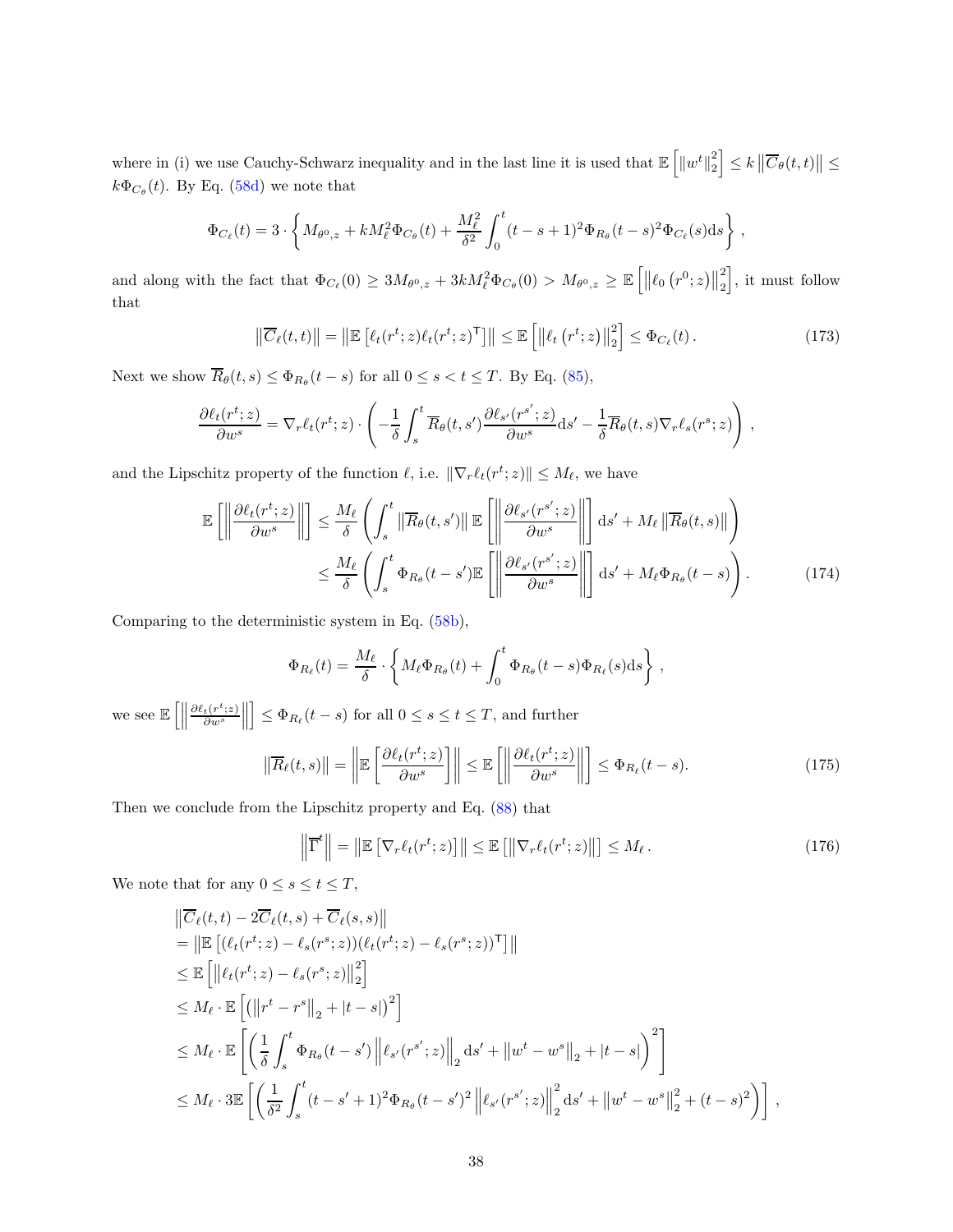where in the last line we use the Cauchy-Schwarz inequality. Further we take ind

$$
\label{eq:11} \begin{split} \mathbb{E}\left[\left\|\ell_{s'}(r^{s'};z)\right\|_2^2\right] &\leq \Phi_{C_{\ell}}(s')\,,\\ \mathbb{E}\left[\left\|w^t-w^s\right\|_2^2\right] &\leq k\left\|\overline{C}_{\theta}(t,t)-2\overline{C}_{\theta}(t,s)+\overline{C}_{\theta}(s,s)\right\|\\ &\leq 3k\left\{\left[(M_{\Lambda}+M_{\ell})^2+T(T+1)^2\Phi_{R_{\ell}}(T)^2\right]\Phi_{C_{\theta}}(T)+\frac{k}{\delta}\Phi_{C_{\ell}}(T)\right\}(t-s)^2\,, \end{split}
$$

it then follows that

$$
\|\overline{C}_{\ell}(t,t) - 2\overline{C}_{\ell}(t,s) + \overline{C}_{\ell}(s,s)\|
$$
  
\n
$$
\leq 3M_{\ell}(t-s)^{2}
$$
  
\n
$$
\cdot \left\{\frac{1}{\delta^{2}}(T+1)^{2}\Phi_{R_{\theta}}(T)^{2}\Phi_{C_{\ell}}(T) + 3k\left\{\left[(M_{\Lambda}+M_{\ell})^{2} + T(T+1)^{2}\Phi_{R_{\ell}}(T)^{2}\right]\Phi_{C_{\theta}}(T) + \frac{k}{\delta}\Phi_{C_{\ell}}(T)\right\} + 1\right\}
$$
  
\n=  $M_{\mathcal{S}}(t-s)^{2}$ .

Similar to Eq. [\(74\)](#page-17-0) in the previous part, we also have Lipschitz continuity for  $\overline{C}_{\ell}$ , namely  $\forall s, s' \in [0, t]$ ,

$$
\left\| \overline{C}_{\ell}(t,s) - \overline{C}_{\ell}(t,s') \right\| \leq \sqrt{\mathbb{E}\left[ \left\| \ell_t(r^t; z) \right\|_2^2 \right] \cdot \mathbb{E}\left[ \left\| \ell_s(r^s; z) - \ell_{s'}(r^{s'}; z) \right\|_2^2 \right]} \leq \sqrt{\Phi_{C_{\ell}}(T) M_{\mathcal{S}}} \cdot |s - s'|. \tag{177}
$$

This concludes the proof.

## <span id="page-38-0"></span>B.4 Proofs for contraction property of the mapping  $\mathcal T$

#### B.4.1 Proof of Lemma [5.6](#page-18-3)

Controlling the distance between  $\overline{C}_{\theta}^1$  and  $\overline{C}_{\theta}^2$  $\theta$ . By Eq. [\(80\)](#page-17-1), the equations that define  $\theta_1$  and  $\theta_2$  can be put as for all  $t \in [0, T]$  and  $i = 1, 2$ ,

$$
\frac{\mathrm{d}}{\mathrm{d}t}\theta_i^t = -(\Lambda^t + \Gamma^t)\theta_i^t - \int_0^t R_\ell(t,s)\theta_i^s \mathrm{d}s + u_i^t , \qquad (178)
$$

where  $u_i^t$  are centered Gaussian processes with autocovariances  $C_{\ell}^i/\delta$  and  $R_{\ell} := R_{\ell}^1 = R_{\ell}^2$ . By definition, we can couple  $u_1^t$  and  $u_2^t$  such that

$$
\sup_{t \in [0,T]} e^{-\lambda t} \sqrt{\mathbb{E}\left[\left\|u_1^t - u_2^t\right\|_2^2\right]} \le 2 \cdot \text{dist}_{\lambda,T}\left(u_1^t, u_2^t\right) = 2 \cdot \text{dist}_{\lambda,T}\left(C_\ell^1/\delta, C_\ell^2/\delta\right) = \frac{2}{\sqrt{\delta}} \text{dist}_{\lambda,T}\left(C_\ell^1, C_\ell^2\right). \tag{179}
$$

We observe that

$$
\frac{d}{dt} ||\theta_1^t - \theta_2^t||_2 \le \left\| \frac{d}{dt} (\theta_1^t - \theta_2^t) \right\|_2
$$
\n
$$
= \left\| \int_0^t R_\ell(t, s) (\theta_1^s - \theta_2^s) ds + (\Lambda^t + \Gamma^t) (\theta_1^t - \theta_2^t) - (u_1^t - u_2^t) \right\|_2
$$
\n
$$
\le \int_0^t \Phi_{R_\ell}(t - s) ||\theta_1^s - \theta_2^s||_2 ds + (M_\Lambda + M_\ell) ||\theta_1^t - \theta_2^t||_2 + ||u_1^t - u_2^t||_2. \tag{180}
$$

By Lemma [5.1](#page-15-2) we can choose a  $\bar{\lambda}$  large enough such that  $\int_0^\infty e^{-\bar{\lambda}s}\Phi_{R_\ell}(s)ds \leq M_\Lambda + M_\ell$ , which implies that

$$
e^{-\overline{\lambda}t} \frac{d}{dt} \|\theta_1^t - \theta_2^t\|_2
$$
  
\$\leq \int\_0^t e^{-\overline{\lambda}(t-s)} \Phi\_{R\_\ell}(t-s) \cdot e^{-\overline{\lambda}s} \|\theta\_1^s - \theta\_2^s\|\_2 ds + e^{-\overline{\lambda}t} (M\_\Lambda + L) \|\theta\_1^t - \theta\_2^t\|\_2 + e^{-\overline{\lambda}t} \|u\_1^t - u\_2^t\|\_2\$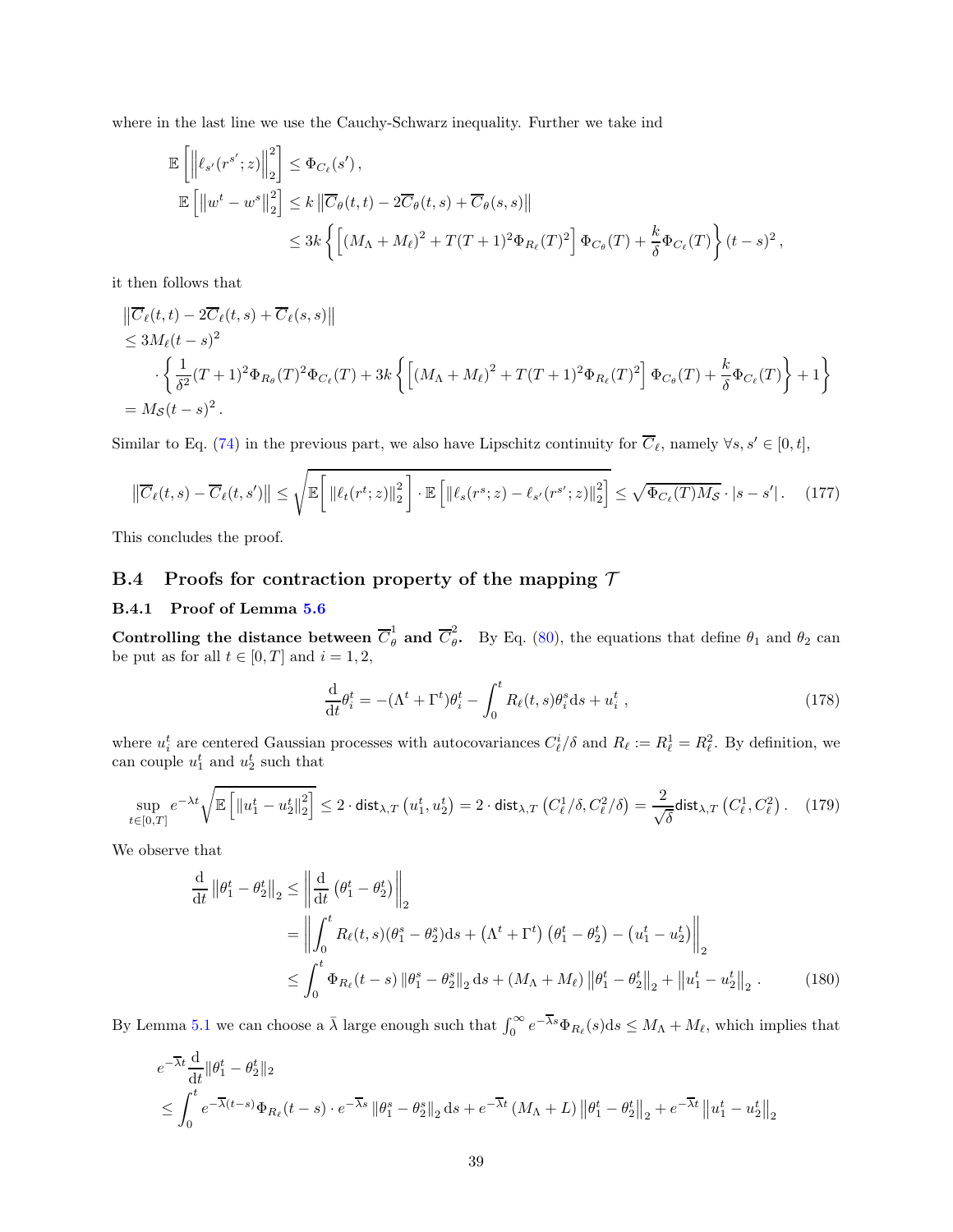$$
\leq \left(\int_0^\infty e^{-\overline{\lambda}s} \Phi_{R_\ell}(s)ds\right) \cdot \sup_{0\leq s\leq t} e^{-\overline{\lambda}s} \left\|\theta_1^s - \theta_2^s\right\|_2 + e^{-\overline{\lambda}t} \left(M_\Lambda + L\right) \left\|\theta_1^t - \theta_2^t\right\|_2 + e^{-\overline{\lambda}t} \left\|u_1^t - u_2^t\right\|_2
$$
  
\n
$$
\leq \left(M_\Lambda + M_\ell + \int_0^\infty e^{-\overline{\lambda}s} \Phi_{R_\ell}(s)ds\right) \cdot \sup_{0\leq s\leq t} e^{-\overline{\lambda}s} \left\|\theta_1^s - \theta_2^s\right\|_2 + e^{-\overline{\lambda}t} \left\|u_1^t - u_2^t\right\|_2
$$
  
\n
$$
\leq 2\left(M_\Lambda + M_\ell\right) \cdot \sup_{0\leq s\leq t} e^{-\overline{\lambda}s} \left\|\theta_1^s - \theta_2^s\right\|_2 + e^{-\overline{\lambda}t} \left\|u_1^t - u_2^t\right\|_2.
$$
 (181)

Using the observation

$$
\frac{\mathrm{d}}{\mathrm{d}t} \sup_{0 \le s \le t} e^{-\overline{\lambda}s} \left\| \theta_1^s - \theta_2^s \right\|_2 \le \max \left\{ \frac{\mathrm{d}}{\mathrm{d}t} e^{-\overline{\lambda}t} \left\| \theta_1^t - \theta_2^t \right\|_2, 0 \right\} \le \max \left\{ e^{-\overline{\lambda}t} \frac{\mathrm{d}}{\mathrm{d}t} \left\| \theta_1^t - \theta_2^t \right\|_2, 0 \right\}
$$
\n
$$
\le 2 \left( M_\Lambda + M_\ell \right) \cdot \sup_{0 \le s \le t} e^{-\overline{\lambda}s} \left\| \theta_1^s - \theta_2^s \right\|_2 + e^{-\overline{\lambda}t} \left\| u_1^t - u_2^t \right\|_2, \tag{182}
$$

we can derive that

<span id="page-39-2"></span><span id="page-39-1"></span><span id="page-39-0"></span>
$$
\frac{\mathrm{d}}{\mathrm{d}t}\left(e^{-2\left(M_{\Lambda}+M_{\ell}\right)t}\sup_{0\leq s\leq t}e^{-\overline{\lambda}s}\left\|\theta_{1}^{s}-\theta_{2}^{s}\right\|_{2}\right)\leq e^{-2\left(M_{\Lambda}+M_{\ell}\right)t-\overline{\lambda}t}\left\|u_{1}^{t}-u_{2}^{t}\right\|_{2},\tag{183}
$$

and consequently by Cauchy-Schwarz inequality

$$
e^{-4(M_{\Lambda}+M_{\ell})t-2\overline{\lambda}t} \left\|\theta_{1}^{t} - \theta_{2}^{t}\right\|_{2}^{2} \leq \left(e^{-2(M_{\Lambda}+M_{\ell})t} \sup_{0 \leq s \leq t} e^{-\overline{\lambda}s} \left\|\theta_{1}^{s} - \theta_{2}^{s}\right\|_{2}\right)^{2} \leq \left(\int_{0}^{t} e^{-2(M_{\Lambda}+M_{\ell})s-\overline{\lambda}s} \left\|u_{1}^{s} - u_{2}^{s}\right\|_{2} \mathrm{d}s\right)^{2} \leq \left(\int_{0}^{t} \frac{1}{(t-s+1)^{2}} \mathrm{d}s\right) \left(\int_{0}^{t} (t-s+1)^{2} e^{-4(M_{\Lambda}+M_{\ell})s-2\overline{\lambda}s} \left\|u_{1}^{s} - u_{2}^{s}\right\|_{2}^{2} \mathrm{d}s\right)^{2} \leq \int_{0}^{t} (t-s+1)^{2} e^{-4(M_{\Lambda}+M_{\ell})s-2\overline{\lambda}s} \left\|u_{1}^{s} - u_{2}^{s}\right\|_{2}^{2} \mathrm{d}s. \tag{184}
$$

Taking expectation on both sides, and choose some  $\lambda \ge 2(M_{\Lambda} + M_{\ell}) + \overline{\lambda}$ , we have

$$
e^{-2\lambda t} \mathbb{E} \left[ \left\| \theta_{1}^{t} - \theta_{2}^{t} \right\|_{2}^{2} \right] \leq e^{-2(\lambda - 2(M_{\Lambda} + M_{\ell}) - \overline{\lambda})t} \cdot e^{-4(M_{\Lambda} + M_{\ell})t - 2\overline{\lambda}t} \mathbb{E} \left[ \left\| \theta_{1}^{t} - \theta_{2}^{t} \right\|_{2}^{2} \right]
$$
  
\n
$$
\leq e^{-2(\lambda - 2(M_{\Lambda} + L) - \overline{\lambda})t} \cdot \int_{0}^{t} (t - s + 1)^{2} e^{-4(M_{\Lambda} + L)s - 2\overline{\lambda}s} \mathbb{E} \left[ \left\| u_{1}^{s} - u_{2}^{s} \right\|_{2}^{2} \right] ds
$$
  
\n
$$
\leq \int_{0}^{t} e^{-2(\lambda - 2(M_{\Lambda} + L) - \overline{\lambda})(t - s)} (t - s + 1)^{2} \cdot e^{-2\lambda s} \mathbb{E} \left[ \left\| u_{1}^{s} - u_{2}^{s} \right\|_{2}^{2} \right] ds
$$
  
\n
$$
\leq \left( \int_{0}^{\infty} e^{-2(\lambda - 2(M_{\Lambda} + L) - \overline{\lambda})t} (t + 1)^{2} dt \right) \cdot \sup_{0 \leq s \leq t} e^{-2\lambda s} \mathbb{E} \left[ \left\| u_{1}^{s} - u_{2}^{s} \right\|_{2}^{2} \right].
$$
 (185)

Taking supremum on both sides for  $t \in [0, T]$  and choosing a large enough  $\lambda$  yields

$$
\sup_{t \in [0,T]} e^{-\lambda t} \sqrt{\mathbb{E}\left[ \left\| \theta_1^t - \theta_2^t \right\|_2^2 \right]} \leq \left( \int_0^\infty e^{-2\left(\lambda - 2\left(M_\Lambda + L\right) - \overline{\lambda}\right)t} (t+1)^2 \mathrm{d}t \right) \cdot \frac{2}{\sqrt{\delta}} \cdot \text{dist}_{\lambda,T} \left( C_\ell^1, C_\ell^2 \right) \leq \epsilon \cdot \text{dist}_{\lambda,T} \left( C_\ell^1, C_\ell^2 \right) ,\tag{186}
$$

for any prescribed  $\epsilon > 0$ . Consider a centered Gaussian process  $\begin{bmatrix} g_1 \\ g_2 \end{bmatrix}$  $\overline{g}_2$ 1  $\in \mathbb{R}^{2p}$  with covariance E  $\begin{bmatrix} \theta_1^t \\ \theta_2^t \end{bmatrix}$  $\begin{bmatrix} \theta_1^s \\ \theta_2^s \end{bmatrix}$  $\mathsf{I}^{\mathsf{T}}$ . Clearly  $\mathbb{E} \left[ \left\| g_1^t - g_2^t \right\|_2^2 \right]$  $\begin{bmatrix} 2 \ 2 \end{bmatrix} = \mathbb{E} \left[ \lVert \theta_1^t - \theta_2^t \rVert_2^2 \right]$  $\left[\frac{2}{2}\right]$  for all  $t \in [0, \infty)$ . Since  $g_1$  and  $g_2$  have covariance kernels  $\overline{C}_{\theta}^1$  $\frac{1}{\theta}$  and  $\overline{C}_{\theta}^2$  $\frac{1}{\theta}$ , we have

$$
\operatorname{dist}_{\lambda,T}\left(\overline{C}_{\theta}^{1},\overline{C}_{\theta}^{2}\right) \leq \sup_{t \in [0,T]} e^{-\lambda t} \sqrt{\mathbb{E}\left[\left\|\theta_{1}^{t} - \theta_{2}^{t}\right\|_{2}^{2}\right]} \leq \epsilon \cdot \operatorname{dist}_{\lambda,T}\left(C_{\ell}^{1},C_{\ell}^{2}\right). \tag{187}
$$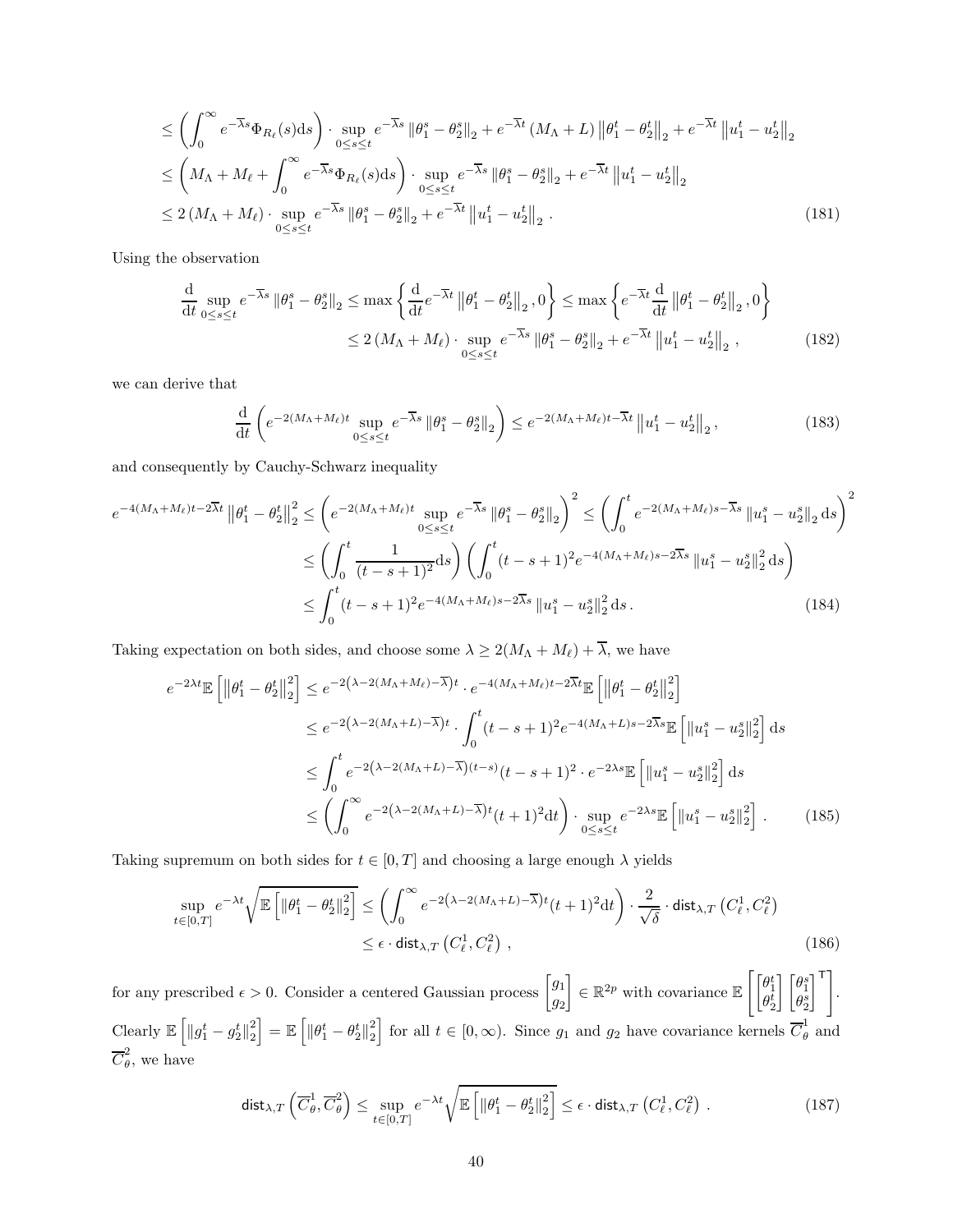Controlling the distance between  $\overline{R}_{\theta}^1$  and  $\overline{R}_{\theta}^2$ <sup>2</sup><sub>θ</sub>. Note that both  $\overline{R}_{\theta}^1$  $\frac{1}{\theta}$  and  $\overline{R}_{\theta}^2$  $\theta$  are defined by the same ODE by Eq.  $(81)$  for  $i = 1, 2$ ,

$$
\frac{\mathrm{d}}{\mathrm{d}t}\overline{R}_{\theta}^{i}(t,s) = -\Lambda^{t}\overline{R}_{\theta}^{i}(t,s) - \int_{s}^{t} R_{\ell}(t,s')\overline{R}_{\theta}^{i}(s',s) \mathrm{d}s',\tag{188}
$$

and with the same boundary condition  $\overline{R}_{\theta}^{i}$  $\overline{R}_{\theta}^{i}(s,s) = I$ . Thus  $\overline{R}_{\theta}^{1} = \overline{R}_{\theta}^{2}$  $_{\theta}^2$  on  $[0,T]^2$ .

## B.4.2 Proof of Lemma [5.7](#page-18-5)

Controlling the distance between  $\overline{C}_{\theta}^1$  and  $\overline{C}_{\theta}^2$ <sup>2</sup><sub> $\theta$ </sub>. Since  $C_{\ell}^1 = C_{\ell}^2$  on  $[0, T]^2$ , we have for all  $t \in [0, T]$  and  $i = 1, 2,$ 

$$
\frac{\mathrm{d}}{\mathrm{d}t}\theta_i^t = -\left(\Lambda^t + \Gamma_i^t\right)\theta_i^t - \int_0^t R_\ell^i(t,s)\theta_i^s \mathrm{d}s + u_t,\tag{189}
$$

where  $u_t$  is a centered Gaussian process with the covariance kernel  $C_{\ell}/\delta := C_{\ell}^1/\delta = C_{\ell}^2/\delta$ . Using

$$
\frac{\mathrm{d}}{\mathrm{d}t} \left( \theta_1^t - \theta_2^t \right) = - \left( \Lambda^t + \Gamma_1^t \right) \left( \theta_1^t - \theta_2^t \right) - \left( \Gamma_1^t - \Gamma_2^t \right) \theta_2^t - \int_0^t R_\ell^1(t, s) (\theta_1^s - \theta_2^s) \mathrm{d}s - \int_0^t (R_\ell^1(t, s) - R_\ell^2(t, s)) \theta_2^s \mathrm{d}s \,,\tag{190}
$$

it follows that

$$
\frac{d}{dt} ||\theta_1^t - \theta_2^t ||_2 \le ||\frac{d}{dt} (\theta_1^t - \theta_2^t) ||_2
$$
\n
$$
= ||(\Lambda^t + \Gamma_1^t) (\theta_1^t - \theta_2^t) + \int_0^t R_\ell^1(t, s) (\theta_1^s - \theta_2^s) ds + (\Gamma_1^t - \Gamma_2^t) \theta_2^t + \int_0^t (R_\ell^1(t, s) - R_\ell^2(t, s)) \theta_2^s ds ||_2
$$
\n
$$
\le (M_\Lambda + M_\ell) ||\theta_1^t - \theta_2^t||_2 + \int_0^t \Phi_{R_\ell}(t - s) ||\theta_1^s - \theta_2^s||_2 ds + ||\Gamma_1^t - \Gamma_2^t|| ||\theta_2^t||_2
$$
\n
$$
+ \int_0^t ||R_\ell^1(t, s) - R_\ell^2(t, s)|| ||\theta_2^s||_2 ds. \tag{191}
$$

By Lemma [5.1](#page-15-2) we can choose a  $\bar{\lambda}$  large enough such that  $\int_0^\infty e^{-\overline{\lambda}s} \Phi_{R_\ell}(s) ds \leq M_\Lambda + M_\ell$ , and therefore

$$
e^{-\overline{\lambda}t} \frac{d}{dt} ||\theta_{1}^{t} - \theta_{2}^{t} ||_{2}
$$
\n
$$
\leq (M_{\Lambda} + M_{\ell}) e^{-\overline{\lambda}t} ||\theta_{1}^{t} - \theta_{2}^{t} ||_{2} + \int_{0}^{t} e^{-\overline{\lambda}(t-s)} \Phi_{R_{\ell}}(t-s) \cdot e^{-\overline{\lambda}s} ||\theta_{1}^{s} - \theta_{2}^{s} ||_{2} ds
$$
\n
$$
+ e^{-\overline{\lambda}t} ||\Gamma_{1}^{t} - \Gamma_{2}^{t} || ||\theta_{2}^{t} ||_{2} + e^{-\overline{\lambda}t} \int_{0}^{t} ||R_{\ell}^{1}(t,s) - R_{\ell}^{2}(t,s)|| ||\theta_{2}^{s} ||_{2} ds
$$
\n
$$
\leq (M_{\Lambda} + M_{\ell}) e^{-\overline{\lambda}t} ||\theta_{1}^{t} - \theta_{2}^{t} ||_{2} + \left( \int_{0}^{\infty} e^{-\overline{\lambda}s} \Phi_{R_{\ell}}(s) ds \right) \cdot \sup_{0 \leq s \leq t} e^{-\overline{\lambda}s} ||\theta_{1}^{s} - \theta_{2}^{s} ||_{2}
$$
\n
$$
+ e^{-\overline{\lambda}t} ||\Gamma_{1}^{t} - \Gamma_{2}^{t} || ||\theta_{2}^{t} ||_{2} + e^{-\overline{\lambda}t} \int_{0}^{t} ||R_{\ell}^{1}(t,s) - R_{\ell}^{2}(t,s)|| ||\theta_{2}^{s} ||_{2} ds
$$
\n
$$
= \left( M_{\Lambda} + M_{\ell} + \int_{0}^{\infty} e^{-\overline{\lambda}s} \Phi_{R_{\ell}}(s) ds \right) \cdot \sup_{0 \leq s \leq t} e^{-\overline{\lambda}s} ||\theta_{1}^{s} - \theta_{2}^{s} ||_{2} + e^{-\overline{\lambda}t} ||\Gamma_{1}^{t} - \Gamma_{2}^{t} || ||\theta_{2}^{t} ||_{2}
$$
\n
$$
+ e^{-\overline{\lambda}t} \int_{0}^{t} ||R_{\ell}^{1}(t,s) - R_{\ell}^{2}(t,s)|| ||\theta_{2}^{s} ||_{2} ds
$$
\n
$$
\leq 2 (M_{\Lambda} + M_{\ell
$$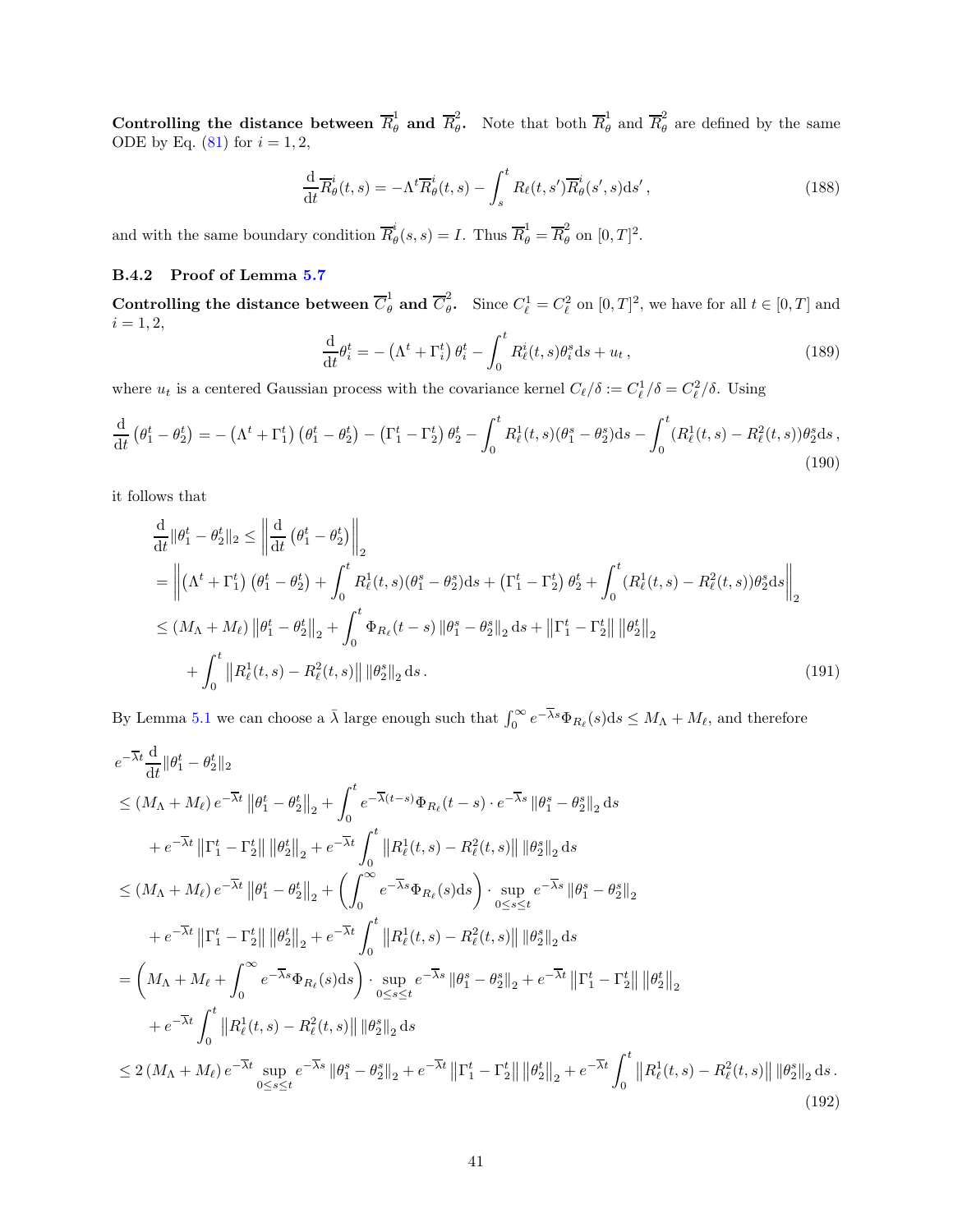Similar to the proof in Appendix [B.4.1,](#page-38-0) we obtain

$$
\frac{d}{dt} \left( e^{-2(M_{\Lambda} + M_{\ell})t} \sup_{0 \le s \le t} e^{-\overline{\lambda}s} \left\| \theta_1^s - \theta_2^s \right\|_2 \right) \n\le e^{-2(M_{\Lambda} + M_{\ell})t - \overline{\lambda}t} \left( \left\| \Gamma_1^t - \Gamma_2^t \right\| \left\| \theta_2^t \right\|_2 + \int_0^t \left\| R_{\ell}^1(t, s) - R_{\ell}^2(t, s) \right\| \left\| \theta_2^s \right\|_2 ds \right),
$$
\n(193)

and consequently

$$
e^{-4(M_{\Lambda}+M_{\ell})t-2\overline{\lambda}t} \|\theta_{1}^{t} - \theta_{2}^{t}\|_{2}^{2}
$$
\n
$$
\leq \left(e^{-2(M_{\Lambda}+M_{\ell})t} \sup_{0\leq s\leq t} e^{-\overline{\lambda}s} \|\theta_{1}^{s} - \theta_{2}^{s}\|_{2}\right)^{2}
$$
\n
$$
\leq \left(\int_{0}^{t} e^{-2(M_{\Lambda}+M_{\ell})s-\overline{\lambda}s} \left(\|\Gamma_{1}^{s}-\Gamma_{2}^{s}\| \|\theta_{2}^{s}\|_{2} + \int_{0}^{s} \|R_{\ell}^{1}(s,s') - R_{\ell}^{2}(s,s')\| \|\theta_{s'}^{2}\|_{2} ds'\right) ds\right)^{2}
$$
\n
$$
\stackrel{(i)}{\leq} \left\{\int_{0}^{t} (t-s+1)^{-2} \left(1+\int_{0}^{s} (s'+1)^{-2} ds'\right) ds\right\} \cdot \left\{\int_{0}^{t} e^{-4(M_{\Lambda}+M_{\ell})s-2\overline{\lambda}s}(t-s+1)^{2} \right. \\ \cdot \left(\|\Gamma_{1}^{s}-\Gamma_{2}^{s}\|^{2} \|\theta_{2}^{s}\|_{2}^{2} + \int_{0}^{s} (s'+1)^{2} \|R_{\ell}^{1}(s,s') - R_{\ell}^{2}(s,s')\|^{2} \|\theta_{s'}^{2}\|_{2}^{2} ds'\right) ds\right\}
$$
\n
$$
\leq 2 \int_{0}^{t} e^{-4(M_{\Lambda}+M_{\ell})s-2\overline{\lambda}s}(t-s+1)^{2} \left(\|\Gamma_{1}^{s}-\Gamma_{2}^{s}\|^{2} \|\theta_{2}^{s}\|_{2}^{2} + \int_{0}^{s} (s'+1)^{2} \|R_{\ell}^{1}(s,s') - R_{\ell}^{2}(s,s')\|^{2} \|\theta_{s'}^{2}\|_{2}^{2} ds'\right) ds,
$$
\n(194)

where we invoke Cauchy-Schwarz inequality in (i). Take expectation on both sides and use Lemma [5.5](#page-18-6) which implies that  $\mathbb{E} \left[ \left\| \theta_{s'}^2 \right\|_2^2 \right]$ 2  $\left|\sum_{s'} k\right| \mathbb{E}\left[\theta_{s'}^2 \theta_{s'}^2\right]$  $\mathbb{E}\left[\left\Vert \frac{1}{2} \leq k \Phi_{C_{\theta}}(s'), \right.\right]$  we have

$$
e^{-4(M_{\Lambda}+M_{\ell})t-2\overline{\lambda}t}\mathbb{E}\left[\left\|\theta_{1}^{t}-\theta_{2}^{t}\right\|_{2}^{2}\right]
$$
  
\n
$$
\leq 2\int_{0}^{t}\left\{\left(e^{-4(M_{\Lambda}+M_{\ell})s-2\overline{\lambda}s}(t-s+1)^{2}\right) \right\}\cdot\left(\left\|\Gamma_{1}^{s}-\Gamma_{2}^{s}\right\|^{2}\mathbb{E}\left[\left\|\theta_{s}^{2}\right\|_{2}^{2}\right]+\int_{0}^{s}(s'+1)^{2}\left\|R_{\ell}^{1}(s,s')-R_{\ell}^{2}(s,s')\right\|^{2}\mathbb{E}\left[\left\|\theta_{s'}^{2}\right\|_{2}^{2}\right]ds'\right)\right\}ds\n
$$
\leq 2k\int_{0}^{t}e^{-4(M_{\Lambda}+M_{\ell})s-2\overline{\lambda}s}(t-s+1)^{2}\left(\left\|\Gamma_{1}^{s}-\Gamma_{2}^{s}\right\|^{2}\Phi_{C_{\theta}}(s)+\int_{0}^{s}(s'+1)^{2}\left\|R_{\ell}^{1}(s,s')-R_{\ell}^{2}(s,s')\right\|^{2}\Phi_{C_{\theta}}(s')ds'\right)ds.
$$
\n(195)
$$

Now we take  $\lambda > 2(M_{\Lambda} + M_{\ell}) + \overline{\lambda}$ , and for any  $t \in [0, T]$ ,

$$
e^{-2\lambda t} \mathbb{E} \left[ \left\| \theta_{1}^{t} - \theta_{2}^{t} \right\|_{2}^{2} \right]
$$
  
\n
$$
\leq 2k \int_{0}^{t} \left[ e^{-2(\lambda - 2(M_{\Lambda} + M_{\ell}) - \overline{\lambda})(t - s)} (t - s + 1)^{2} \right. \cdot e^{-2\lambda s} \left( \left\| \Gamma_{1}^{s} - \Gamma_{2}^{s} \right\|^{2} \Phi_{C_{\theta}}(s) + k \int_{0}^{s} (s' + 1)^{2} \left\| R_{\ell}^{1}(s, s') - R_{\ell}^{2}(s, s') \right\|^{2} \Phi_{C_{\theta}}(s') ds' \right) \right] ds
$$
  
\n
$$
\leq 2k \left( \int_{0}^{\infty} e^{-2(\lambda - 2(M_{\Lambda} + M_{\ell}) - \overline{\lambda})} t(t + 1)^{2} dt \right)
$$
  
\n
$$
\cdot \sup_{0 \leq s \leq t} e^{-2\lambda s} \left( \left\| \Gamma_{1}^{s} - \Gamma_{2}^{s} \right\|^{2} \Phi_{C_{\theta}}(s) + k \int_{0}^{s} (s' + 1)^{2} \left\| R_{\ell}^{1}(s, s') - R_{\ell}^{2}(s, s') \right\|^{2} \Phi_{C_{\theta}}(s') ds' \right)
$$
  
\n
$$
\leq 2k \left( \int_{0}^{\infty} e^{-2(\lambda - 2(M_{\Lambda} + M_{\ell}) - \overline{\lambda})} t(t + 1)^{2} dt \right)
$$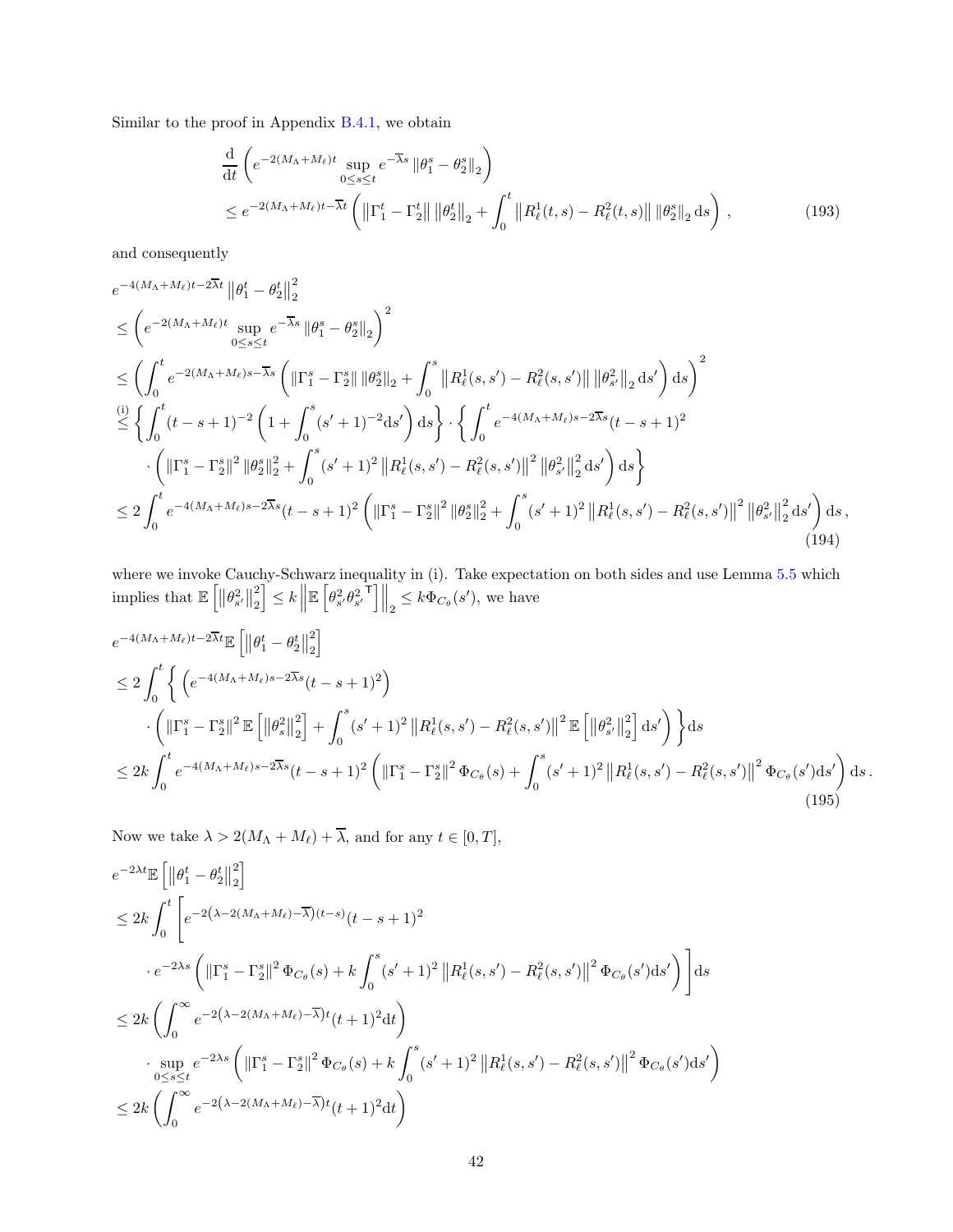$$
\cdot \left( \Phi_{C_{\theta}}(t) \cdot \sup_{0 \le s \le t} e^{-2\lambda s} \left\| \Gamma_1^s - \Gamma_2^s \right\|^2 + \left( k \int_0^s (s'+1)^2 \Phi_{C_{\theta}}(s') ds' \right) \cdot \sup_{0 \le s' \le s} e^{-2\lambda s} \left\| R_\ell^1(s, s') - R_\ell^2(s, s') \right\|^2 \right)
$$
  

$$
\le 2k \left( \int_0^\infty e^{-2\left(\lambda - 2(M_\Lambda + M_\ell) - \overline{\lambda}\right)t} (t+1)^2 dt \right) \cdot \left( \Phi_{C_{\theta}}(T) \cdot \text{dist}_{\lambda, T} \left( \Gamma_1, \Gamma_2 \right)^2 + kT(T+1)^2 \Phi_{C_{\theta}}(T) \cdot \text{dist}_{\lambda, T} \left( R_\ell^1, R_\ell^2 \right)^2 \right)
$$
(196)

Therefore, we can always take a large enough  $\lambda$  such that for any  $\epsilon > 0$ 

$$
e^{-\lambda t} \sqrt{\mathbb{E}\left[\left\|\theta_1^t - \theta_2^t\right\|_2^2\right]} \leq \epsilon \cdot \sqrt{\text{dist}_{\lambda, T}\left(\Gamma_1, \Gamma_2\right)^2 + \text{dist}_{\lambda, T}\left(R_\ell^1, R_\ell^2\right)^2} \leq \epsilon \cdot \left(\text{dist}_{\lambda, T}\left(\Gamma_1, \Gamma_2\right) + \text{dist}_{\lambda, T}\left(R_\ell^1, R_\ell^2\right)\right). \tag{197}
$$

Using the same argument in Appendix [B.4.1,](#page-38-0) we conclude that

$$
\operatorname{dist}_{\lambda,T}\left(\overline{C}_{\theta}^{1},\overline{C}_{\theta}^{2}\right) \leq \sup_{t\in[0,T]}e^{-\lambda t}\sqrt{\mathbb{E}\left[\left\|\theta_{1}^{t}-\theta_{2}^{t}\right\|_{2}^{2}\right]} \leq \epsilon \cdot \left(\operatorname{dist}_{\lambda,T}\left(R_{\ell}^{1},R_{\ell}^{2}\right)+\operatorname{dist}_{\lambda,T}\left(\Gamma_{1},\Gamma_{2}\right)\right). \tag{198}
$$

Controlling the distance between  $\overline{R}_{\theta}^1$  and  $\overline{R}_{\theta}^2$  $\frac{2}{\theta}$ . Again from Eq. [\(81\)](#page-18-4) we get for any  $0 \le s \le t \le T$  and  $i = 1, 2,$ 

$$
\frac{\mathrm{d}}{\mathrm{d}t}\overline{R}^i_\theta(t,s) = -\left(\Lambda^t + \Gamma^t_i\right)\overline{R}^i_\theta(t,s) - \int_s^t R^i_\ell(t,s')\overline{R}^i_\theta(s',s)\mathrm{d}s',\tag{199}
$$

.

with the same boundary conditions  $\overline{R}_{\theta}^{i}$  $\theta_{\theta}(s, s) = I$ , and thus for any  $0 \leq s \leq t \leq T$ ,

$$
\frac{\mathrm{d}}{\mathrm{d}t} \left( \overline{R}_{\theta}^{1}(t,s) - \overline{R}_{\theta}^{2}(t,s) \right)
$$
\n
$$
= - \left( \Lambda^{t} + \Gamma_{1}^{t} \right) \left( \overline{R}_{\theta}^{1}(t,s) - \overline{R}_{\theta}^{2}(t,s) \right) - \left( \Gamma_{1}^{t} - \Gamma_{2}^{t} \right) \overline{R}_{\theta}^{2}(t,s)
$$
\n
$$
- \int_{s}^{t} R_{\ell}^{1}(t,s') \left( \overline{R}_{\theta}^{1}(s',s) - \overline{R}_{\theta}^{2}(s',s) \right) \mathrm{d}s' - \int_{s}^{t} (R_{\ell}^{1}(t,s') - R_{\ell}^{2}(t,s')) \overline{R}_{\theta}^{2}(s',s) \mathrm{d}s', \tag{200}
$$

and  $\overline{R}^1_\theta$  $\frac{1}{\theta}(s,s) - \overline{R}_{\theta}^2$  $\tilde{\theta}(s,s) = 0$ . It then follows that

$$
\frac{\mathrm{d}}{\mathrm{d}t} \left\| \overline{R}^{1}_{\theta}(t,s) - \overline{R}^{2}_{\theta}(t,s) \right\| \leq \left\| \frac{\mathrm{d}}{\mathrm{d}t} \left( \overline{R}^{1}_{\theta}(t,s) - \overline{R}^{2}_{\theta}(t,s) \right) \right\|
$$
\n
$$
\leq \left\| \left( \Lambda^{t} + \Gamma^{t}_{1} \right) \left( \overline{R}^{1}_{\theta}(t,s) - \overline{R}^{2}_{\theta}(t,s) \right) + \int_{s}^{t} R^{1}_{\ell}(t,s') (\overline{R}^{1}_{\theta}(s',s) - \overline{R}^{2}_{\theta}(s',s)) \mathrm{d}s' \right\|
$$
\n
$$
+ \left( \Gamma^{t}_{1} - \Gamma^{t}_{2} \right) \overline{R}^{2}_{\theta}(t,s) + \int_{s}^{t} (R^{1}_{\ell}(t,s') - R^{2}_{\ell}(t,s')) \overline{R}^{2}_{\theta}(s',s) \mathrm{d}s' \right\|
$$
\n
$$
\leq (M_{\Lambda} + M_{\ell}) \left\| \overline{R}^{1}_{\theta}(t,s) - \overline{R}^{2}_{\theta}(t,s) \right\| + \int_{s}^{t} \Phi_{R_{\ell}}(t-s') \left\| \overline{R}^{1}_{\theta}(s',s) - \overline{R}^{2}_{\theta}(s',s) \right\| \mathrm{d}s' + \left\| \Gamma^{t}_{1} - \Gamma^{t}_{2} \right\| \cdot \Phi_{R_{\theta}}(t-s) + \int_{s}^{t} \left\| R^{1}_{\ell}(t,s') - R^{2}_{\ell}(t,s') \right\| \cdot \Phi_{R_{\theta}}(s'-s) \mathrm{d}s', \tag{201}
$$

where in the last line we use  $\|\Gamma_1^t\| \leq M_\ell$  and  $\left\|\overline{R}_{\theta}^2\right\|$  $\left\| \left( \theta(t, s) \right) \right\| \leq \Phi_{R_{\theta}}(t - s)$  by invoking Lemma [5.5.](#page-18-6) We now proceed almost identically to the proof in the previous part. We find some large enough  $\overline{\lambda}$  such that  $\int_0^\infty e^{-\overline{\lambda}t}\Phi_{R_\ell}(t)dt \leq M_\Lambda + M_\ell$  and on which  $\overline{\lambda}$  it holds that for any  $0 \leq s \leq t \leq T$ ,

$$
\frac{\mathrm{d}}{\mathrm{d}t} \left( e^{-2(M_{\Lambda}+M_{\ell})t} \sup_{s\leq s'\leq t} e^{-\overline{\lambda}s'} \left\| \overline{R}^1_{\theta}(s',s) - \overline{R}^2_{\theta}(s',s) \right\| \right) \n\leq e^{-2(M_{\Lambda}+M_{\ell})t-\overline{\lambda}t} \left( \left\| \Gamma^t_1 - \Gamma^t_2 \right\| \Phi_{R_{\theta}}(t-s) + \int_s^t \left\| R^1_{\ell}(t,s') - R^2_{\ell}(t,s') \right\| \Phi_{R_{\theta}}(s'-s) \mathrm{d}s' \right)
$$
\n(202)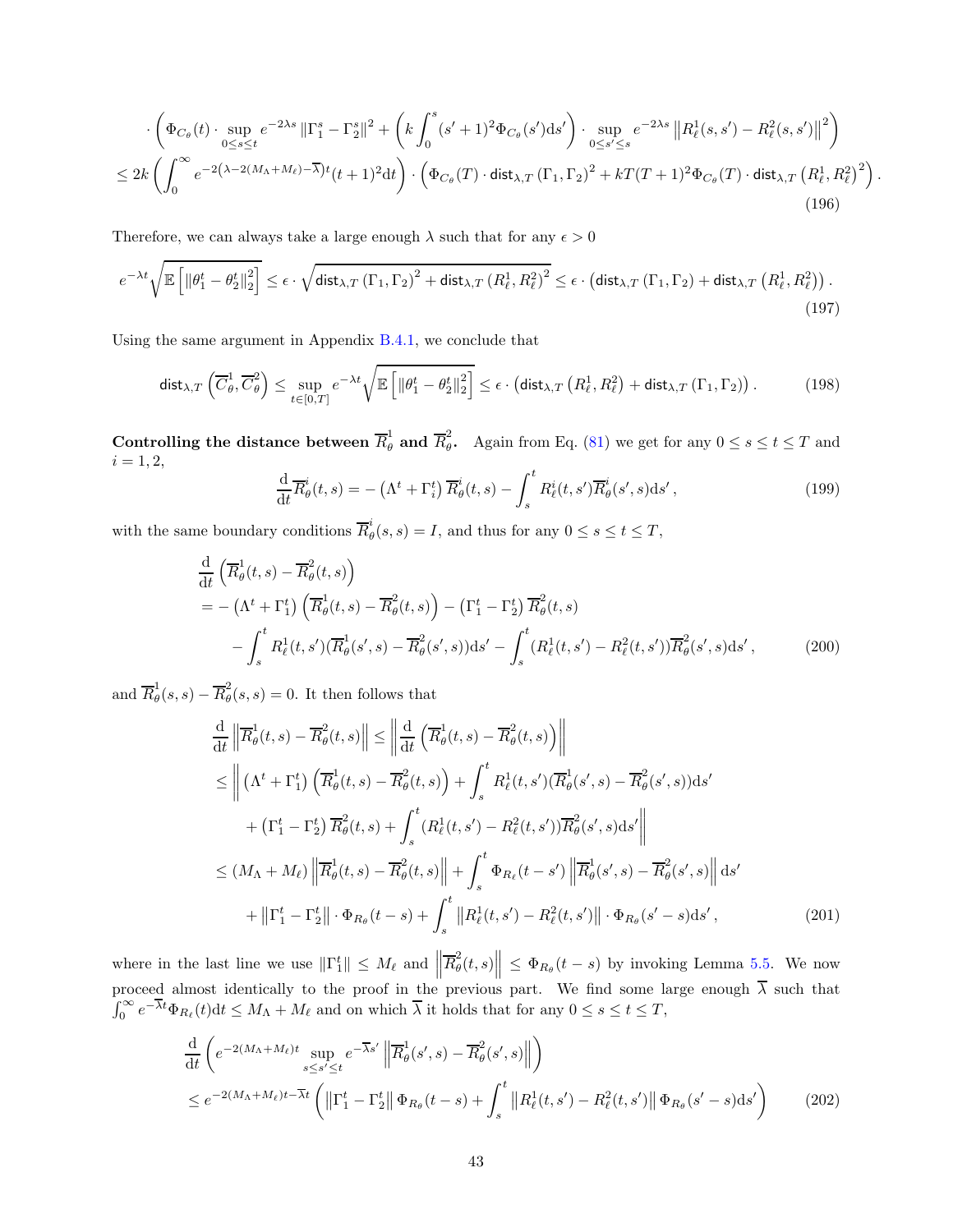and then we have

$$
e^{-2(M_{\Lambda}+M_{\ell})t-\overline{\lambda}t} \left\| \overline{R}^{1}_{\theta}(t,s) - \overline{R}^{2}_{\theta}(t,s) \right\|
$$
  
\n
$$
\leq e^{-2(M_{\Lambda}+M_{\ell})t} \sup_{s \leq s' \leq t} e^{-\overline{\lambda}s'} \left\| \overline{R}^{1}_{\theta}(s',s) - \overline{R}^{2}_{\theta}(s',s) \right\|
$$
  
\n
$$
\leq \int_{s}^{t} e^{-2(M_{\Lambda}+M_{\ell})s'-\overline{\lambda}s'} \left( \left\| \Gamma^{1}_{s'} - \Gamma^{2}_{s'} \right\| \Phi_{R_{\theta}}(s'-s) + \int_{s}^{s'} \left\| R^{1}_{\ell}(s',s'') - R^{2}_{\ell}(s',s'') \right\| \Phi_{R_{\theta}}(s''-s) \, ds'' \right) \, ds'.
$$
\n(203)

For any  $\lambda > 2(M_{\Lambda} + M_{\ell}) + \overline{\lambda}$  and  $0 \leq s \leq t \leq T$ ,

$$
e^{-\lambda t} \left\| \overline{R}^{1}_{\theta}(t,s) - \overline{R}^{2}_{\theta}(t,s) \right\|
$$
  
\n
$$
\leq \int_{s}^{t} e^{-\left(\lambda - 2(M_{\Lambda} + M_{\ell}) - \overline{\lambda}\right)(t-s')} \cdot e^{-\lambda s'} \left( \left\| \Gamma^{1}_{s'} - \Gamma^{2}_{s'} \right\| \Phi_{R_{\theta}}(s' - s) + \int_{s}^{s'} \left\| R^{1}_{\ell}(s',s'') - R^{2}_{\ell}(s',s'') \right\| \Phi_{R_{\theta}}(s'' - s) ds'' \right) ds'
$$
  
\n
$$
\leq \frac{1}{\lambda - 2(M_{\Lambda} + M_{\ell}) - \overline{\lambda}} \cdot \left( \sup_{s \leq s' \leq t} e^{-\lambda s'} \left\| \Gamma^{1}_{s'} - \Gamma^{2}_{s'} \right\| \Phi_{R_{\theta}}(s' - s) + \sup_{s \leq s' \leq t} \int_{s}^{s'} e^{-\lambda s'} \left\| R^{1}_{\ell}(s',s'') - R^{2}_{\ell}(s',s'') \right\| \Phi_{R_{\theta}}(s'' - s) ds'' \right)
$$
  
\n
$$
\leq \frac{1}{\lambda - 2(M_{\Lambda} + M_{\ell}) - \overline{\lambda}} \cdot \left( \Phi_{R_{\theta}}(t) \cdot \sup_{0 \leq s \leq t} e^{-\lambda s} \left\| \Gamma^{1}_{s} - \Gamma^{2}_{s} \right\|_{2} + \left( \int_{0}^{t} \Phi_{R_{\theta}}(s) ds \right) \cdot \sup_{0 \leq s' \leq s \leq t} e^{-\lambda s} \left\| R^{1}_{\ell}(s, s') - R^{2}_{\ell}(s, s') \right\| \right)
$$
  
\n
$$
\leq \frac{T\Phi_{R_{\theta}}(T)}{\lambda - 2(M_{\Lambda} + M_{\ell}) - \overline{\lambda}} \cdot \left( \text{dist}_{\lambda, T} \left( \Gamma_{1}, \Gamma_{2} \right) + \text{dist}_{\lambda, T} \left( R^{1}_{\ell}, R^{2}_{\ell} \right) \right) . \tag{204}
$$

For any  $\epsilon > 0$ , we can take a large enough  $\lambda$  such that

$$
\operatorname{dist}_{\lambda,T}\left(\overline{R}_{\theta}^{1},\overline{R}_{\theta}^{2}\right)=\sup_{0\leq s\leq t\leq T}e^{-\lambda t}\left\|\overline{R}_{\theta}^{1}(t,s)-\overline{R}_{\theta}^{2}(t,s)\right\|\leq \epsilon\cdot\left(\operatorname{dist}_{\lambda,T}\left(R_{\ell}^{1},R_{\ell}^{2}\right)+\operatorname{dist}_{\lambda,T}\left(\Gamma_{1},\Gamma_{2}\right)\right). \tag{205}
$$

## B.4.3 Proof of Lemma [5.8](#page-19-0)

Controlling the distance between  $\overline C^1_\ell$  and  $\overline C^2_\ell$ <sup>2</sup>. Given that  $\overline{R}_{\theta} := \overline{R}_{\theta}^1 = \overline{R}_{\theta}^2$  on  $[0, T]^2$ , we can write the equations that define  $r_1$  and  $r_2$  as

$$
r_i^t = -\frac{1}{\delta} \int_0^t \overline{R}_{\theta}(t, s) \ell_s(r_i^s; z) \mathrm{d}s + w_i^t, \qquad (206)
$$

for  $i = 1, 2$ , where  $w_i^t$  are centered Gaussian processes with covariance kernels  $\overline{C}_\theta^i$  $\theta$ . We couple  $w_1^t$  and  $w_2^t$ such that they achieve small  $(\lambda, T)$ -distance, namely

$$
\sup_{t \in [0,T]} e^{-\lambda t} \sqrt{\mathbb{E}\left[\left\|w_1^t - w_2^t\right\|_2^2\right]} \le 2 \cdot \text{dist}_{\lambda,T}\left(w_1^t, w_2^t\right) = 2 \cdot \text{dist}_{\lambda,T}\left(\overline{C}_{\theta}^1, \overline{C}_{\theta}^2\right). \tag{207}
$$

For any  $t \leq T$ , we have

$$
e^{-\lambda t} \|r_1^t - r_2^t\|_2
$$
  
\n
$$
\leq e^{-\lambda t} \left( \frac{1}{\delta} \int_0^t \left\| \overline{R}_{\theta}(t,s) \right\| \left\| \ell_s(r_1^s; z) - \ell_s(r_2^s; z) \right\|_2 ds + \left\| w_1^t - w_2^t \right\|_2 \right)
$$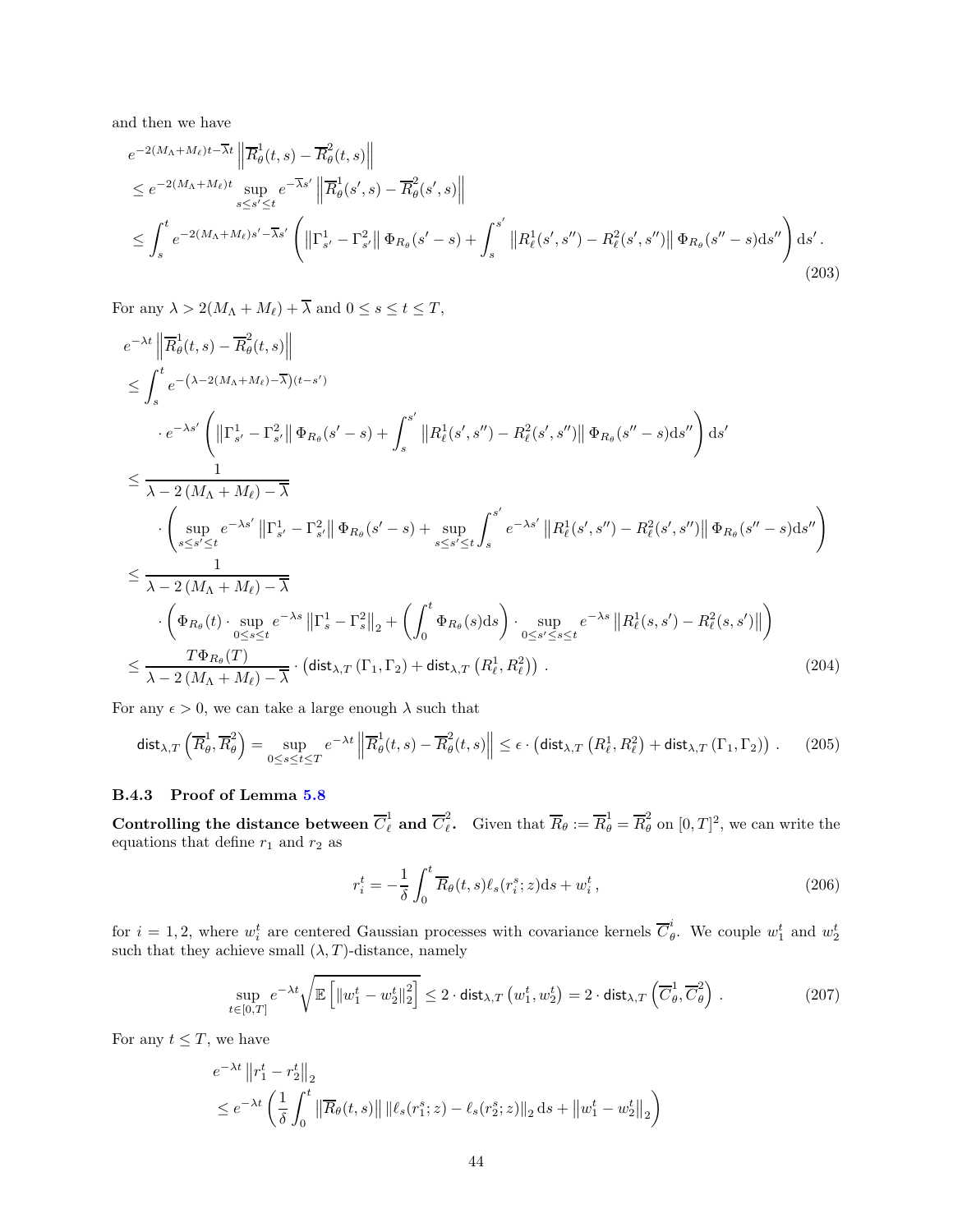$$
\leq \frac{1}{\delta} \int_0^t e^{-\lambda(t-s)} \left\| \overline{R}_{\theta}(t,s) \right\| \cdot e^{-\lambda s} \left\| \ell_s(r_1^s; z) - \ell_s(r_2^s; z) \right\|_2 \mathrm{d}s + e^{-\lambda t} \left\| w_1^t - w_2^t \right\|_2
$$
  

$$
\leq \frac{M_\ell}{\delta} \int_0^t e^{-\lambda(t-s)} \Phi_{R_{\theta}}(t-s) \cdot e^{-\lambda s} \left\| r_1^s - r_2^s \right\|_2 \mathrm{d}s + e^{-\lambda t} \left\| w_1^t - w_2^t \right\|_2 . \tag{208}
$$

Therefore square both sides and taking expectations, we have

$$
e^{-2\lambda t} \mathbb{E} \left[ \left\| r_1^t - r_2^t \right\|_2^2 \right]
$$
  
\n
$$
\leq \mathbb{E} \left[ \left( \frac{M_\ell}{\delta} \int_0^t e^{-\lambda(t-s)} \Phi_{R_\theta}(t-s) \cdot e^{-\lambda s} \left\| r_1^s - r_2^s \right\|_2 ds + e^{-\lambda t} \left\| w_1^t - w_2^t \right\|_2 \right)^2 \right]
$$
  
\n
$$
\leq \left( \int_0^t (t-s+1)^{-2} ds + 1 \right)
$$
  
\n
$$
\cdot \mathbb{E} \left[ \frac{M_\ell^2}{\delta^2} \int_0^t (t-s+1)^2 e^{-2\lambda(t-s)} \Phi_{R_\theta}(t-s)^2 \cdot e^{-2\lambda s} \left\| r_1^s - r_2^s \right\|_2^2 ds + e^{-2\lambda t} \left\| w_1^t - w_2^t \right\|_2^2 \right]
$$
  
\n
$$
\leq \frac{2M_\ell^2}{\delta^2} \int_0^t (t-s+1)^2 e^{-2\lambda(t-s)} \Phi_{R_\theta}(t-s)^2 \cdot e^{-2\lambda s} \mathbb{E} \left[ \left\| r_1^s - r_2^s \right\|_2^2 \right] + 2e^{-2\lambda t} \mathbb{E} \left[ \left\| w_1^t - w_2^t \right\|_2^2 \right]
$$
  
\n
$$
\leq \frac{2M_\ell^2}{\delta^2} \cdot \left( \int_0^t e^{-2\lambda t} (t+1)^2 \Phi_{R_\theta}(t)^2 dt \right) \cdot \sup_{0 \leq s \leq t} e^{-2\lambda s} \mathbb{E} \left[ \left\| r_1^s - r_2^s \right\|_2^2 \right] + 2 \cdot \left( 2 \cdot \text{dist}_{\lambda, T} \left( \overline{C_\theta^1}, \overline{C_\theta^2} \right) \right)^2. \tag{209}
$$

Note that the right hand side is increasing in t. By taking  $\lambda$  to be large enough such that

<span id="page-44-1"></span><span id="page-44-0"></span>
$$
\frac{2M_{\ell}^2}{\delta^2} \cdot \int_0^t e^{-2\lambda t} (t+1)^2 \Phi_{R_{\theta}}(t)^2 dt \le \frac{1}{2},\tag{210}
$$

we have

$$
\sup_{0 \le s \le t} e^{-2\lambda s} \mathbb{E} \left[ \|r_1^s - r_2^s\|_2^2 \right] \le 16 \cdot \text{dist}_{\lambda, T} \left( \overline{C}_{\theta}^1, \overline{C}_{\theta}^2 \right)^2. \tag{211}
$$

It then can be established following the same argument in Appendix [B.4.1](#page-38-0) that

$$
\text{dist}_{\lambda,T}\left(\overline{C}_{\ell}^{1},\overline{C}_{\ell}^{2}\right) \leq \sup_{t\in[0,T]} e^{-\lambda t} \sqrt{\mathbb{E}\left[\left\|\ell_{t}(r_{1}^{t};z) - \ell_{t}(r_{1}^{t};z)\right\|_{2}^{2}\right]} \leq M_{\ell} \cdot \sqrt{\sup_{0\leq s\leq t} e^{-2\lambda s} \left[\mathbb{E}\left\|r_{1}^{s} - r_{2}^{s}\right\|_{2}^{2}\right]}
$$
  
 
$$
\leq 4M_{\ell} \cdot \text{dist}_{\lambda,T}\left(\overline{C}_{\theta}^{1},\overline{C}_{\theta}^{2}\right).
$$
 (212)

Controlling the distances between  $\overline{R}_{\ell}^1$  and  $\overline{R}_{\ell}^2$  $\overline{\ell}_\ell$ ,  $\overline{\Gamma}_1$  and  $\overline{\Gamma}_2$ . From Eq. [\(85\)](#page-18-1) we can obtain for any  $0 \leq s \leq t \leq T$  and  $i = 1, 2$ ,

$$
\frac{\partial \ell_t(r_i^t; z)}{\partial w^s} = \nabla_r \ell_t(r^t; z) \cdot \frac{\partial r_i^t}{\partial w^s},\tag{213}
$$

$$
\frac{\partial r_i^t}{\partial w^s} := -\frac{1}{\delta} \int_s^t \overline{R}_{\theta}(t, s') \frac{\partial \ell_{s'}(r_i^{s'}; z)}{\partial w^{s'}} ds' - \frac{1}{\delta} \overline{R}_{\theta}(t, s) \nabla_r \ell_s(r_i^s; z).
$$
\n(214)

and by Eq. [\(88\)](#page-18-2),

<span id="page-44-2"></span>
$$
\overline{\Gamma}_i^t = \mathbb{E}\left[\nabla_r \ell_t(r_i^t, z)\right].\tag{215}
$$

Therefore, for any  $\lambda$  satisfying Eq. [\(210\)](#page-44-0) we have

$$
e^{-\lambda t} \left\| \overline{\Gamma}_1^t - \overline{\Gamma}_2^t \right\| \leq e^{-\lambda t} \mathbb{E} \left[ \left\| \nabla_r \ell_t(r_1^t; z) - \nabla_r \ell_t(r_2^t; z) \right\| \right] \leq e^{-\lambda t} \sqrt{\mathbb{E} \left[ \left\| \nabla_r \ell_t(r_1^t; z) - \nabla_r \ell_t(r_2^t; z) \right\|^2 \right]},\tag{216}
$$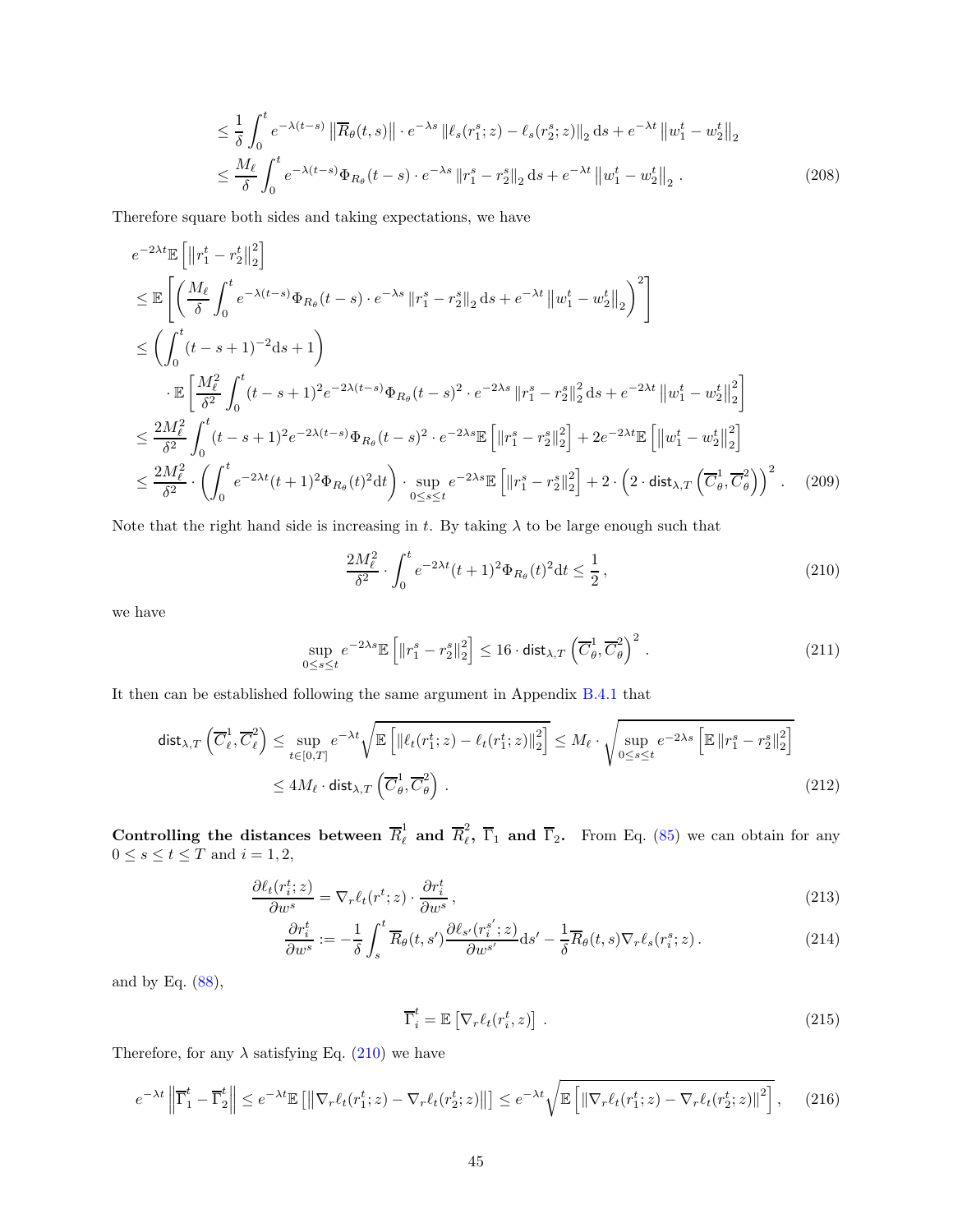and then we use Eq.  $(211)$  and obtain

$$
e^{-\lambda t} \left\| \overline{\Gamma}_1^t - \overline{\Gamma}_2^t \right\| \leq e^{-\lambda t} \sqrt{\mathbb{E} \left[ \left\| \nabla_r \ell_t(r_1^t; z) - \nabla_r \ell_t(r_2^t; z) \right\|^2 \right]}
$$
  
 
$$
\leq M_\ell \cdot e^{-\lambda t} \sqrt{\mathbb{E} \left[ \left\| r_1^t - r_2^t \right\|_2^2 \right]} = 4M_\ell \cdot \text{dist}_{\lambda, T} \left( \overline{C}_\theta^1, \overline{C}_\theta^2 \right).
$$
 (217)

Thus

$$
\operatorname{dist}_{\lambda,T}(\overline{\Gamma}_1,\overline{\Gamma}_2) = \sup_{t \in [0,T]} e^{-\lambda t} \left\| \overline{\Gamma}_1^t - \overline{\Gamma}_2^t \right\| \le 4M_\ell \cdot \operatorname{dist}_{\lambda,T}(\overline{C}_\theta^1,\overline{C}_\theta^2).
$$
 (218)

Next we focus on the  $\lambda$ -distance between  $\overline{R}_{\ell}^1$  and  $\overline{R}_{\ell}^2$  $\tilde{e}$ . For any  $0 \leq s < t \leq T$ , we have

<span id="page-45-0"></span>
$$
\overline{R}_{\ell}^{i}(t,s) = \mathbb{E}\left[\frac{\partial \ell_{t}(r_{i}^{t};z)}{\partial w^{s}}\right] = \mathbb{E}\left[\nabla_{r}\ell_{t}(r^{t};z)\cdot\frac{\partial r_{i}^{t}}{\partial w^{s}}\right],\tag{219}
$$

which implies

$$
\begin{split}\n&\left\|\overline{R}_{\ell}^{1}(t,s)-\overline{R}_{\ell}^{2}(t,s)\right\| \\
&=\left\|\mathbb{E}\left[\nabla_{r}\ell_{t}(r_{1}^{t};z)\cdot\frac{\partial r_{1}^{t}}{\partial w^{s}}-\nabla_{r}\ell_{t}(r_{2}^{t};z)\cdot\frac{\partial r_{2}^{t}}{\partial w^{s}}\right]\right\| \\
&\leq\mathbb{E}\left[\left\|\nabla_{r}\ell_{t}(r_{1}^{t};z)\cdot\frac{\partial r_{1}^{t}}{\partial w^{s}}-\nabla_{r}\ell_{t}(r_{2}^{t};z)\cdot\frac{\partial r_{2}^{t}}{\partial w^{s}}\right\|\right] \\
&\leq\mathbb{E}\left[\left\|\nabla_{r}\ell_{t}(r_{1}^{t};z)-\nabla_{r}\ell_{t}(r_{2}^{t};z)\right\|.\left\|\frac{\partial r_{1}^{t}}{\partial w^{s}}\right\|+\left\|\nabla_{r}\ell_{t}(r_{2}^{t};z)\right\|.\left\|\frac{\partial r_{1}^{t}}{\partial w^{s}}-\frac{\partial r_{2}^{t}}{\partial w^{s}}\right\|\right] \\
&\leq\sqrt{\mathbb{E}\left[\left\|\frac{\partial r_{1}^{t}}{\partial w^{s}}\right\|^{2}\right]}.\sqrt{\mathbb{E}\left[\left\|\nabla_{r}\ell_{t}(r_{1}^{t};z)-\nabla_{r}\ell_{t}(r_{2}^{t};z)\right\|^{2}\right]}+M_{\ell}\cdot\mathbb{E}\left[\left\|\frac{\partial r_{1}^{t}}{\partial w^{s}}-\frac{\partial r_{2}^{t}}{\partial w^{s}}\right\|\right],\n\end{split} \tag{220}
$$

where in the last line we use the fact that  $\|\nabla_r \ell_t(r_2^t; z)\| \leq M_\ell$ . Taking in Eq. [\(217\)](#page-45-0), we have

$$
e^{-\lambda t} \left\| \overline{R}_{\ell}^{1}(t,s) - \overline{R}_{\ell}^{2}(t,s) \right\| \leq e^{-\lambda t} \mathbb{E} \left[ \left\| \frac{\partial \ell_{t}(r_{1}^{t};z)}{\partial w^{s}} - \frac{\partial \ell_{t}(r_{2}^{t};z)}{\partial w^{s}} \right\| \right]
$$
  

$$
\leq \sqrt{\mathbb{E} \left[ \left\| \frac{\partial r_{1}^{t}}{\partial w^{s}} \right\|^{2} \right] \cdot 4M_{\ell} \cdot \text{dist}_{\lambda,T} \left( \overline{C}_{\theta}^{1}, \overline{C}_{\theta}^{2} \right) + M_{\ell} \cdot e^{-\lambda t} \mathbb{E} \left[ \left\| \frac{\partial r_{1}^{t}}{\partial w^{s}} - \frac{\partial r_{2}^{t}}{\partial w^{s}} \right\| \right]. \tag{221}
$$

It only remains to bound the quantities  $\sqrt{\mathbb{E}\left[\left\|\right\|}$  $\frac{\partial r^t_1}{\partial w^s}$  $\biggl\| \biggr\|$ 2] and  $e^{-\lambda t}\mathbb{E}\left[\Big\|\right]$  $\frac{\partial r_1^t}{\partial w^s}-\frac{\partial r_2^t}{\partial w^s}$  $\biggl\}$ . Substituting in the definition of  $\frac{\partial r_i^t}{\partial w^s}$  gives us

<span id="page-45-2"></span><span id="page-45-1"></span>
$$
\left\|\frac{\partial r_i^t}{\partial w^s}\right\| \leq \frac{1}{\delta} \int_s^t \left\|\overline{R}_{\theta}(t, s')\right\| \left\|\frac{\partial \ell_{s'}(r_i^{s'}, z)}{\partial w^s}\right\| \mathrm{d}s' + \frac{1}{\delta} \left\|\overline{R}_{\theta}(t, s)\right\| \cdot \left\|\nabla_r \ell_s(r_i^s, z)\right\| \n\leq \frac{1}{\delta} \int_s^t \Phi_{R_{\theta}}(t - s') \cdot \left\|\nabla_r \ell_{s'}(r_i^{s'}, z)\right\| \cdot \left\|\frac{\partial r_i^{s'}}{\partial w^s}\right\| \mathrm{d}s' + \frac{M_\ell}{\delta} \Phi_{R_{\theta}}(t - s) \n\leq \frac{M_\ell \Phi_{R_{\theta}}(T)}{\delta} \left(1 + \int_s^t \left\|\frac{\partial r_i^{s'}}{\partial w^s}\right\| \mathrm{d}s'\right). \tag{222}
$$

Invoking Gronwall's inequality gives the upper-bound

$$
\left\|\frac{\partial r_i^t}{\partial w^s}\right\| \le \frac{M_\ell \Phi_{R_\theta}(T)}{\delta} \cdot \exp\left(\frac{M_\ell \Phi_{R_\theta}(T)}{\delta} (t-s)\right) \le \frac{M_\ell \Phi_{R_\theta}(T)}{\delta} \cdot \exp\left(\frac{M_\ell T \Phi_{R_\theta}(T)}{\delta}\right),\tag{223}
$$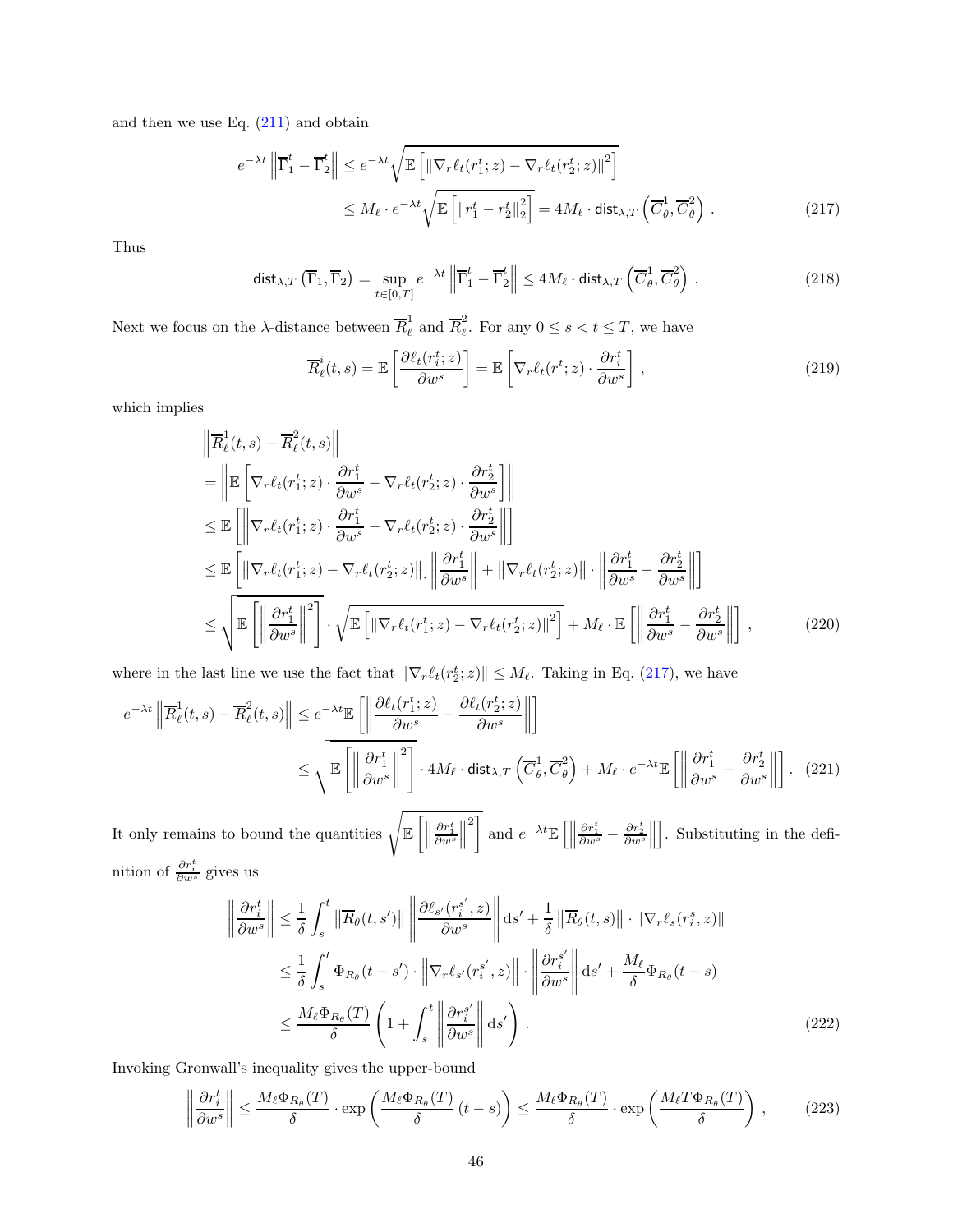and thus

<span id="page-46-3"></span><span id="page-46-2"></span>
$$
\sqrt{\mathbb{E}\left[\left\|\frac{\partial r_1^t}{\partial w^s}\right\|^2\right]} \le \frac{M_\ell \Phi_{R_\theta}(T)}{\delta} \cdot \exp\left(\frac{M_\ell T \Phi_{R_\theta}(T)}{\delta}\right). \tag{224}
$$

On the other hand we have using Eq. [\(214\)](#page-44-2),

$$
e^{-\lambda t} \mathbb{E} \left[ \left\| \frac{\partial r_1^t}{\partial w^s} - \frac{\partial r_2^t}{\partial w^s} \right\| \right]
$$
  
=  $\frac{1}{\delta} \cdot e^{-\lambda t} \mathbb{E} \left[ \left\| \int_s^t \overline{R}_{\theta}(t, s') \left( \frac{\partial \ell_{s'}(r_1^{s'}; z)}{\partial w^s} - \frac{\partial \ell_{s'}(r_2^{s'}; z)}{\partial w^s} \right) ds' \right\| \right]$   
+  $\frac{1}{\delta} \cdot e^{-\lambda t} \mathbb{E} \left[ \left\| \overline{R}_{\theta}(t, s) \left( \nabla_r \ell_s(r_1^{s}; z) - \nabla_r \ell_s(r_2^{s}; z) \right) \right\| \right].$  (225)

We bound the two parts separately. First we have

$$
e^{-\lambda t} \mathbb{E} \left[ \left\| \int_{s}^{t} \overline{R}_{\theta}(t, s') \left( \frac{\partial \ell_{s'}(r_{1}^{s'}; z)}{\partial w^{s}} - \frac{\partial \ell_{s'}(r_{2}^{s'}; z)}{\partial w^{s}} \right) ds' \right\| \right]
$$
  
\n
$$
\leq \int_{s}^{t} e^{-\lambda(t - s')} \left\| \overline{R}_{\theta}(t, s') \right\| \cdot e^{-\lambda s'} \mathbb{E} \left[ \left\| \frac{\partial \ell_{s'}(r_{1}^{s'}; z)}{\partial w^{s}} - \frac{\partial \ell_{s'}(r_{2}^{s'}; z)}{\partial w^{s}} \right\| \right] ds'
$$
  
\n
$$
\leq \int_{s}^{t} e^{-\lambda(t - s')} \Phi_{R_{\theta}}(t - s') \cdot e^{-\lambda s'} \mathbb{E} \left[ \left\| \frac{\partial \ell_{s'}(r_{1}^{s'}; z)}{\partial w^{s}} - \frac{\partial \ell_{s'}(r_{2}^{s'}; z)}{\partial w^{s}} \right\| \right] ds'
$$
  
\n
$$
\leq \left( \int_{0}^{\infty} e^{-\lambda t} \Phi_{R_{\theta}}(t) dt \right) \cdot \sup_{s \leq s' \leq t} e^{-\lambda s'} \mathbb{E} \left[ \left\| \frac{\partial \ell_{s'}(r_{1}^{s'}; z)}{\partial w^{s}} - \frac{\partial \ell_{s'}(r_{2}^{s'}; z)}{\partial w^{s}} \right\| \right].
$$
 (226)

Next we get

<span id="page-46-1"></span><span id="page-46-0"></span>
$$
e^{-\lambda t} \mathbb{E} \left[ \left\| \overline{R}_{\theta}(t,s) \left( \nabla_{r} \ell_{s}(r_{1}^{s}; z) - \nabla_{r} \ell_{s}(r_{2}^{s}; z) \right) \right\| \right] \leq e^{-\lambda (t-s)} \Phi_{R_{\theta}}(t-s) \cdot e^{-\lambda s} \mathbb{E} \left[ \left\| \nabla_{r} \ell_{s}(r_{1}^{s}; z) - \nabla_{r} \ell_{s}(r_{2}^{s}; z) \right\| \right] \leq \Phi_{R_{\theta}}(T) \cdot 4M_{\ell} \cdot \text{dist}_{\lambda, T} \left( \overline{C}_{\theta}^{1}, \overline{C}_{\theta}^{2} \right), \tag{227}
$$

where we invoke Eq. [\(217\)](#page-45-0) again in the last step. Take Eq. [\(226\)](#page-46-0) and [\(227\)](#page-46-1) into [\(225\)](#page-46-2) and we get

$$
e^{-\lambda t} \mathbb{E}\left[\left\|\frac{\partial r_1^t}{\partial w^s} - \frac{\partial r_2^t}{\partial w^s}\right\|\right] \le \frac{1}{\delta} \cdot \left(\int_0^\infty e^{-\lambda t} \Phi_{R_\theta}(t) dt\right) \cdot \sup_{s \le s' \le t} e^{-\lambda s'} \mathbb{E}\left[\left\|\frac{\partial \ell_{s'}(r_1^{s'}; z)}{\partial w^s} - \frac{\partial \ell_{s'}(r_2^{s'}; z)}{\partial w^s}\right\|\right] + \frac{4M_\ell \Phi_{R_\theta}(T)}{\delta} \cdot \text{dist}_{\lambda, T}\left(\overline{C}^1_\theta, \overline{C}^2_\theta\right). \tag{228}
$$

Further we substitute Eq. [\(224\)](#page-46-3) into Eq. [\(221\)](#page-45-1), we get

$$
e^{-\lambda t} \mathbb{E}\left[\left\|\frac{\partial \ell_t(r_1^t; z)}{\partial w^s} - \frac{\partial \ell_t(r_2^t; z)}{\partial w^s}\right\|\right]
$$
  
\n
$$
\leq \sqrt{\mathbb{E}\left[\left\|\frac{\partial r_1^t}{\partial w^s}\right\|^2\right]} \cdot 4M_\ell \cdot \text{dist}_{\lambda, T}\left(\overline{C}^1_\theta, \overline{C}^2_\theta\right) + M_\ell \cdot e^{-\lambda t} \mathbb{E}\left[\left\|\frac{\partial r_1^t}{\partial w^s} - \frac{\partial r_2^t}{\partial w^s}\right\|\right]
$$
  
\n
$$
\leq \frac{4M_\ell^2 \Phi_{R_\theta}(T)}{\delta} \cdot \exp\left(\frac{M_\ell T \Phi_{R_\theta}(T)}{\delta}\right) \cdot \text{dist}_{\lambda, T}\left(\overline{C}^1_\theta, \overline{C}^2_\theta\right)
$$
  
\n
$$
+ \frac{M_\ell}{\delta} \cdot \left(\int_0^\infty e^{-\lambda t} \Phi_{R_\theta}(t) dt\right) \cdot \sup_{s \leq s' \leq t} e^{-\lambda s'} \mathbb{E}\left[\left\|\frac{\partial \ell_{s'}(r_1^{s'}; z)}{\partial w^s} - \frac{\partial \ell_{s'}(r_2^{s'}; z)}{\partial w^s}\right\|\right]
$$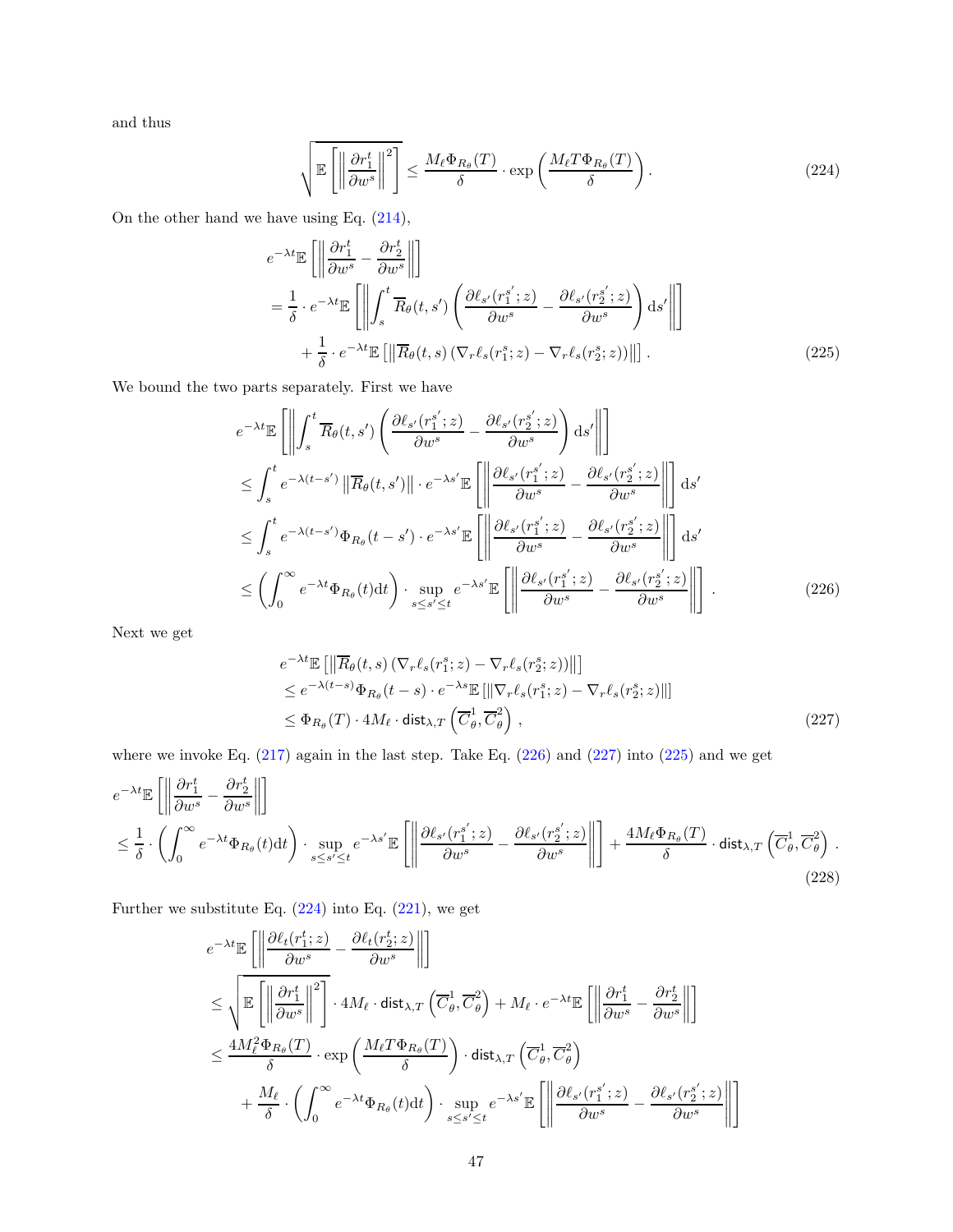$$
+\frac{4M_{\ell}^{2}\Phi_{R_{\theta}}(T)}{\delta} \cdot \text{dist}_{\lambda,T} \left(\overline{C}^{1}_{\theta}, \overline{C}^{2}_{\theta}\right)
$$
  

$$
\leq \frac{M_{\ell}}{\delta} \cdot \left(\int_{0}^{\infty} e^{-\lambda t} \Phi_{R_{\theta}}(t) dt\right) \cdot \sup_{s \leq s' \leq t} e^{-\lambda s'} \mathbb{E} \left[ \left\|\frac{\partial \ell_{s'}(r_{1}^{s'}; z)}{\partial w^{s}} - \frac{\partial \ell_{s'}(r_{2}^{s'}; z)}{\partial w^{s}}\right\| \right]
$$

$$
+\left(\frac{4M_{\ell}^{2}\Phi_{R_{\theta}}(T)}{\delta} \cdot \exp\left(\frac{M_{\ell}T\Phi_{R_{\theta}}(T)}{\delta}\right) + \frac{4M_{\ell}^{2}\Phi_{R_{\theta}}(T)}{\delta}\right) \cdot \text{dist}_{\lambda,T} \left(\overline{C}^{1}_{\theta}, \overline{C}^{2}_{\theta}\right). \tag{229}
$$

Additionally we can also choose  $\lambda$  such that  $\frac{M_{\ell}}{\delta} \cdot \left(\int_0^{\infty} e^{-\lambda t} \Phi_{R_{\theta}}(t) dt\right) \leq \frac{1}{2}$  and using the fact that the right hand side of the inequality is increasing in  $t$ , we can get

$$
e^{-\lambda t} \mathbb{E}\left[\left\|\frac{\partial \ell_t(r_1^t; z)}{\partial w^s} - \frac{\partial \ell_t(r_2^t; z)}{\partial w^s}\right\|\right]
$$
  
\n
$$
\leq \sup_{s \leq s' \leq t} e^{-\lambda s'} \mathbb{E}\left[\left\|\frac{\partial \ell_{s'}(r_1^{s'}; z)}{\partial w^s} - \frac{\partial \ell_{s'}(r_2^{s'}; z)}{\partial w^s}\right\|\right]
$$
  
\n
$$
\leq \left(\frac{8M_{\ell}^2 \Phi_{R_{\theta}}(T)}{\delta} \cdot \exp\left(\frac{M_{\ell} T \Phi_{R_{\theta}}(T)}{\delta}\right) + \frac{8M_{\ell}^2 \Phi_{R_{\theta}}(T)}{\delta}\right) \cdot \text{dist}_{\lambda, T}\left(\overline{C}_{\theta}^1, \overline{C}_{\theta}^2\right).
$$
 (230)

From Eq. [\(221\)](#page-45-1), it follows that

$$
\text{dist}_{\lambda,T}\left(\overline{R}_{\ell}^{1},\overline{R}_{\ell}^{2}\right) \leq \sup_{0 \leq s < t \leq T} e^{-\lambda t} \mathbb{E}\left[\left\|\frac{\partial \ell_{t}(r_{1}^{t};z)}{\partial w^{s}} - \frac{\partial \ell_{t}(r_{2}^{t};z)}{\partial w^{s}}\right\|_{2}\right]
$$
\n
$$
\leq \left(\frac{8M_{\ell}^{2}\Phi_{R_{\theta}}(T)}{\delta} \cdot \exp\left(\frac{M_{\ell}T\Phi_{R_{\theta}}(T)}{\delta}\right) + \frac{8M_{\ell}^{2}\Phi_{R_{\theta}}(T)}{\delta}\right) \cdot \text{dist}_{\lambda,T}\left(\overline{C}_{\theta}^{1},\overline{C}_{\theta}^{2}\right). \tag{231}
$$

The proof is completed by taking

$$
M := \max\left\{ 4M_{\ell}, \left( \frac{8M_{\ell}^{2} \Phi_{R_{\theta}}(T)}{\delta} \cdot \exp\left(\frac{M_{\ell} T \Phi_{R_{\theta}}(T)}{\delta}\right) + \frac{8M_{\ell}^{2} \Phi_{R_{\theta}}(T)}{\delta} \right) \right\}.
$$
 (232)

## B.4.4 Proof of Lemma [5.9](#page-19-1)

Controlling the distance between  $\overline{C}_{\ell}^1$  and  $\overline{C}_{\ell}^2$ <sup>2</sup><sub> $\ell$ </sub>. Since  $\overline{C}_{\theta}^1 = \overline{C}_{\theta}^2$  on  $[0, T]^2$ , we can write the equations that define  $r^1$  and  $r^2$  as

$$
r_i^t = -\frac{1}{\delta} \int_0^t \overline{R}_{\theta}^i(t, s) \ell_s(r_i^s; z) \mathrm{d}s + w^t,
$$
\n(233)

for  $i = 1, 2$ , where  $w^t$  is a centered Gaussian process with autocovariance  $\overline{C}_{\theta} := \overline{C}_{\theta}^1 = \overline{C}_{\theta}^2$  $\tilde{\theta}$ . For any  $t \in [0, T],$ we have

$$
e^{-\lambda t} \left\| r_1^t - r_2^t \right\|_2
$$
  
\n
$$
\leq e^{-\lambda t} \left( \frac{1}{\delta} \int_0^t \left\| \overline{R}_{\theta}^1(t, s) \right\| \left\| \ell_s(r_1^s; z) - \ell_s(r_2^s; z) \right\|_2 ds + \int_0^t \left\| \overline{R}_{\theta}^1(t, s) - \overline{R}_{\theta}^2(t, s) \right\| \left\| \ell_s(r_2^s; z) \right\|_2 ds \right)
$$
  
\n
$$
\leq \frac{1}{\delta} \int_0^t e^{-\lambda(t - s)} \left\| \overline{R}_{\theta}^1(t, s) \right\| \cdot e^{-\lambda s} \left\| \ell_s(r_1^s; z) - \ell_s(r_2^s; z) \right\|_2 ds + \int_0^t e^{-\lambda t} \left\| \overline{R}_{\theta}^1(t, s) - \overline{R}_{\theta}^2(t, s) \right\| \left\| \ell_s(r_2^s; z) \right\|_2 ds
$$
  
\n
$$
\leq \frac{M_\ell}{\delta} \int_0^t e^{-\lambda(t - s)} \Phi_{R_\theta}(t - s) \cdot e^{-\lambda s} \left\| r_1^s - r_2^s \right\|_2 ds + \left( \int_0^t \left\| \ell_s(r_2^s; z) \right\|_2 ds \right) \cdot \sup_{0 \leq s \leq t \leq T} e^{-\lambda t} \left\| \overline{R}_{\theta}^1(t, s) - \overline{R}_{\theta}^2(t, s) \right\|
$$
  
\n
$$
\leq \frac{M_\ell}{\delta} \cdot \left( \int_0^\infty e^{-\lambda t} \Phi_{R_\theta}(t) dt \right) \cdot \sup_{0 \leq s \leq t} e^{-\lambda s} \left\| r_1^s - r_2^s \right\|_2 + \left( \int_0^t \left\| \ell_s(r_2^s; z) \right\|_2 ds \right) \cdot \text{dist}_{\lambda, T} \left( \overline{R}_{\theta}^1, \overline{R}_{\theta}^2 \right) .
$$
 (234)

The right hand side is increasing in  $t$  and therefore

$$
\sup_{0 \le s \le t} e^{-\lambda s} \|r_1^s - r_2^s\|_2 \le \frac{M_\ell}{\delta} \cdot \left( \int_0^\infty e^{-\lambda t} \Phi_{R_\theta}(t) dt \right) \cdot \sup_{0 \le s \le t} e^{-\lambda s} \|r_1^s - r_2^s\|_2
$$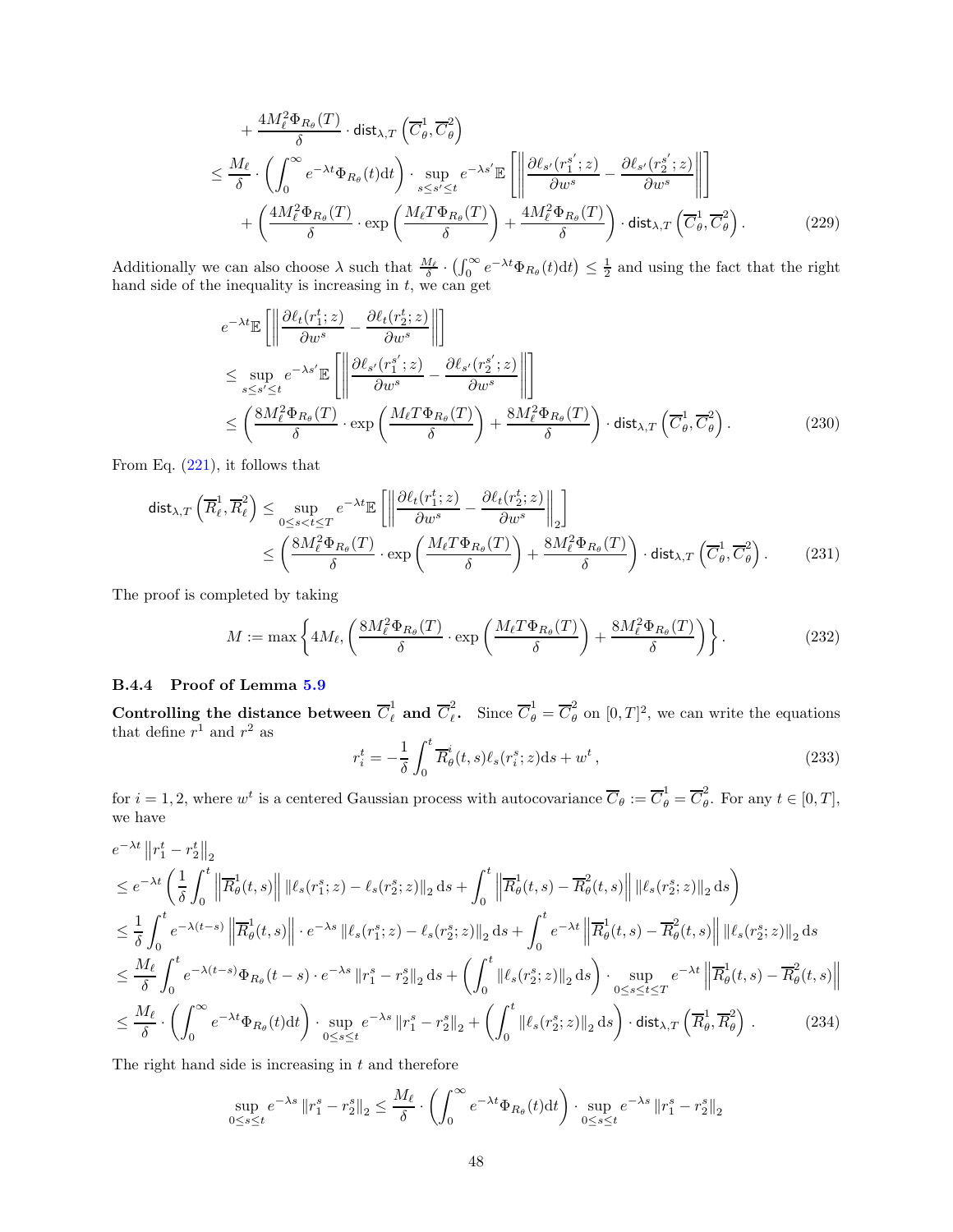$$
+\left(\int_0^t \|\ell_s(r_2^s; z)\|_2 \, \mathrm{d} s\right) \cdot \mathsf{dist}_{\lambda, T}\left(\overline{R}^1_\theta, \overline{R}^2_\theta\right) \,,\tag{235}
$$

which by choosing  $\lambda$  large enough such that  $\frac{M_{\ell}}{\delta} \cdot (\int_0^{\infty} e^{-\lambda t} \Phi_{R_{\theta}}(t) dt) \leq \frac{1}{2}$  yields

$$
e^{-\lambda t} \left\| r_1^t - r_2^t \right\|_2 \le \sup_{0 \le s \le t} e^{-\lambda s} \left\| r_1^s - r_2^s \right\|_2 \le 2 \left( \int_0^t \left\| \ell_s(r_2^s; z) \right\|_2 \, \mathrm{d}s \right) \cdot \mathrm{dist}_{\lambda, T} \left( \overline{R}_{\theta}^1, \overline{R}_{\theta}^2 \right) \,. \tag{236}
$$

Therefore

$$
e^{-\lambda t}\sqrt{\mathbb{E}\left[\left\|r_{1}^{t}-r_{2}^{t}\right\|_{2}^{2}\right]}\leq 2\sqrt{\mathbb{E}\left[\left(\int_{0}^{t}\left\|\ell_{s}(r_{2}^{s};z)\right\|_{2}\mathrm{d}s\right)^{2}\right]}\cdot\mathrm{dist}_{\lambda,T}\left(\overline{R}_{\theta}^{1},\overline{R}_{\theta}^{2}\right)
$$

$$
\leq 2\sqrt{\mathbb{E}\left[t\cdot\int_{0}^{t}\left\|\ell_{s}(r_{2}^{s};z)\right\|_{2}^{2}\mathrm{d}s\right]}\cdot\mathrm{dist}_{\lambda,T}\left(\overline{R}_{\theta}^{1},\overline{R}_{\theta}^{2}\right)
$$

$$
= 2\sqrt{t\cdot\int_{0}^{t}\mathbb{E}\left[\text{Tr}\left(\ell_{s}(r_{2}^{s};z)\ell_{s}(r_{2}^{s};z)^{\mathsf{T}}\right)\right]\mathrm{d}s}\cdot\mathrm{dist}_{\lambda,T}\left(\overline{R}_{\theta}^{1},\overline{R}_{\theta}^{2}\right)
$$

$$
\leq 2\sqrt{kt\cdot\int_{0}^{t}\left\|\mathbb{E}\left[\ell_{s}(r_{2}^{s};z)\ell_{s}(r_{2}^{s};z)^{\mathsf{T}}\right]\right\|\mathrm{d}s}\cdot\mathrm{dist}_{\lambda,T}\left(\overline{R}_{\theta}^{1},\overline{R}_{\theta}^{2}\right)
$$

$$
\leq 2\sqrt{kt\cdot\int_{0}^{t}\Phi_{C_{\ell}}(s)\mathrm{d}s}\cdot\mathrm{dist}_{\lambda,T}\left(\overline{R}_{\theta}^{1},\overline{R}_{\theta}^{2}\right)
$$

$$
\leq 2t\sqrt{k\Phi_{C_{\ell}}(t)}\cdot\mathrm{dist}_{\lambda,T}\left(\overline{R}_{\theta}^{1},\overline{R}_{\theta}^{2}\right), \tag{237}
$$

and consequently by Lipschitz continuity

$$
e^{-\lambda t} \sqrt{\mathbb{E}\left[\left\|\nabla_r \ell_t(r_1^t; z) - \nabla_r \ell_t(r_1^t; z)\right\|_2^2\right]} \le M_\ell \cdot e^{-\lambda t} \sqrt{\mathbb{E}\left[\left\|r_1^t - r_2^t\right\|_2^2\right]} \le 2M_\ell t \sqrt{k \Phi_{C_\ell}(t)} \cdot \text{dist}_{\lambda, T} \left(\overline{R}^1_\theta, \overline{R}^2_\theta\right). \tag{238}
$$

We then use the same argument in Appendix [B.4.1](#page-38-0) which gives us

$$
\operatorname{dist}_{\lambda,T}\left(\overline{C}_{\ell}^{1},\overline{C}_{\ell}^{2}\right) \leq \sup_{t\in[0,T]} e^{-\lambda t} \sqrt{\mathbb{E}\left[\left\|\nabla_{r}\ell_{t}(r_{1}^{t};z) - \nabla_{r}\ell_{t}(r_{1}^{t};z)\right\|_{2}^{2}\right]} \leq 2M_{\ell}t\sqrt{k\Phi_{C_{\ell}}(t)} \cdot \operatorname{dist}_{\lambda,T}\left(\overline{R}_{\theta}^{1},\overline{R}_{\theta}^{2}\right). \tag{239}
$$

Controlling the distances between  $\overline{R}_{\ell}^1$  and  $\overline{R}_{\ell}^2$  $\epsilon$ ,  $\Gamma_1$  and  $\Gamma_2$ . From Eq. [\(85\)](#page-18-1) we can obtain for any  $0 \leq s \leq t \leq T$  and  $i = 1, 2$ ,

$$
\frac{\partial \ell_t(r_i^t; z)}{\partial w^s} = \nabla_r \ell_t(r^t; z) \cdot \frac{\partial r_i^t}{\partial w^s},\tag{240}
$$

$$
\frac{\partial r_i^t}{\partial w^s} := -\frac{1}{\delta} \int_s^t \overline{R}_{\theta}^i(t, s') \frac{\partial \ell_{s'}(r_i^{s'}; z)}{\partial w^{s'}} ds' - \frac{1}{\delta} \overline{R}_{\theta}^i(t, s) \nabla_r \ell_s(r_i^s; z). \tag{241}
$$

and by Eq. [\(88\)](#page-18-2),

<span id="page-48-1"></span><span id="page-48-0"></span>
$$
\overline{\Gamma}_i^t = \mathbb{E}\left[\nabla_r \ell_t(r_i^t, z)\right].\tag{242}
$$

First, for any  $\lambda$  satisfying  $\frac{M_{\ell}}{\delta} \cdot (\int_0^{\infty} e^{-\lambda t} \Phi_{R_{\theta}}(t) dt) \leq \frac{1}{2}$ , we have

$$
e^{-\lambda t} \left\| \overline{\Gamma}_1^t - \overline{\Gamma}_2^t \right\|_2 \leq e^{-\lambda t} \mathbb{E} \left[ \left\| \nabla_r \ell_t(r_1^t; z) - \nabla_r \ell_t(r_2^t; z) \right\| \right] \leq e^{-\lambda t} \sqrt{\mathbb{E} \left[ \left\| \nabla_r \ell_t(r_1^t; z) - \nabla_r \ell_t(r_2^t; z) \right\|^2 \right]}
$$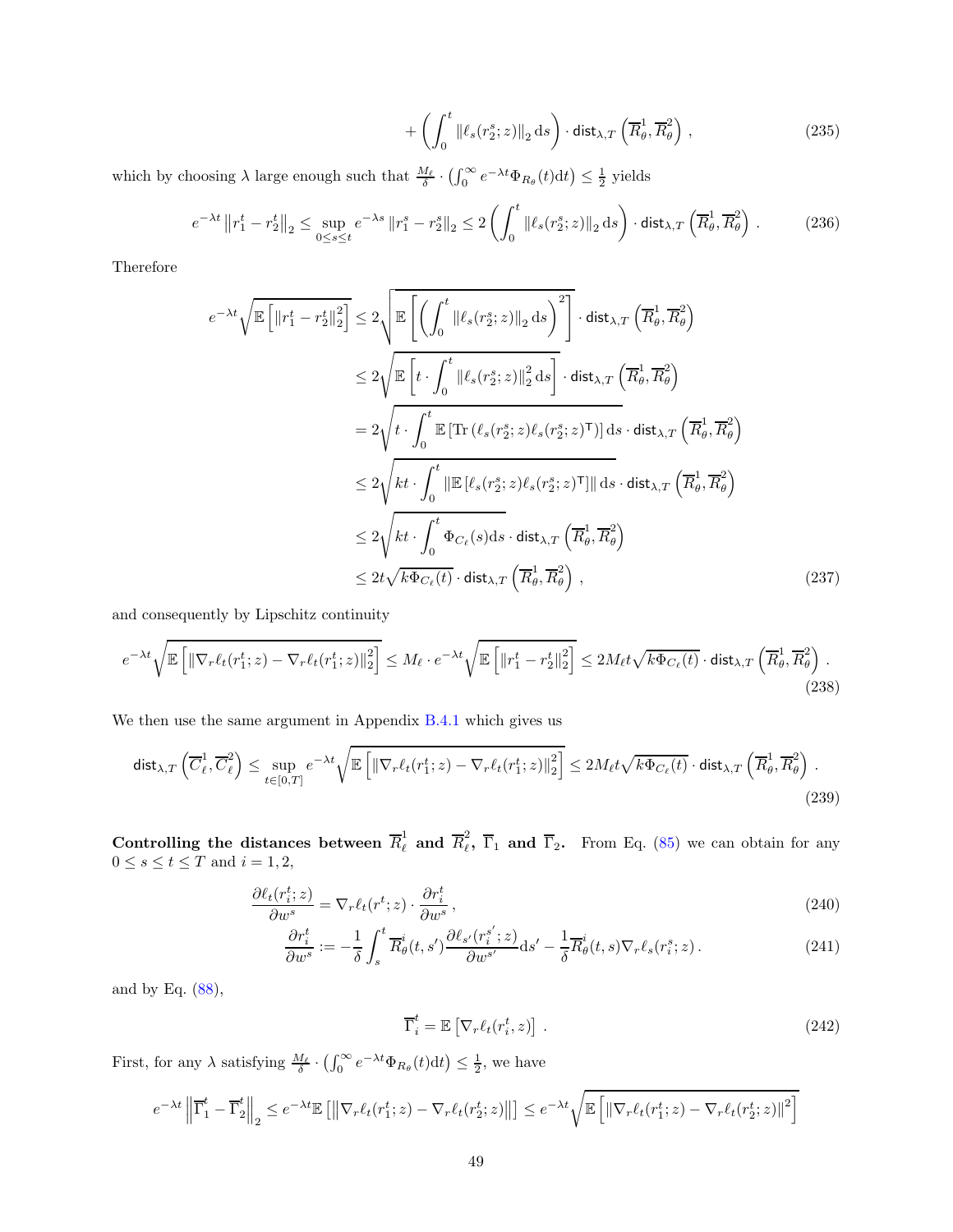$$
=2M_{\ell}T\sqrt{k\Phi_{C_{\ell}}(T)}\cdot\text{dist}_{\lambda,T}\left(\overline{R}^1_{\theta},\overline{R}^2_{\theta}\right),\qquad(243)
$$

where in the last line we invoke Eq. [\(238\)](#page-48-0). Thus

$$
\operatorname{dist}_{\lambda,T}\left(\overline{\Gamma}^1,\overline{\Gamma}^2\right) = \sup_{t \in [0,T]} e^{-\lambda t} \left\| \overline{\Gamma}_1^t - \overline{\Gamma}_2^t \right\|_2 \le 2M_\ell T \sqrt{k \Phi_{C_\ell}(T)} \cdot \operatorname{dist}_{\lambda,T}\left(\overline{R}^1_\theta, \overline{R}^2_\theta\right). \tag{244}
$$

Next we turn to the  $(\lambda, T)$ -distance between  $\overline{R}_{\ell}^1$  and  $\overline{R}_{\ell}^2$  $\frac{2}{\ell}$ . Note that for any  $0 \leq s < t \leq T$ , we have

<span id="page-49-0"></span>
$$
\overline{R}_{\ell}^{i}(t,s) = \mathbb{E}\left[\frac{\partial \ell_{t}(r_{i}^{t};z)}{\partial w^{s}}\right] = \mathbb{E}\left[\nabla_{r}\ell_{t}(r_{i}^{t};z)\cdot\frac{\partial r_{i}^{t}}{\partial w^{s}}\right],\tag{245}
$$

which gives us that

$$
\left\| \overline{R}_{\ell}^{1}(t,s) - \overline{R}_{\ell}^{2}(t,s) \right\| \leq \mathbb{E} \left[ \left\| \frac{\partial \ell_{t}(r_{1}^{t};z)}{\partial w^{s}} - \frac{\partial \ell_{t}(r_{2}^{t};z)}{\partial w^{s}} \right\| \right]
$$
\n
$$
= \mathbb{E} \left[ \left\| \nabla_{r} \ell_{t}(r_{1}^{t};z) \cdot \frac{\partial r_{1}^{t}}{\partial w^{s}} - \nabla_{r} \ell_{t}(r_{2}^{t};z) \cdot \frac{\partial r_{2}^{t}}{\partial w^{s}} \right\| \right]
$$
\n
$$
\leq \mathbb{E} \left[ \left\| \nabla_{r} \ell_{t}(r_{1}^{t};z) - \nabla_{r} \ell_{t}(r_{2}^{t};z) \right\| \cdot \left\| \frac{\partial r_{1}^{t}}{\partial w^{s}} \right\| + \left\| \nabla_{r} \ell_{t}(r_{2}^{t};z) \right\| \cdot \left\| \frac{\partial r_{1}^{t}}{\partial w^{s}} - \frac{\partial r_{2}^{t}}{\partial w^{s}} \right\| \right]
$$
\n
$$
\leq \sqrt{\mathbb{E} \left[ \left\| \frac{\partial r_{1}^{t}}{\partial w^{s}} \right\|^{2} \right] \cdot \sqrt{\mathbb{E} \left[ \left\| \nabla_{r} \ell_{t}(r_{1}^{t};z) - \nabla_{r} \ell_{t}(r_{2}^{t};z) \right\|^{2} \right]} + M_{\ell} \cdot \mathbb{E} \left[ \left\| \frac{\partial r_{1}^{t}}{\partial w^{s}} - \frac{\partial r_{2}^{t}}{\partial w^{s}} \right\| \right], \tag{246}
$$

where in the last line we use Cauchy-Schwarz inequality and  $\|\nabla_r \ell_t(r_2^t; z)\| \leq M_\ell$ . Taking in Eq. [\(243\)](#page-49-0), we can have for all  $\lambda$  that  $\frac{M_{\ell}}{\delta} \cdot (\int_0^{\infty} e^{-\lambda t} \Phi_{R_{\theta}}(t) dt) \leq \frac{1}{2}$ ,

$$
e^{-\lambda t} \left\| \overline{R}_{\ell}^{1}(t,s) - \overline{R}_{\ell}^{2}(t,s) \right\| \leq e^{-\lambda t} \mathbb{E} \left[ \left\| \frac{\partial \ell_{t}(r_{1}^{t};z)}{\partial w^{s}} - \frac{\partial \ell_{t}(r_{2}^{t};z)}{\partial w^{s}} \right\| \right]
$$
  

$$
\leq \sqrt{\mathbb{E} \left[ \left\| \frac{\partial r_{1}^{t}}{\partial w^{s}} \right\|^{2} \right] \cdot 2M_{\ell} T \sqrt{k \Phi_{C_{\ell}}(T)} \cdot \text{dist}_{\lambda,T} \left( \overline{R}_{\theta}^{1}, \overline{R}_{\theta}^{2} \right) + M_{\ell} \cdot e^{-\lambda t} \mathbb{E} \left[ \left\| \frac{\partial r_{1}^{t}}{\partial w^{s}} - \frac{\partial r_{2}^{t}}{\partial w^{s}} \right\| \right]. \tag{247}
$$

It only remains to bound the quantities  $\sqrt{\mathbb{E}\left[\left\|\right\|}$  $\frac{\partial r^t_1}{\partial w^s}$  $\biggl\| \biggr\|$  $2<sup>7</sup>$ and  $e^{-\lambda t}\mathbb{E}\left[\Big\|\right]$  $\frac{\partial r_1^t}{\partial w^s}-\frac{\partial r_2^t}{\partial w^s}$  $\biggl\| \biggr\|$ . From Eq.  $(241)$  we have

<span id="page-49-3"></span>
$$
\left\|\frac{\partial r_i^t}{\partial w^s}\right\| \leq \frac{1}{\delta} \int_s^t \left\|\overline{R}_{\theta}^i(t, s')\right\| \left\|\frac{\partial \ell_{s'}(r_{s'}^i; z)}{\partial w^s}\right\| \mathrm{d}s' + \frac{1}{\delta} \left\|\overline{R}_{\theta}^i(t, s)\right\|_2 \cdot \left\|\nabla_r \ell_s(r_i^s; z)\right\|_2
$$
  

$$
\leq \frac{1}{\delta} \int_s^t \Phi_{R_{\theta}}(t - s') \cdot \left\|\nabla_r \ell_{s'}(r_i^{s'}; z)\right\| \cdot \left\|\frac{\partial r_{s'}^i}{\partial w^s}\right\| \mathrm{d}s' + \frac{M_{\ell}}{\delta} \Phi_{R_{\theta}}(t - s)
$$
  

$$
\leq \frac{M_{\ell} \Phi_{R_{\theta}}(T)}{\delta} \left(1 + \int_s^t \left\|\frac{\partial r_{s'}^i}{\partial w^s}\right\| \mathrm{d}s'\right).
$$
 (248)

This allows us to invoke Gronwall's inequality, giving an non-random upper bound

$$
\left\|\frac{\partial r_i^t}{\partial w^s}\right\| \le \frac{M_\ell \Phi_{R_\theta}(T)}{\delta} \cdot \exp\left(\frac{M_\ell \Phi_{R_\theta}(T)}{\delta} (t-s)\right) \le \frac{M_\ell \Phi_{R_\theta}(T)}{\delta} \cdot \exp\left(\frac{M_\ell T \Phi_{R_\theta}(T)}{\delta}\right),\tag{249}
$$

and thus

<span id="page-49-2"></span><span id="page-49-1"></span>
$$
\sqrt{\mathbb{E}\left[\left\|\frac{\partial r_1^t}{\partial w^s}\right\|^2\right]} \le \frac{M_\ell \Phi_{R_\theta}(T)}{\delta} \cdot \exp\left(\frac{M_\ell T \Phi_{R_\theta}(T)}{\delta}\right). \tag{250}
$$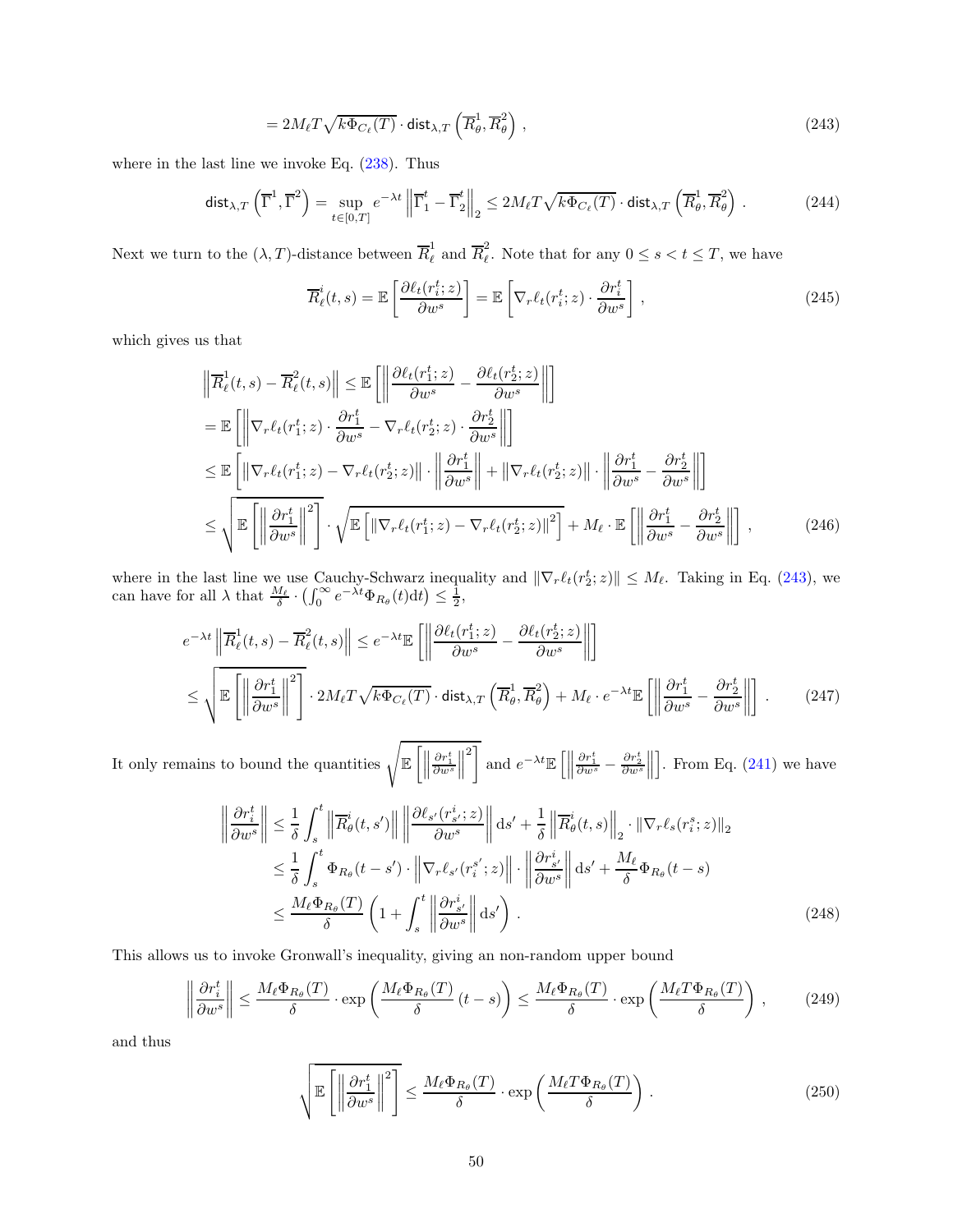On the other hand we have

<span id="page-50-0"></span>
$$
e^{-\lambda t} \mathbb{E} \left[ \left\| \frac{\partial r_1^t}{\partial w^s} - \frac{\partial r_2^t}{\partial w^s} \right\| \right]
$$
  
\n
$$
= \frac{1}{\delta} \cdot e^{-\lambda t} \mathbb{E} \left[ \left\| \int_s^t \left( \overline{R}^1_\theta(t, s') \frac{\partial \ell_{s'}(r_1^{s'}; z)}{\partial w^s} - \overline{R}^2_\theta(t, s') \frac{\partial \ell_{s'}(r_2^{s'}; z)}{\partial w^s} \right) ds' \right\| \right]
$$
  
\n
$$
+ \frac{1}{\delta} \cdot e^{-\lambda t} \mathbb{E} \left[ \left\| \overline{R}^1_\theta(t, s) \nabla_r \ell_r(r_1^s; z) - \overline{R}^2_\theta(t, s) \nabla_r \ell_r(r_2^s; z) \right\| \right].
$$
 (251)

We bound the two parts respectively, first we have

$$
e^{-\lambda t}\mathbb{E}\left[\left\|\int_{s}^{t}\left(\overline{R}^{1}_{\theta}(t,s')\frac{\partial \ell_{s'}(r^{s'}_{1};z)}{\partial w^{s}}-\overline{R}^{2}_{\theta}(t,s')\frac{\partial \ell_{s'}(r^{s'}_{2};z)}{\partial w^{s}}\right)\mathrm{d}s'\right\| \right]
$$
\n
$$
\leq e^{-\lambda t}\mathbb{E}\left[\int_{s}^{t}\left\|\overline{R}^{1}_{\theta}(t,s')\left(\frac{\partial \ell_{s'}(r^{s'}_{1};z)}{\partial w^{s}}-\frac{\partial \ell_{s'}(r^{s'}_{2};z)}{\partial w^{s}}\right)\right\|\mathrm{d}s'\right]
$$
\n
$$
+e^{-\lambda t}\mathbb{E}\left[\int_{s}^{t}\left\|\left(\overline{R}^{1}_{\theta}(t,s')-\overline{R}^{2}_{\theta}(t,s')\right)\frac{\partial \ell_{s'}(r^{s'}_{2};z)}{\partial w^{s}}\right\|\mathrm{d}s'\right]
$$
\n
$$
\leq \int_{s}^{t}e^{-\lambda(t-s')}\left\|\overline{R}^{1}_{\theta}(t,s')\right\| \cdot e^{-\lambda s'}\mathbb{E}\left[\left\|\frac{\partial \ell_{s'}(r^{s'}_{1};z)}{\partial w^{s}}-\frac{\partial \ell_{s'}(r^{s'}_{2};z)}{\partial w^{s}}\right\|\right] \mathrm{d}s'
$$
\n
$$
+ \int_{s}^{t}e^{-\lambda(t-s')}\Phi_{R_{\theta}}(t-s')\cdot\overline{R}^{2}_{\theta}(t,s')\right\|\cdot\mathbb{E}\left[\left\|\nabla_{r}\ell_{s'}(r^{s'}_{2};z)\cdot\frac{\partial r^{2}_{s'}}{\partial w^{s}}\right\|\right] \mathrm{d}s'
$$
\n
$$
+ M_{\ell}\int_{s}^{t}e^{-\lambda t}\left\|\overline{R}^{1}_{\theta}(t,s')-\overline{R}^{2}_{\theta}(t,s')\right\|\cdot\mathbb{E}\left[\left\|\frac{\partial \ell_{s'}(r^{s'}_{1};z)}{\partial w^{s}}-\frac{\partial \ell_{s'}(r^{s'}_{2};z)}{\partial w^{s}}\right\|\right] \mathrm{d}s'
$$
\n
$$
\leq \left(\int_{0}^{\infty}e^{-\lambda t}\Phi_{R_{\theta}}(t)\mathrm{d
$$

where in the last line we use the upper bound from Eq. [\(249\)](#page-49-1). For the second term in Eq. [\(251\)](#page-50-0) we have

$$
e^{-\lambda t} \mathbb{E}\left[\left\|\overline{R}^{1}_{\theta}(t,s)\nabla_{r}\ell_{r}(r_{1}^{s};z)-\overline{R}^{2}_{\theta}(t,s)\nabla_{r}\ell_{r}(r_{2}^{s};z)\right\|\right]
$$
  
\n
$$
\leq e^{-\lambda t} \mathbb{E}\left[\left\|\left(\overline{R}^{1}_{\theta}(t,s)-\overline{R}^{2}_{\theta}(t,s)\right)\nabla_{r}\ell_{r}(r_{1}^{s};z)\right\|\right] + e^{-\lambda t} \mathbb{E}\left[\left\|\overline{R}^{2}_{\theta}(t,s)\left(\nabla_{r}\ell_{r}(r_{1}^{s};z)-\nabla_{r}\ell_{r}(r_{2}^{s};z)\right)\right\|\right]
$$
  
\n
$$
\leq M_{\ell} \cdot e^{-\lambda t} \left\|\overline{R}^{1}_{\theta}(t,s)-\overline{R}^{2}_{\theta}(t,s)\right\| + e^{-\lambda(t-s)} \Phi_{R_{\theta}}(t-s) \cdot e^{-\lambda s} \mathbb{E}\left[\|\nabla_{r}\ell_{r}(r_{1}^{s};z)-\nabla_{r}\ell_{r}(r_{2}^{s};z)\right\|\right]
$$
  
\n
$$
\leq M_{\ell} \cdot \text{dist}_{\lambda,T} \left(\overline{R}^{1}_{\theta}, \overline{R}^{2}_{\theta}\right) + \Phi_{R_{\theta}}(T) \cdot 2M_{\ell}T \sqrt{k \Phi_{C_{\ell}}(T)} \cdot \text{dist}_{\lambda,T} \left(\overline{R}^{1}_{\theta}, \overline{R}^{2}_{\theta}\right), \tag{253}
$$

where we invoke Eq. [\(243\)](#page-49-0) in the last line. Define

<span id="page-50-2"></span><span id="page-50-1"></span>
$$
\overline{M}_1 := \frac{M_\ell^2 T \Phi_{R_\theta}(T)}{\delta} \cdot \exp\left(\frac{M_\ell T \Phi_{R_\theta}(T)}{\delta}\right) + M_\ell + \Phi_{R_\theta}(T) \cdot 2M_\ell T \sqrt{k \Phi_{C_\ell}(T)},\tag{254}
$$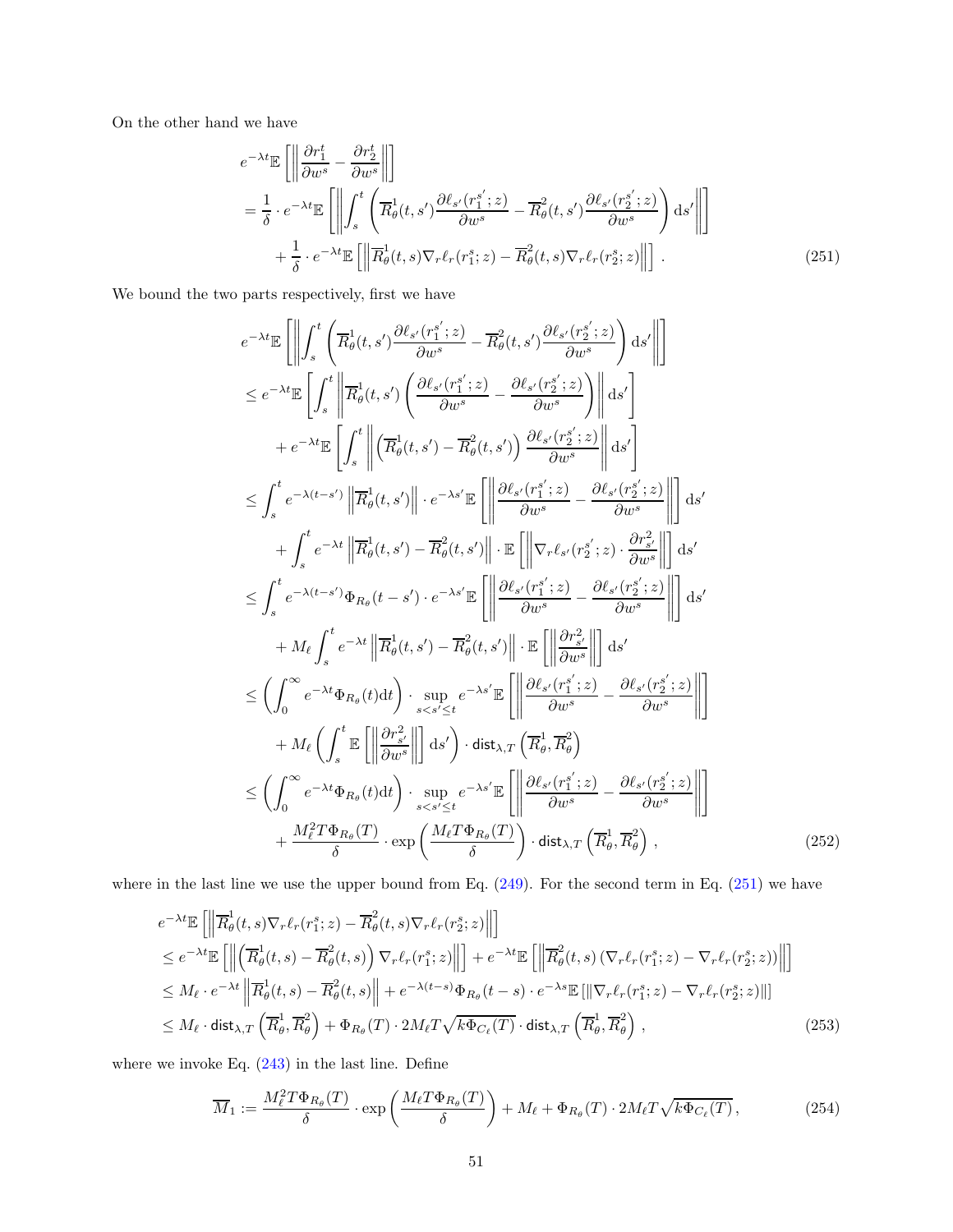$$
\overline{M}_2 := \frac{M_\ell \Phi_{R_\theta}(T)}{\delta} \cdot \exp\left(\frac{M_\ell T \Phi_{R_\theta}(T)}{\delta}\right) \cdot 2M_\ell T \sqrt{k \Phi_{C_\ell}(T)} + \frac{M_\ell}{\delta} \overline{M}_1,
$$
\n(255)

and take Eqs.  $(252)$  and  $(253)$  into  $(251)$  and we get

$$
e^{-\lambda t} \mathbb{E}\left[\left\|\frac{\partial r_1^t}{\partial w^s} - \frac{\partial r_2^t}{\partial w^s}\right\|\right]
$$
  
\n
$$
\leq \frac{1}{\delta} \cdot \left(\int_0^\infty e^{-\lambda t} \Phi_{R_\theta}(t) dt\right) \cdot \sup_{s < s' \leq t} e^{-\lambda s'} \mathbb{E}\left[\left\|\frac{\partial \ell_{s'}(r_1^{s'}; z)}{\partial w^s} - \frac{\partial \ell_{s'}(r_2^{s'}; z)}{\partial w^s}\right\|\right] + \frac{1}{\delta} \overline{M}_1 \cdot \text{dist}_{\lambda, T}\left(\overline{R}^1_\theta, \overline{R}^2_\theta\right). \tag{256}
$$

Further substituting Eq. [\(250\)](#page-49-2) into Eq. [\(247\)](#page-49-3), it follows that

$$
e^{-\lambda t}\mathbb{E}\left[\left\|\frac{\partial \ell_t(r_1^t; z)}{\partial w^s} - \frac{\partial \ell_t(r_2^t; z)}{\partial w^s}\right\|\right]
$$
  
\n
$$
\leq \sqrt{\mathbb{E}\left[\left\|\frac{\partial r_1^t}{\partial w^s}\right\|^2\right]} \cdot 2M_{\ell}T\sqrt{k\Phi_{C_{\ell}}(T)} \cdot \text{dist}_{\lambda, T}\left(\overline{R}_{\theta}^1, \overline{R}_{\theta}^2\right) + M_{\ell} \cdot e^{-\lambda t}\mathbb{E}\left[\left\|\frac{\partial r_1^t}{\partial w^s} - \frac{\partial r_2^t}{\partial w^s}\right\|\right]
$$
  
\n
$$
\leq \frac{M_{\ell}\Phi_{R_{\theta}}(T)}{\delta} \cdot \exp\left(\frac{M_{\ell}T\Phi_{R_{\theta}}(T)}{\delta}\right) \cdot 2M_{\ell}T\sqrt{k\Phi_{C_{\ell}}(T)} \cdot \text{dist}_{\lambda, T}\left(\overline{R}_{\theta}^1, \overline{R}_{\theta}^2\right)
$$
  
\n
$$
+ \frac{M_{\ell}}{\delta} \cdot \left(\int_0^{\infty} e^{-\lambda t} \Phi_{R_{\theta}}(t) dt\right) \cdot \sup_{s < s' \leq t} e^{-\lambda s'}\mathbb{E}\left[\left\|\frac{\partial \ell_{s'}(r_1^{s'}; z)}{\partial w^s} - \frac{\partial \ell_{s'}(r_2^{s'}; z)}{\partial w^s}\right\|\right]
$$
  
\n
$$
+ \frac{M_{\ell}}{\delta} \overline{M}_1 \cdot \text{dist}_{\lambda, T}\left(\overline{R}_{\theta}^1, \overline{R}_{\theta}^2\right)
$$
  
\n
$$
\leq \frac{M_{\ell}}{\delta} \cdot \left(\int_0^{\infty} e^{-\lambda t} \Phi_{R_{\theta}}(t) dt\right) \cdot \sup_{s < s' \leq t} e^{-\lambda s'}\mathbb{E}\left[\left\|\frac{\partial \ell_{s'}(r_1^{s'}; z)}{\partial w^s} - \frac{\partial \ell_{s'}(r_2^{s'}; z)}{\partial w^s}\right\|\right] + \overline{M}_2 \cdot \text{dist}_{\lambda, T}\left(\overline{R}_{\theta}^1, \overline
$$

Recall that we choose  $\lambda$  such that  $\frac{M_{\ell}}{\delta} \cdot (\int_0^{\infty} e^{-\lambda t} \Phi_{R_{\theta}}(t) dt) \leq \frac{1}{2}$  and the right hand side of the inequality is increasing in  $t$ , we can get

$$
e^{-\lambda t} \mathbb{E}\left[\left\|\frac{\partial \ell_t(r_1^t; z)}{\partial w^s} - \frac{\partial \ell_t(r_2^t; z)}{\partial w^s}\right\|_2\right] \le \sup_{s < s' \le t} e^{-\lambda s'} \mathbb{E}\left[\left\|\frac{\partial \ell_{s'}(r_1^{s'}; z)}{\partial w^s} - \frac{\partial \ell_{s'}(r_2^{s'}; z)}{\partial w^s}\right\|\right] \le 2\overline{M}_2 \cdot \text{dist}_{\lambda, T}\left(\overline{R}^1_{\theta}, \overline{R}^2_{\theta}\right). \tag{258}
$$

Again by Eq.  $(247)$ ,

$$
\operatorname{dist}_{\lambda,T}\left(\overline{R}_{\ell}^{1},\overline{R}_{\ell}^{2}\right) \leq \sup_{0 \leq s < t \leq T} e^{-\lambda t} \mathbb{E}\left[\left\|\frac{\partial \ell_{t}(r_{1}^{t}; z)}{\partial w^{s}} - \frac{\partial \ell_{t}(r_{2}^{t}; z)}{\partial w^{s}}\right\|_{2}\right] \leq 2\overline{M}_{2} \cdot \operatorname{dist}_{\lambda,T}\left(\overline{R}_{\theta}^{1}, \overline{R}_{\theta}^{2}\right). \tag{259}
$$

The proof is completed by taking

$$
M := \max\left\{2M_{\ell}T\sqrt{k\Phi_{C_{\ell}}(T)}, 2\overline{M}_2\right\}.
$$
 (260)

# C Auxiliary lemmas for the proof of Theorem [2](#page-7-0)

## C.1 Proof of Lemma [6.1](#page-21-0)

Since

$$
\mathcal{W}_{2}\left(\widehat{\mu}_{\theta^{\tau_{1}},\cdots,\theta^{\tau_{m}}},\widehat{\mu}_{\theta_{\eta}^{\tau_{1}},\cdots,\theta_{\eta}^{\tau_{m}}}\right) \leq \sqrt{\frac{1}{d} \sum_{j=1}^{d} \sum_{l=1}^{m} \left\|\boldsymbol{\theta}_{j}^{\tau_{l}} - (\boldsymbol{\theta}_{\eta}^{\tau_{l}})_{j}\right\|_{2}^{2}} = \sqrt{\frac{1}{d} \sum_{l=1}^{m} \left\|\boldsymbol{\theta}^{\tau_{l}} - \boldsymbol{\theta}_{\eta}^{\tau_{l}}\right\|_{F}^{2}},
$$
(261)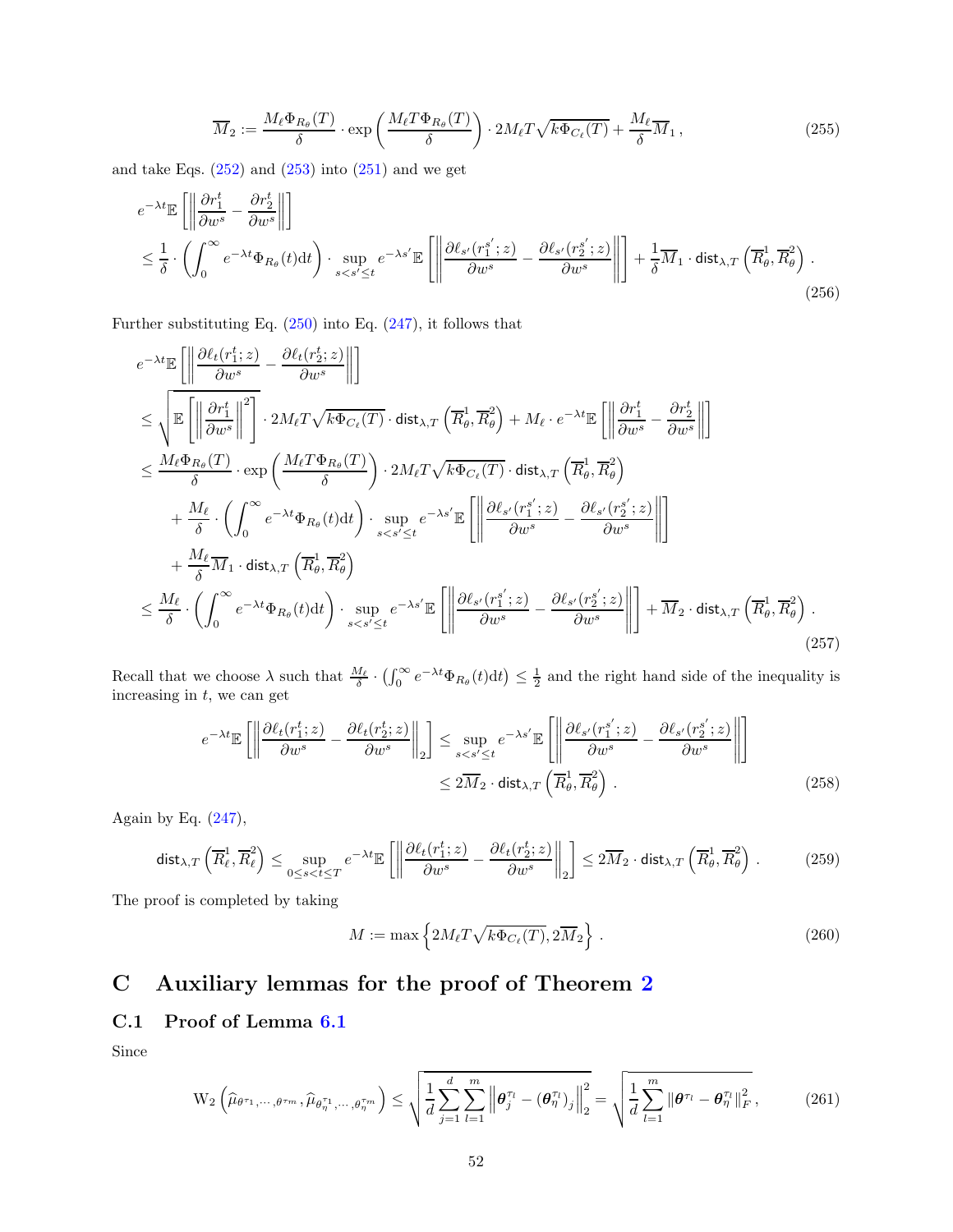the lemma follows immediately once we establish claim [\(110\)](#page-21-1). To prove this, we first have

$$
\frac{\mathrm{d}}{\mathrm{d}t} \|\boldsymbol{\theta}^{t}\| \leq \left\| \frac{\mathrm{d}}{\mathrm{d}t} \boldsymbol{\theta}^{t} \right\|
$$
\n
$$
= \left\| -\boldsymbol{\theta}^{t} \Lambda^{t} - \frac{1}{\delta} \mathbf{X}^{\mathsf{T}} \boldsymbol{\ell}_{t} (\mathbf{X} \boldsymbol{\theta}^{t}; \boldsymbol{z}) \right\|
$$
\n
$$
= \left\| -\boldsymbol{\theta}^{t} \Lambda^{t} - \frac{1}{\delta} \mathbf{X}^{\mathsf{T}} \left( \boldsymbol{\ell}_{t} (\mathbf{X} \boldsymbol{\theta}^{t}; \boldsymbol{z}) - \boldsymbol{\ell}_{t} (\mathbf{0}; \boldsymbol{z}) \right) - \frac{1}{\delta} \mathbf{X}^{\mathsf{T}} \boldsymbol{\ell}_{t} (\mathbf{0}; \boldsymbol{z}) \right\|
$$
\n
$$
\leq \left( M_{\Lambda} + \frac{M_{\ell} \left\| \mathbf{X} \right\|^{2}}{\delta} \right) \left\| \boldsymbol{\theta}^{t} \right\| + \frac{\left\| \mathbf{X} \right\| \left\| \boldsymbol{\ell}_{t} (\mathbf{0}; \boldsymbol{z}) \right\|}{\delta}, \tag{262}
$$

where in the last line we use Assumption [1.](#page-6-0) Thus by Gronwall we have

$$
\|\boldsymbol{\theta}^{t}\| \leq e^{\left(M_{\Lambda} + \frac{M_{\ell} ||\mathbf{X}||^2}{\delta}\right)t} \cdot \left(\|\boldsymbol{\theta}^{0}\| + \frac{t ||\mathbf{X}|| \|\ell_t(\mathbf{0};\mathbf{z})\|}{\delta}\right).
$$
 (263)

Recall the discrete time approximation system  $\mathcal{F}^{\eta}$  in Eq. [\(107\)](#page-21-2),

<span id="page-52-0"></span>
$$
\frac{\mathrm{d}}{\mathrm{d}t}\boldsymbol{\theta}_{\eta}^{t}=-\boldsymbol{\theta}_{\eta}^{\lfloor t \rfloor}\Lambda^{\lfloor t \rfloor}-\frac{1}{\delta}\boldsymbol{X}^{\mathsf{T}}\boldsymbol{\ell}_{\lfloor t \rfloor}(\boldsymbol{X}\boldsymbol{\theta}_{\eta}^{\lfloor t \rfloor};\boldsymbol{z}),
$$

which allows us to write

$$
\frac{\mathrm{d}}{\mathrm{d}t}\left(\boldsymbol{\theta}^{t}-\boldsymbol{\theta}_{\eta}^{t}\right)=-\left(\boldsymbol{\theta}^{t}\Lambda^{t}-\boldsymbol{\theta}_{\eta}^{\lfloor t\rfloor}\Lambda^{\lfloor t\rfloor}\right)-\frac{1}{\delta}\boldsymbol{X}^{\mathsf{T}}\left(\boldsymbol{\ell}_{t}(\boldsymbol{X}\boldsymbol{\theta}^{t};\boldsymbol{z})-\boldsymbol{\ell}_{\lfloor t\rfloor}(\boldsymbol{X}\boldsymbol{\theta}_{\eta}^{\lfloor t\rfloor};\boldsymbol{z})\right).
$$
\n(264)

Therefore, we can bound

$$
\frac{\mathrm{d}}{\mathrm{d}t} \left\| \boldsymbol{\theta}^{t} - \boldsymbol{\theta}_{\eta}^{t} \right\|
$$
\n
$$
\leq \left\| \boldsymbol{\theta}^{t} - \boldsymbol{\theta}_{\eta}^{t} \right\| \left\| \Lambda^{t} \right\| + \left\| \boldsymbol{\theta}_{\eta}^{t} \Lambda^{t} - \boldsymbol{\theta}_{\eta}^{\lfloor t \rfloor} \Lambda^{ \lfloor t \rfloor} \right\| + \frac{M_{\ell} \left\| \mathbf{X} \right\|}{\delta} \cdot \left( \left\| \mathbf{X} \right\| \left\| \boldsymbol{\theta}^{t} - \boldsymbol{\theta}_{\eta}^{\lfloor t \rfloor} \right\| + \left| t - \lfloor t \rfloor \right| \right)
$$
\n
$$
\leq M_{\Lambda} \left\| \boldsymbol{\theta}^{t} - \boldsymbol{\theta}_{\eta}^{t} \right\| + \left\| \boldsymbol{\theta}_{\eta}^{t} \Lambda^{t} - \boldsymbol{\theta}_{\eta}^{\lfloor t \rfloor} \Lambda^{ \lfloor t \rfloor} \right\| + \frac{M_{\ell} \left\| \mathbf{X} \right\|^{2}}{\delta} \left( \left\| \boldsymbol{\theta}^{t} - \boldsymbol{\theta}_{\eta}^{t} \right\| + \left\| \boldsymbol{\theta}_{\eta}^{t} - \boldsymbol{\theta}_{\eta}^{\lfloor t \rfloor} \right\| \right) + \frac{M_{\ell} \eta \left\| \mathbf{X} \right\|}{\delta} \right)
$$
\n
$$
\leq \left( M_{\Lambda} + \frac{M_{\ell} \left\| \mathbf{X} \right\|^{2}}{\delta} \right) \left\| \boldsymbol{\theta}^{t} - \boldsymbol{\theta}_{\eta}^{t} \right\| + \frac{M_{\ell} \eta \left\| \mathbf{X} \right\|}{\delta} + \left\| \boldsymbol{\theta}_{\eta}^{t} \Lambda^{t} - \boldsymbol{\theta}_{\eta}^{\lfloor t \rfloor} \Lambda^{ \lfloor t \rfloor} \right\| + \frac{M_{\ell} \left\| \mathbf{X} \right\|^{2}}{\delta} \left\| \boldsymbol{\theta}_{\eta}^{t} - \boldsymbol{\theta}_{\eta}^{\lfloor t \rfloor} \right\|.
$$
\n(265)

Substituting in  $\boldsymbol{\theta}_{\eta}^{t} = \boldsymbol{\theta}_{\eta}^{\lfloor t \rfloor} - (t - \lfloor t \rfloor) \left( \boldsymbol{\theta}_{\eta}^{\lfloor t \rfloor} \Lambda^{\lfloor t \rfloor} + \frac{1}{\delta} \boldsymbol{X}^{\mathsf{T}} \boldsymbol{\ell}_{\lfloor t \rfloor} (\boldsymbol{X} \boldsymbol{\theta}_{\eta}^{\lfloor t \rfloor}; \boldsymbol{z}) \right)$  gives us

$$
\begin{aligned}\n&\left\|\boldsymbol{\theta}_{\eta}^{t}\boldsymbol{\Lambda}^{t}-\boldsymbol{\theta}_{\eta}^{\lfloor t \rfloor}\boldsymbol{\Lambda}^{\lfloor t \rfloor}\right\|+\frac{M_{\ell}\left\|\boldsymbol{X}\right\|^{2}}{\delta}\left\|\boldsymbol{\theta}_{\eta}^{t}-\boldsymbol{\theta}_{\eta}^{\lfloor t \rfloor}\right\| \\
&\leq\left\|\boldsymbol{\Lambda}^{t}-\boldsymbol{\Lambda}^{\lfloor t \rfloor}\right\|\left\|\boldsymbol{\theta}_{\eta}^{\lfloor t \rfloor}\right\|+\left\|(t-\lfloor t \rfloor)\left(\boldsymbol{\theta}_{\eta}^{\lfloor t \rfloor}\boldsymbol{\Lambda}^{\lfloor t \rfloor}+\frac{1}{\delta}\boldsymbol{X}^{\mathsf{T}}\boldsymbol{\ell}_{\lfloor t \rfloor}(\boldsymbol{X}\boldsymbol{\theta}_{\eta}^{\lfloor t \rfloor};\boldsymbol{z})\right)\boldsymbol{\Lambda}^{t}\right\| \\
&+\frac{M_{\ell}\left\|\boldsymbol{X}\right\|^{2}}{\delta}\left\|\left(t-\lfloor t \rfloor\right)\left(\boldsymbol{\theta}_{\eta}^{\lfloor t \rfloor}\boldsymbol{\Lambda}^{\lfloor t \rfloor}+\frac{1}{\delta}\boldsymbol{X}^{\mathsf{T}}\boldsymbol{\ell}_{\lfloor t \rfloor}(\boldsymbol{X}\boldsymbol{\theta}_{\eta}^{\lfloor t \rfloor};\boldsymbol{z})\right)\right\| \\
&\leq M_{\Lambda}\eta\cdot\left\|\boldsymbol{\theta}_{\eta}^{\lfloor t \rfloor}\right\|_{2}+\max\limits_{s\in[0,t]}\|\boldsymbol{\Lambda}^{s}\|\,\eta\cdot\left\{\left(\max\limits_{s\in[0,t]}\|\boldsymbol{\Lambda}^{s}\|+\frac{M_{\ell}\left\|\boldsymbol{X}\right\|^{2}}{\delta}\right)\left\|\boldsymbol{\theta}_{\eta}^{\lfloor t \rfloor}\right\|+\frac{\left\|\boldsymbol{X}\right\|\left\|\boldsymbol{\ell}_{\lfloor t \rfloor}(\boldsymbol{0};\boldsymbol{z})\right\|}{\delta}\right\} \\
&+\frac{M_{\ell}\eta\left\|\boldsymbol{X}\right\|^{2}}{\delta}\left\{\left(\max\limits_{s\in[0,t]}\|\boldsymbol{\Lambda}^{s}\|+\frac{M_{\ell}\left\|\boldsymbol{X}\right\|^{2}}{\delta}\right)\left\|\boldsymbol{\theta}_{\eta}^{\lfloor t \rfloor}\right\|+\frac{\left\|\boldsymbol
$$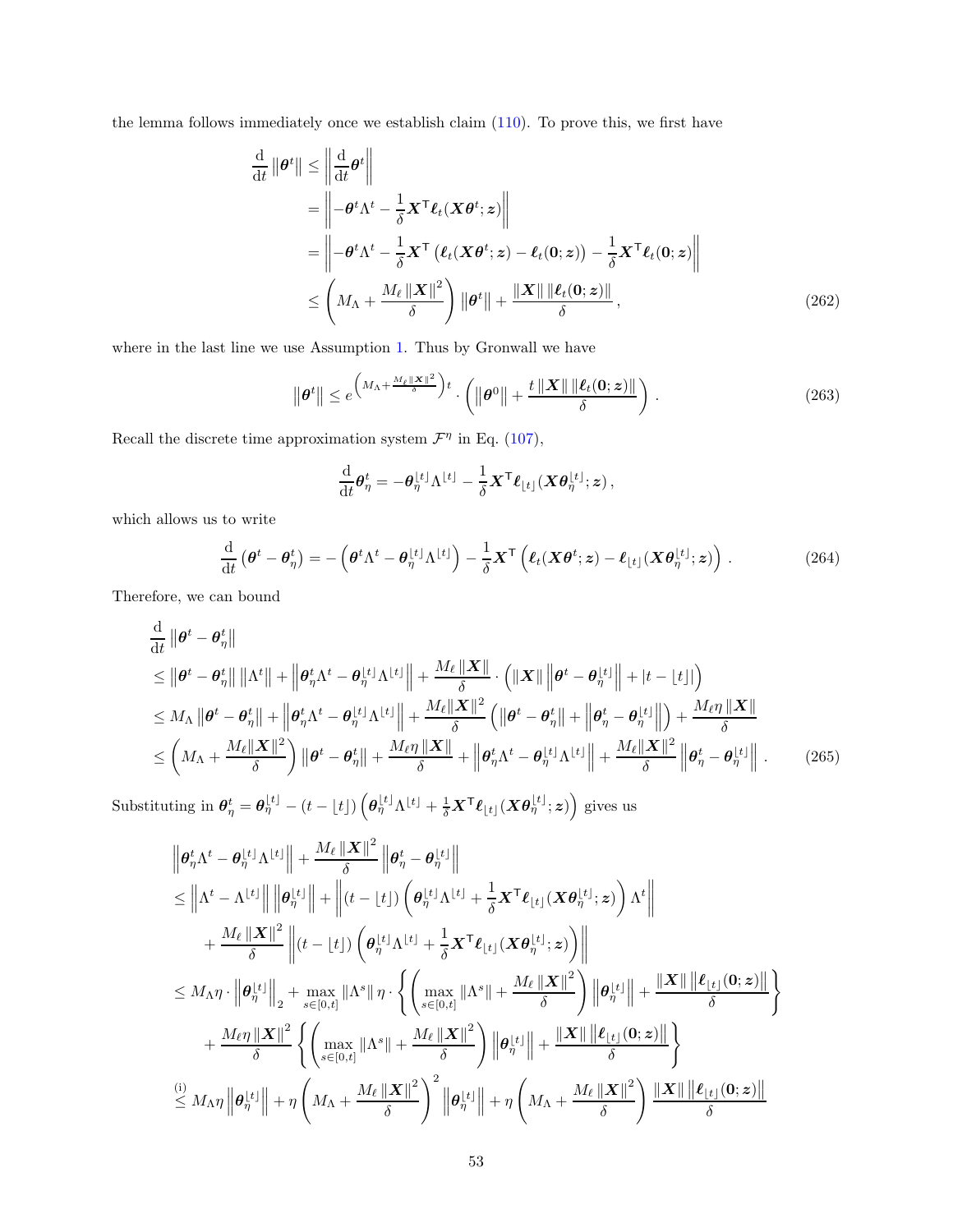$$
\leq \lambda_1(\eta, t, ||\mathbf{X}||) \left( \left\| \boldsymbol{\theta}^{\lfloor t \rfloor} \right\| + \left\| \boldsymbol{\theta}^{\lfloor t \rfloor} - \boldsymbol{\theta}^{\lfloor t \rfloor}_\eta \right\| + \left\| \boldsymbol{\ell}_{\lfloor t \rfloor} \left( \mathbf{0}; \mathbf{z} \right) \right\| \right), \tag{266}
$$

where in (i) we use  $\max_{s \in [0,t]} ||\Lambda^s|| \leq M_\Lambda$  and we define

$$
\lambda_1 := \lambda_1(\eta, t, u) = \eta \cdot \left\{ M_\Lambda + \frac{M_\Lambda u^2}{\delta} + \left( M_\Lambda + \frac{M_\Lambda u^2}{\delta} \right)^2 \right\}.
$$
 (267)

Making use of Eqs. [\(265\)](#page-52-0), [\(266\)](#page-53-0) and the fact that

<span id="page-53-0"></span>
$$
\frac{\mathrm{d}}{\mathrm{d}t}\sup_{0\leq s\leq t}\left\|\boldsymbol{\theta}^{s}-\boldsymbol{\theta}_{\eta}^{s}\right\|\leq \frac{\mathrm{d}}{\mathrm{d}t}\left\|\boldsymbol{\theta}^{t}-\boldsymbol{\theta}_{\eta}^{t}\right\|,
$$

we can further obtain

$$
\frac{d}{dt} \sup_{0 \le s \le t} \left\| \theta^s - \theta^s_{\eta} \right\| \n\le \left( M_{\Lambda} + \frac{M_{\ell} \| X \|^2}{\delta} \right) \left\| \theta^t - \theta^t_{\eta} \right\| + \frac{M_{\ell} \eta \| X \|}{\delta} + \lambda_1 (\eta, t, \| X \|) \left( \left\| \theta^{\lfloor t \rfloor} \right\| + \left\| \theta^{\lfloor t \rfloor} - \theta^{\lfloor t \rfloor} \right\| + \left\| \ell_{\lfloor t \rfloor} (0; z) \right\| \right) \n\le \left( M_{\Lambda} + \frac{M_{\ell} \| X \|^2}{\delta} + \lambda_1 \right) \sup_{0 \le s \le t} \left\| \theta^s - \theta^s_{\eta} \right\| + \frac{M_{\ell} \eta \| X \|}{\delta} \n+ \lambda_1 \left( e \left( M_{\Lambda} + \frac{M_{\ell} \| X \|^2}{\delta} \right) t \cdot \left( \left\| \theta^0 \right\| + \frac{t \| X \| \left\| \ell_t (0; z) \right\|}{\delta} \right) + \left\| \ell_{\lfloor t \rfloor} (0; z) \right\| \right) \n\le \left( M_{\Lambda} + \frac{M_{\ell} \| X \|^2}{\delta} + \lambda_1 \right) \sup_{0 \le s \le t} \left\| \theta^s - \theta^s_{\eta} \right\| + \left( \frac{M_{\ell} \eta \| X \|}{\delta} + \lambda_1 M_{\ell} \eta \right) + \n+ \lambda_1 \left( e \left( M_{\Lambda} + \frac{M_{\ell} \| X \|^2}{\delta} \right) t \cdot \left( \left\| \theta^0 \right\| + \frac{t \| X \| \left\| \ell_t (0; z) \right\|}{\delta} \right) + \left\| \ell_t (0; z) \right\| \right) \n\le \left( M_{\Lambda} + \frac{M_{\ell} \| X \|^2}{\delta} + \lambda_1 \right) \sup_{0 \le s \le t} \left\| \theta^s - \theta^s_{\eta} \right\| + \lambda_2 + \lambda_3 \left( \left\| \theta^0 \right\| + \left\| \ell_t (0; z) \right\| \right
$$

where

$$
\lambda_2 := \lambda_2(\eta, t, ||\boldsymbol{X}||) = \frac{M_\ell \eta ||\boldsymbol{X}||}{\delta} + \lambda_1 M_\ell \eta, \qquad (269)
$$

$$
\lambda_3 := \lambda_3(\eta, t, \|\mathbf{X}\|) = \lambda_1 e^{\left(M_\Lambda + \frac{M_\ell \|\mathbf{X}\|^2}{\delta}\right)t} \left(1 + \frac{t \|\mathbf{X}\|}{\delta}\right).
$$
 (270)

This would then imply

$$
\sup_{0\leq s\leq t} \left\|\boldsymbol{\theta}^{s}-\boldsymbol{\theta}_{\eta}^{s}\right\| \leq e^{\left(M_{\Lambda}+\frac{M_{\ell}\|X\|^{2}}{\delta}+\lambda_{1}\right)t} \cdot \left(\lambda_{2}t+\lambda_{3}t\left\|\boldsymbol{\theta}^{0}\right\|+\lambda_{3}\int_{0}^{t}\left\|\boldsymbol{\ell}_{s}\left(\boldsymbol{0};\boldsymbol{z}\right)\right\|ds\right).
$$
 (271)

Recall the Assumption [1](#page-6-0) which allows us to invoke Bai-Yin law (cf. [\[BS10,](#page-24-0) Thm. 5.8]) that guarantees the almost sure convergence of the largest singular value of  $X$ , namely  $||X|| \to 1 + \sqrt{\delta}$  with probability 1. Hence for any fixed time point  $t \in \mathbb{R}_{\geq 0}$ ,

$$
\limsup_{n \to \infty} \frac{\sup_{0 \le s \le t} \left\| \boldsymbol{\theta}^{s} - \boldsymbol{\theta}_{\eta}^{s} \right\|}{t + t \left\| \boldsymbol{\theta}^{0} \right\| + \int_{0}^{t} \left\| \boldsymbol{\ell}_{s} \left( \boldsymbol{0}; \boldsymbol{z} \right) \right\| \, \mathrm{d}s} \le e^{\left( M_{\Lambda} + \frac{M_{\ell} \left( 1 + \sqrt{\delta} \right)^{2}}{\delta} + \lambda_{1} \left( \eta, t, 1 + \sqrt{\delta} \right) \right)t} \left( \lambda_{2} \left( \eta, t, 1 + \sqrt{\delta} \right) + \lambda_{3} \left( \eta, t, 1 + \sqrt{\delta} \right) \right). \tag{272}
$$

However, since both  $\lambda_2(\eta, t, 1 + \sqrt{\delta}) = 0$  and  $\lambda_3(\eta, t, 1 + \sqrt{\delta}) \to 0$  as  $\eta \to 0$ , it then holds almost surely that

$$
\lim_{\eta \to 0} \limsup_{n \to \infty} \frac{\sup_{s \le t} \left\| \boldsymbol{\theta}^s - \boldsymbol{\theta}^s_{\eta} \right\|}{t + t \left\| \boldsymbol{\theta}^0 \right\| + \int_0^t \left\| \boldsymbol{\ell}_s \left( \mathbf{0}; \boldsymbol{z} \right) \right\| \mathrm{d}s} = 0. \tag{273}
$$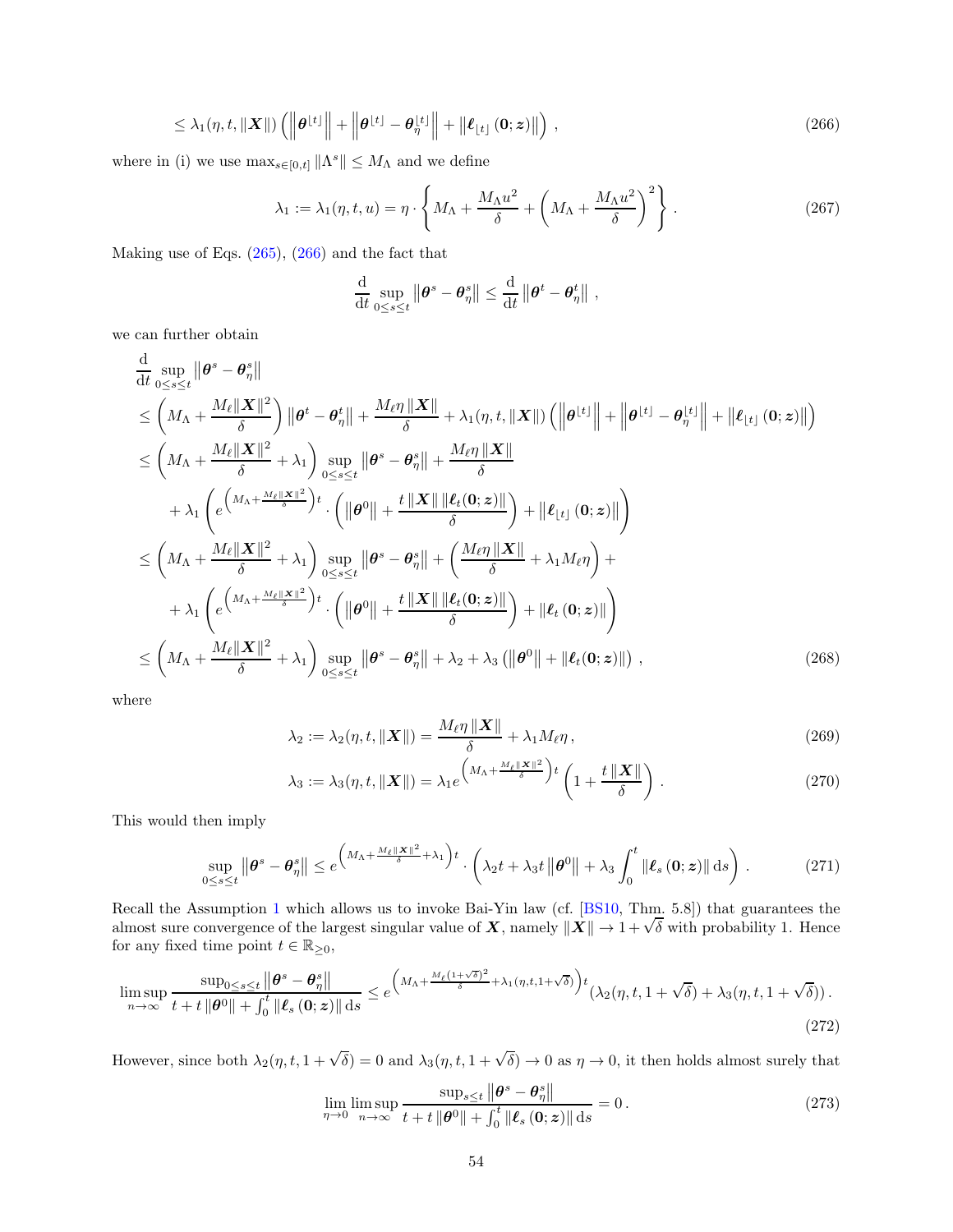Finally, note that

$$
\frac{\left\|\boldsymbol{\theta}^{0}\right\|_{F}}{\sqrt{d}} \to \sqrt{\mathbb{E}\left[\left\|\boldsymbol{\theta}^{0}\right\|^{2}\right]}, \qquad \frac{\left\|\boldsymbol{\ell}_{s}\left(\mathbf{0};\boldsymbol{z}\right)\right\|_{F}}{\sqrt{d}} \to \sqrt{\mathbb{E}\left[\left\|\boldsymbol{\ell}_{s}\left(0;\boldsymbol{z}\right)\right\|^{2}\right]},
$$
\n(274)

by the assumptions. By equivalence of Frobenius norm and spectral norm, we get almost surely that

$$
\lim_{\eta \to 0} \limsup_{n \to \infty} \sup_{s \le t} \frac{\|\boldsymbol{\theta}^s - \boldsymbol{\theta}^s_{\eta}\|}{\sqrt{d}} = 0.
$$
\n(275)

#### C.2 Proof of Lemma [6.2](#page-22-0)

We introduce the following approximate message passing (AMP) algorithm that admits an asymptotic characterization by state evolution. For sequences of Lipschitz functions  $f_i: \mathbb{R}^{k(i+1)+1} \to \mathbb{R}^k$  and  $g_i: \mathbb{R}^{k(i+1)} \to \mathbb{R}^k$ with  $i = 0, 1, \dots$ , we consider the following matrix sequences  $\{a^{i+1}, b^i\}_{i \geq 0}$  in  $\mathbb{R}^{d \times k}$  and  $\mathbb{R}^{n \times k}$  respectively, generated by

$$
\boldsymbol{a}^{i+1} = -\frac{1}{\delta} \boldsymbol{X}^{\mathsf{T}} \boldsymbol{f}_i(\boldsymbol{b}^0, \cdots, \boldsymbol{b}^i; \boldsymbol{z}) + \sum_{j=0}^i \boldsymbol{g}_j(\boldsymbol{a}^1, \cdots, \boldsymbol{a}^j; \boldsymbol{\theta}^0) \xi_{i,j},
$$
\n(276)

$$
\boldsymbol{b}^{i} = \boldsymbol{X} \boldsymbol{g}_{i}(\boldsymbol{a}^{1}, \cdots, \boldsymbol{a}^{i}; \boldsymbol{\theta}^{0}) + \frac{1}{\delta} \sum_{j=0}^{i-1} \boldsymbol{f}_{j}(\boldsymbol{b}^{0}, \cdots, \boldsymbol{b}^{j}; \boldsymbol{z}) \zeta_{i,j},
$$
\n(277)

where  $f_i, g_i$  are functions that apply  $f_i, g_i$  row-wise similar to  $\ell_t$ .  $\{\xi_{i,j}\}_{0 \leq j \leq i}$  and  $\{\zeta_{i,j}\}_{0 \leq j \leq i-1}$  are sequences of deterministic matrices in  $\mathbb{R}^{k \times k}$  that depend on the  $\{f_i, g_i\}_{i \geq 0}$  in a specific way that we shall explicitly define later. The algorithm is initialized by  $g_0(\theta^0) = \theta^0, b^0 = \bar{X}\theta^0$ . To relate this AMP algorithm with the discretized flow system  $\mathfrak{F}^{\eta}$ , we consider the specific choice of

$$
\mathbf{g}_i(\mathbf{a}^1, \cdots, \mathbf{a}^i; \boldsymbol{\theta}^0) := \boldsymbol{\theta}_{\eta}^{t_i},\tag{278}
$$

<span id="page-54-2"></span><span id="page-54-1"></span><span id="page-54-0"></span>
$$
\boldsymbol{f}_i(\boldsymbol{b}^0,\cdots,\boldsymbol{b}^i;\boldsymbol{z}) := \boldsymbol{\ell}_{t_i}(\boldsymbol{X}\boldsymbol{\theta}_{\eta}^{t_i};\boldsymbol{z}),
$$
\n(279)

where  $t_i = i\eta$ . We next show that  $\theta_{\eta}^{t_i}$  is indeed a function of  $a^1, \dots, a^i, \theta^0$  and  $-\ell_{t_i}(X\theta_{\eta}^{t_i}; z)$  is indeed a function of  $\mathbf{b}^0, \cdots, \mathbf{b}^i, \mathbf{z}$ . This can be seen by induction

$$
\theta_{\eta}^{t_i} = \theta_{\eta}^{t_{i-1}} + \eta \cdot \left\{ -\theta_{\eta}^{t_{i-1}} \Lambda^{t_{i-1}} - \frac{1}{\delta} \mathbf{X}^{\mathsf{T}} \boldsymbol{\ell}_{t_{i-1}} (\mathbf{X} \theta_{\eta}^{t_{i-1}}; z) \right\}
$$
\n
$$
= \theta_{\eta}^{t_{i-1}} + \eta \cdot \left\{ -\theta_{\eta}^{t_{i-1}} \Lambda^{t_{i-1}} - \frac{1}{\delta} \mathbf{X}^{\mathsf{T}} \boldsymbol{f}_{i-1} (\boldsymbol{b}^{0}, \cdots, \boldsymbol{b}^{i-1}; z) \right\}
$$
\n
$$
= g_{i-1} (\boldsymbol{a}^{1}, \cdots, \boldsymbol{a}^{i-1}; \boldsymbol{\theta}^{0}) (I - \eta \Lambda^{t_{i-1}}) + \eta \left( \boldsymbol{a}^{i} - \sum_{j=0}^{i-1} g_{j} (\boldsymbol{a}^{1}, \cdots, \boldsymbol{a}^{j}; \boldsymbol{\theta}^{0}) \xi_{i-1, j} \right), \qquad (280)
$$
\n
$$
(\mathbf{X} \boldsymbol{\theta}_{\eta}^{t_i}; z) = \boldsymbol{\ell}_{t_i} (\mathbf{X} g_{i} (\boldsymbol{a}^{1}, \cdots, \boldsymbol{a}^{i}; \boldsymbol{\theta}^{0}); z)
$$

$$
\ell_{t_i}(X\theta_{\eta}^{t_i}; z) = \ell_{t_i}(Xg_i(a^1, \cdots, a^i; \theta^0); z)
$$
  
= 
$$
\ell_{t_i}\left(b^i - \frac{1}{\delta} \sum_{j=0}^{i-1} f_j(b^0, \cdots, b^j; z) \zeta_{i,j}; z\right).
$$
 (281)

By Lipschitz property of  $\ell_t$  in Assumption [1,](#page-6-0) we can see by this inductive definition,  $g_i$  and  $f_i$  are all Lipschitz continuous. To apply the standard AMP result in [\[CL21\]](#page-25-0) we only need to specify the matrices  $\{\xi_{i,j}\}_{0\leq j\leq i}$ and  $\{\zeta_{i,j}\}_{0\leq j\leq i-1}$ . To this end we iteratively define sequences of centered Gaussian vectors  $\left\{\overline{u}_{\eta}^{t_{i+1}}, \overline{w}_{\eta}^{t_i}\right\}$  $i \geq 0$ in  $\mathbb{R}^k$  according to

$$
\mathbb{E}\left[\overline{w}_{\eta}^{t_i}\left(\overline{w}_{\eta}^{t_j}\right)^{\mathsf{T}}\right] = \mathbb{E}\left[g_i(\overline{u}_{\eta}^{t_1},\cdots,\overline{u}_{\eta}^{t_i};\theta^0)g_j(\overline{u}_{\eta}^{t_1},\cdots,\overline{u}_{\eta}^{t_j};\theta^0)^{\mathsf{T}}\right],\qquad 0 \le j \le i < \infty,
$$
\n(282a)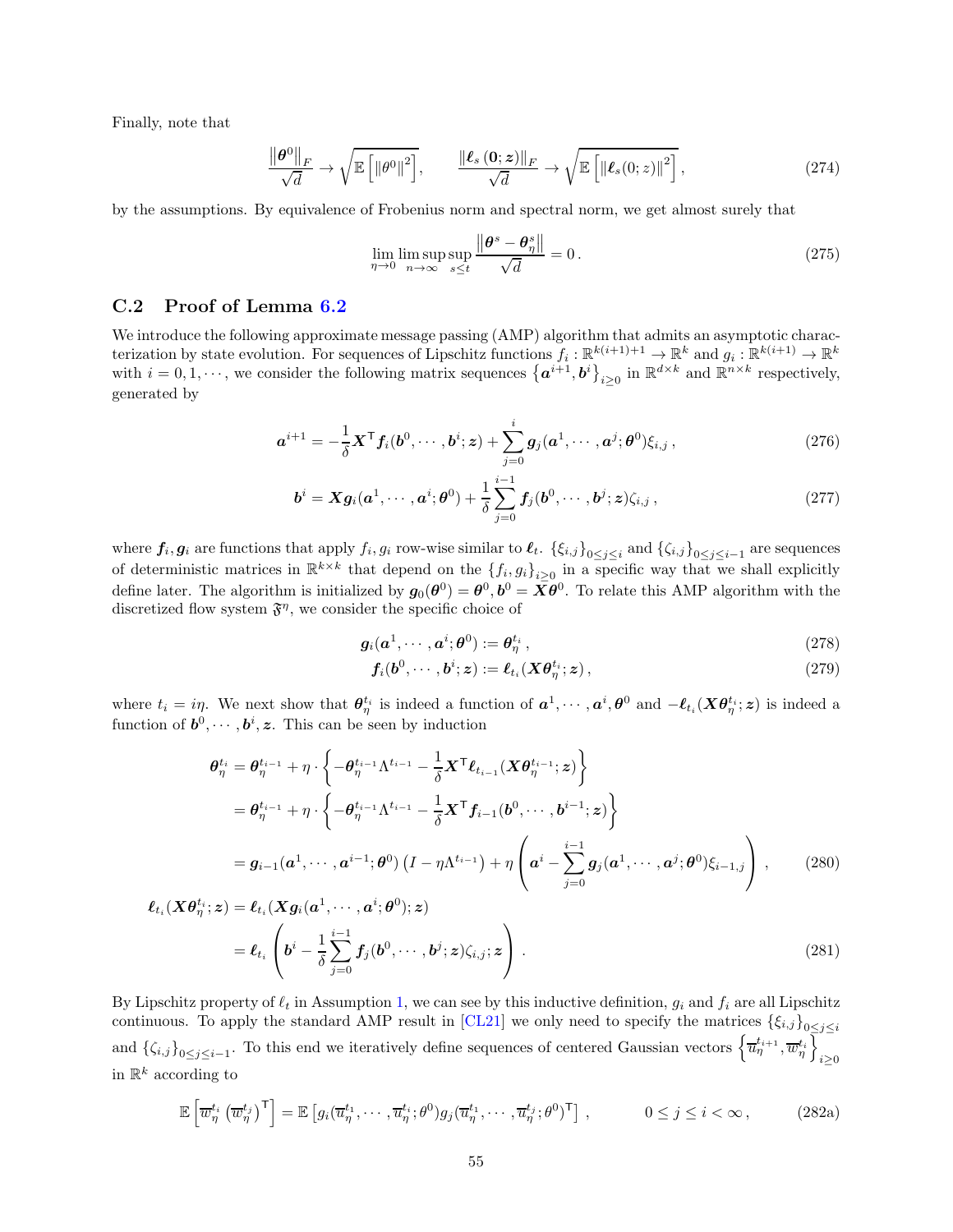$$
\mathbb{E}\left[\overline{u}_{\eta}^{t_{i+1}}\left(\overline{u}_{\eta}^{t_{j+1}}\right)^{\mathsf{T}}\right] = \frac{1}{\delta} \mathbb{E}\left[f_i(\overline{w}_{\eta}^{t_0},\cdots,\overline{w}_{\eta}^{t_i};z)f_j(\overline{w}_{\eta}^{t_0},\cdots,\overline{w}_{\eta}^{t_j};z)^{\mathsf{T}}\right],\qquad 0 \le j \le i < \infty,
$$
\n(282b)

<span id="page-55-1"></span><span id="page-55-0"></span>
$$
\zeta_{i,j} = \mathbb{E}\left[\frac{\partial}{\partial \overline{u}_{\eta}^{t_{j+1}}} g_i(\overline{u}_{\eta}^{t_1}, \cdots, \overline{u}_{\eta}^{t_i}; \theta^0)\right], \qquad 0 \le j \le i-1, \qquad (282c)
$$

<span id="page-55-2"></span>
$$
\xi_{i,j} = \mathbb{E}\left[\frac{\partial}{\partial \overline{w}_{\eta}^{t_j}} f_i(\overline{w}_{\eta}^{t_0}, \cdots, \overline{w}_{\eta}^{t_i}; z)\right], \qquad 0 \le j \le i. \qquad (282d)
$$

Here the expectation is taking over the Gaussian random vectors  $\overline{u}_n^{t_i}, \overline{w}_n^{t_i}$  and also on the independently There the expectation is taking over the Gaussian random vectors  $u_{\eta}$ ,  $w_{\eta}$  distributed random variables  $(\theta^0, z) \sim \mu_{\theta^0, z}$ .

The above equations define inductively the matrices  $\{\xi_{i,j}\}_{0\leq j\leq i}$ ,  $\{\zeta_{i,j}\}_{0\leq j\leq i-1}$  and also the Gaussian vectors  $\left\{\overline{u}_{\eta}^{t_{i+1}}, \overline{w}_{\eta}^{t_i}\right\}$  $i \geq 0$ The sequence is initialized by  $\overline{w}_{\eta}^{t_0} \sim \mathsf{N}\left(\overline{0,\mathbb{E}}\left[\theta^0\left(\theta^0\right)^{\overline{1}}\right]\right)$  and  $\xi_{0,0} = \mathbb{E}\left[\frac{\partial}{\partial \overline{w}_{\eta}}\right]$  $\frac{\partial}{\partial \overline{w}_{\eta}^{t_0}} f_0(\overline{w}_{\eta}^{t_0};z)\Big].$ Suppose for some  $r = 0, 1, \dots$ , we have define  $\overline{u}_{\eta}^{t_i}, \overline{w}_{\eta}^{t_i}$  and the matrices  $\zeta_{i,j}, \xi_{i,j}$  for  $i \leq r$ . According to Eqs. [\(280\)](#page-54-0) and [\(281\)](#page-54-1), the functions  $f_0, \dots, f_{r+1}, g_0, \dots, g_{r+1}$  are all explicitly defined. Substituting into Eq. [\(282b\)](#page-55-0) we can then determine  $\overline{w}_{\eta}^{t_{r+1}}$  and next by Eq. [\(282a\)](#page-54-2) we obtain  $\overline{u}_{\eta}^{t_{r+1}}$ . Finally, by Eqs. [\(282c\)](#page-55-1) and [\(282d\)](#page-55-2) the matrices  $\zeta_{i,j}, \xi_{i,j}$  for  $i = r + 1$  are determined.

Under the conditions of Theorem [2,](#page-7-0) we can invoke [\[CL21,](#page-25-0) Theorem 2.4] and [\[JM13,](#page-25-1) Theorem 1] to obtain<sup>[2](#page-55-3)</sup> that, for any fixed  $t_1 = \eta, \dots, t_m = m\eta$  and any Lipschitz bounded function  $\psi : \mathbb{R}^{k(m+1)} \to \mathbb{R}$ ,

<span id="page-55-5"></span>
$$
\frac{1}{d} \sum_{j=1}^{d} \psi \left( \left( \boldsymbol{a}_{\eta}^{t_1} \right)_j, \cdots, \left( \boldsymbol{a}_{\eta}^{t_m} \right)_j; \left( \boldsymbol{\theta}^0 \right)_j \right) \stackrel{p}{\rightarrow} \mathbb{E} \left[ \psi \left( \overline{u}_{\eta}^{t_1}, \cdots, \overline{u}_{\eta}^{t_m}; \boldsymbol{\theta}^0 \right) \right]. \tag{283}
$$

For any Lipschitz bounded function  $\psi: (\mathbb{R}^k)^{m+1} \to \mathbb{R}$ , define  $\psi: (\mathbb{R}^k)^{m+1} \to \mathbb{R}$  via

$$
\psi(\overline{u}_{\eta}^{t_1}, \cdots, \overline{u}_{\eta}^{t_m}; \theta^0) := \widetilde{\psi}(\overline{\theta}_{\eta}^{t_1}, \cdots, \overline{\theta}_{\eta}^{t_m}), \overline{\theta}_{\eta}^{t_1} := g_{i_1}(\overline{u}_{\eta}^1, \cdots, \overline{u}_{\eta}^{i_1}; \theta^0),
$$
  

$$
\vdots
$$
  

$$
\overline{\theta}_{\eta}^{t_m} := g_{i_m}(\overline{u}_{\eta}^1, \cdots, \overline{u}_{\eta}^{i_m}; \theta^0).
$$

By the Lipschitz property of  $g_{i_1}, \dots, g_{i_m}, \psi$  is also Lipschitz bounded. We thus proved that, for any Lipschitz boiunded function  $\psi$ ,

<span id="page-55-4"></span>
$$
\frac{1}{d} \sum_{j=1}^{d} \widetilde{\psi}\left(\left(\boldsymbol{\theta}_{\eta}^{t_1}\right)_j, \cdots, \left(\boldsymbol{\theta}_{\eta}^{t_m}\right)_j; \left(\boldsymbol{\theta}^0\right)_j\right) \stackrel{p}{\to} \mathbb{E}\left[\widetilde{\psi}\left(\overline{\theta}_{\eta}^{t_1}, \cdots, \overline{\theta}_{\eta}^{t_m}; \theta^0\right)\right].
$$
\n(284)

The next lemma relates the random variables  $\overline{\theta}_n^{t_1}$  $\frac{t_1}{\eta}, \cdots, \overline{\theta}_{\eta}^{t_m}$  $\int_{\eta}^{t_m}$  to the DMFT system  $\mathfrak{S}^{\eta}$ . We defer the proof to Appendix [C.4.](#page-57-0)

<span id="page-55-6"></span>**Lemma C.1.** The discrete-time DMFT system  $\mathfrak{S}^{\eta}$  has a unique solution in the space S and  $(\theta_{\eta}^{t})_{t=i\eta,i\leq m}\stackrel{d}{=}$  $(\theta_{\eta}^{t})_{t=i\eta,i\leq m}$ . Further  $t\mapsto \theta_{\eta}^{t}$  is piecewise linear with knots  $t_{i}=i\eta$ .

Fix T and set  $m = T/\eta$ . By this lemma, and since  $t \mapsto \theta_{\eta}^{t}$  is also piecewise linear with knots at  $t = i\eta$ , Eq. [\(284\)](#page-55-4) implies that, for any  $\ell$ , any  $\tau_1, \ldots, \tau_\ell \in [0, T]$ , and any bounded Lipschitz function  $\psi : (\mathbb{R}^k)^{\ell} \to \mathbb{R}$ , we have

$$
\frac{1}{d} \sum_{j=1}^{d} \psi \left( \left( \boldsymbol{\theta}_{\eta}^{\tau_1} \right)_j, \cdots, \left( \boldsymbol{\theta}_{\eta}^{\tau_\ell} \right)_j \right) \stackrel{p}{\to} \mathbb{E} \left[ \psi \left( \overline{\theta}_{\eta}^{t_1}, \cdots, \overline{\theta}_{\eta}^{t_m}; \theta^0 \right) \right]. \tag{285}
$$

The proof is completed by applying the following basic fact about weak convergence to the probability measures  $\nu_n = \widehat{\mu}_{\theta_n^{\tau_1}, \dots, \theta_n^{\tau_\ell}}, \nu = \mu_{\theta_n^{\tau_1}, \dots, \theta_n^{\tau_m}}$  on  $\mathbb{R}^d, d = \ell k$ .

<span id="page-55-3"></span><sup>&</sup>lt;sup>2</sup>Note that [\[JM13,](#page-25-1) Theorem 1] only considers AMP algorithms on which the nonlinearities depends on the last iterate. However by enlarging the dimension k, this also covers the case of nonlinearities depend on any constant number of previous times. This reduction is explained in several earlier papers, e.g. [\[Mon21,](#page-25-2) Appendix A].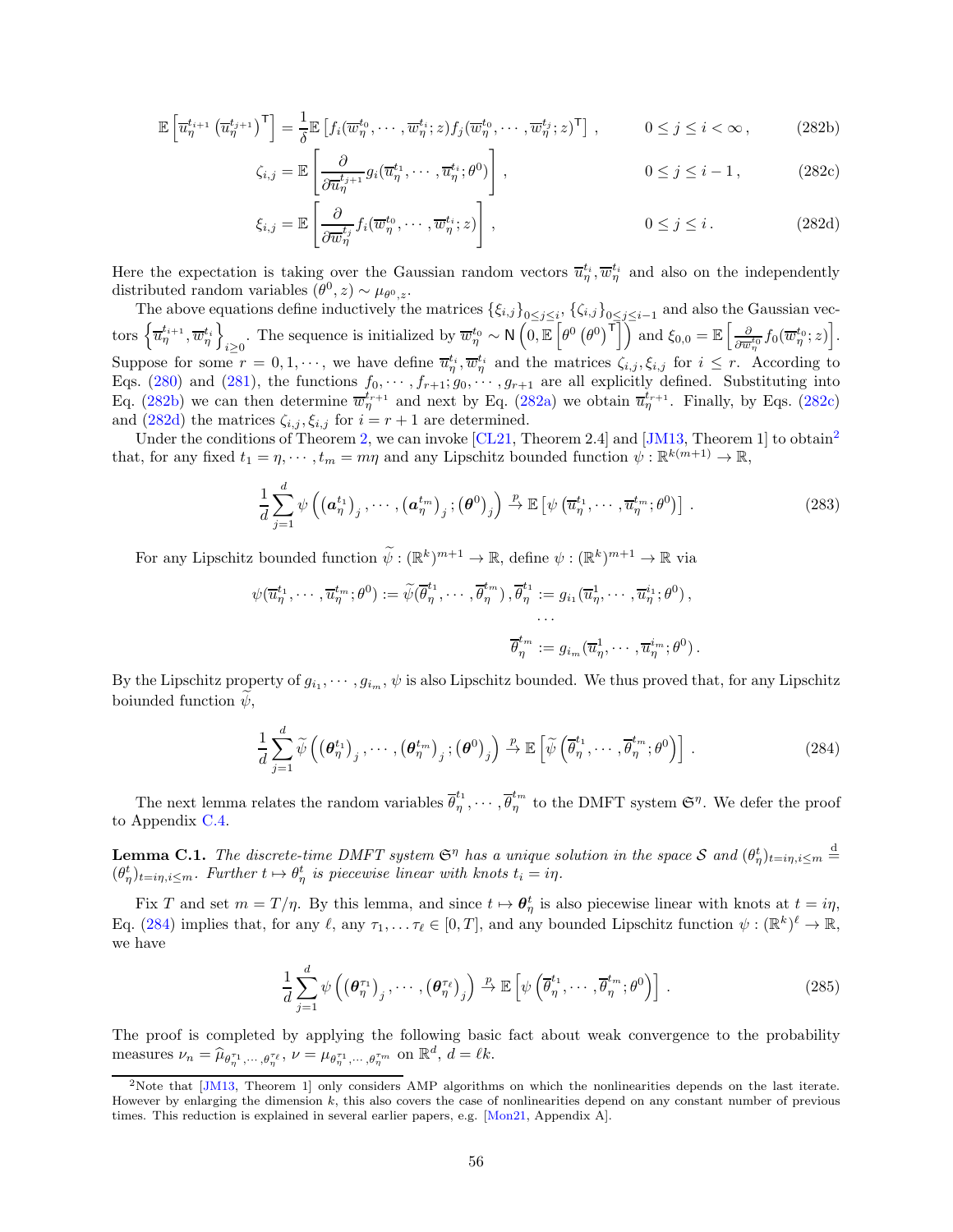**Lemma C.2.** Let  $(\nu_n)_{n\geq 1}$  be a sequence of random probability measures on  $\mathbb{R}^d$ , and assume that, for any bounded Lipschitz function  $\psi : \mathbb{R}^d \to \mathbb{R}$ , we have  $\int \psi(x) \nu_n(\mathrm{d}x) \stackrel{p}{\to} \int \psi(x) \nu(\mathrm{d}x)$ .

Then  $d_{\mathrm{W}}(\nu_n,\nu) \stackrel{p}{\rightarrow} 0$ .

*Proof.* By Lemma [6.4,](#page-23-0) it is sufficient to show that for any subsequence  $(n_j)_{j\geq 1}$  we can construct a further subsequence  $(n'_j)_{j\geq 1}$  such that  $d_{\mathrm{W}}\left(\nu_{n'_j}, \nu\right) \stackrel{a.s.}{\rightarrow} 0$ .

Fix such a subsequence  $(n_j)$ , and let  $(\psi_i)_{i\in\mathbb{N}}$  be a countable collection of bounded Lipschitz functions on  $\mathbb{R}^d$  which determine weak convergence (i.e. such that  $\int \psi_i(x) q_n(\mathrm{d}x) \to \int \psi_i(x) q(\mathrm{d}x)$  imply  $d_{\mathrm{W}}(q_n, q) \to 0$ .) One can take for instance all functions of the form  $\psi(x) = (1 - d(x, Q)/\varepsilon)_+$  where  $Q \subseteq \mathbb{R}^d$  is a rectangle with rational corners, and  $\varepsilon > 0$  is rational.

By Borel-Cantelli, we can construct a subsequence  $(n_j^1) \subseteq (n_j)$  such that  $\int \psi_1(x)\nu_{n_j^1}(\mathrm{d}x) \to \int \psi_1(x)\nu(\mathrm{d}x)$ . Refining this sequence, we obtain, for each k a subsequence  $(n_j^k)$  such that  $\int \psi_a(x)\nu_{n_j^k}(dx) \to \int \psi_a(x)\nu(dx)$ for all  $a \leq k$ . Taking the diagonal  $n'_j = n_j^j$  yields a subsequence along which  $d_{\rm W}(\nu_{n'_j}, \nu)$  as desired.  $\Box$ 

This concludes the proof of Lemma [6.2.](#page-22-0)

**Remark C.1.** By [\[BMN20\]](#page-24-1), Eq. [\(283\)](#page-55-5) holds for test functions  $\psi$  which are pseudo-Lipschitz of order 2 when the matrix  $X$  has Gaussian entries. In this case, using the same argument as above, we may conclude that [\(116\)](#page-22-1) holds also for the Wassersetin distance.

#### C.3 Proof of Lemma [6.3](#page-23-1)

First, we define the transformation  $\mathcal{T}^{\eta} = \mathcal{T}_{\overline{S}\to S}^{\eta} \circ \mathcal{T}_{\overline{S}\to \overline{S}}^{\eta}$  where we let  $\mathcal{T}_{\overline{S}}^{\eta}$  $\overline{S}$  :  $(C_{\ell}, R_{\ell}, \Gamma) \mapsto (C_{\theta}, R_{\theta})$  and  $\mathcal{T}_{\overline{S}\rightarrow S}^{\eta}: (\overline{C}_{\theta}, \overline{R}_{\theta}) \mapsto (\overline{C}_{\ell}, \overline{R}_{\ell}, \overline{\Gamma})$ . We remind the readers that  $\mathcal{T}_{S\rightarrow \overline{S}}^{\eta}$  does not necessarily map S into  $\overline{S}$  and nor  $S \rightarrow S$ <br>does  $\mathcal{T}_{\overline{S} \rightarrow S}^{\eta}$  map  $\overline{S}$  into S. We use this notation here because exactly similar to our previous definitions of  $\mathcal{T}_{\mathcal{S}\rightarrow\overline{\mathcal{S}}}$  and  $\mathcal{T}_{\overline{\mathcal{S}}\rightarrow\mathcal{S}}$ , the transformation  $\mathcal{T}_{\mathcal{S}}^{\eta}$  $\frac{\partial \phi}{\partial s}$  is defined by taking the input function triplet through Eqs. [\(113a\)](#page-21-3) and [\(114a\)](#page-22-2) and then we obtain  $(\overline{C}_{\theta}, \overline{R}_{\theta})$  by Eqs. [\(113f\)](#page-22-3) and [\(113c\)](#page-22-4);  $\mathcal{T}_{\overline{S}\rightarrow S}$  is defined by taking the input function pair into Eqs. [\(113b\)](#page-22-5), [\(114b\)](#page-22-6) and [\(115\)](#page-22-7) and  $(\overline{C}_\ell, \overline{R}_\ell, \overline{\Gamma})$  is obtained by Eqs. [\(113g\)](#page-22-8), [\(113d\)](#page-22-9) and  $(113e).$  $(113e).$ 

As we have shown in the proof of Lemma [6.2,](#page-22-0) the mappings  $\mathcal{T}_{\mathcal{S}}^{\eta}$  $\tau_{\infty}$  and  $\tau_{\infty}$  are essentially determined recursively on the discrete time knots  $t_i = i\eta$ ,  $i = 0, 1, \dots$ , so they are uniquely defined. We express the solution of the system  $\mathfrak{S}^{\eta}$  as the unique fixed-point of  $\mathcal{T}^{\eta}$ , namely if we let  $X^{\eta} = (C_{\ell}^{\eta}, R_{\ell}^{\eta}, \Gamma_{\eta})$  be the function triplet that solves  $\mathfrak{S}^{\eta}$ , it holds that

<span id="page-56-1"></span>
$$
\mathcal{T}^{\eta}(X^{\eta}) = X^{\eta}.
$$
\n<sup>(286)</sup>

Suppose  $\mathcal{T}_{\mathcal{S}}^{\eta}$  $\mathcal{L}_{\mathcal{S}\to\overline{\mathcal{S}}}(X^{\eta})=(C_{\theta}^{\eta},R_{\theta}^{\eta}),$  we have the following lemma characterizing the unique solution of  $\mathfrak{S}^{\eta}.$ 

<span id="page-56-2"></span>**Lemma C.3.** Under the same conditions of Lemma [6.3,](#page-23-1) the unique solution of  $\mathfrak{S}^{\eta}$  satisfies  $X^{\eta} = (C_{\ell}^{\eta}, R_{\ell}^{\eta}, \Gamma_{\eta}) \in$ S and  $(C_{\theta}^{\eta}, R_{\theta}^{\eta}) \in \overline{S}$ .

Let  $X \in \mathcal{S}$  be the unique fixed-point of T, we can then control the distance between X and  $X^{\eta}$  by

$$
\text{dist}_{\lambda,T}(X,X^{\eta}) = \text{dist}_{\lambda,T}(\mathcal{T}(X),\mathcal{T}^{\eta}(X^{\eta}))
$$
  
\n
$$
\leq \underbrace{\text{dist}_{\lambda,T}(\mathcal{T}(X),\mathcal{T}(X^{\eta}))}_{\text{(I)}} + \underbrace{\text{dist}_{\lambda,T}(\mathcal{T}(X^{\eta}),\mathcal{T}^{\eta}(X^{\eta}))}_{\text{(II)}},
$$
\n(287)

where by Eq. [\(100\)](#page-19-2) we can choose  $\lambda$  large enough such that

<span id="page-56-0"></span>
$$
\text{(I)} \le \frac{1}{2} \text{dist}_{\lambda, T} \left( X, X^{\eta} \right) \,. \tag{288}
$$

The following lemma controls the quantity (ii). We defer its proof to Appendix [C.6.](#page-62-0)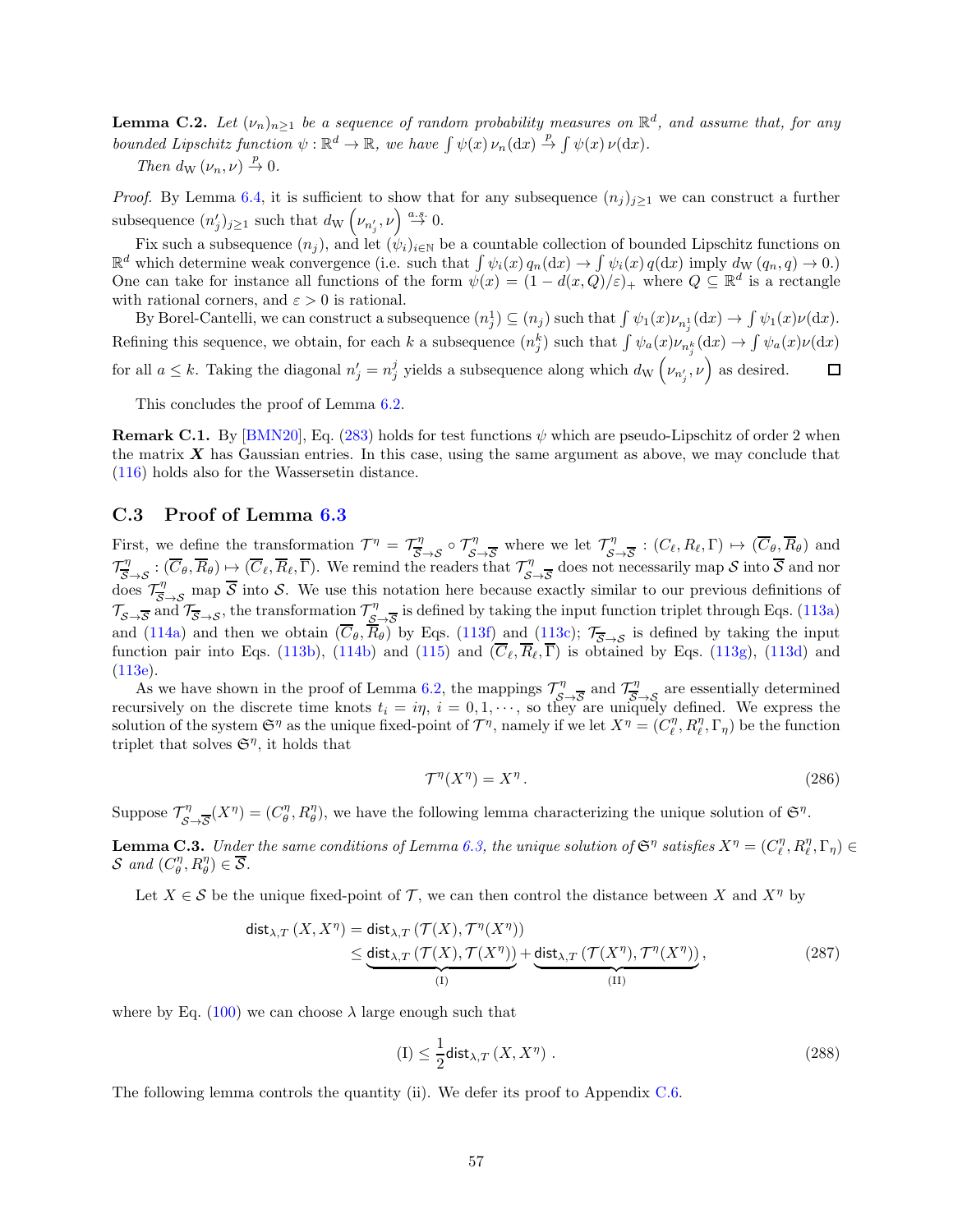<span id="page-57-1"></span>**Lemma C.4.** Under the same conditions of Lemma [6.3,](#page-23-1) it holds for all  $\lambda \geq \overline{\lambda}_5 := \overline{\lambda}_5(\mathcal{S}, \overline{\mathcal{S}})$  that

$$
\operatorname{dist}_{\lambda,T} \left( \mathcal{T}(X^{\eta}), \mathcal{T}^{\eta}(X^{\eta}) \right) \le h(\eta) \tag{289}
$$

for some nondecreasing continuous function  $h(\eta)$  with  $h(0) = 0$ . Here the function h only depends on the spaces  $S$  and  $\overline{S}$ .

Substituting Lemma [C.4](#page-57-1) and Eq. [\(288\)](#page-56-0) into Eq. [\(287\)](#page-56-1) yields

$$
\operatorname{dist}_{\lambda,T}(X,X^{\eta}) \le 2h(\eta) \to 0 \tag{290}
$$

as  $\eta \to 0$ . The following lemma estabilishes if X and  $X^{\eta}$  are close and the step size  $\eta$  is small, we can couple  $\theta^t$  and  $\theta^t_\eta$  such that their  $(\lambda, T)$ -distance is small. A proof can be found in Appendix [C.7.](#page-67-0)

<span id="page-57-2"></span>**Lemma C.5.** Under the same conditions of Lemma [6.3,](#page-23-1) for all  $\lambda \geq \overline{\lambda}_6 := \overline{\lambda}_6(S,\overline{S})$  we can find a coupling for  $\theta^t$  and  $\theta^t_\eta$  such that

$$
\sup_{0 \le t \le T} e^{-\lambda t} \sqrt{\mathbb{E}\left[\left\|\theta^t - \theta^t_{\eta}\right\|_2^2\right]} \le H(\eta, \text{dist}_{\lambda, T}(X, X^{\eta})),\tag{291}
$$

where H is a nondecreasing function in each coordinate and  $\lim_{(u,v)\to(0,0)} H(u, v) \to 0$ . Here the function H only depends on the spaces S and  $\overline{S}$ .

By coupling  $\theta^t$  and  $\theta^t_\eta$  as in Lemma [C.5,](#page-57-2) we can then conclude the proof by invoking Lemma [C.4](#page-57-1) and Lemma [C.5](#page-57-2) since

$$
\mathcal{W}_2\left(\mu_{\theta_{\eta}^{\tau_1},\cdots,\theta_{\eta}^{\tau_m}},\mu_{\theta^{\tau_1},\cdots,\theta^{\tau_m}}\right) \leq \sqrt{\frac{1}{m} \sum_{j=1}^m \left\|\theta_{\eta}^{\tau_j} - \theta^{\tau_j}\right\|_2^2} \leq e^{\lambda T} \cdot H(\eta, 2h(\eta)).
$$
\n(292)

The proof is completed by taking  $\eta \to 0$ .

#### <span id="page-57-0"></span>C.4 Proof of Lemma [C.1](#page-55-6)

First we show any solution of  $\mathfrak{S}^{\eta}$  must be uniquely determined by its values at discrete time knots  $t_i = i\eta$ for  $i = 0, 1, \dots$ . From Eqs. [\(113f\)](#page-22-3) and [\(113g\)](#page-22-8) we have  $u_{\eta}^t$  and  $w_{\eta}^t$  must be piecewise constant, namely

<span id="page-57-6"></span><span id="page-57-5"></span><span id="page-57-3"></span>
$$
u_{\eta}^{t} = u_{\eta}^{[t]}, \qquad w_{\eta}^{t} = w_{\eta}^{[t]}, \qquad (293)
$$

and therefore we have  $\theta_{\eta}^{t}$  is piecewise linear with time knots  $t_i$  and  $r_{\eta}^{t}$  is piecewise constant with time knots t<sub>i</sub>. Finally, from Eqs. [\(114a\)](#page-22-2) and [\(114b\)](#page-22-6) we have  $\partial \theta_{\eta}^{t}/\partial u_{\eta}^{s}$  is piecewise linear and  $\partial \ell_{\lfloor t\rfloor}(r_{\eta}^{t};z)/\partial w_{\eta}^{s}$  is piecewise constant with time knots  $t_i$ , this then implies  $R_{\theta}^{\eta}$  is piecewise linear and  $R_{\ell}^{\eta}$  is piecewise constant with knots  $t_i$ . By Eq. [\(113e\)](#page-22-10) we have  $\Gamma^t_\eta$  must be piecewise constant with knots  $t_i$ . We then conclude that  $\mathfrak{S}^\eta$  is uniquely determined at  $t_i = i\eta$ .

We show by induction the unique solution of  $\mathfrak{S}^{\eta}$  at discrete time knots  $t_i = i\eta$  must be

$$
(\theta_{\eta}^{t_0}, \cdots, \theta_{\eta}^{t_r}) \stackrel{d}{=} (\overline{\theta}_{\eta}^{t_0}, \cdots, \overline{\theta}_{\eta}^{t_r}), \qquad (294a)
$$

$$
R_{\theta}^{\eta}(t_i, t_j) = \zeta_{i,j-1}/\eta, \qquad 0 \le j \le i \le r, \qquad (294b)
$$

$$
R_{\ell}^{\eta}(t_i, t_j) = \xi_{i,j}/\eta, \qquad 0 \le j < i \le r \,, \tag{294c}
$$

$$
\Gamma_{\eta}^{t_i} = \xi_{i,i},\tag{294d}
$$

where we define

<span id="page-57-4"></span>
$$
\zeta_{i,-1} = \mathbb{E}\left[\frac{\partial}{\partial\left(\theta^0/\eta\right)}g_i(\overline{u}_{\eta}^{t_1},\cdots,\overline{u}_{\eta}^{t_i};\theta^0)\right].
$$
\n(295)

For  $r = 0$ , provided that  $\theta_{\eta}^0 \stackrel{d}{=} \overline{\theta}_{\eta}^0$  $\frac{d}{d\eta} \stackrel{d}{=} \theta^0$ , it follows immediately that  $w_\eta^0 \stackrel{d}{=} \overline{w}_\eta^0 \stackrel{d}{=} \mathsf{N}\left(0, \mathbb{E}\left[\theta^0\left(\theta^0\right)^\mathsf{T}\right]\right)$  and therefore  $\Gamma_{\eta}^{0} = \mathbb{E}\left[\nabla_{r}\ell_{0}(r_{\eta}^{0};z)\right] = \mathbb{E}\left[\frac{\partial}{\partial \overline{w}_{\eta}^{0}}f_{0}(\overline{w}_{\eta}^{0};z)\right] = \xi_{0,0}$ . Suppose the induction hypothesis holds for r, we next show Eqs. [\(294a\)](#page-57-3) to [\(294d\)](#page-57-4) hold for  $r + 1$ .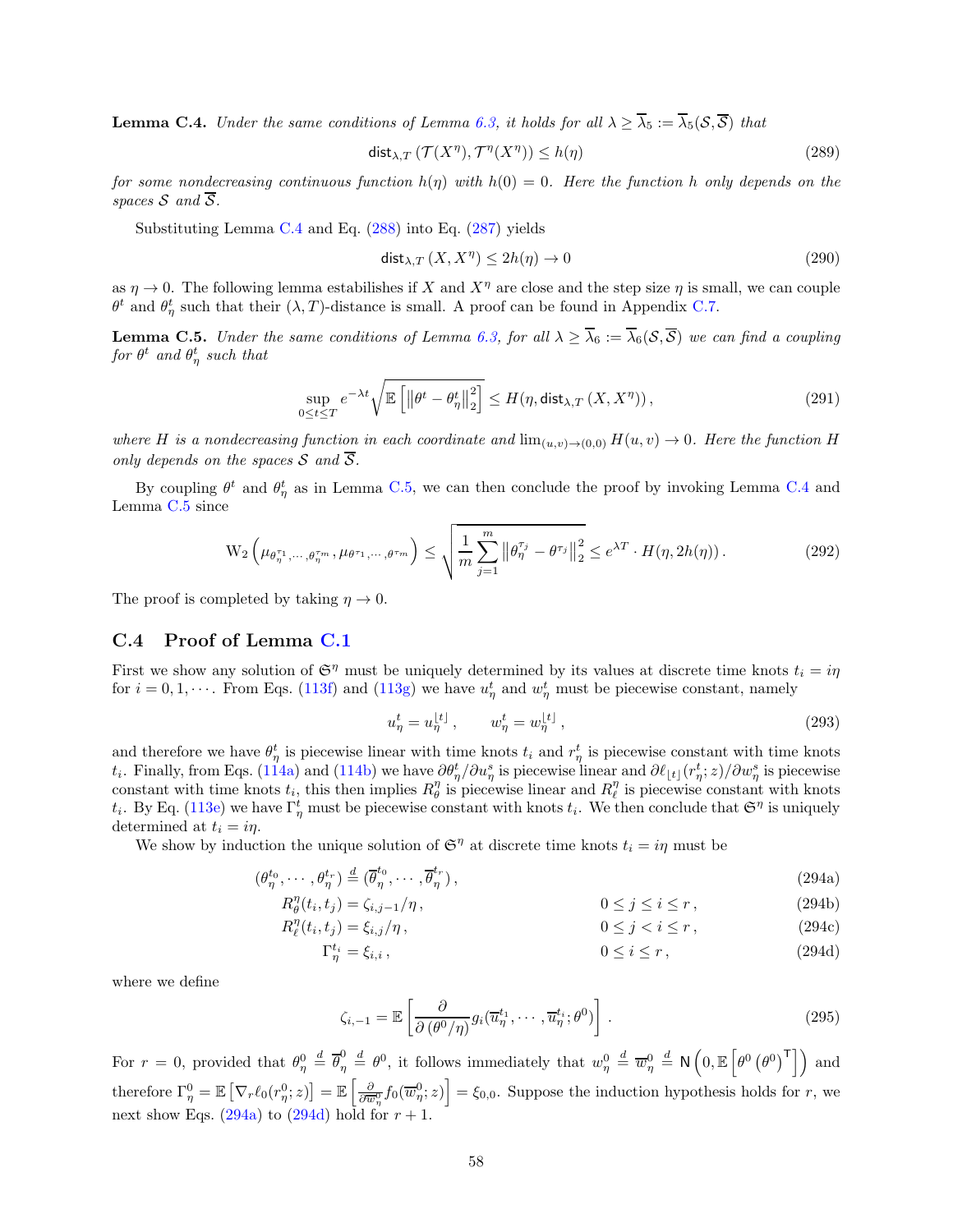**Induction on Eq.**  $(294a)$ . First, by Eqs.  $(282b)$  and  $(113f)$  we have

$$
\mathbb{E}\left[\overline{w}_{\eta}^{t_i}\left(\overline{w}_{\eta}^{t_j}\right)^{\mathsf{T}}\right] = \mathbb{E}\left[g_i(\overline{u}_{\eta}^{t_1},\cdots,\overline{u}_{\eta}^{t_i};\theta^0)g_j(\overline{u}_{\eta}^{t_1},\cdots,\overline{u}_{\eta}^{t_j};\theta^0)^{\mathsf{T}}\right] = \mathbb{E}\left[\overline{\theta}_{\eta}^{t_i}\left(\overline{\theta}_{\eta}^{t_j}\right)^{\mathsf{T}}\right] = \mathbb{E}\left[\theta_{\eta}^{t_i}\left(\theta_{\eta}^{t_j}\right)^{\mathsf{T}}\right] = C_{\theta}^{\eta}(t_i,t_j),\tag{296}
$$

which implies  $(\overline{w}_{\eta}^{t_0}, \dots, \overline{w}_{\eta}^{t_r}) \stackrel{d}{=} (w_{\eta}^{t_0}, \dots, w_{\eta}^{t_r}).$  Similarly it also holds  $(\overline{u}_{\eta}^{t_1}, \dots, \overline{u}_{\eta}^{t_{r+1}}) \stackrel{d}{=} (u_{\eta}^{t_0}, \dots, u_{\eta}^{t_r}).$  Thus, substituting into Eq. [\(113a\)](#page-21-3) gives us for  $t \in [t_r, t_{r+1}),$ 

$$
\frac{d}{dt}\theta_{\eta}^{t} = -(\Lambda^{\lfloor t \rfloor} + \Gamma_{\eta}^{\lfloor t \rfloor})\theta_{\eta}^{\lfloor t \rfloor} - \int_{0}^{\lfloor t \rfloor} R_{\ell}^{\eta}(\lfloor t \rfloor, \lfloor s \rfloor)\theta_{\eta}^{\lfloor s \rfloor} ds + u_{\eta}^{t}
$$
\n
$$
= -(\Lambda^{t_{r}} + \Gamma_{\eta}^{t_{r}})\theta_{\eta}^{t_{r}} - \int_{0}^{t_{r}} R_{\ell}^{\eta}(\lfloor t \rfloor, \lfloor s \rfloor)\theta_{\eta}^{\lfloor s \rfloor} ds + u_{\eta}^{t_{r}}
$$
\n
$$
= -(\Lambda^{t_{r}} + \xi_{r,r})\theta_{\eta}^{t_{r}} - \sum_{j=0}^{r-1} \xi_{r,j}\theta_{\eta}^{t_{j}} + u_{\eta}^{t_{r}},
$$
\n(297)

and further

$$
\theta_{\eta}^{t_{r+1}} = (I - \eta \Lambda^{t_r}) \theta_{\eta}^{t_r} + \eta \left( u_{\eta}^{t_r} - \sum_{j=0}^{r} \xi_{r,j} \theta_{\eta}^{t_j} \right) . \tag{298}
$$

Comparing to Eq. [\(280\)](#page-54-0) which asserts

$$
\overline{\theta}_{\eta}^{t_{r+1}} = (I - \eta \Lambda^{t_r}) \overline{\theta}_{\eta}^{t_r} + \eta \left( \overline{u}_{\eta}^{t_{r+1}} - \sum_{j=0}^{r} \xi_{r,j} \overline{\theta}_{\eta}^{t_j} \right),
$$
\n(299)

which immediately implies Eq. [\(294a\)](#page-57-3) holds for  $r + 1$ .

**Induction on Eq.** [\(294b\)](#page-57-5). With the same calculations applied to Eq. [\(114a\)](#page-22-2), for an  $0 \le i \le r$  it follows that

$$
\frac{\partial \theta_{\eta}^{t_{r+1}}}{\partial u_{\eta}^{t_i}} = (I - \eta \Lambda^{t_r}) \frac{\partial \theta_{\eta}^{t_r}}{\partial u_{\eta}^{t_i}} - \eta \sum_{j=i}^{r} \xi_{r,j} \frac{\partial \theta_{\eta}^{t_j}}{\partial u_{\eta}^{t_i}}
$$

$$
= (I - \eta \Lambda^{t_r}) \frac{\partial \theta_{\eta}^{t_r}}{\partial u_{\eta}^{t_i}} - \eta \sum_{j=i+1}^{r} \xi_{r,j} \frac{\partial \theta_{\eta}^{t_j}}{\partial u_{\eta}^{t_i}} - \eta \xi_{r,i}, \qquad (300)
$$

where we use  $\partial \theta_{\eta}^{t_i}/\partial u_{\eta}^{t_i} = I$ . We slightly abuse the notation here by taking  $\overline{u}_{\eta}^{t_0} := \theta^0/\eta$ , and as a direct consequence of Eq. [\(280\)](#page-54-0), we get the recursion when  $0 \le i \le r$ ,

$$
\frac{\partial}{\partial \overline{u}_{\eta}^{t_i}} g_{r+1}(\overline{u}_{\eta}^{t_1}, \cdots, \overline{u}_{\eta}^{t_{r+1}}; \theta^0) = \frac{\partial \overline{\theta}_{\eta}^{t_{r+1}}}{\partial \overline{u}_{\eta}^{t_i}} \n= (I - \eta \Lambda^{t_r}) \frac{\partial}{\partial \overline{u}_{\eta}^{t_i}} g_r(\overline{u}_{\eta}^{t_1}, \cdots, \overline{u}_{\eta}^{t_r}; \theta^0) - \eta \sum_{j=i+1}^r \xi_{r,j} \frac{\partial}{\partial \overline{u}_{\eta}^{t_i}} g_j(\overline{u}_{\eta}^{t_1}, \cdots, \overline{u}_{\eta}^{t_j}; \theta^0) \n= (I - \eta \Lambda^{t_r}) \frac{\partial}{\partial \overline{u}_{\eta}^{t_i}} g_r(\overline{u}_{\eta}^{t_1}, \cdots, \overline{u}_{\eta}^{t_r}; \theta^0) - \eta \sum_{j=i+1}^r \xi_{r,j} \frac{\partial}{\partial \overline{u}_{\eta}^{t_i}} g_j(\overline{u}_{\eta}^{t_1}, \cdots, \overline{u}_{\eta}^{t_j}; \theta^0) - \eta^2 \xi_{r,i},
$$
\n(301)

where in the last line it is used that  $\partial g_i(\overline{u}_{\eta}^{t_1},\cdots,\overline{u}_{\eta}^{t_i};\theta^0)/\partial \overline{u}_{\eta}^{t_i}=\eta I$ . We thus have

$$
\left(\eta^{-1}\frac{\partial}{\partial \overline{u}_{\eta}^{t_i}}g_{r+1}(\overline{u}_{\eta}^{t_1},\cdots,\overline{u}_{\eta}^{t_{r+1}};\theta^0)\right)
$$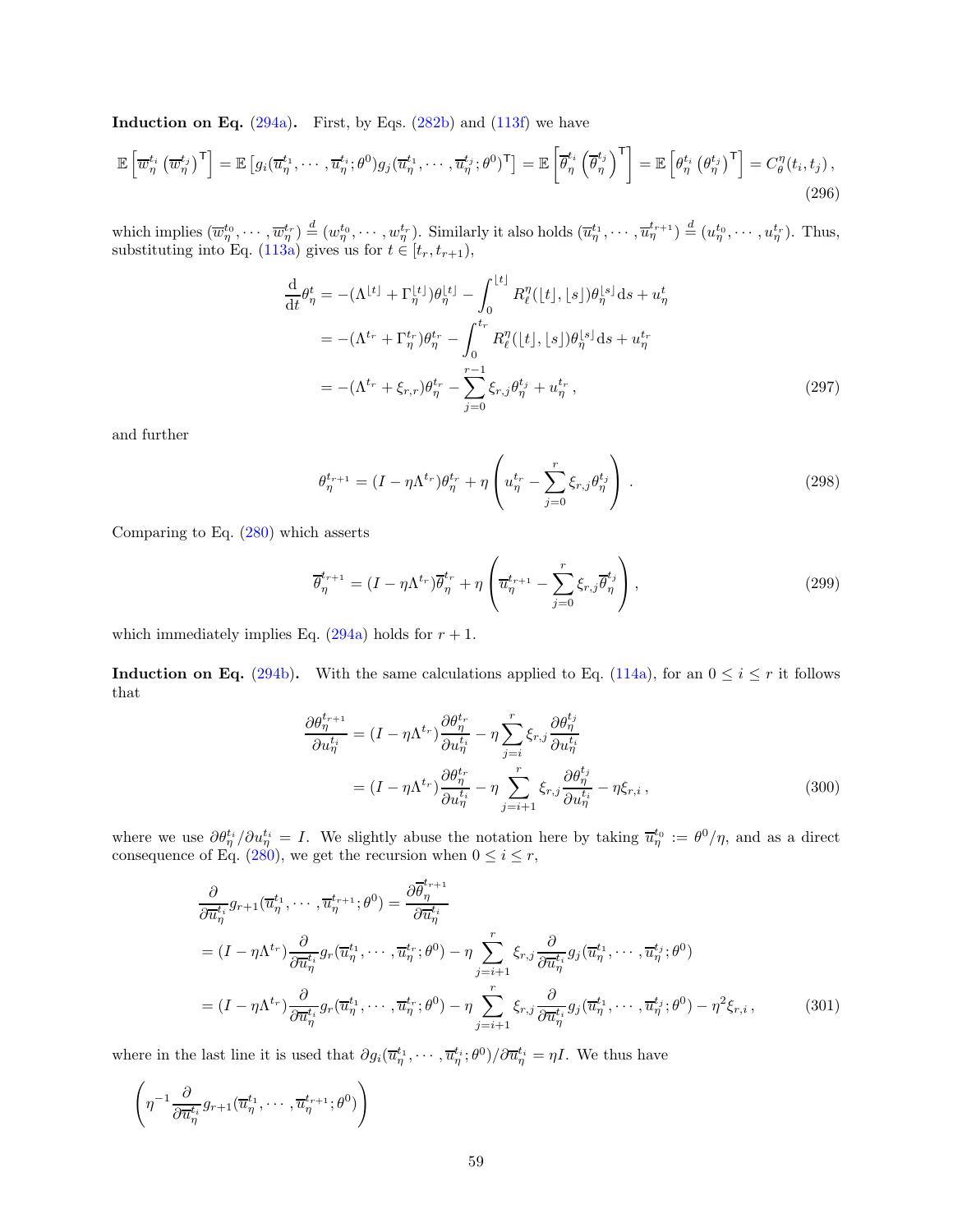$$
= (I - \eta \Lambda^{t_r}) \left( \eta^{-1} \frac{\partial}{\partial \overline{u}_{\eta}^{t_i}} g_r(\overline{u}_{\eta}^{t_1}, \cdots, \overline{u}_{\eta}^{t_r}; \theta^0) \right) - \eta \sum_{j=i+1}^r \xi_{r,j} \left( \eta^{-1} \frac{\partial}{\partial \overline{u}_{\eta}^{t_i}} g_j(\overline{u}_{\eta}^{t_1}, \cdots, \overline{u}_{\eta}^{t_j}; \theta^0) \right) - \eta \xi_{r,i}.
$$
 (302)

Together with the induction hypothesis we then show for all  $0 \le i \le r + 1$ ,

$$
R_{\theta}^{\eta}(t_{r+1}, t_i) = \mathbb{E}\left[\frac{\partial \theta_{\eta}^{t_{r+1}}}{\partial u_{\eta}^{t_i}}\right] = \mathbb{E}\left[\eta^{-1} \frac{\partial}{\partial \overline{u}_{\eta}^{t_i}} g_{r+1}(\overline{u}_{\eta}^{t_1}, \cdots, \overline{u}_{\eta}^{t_{r+1}}; \theta^0)\right] = \zeta_{r+1, i-1}/\eta.
$$
 (303)

Induction on Eqs. [\(294c\)](#page-57-6) and [\(294d\)](#page-57-4). By Eq. [\(113b\)](#page-22-5), for all  $0 \le i \le r+1$ ,

$$
r_{\eta}^{t_i} = -\frac{1}{\delta} \int_0^{t_i} R_{\theta}^{\eta}(|t|, [s]) \ell_{\lfloor s \rfloor}(r_{\eta}^s; z) ds + w_{\eta}^{t_i}
$$
  

$$
= -\frac{1}{\delta} \sum_{j=0}^{i-1} \eta R_{\theta}^{\eta}(t_i, t_{j+1}) \ell_{t_j}(r_{\eta}^{t_j}; z) + w_{\eta}^{t_i}
$$
  

$$
= -\frac{1}{\delta} \sum_{j=0}^{i-1} \zeta_{i,j} \ell_{t_j}(r_{\eta}^{t_j}; z) + w_{\eta}^{t_i}, \qquad (304)
$$

which further gives

$$
\ell_{t_i}(r_{\eta}^{t_i}; z) = \ell_{t_i}\left(-\frac{1}{\delta} \sum_{j=0}^{i-1} \zeta_{i,j} \ell_{t_j}(r_{\eta}^{t_j}; z) + w_{\eta}^{t_i}; z\right).
$$
\n(305)

From Eq. [\(281\)](#page-54-1) we get similarly

$$
f_i(\overline{w}_{\eta}^{t_0}, \cdots, \overline{w}_{\eta}^{t_i}; z) = \ell_{t_i} \left( -\frac{1}{\delta} \sum_{j=0}^{i-1} \zeta_{i,j} f_j(\overline{w}_{\eta}^{t_0}, \cdots, \overline{w}_{\eta}^{t_j}; z) + \overline{w}_{\eta}^{t_i}; z \right).
$$
 (306)

Since Eq. [\(294a\)](#page-57-3) holds for  $r+1$ , this implies we can assume without loss of generality that  $(w_{\eta}^{t_0}, \dots, w_{\eta}^{t_{r+1}})$  $(\overline{w}_{\eta}^{t_0},\dots,\overline{w}_{\eta}^{t_{r+1}})$ . In this case, it always holds that  $f_i(\overline{w}_{\eta}^{t_0},\dots,\overline{w}_{\eta}^{t_i};z)=\ell_{t_i}(r_{\eta}^{t_i};z)$  for  $0\leq i\leq r+1$ . In particular

$$
\nabla_r \ell_{t_i}(r^{t_i}_{\eta}; z) = \nabla_r \ell_{t_i} \left( -\frac{1}{\delta} \sum_{j=0}^{i-1} \zeta_{i,j} \ell_{t_j}(r^{t_j}_{\eta}; z) + w^{t_i}_{\eta}; z \right)
$$
  
\n
$$
= \nabla_r \ell_{t_i} \left( -\frac{1}{\delta} \sum_{j=0}^{i-1} \zeta_{i,j} f_j(\overline{w}^{t_0}_{\eta}, \cdots, \overline{w}^{t_j}_{\eta}; z) + \overline{w}^{t_i}_{\eta}; z \right)
$$
  
\n
$$
= \frac{\partial}{\partial \overline{w}^{t_i}} \ell_{t_i} \left( -\frac{1}{\delta} \sum_{j=0}^{i-1} \zeta_{i,j} f_j(\overline{w}^{t_0}_{\eta}, \cdots, \overline{w}^{t_j}_{\eta}; z) + \overline{w}^{t_i}_{\eta}; z \right)
$$
  
\n
$$
= \frac{\partial}{\partial \overline{w}^{t_i}_{\eta}} f_i(\overline{w}^{t_0}_{\eta}, \cdots, \overline{w}^{t_i}_{\eta}; z).
$$
 (307)

Taking expectation on both sides and we obtain  $\Gamma_{\eta}^{t_i} = \xi_{i,i}$  for  $0 \leq i \leq r+1$ . It then only remains to be shown that Eq. [\(294c\)](#page-57-6) holds for  $r + 1$ . From Eq. [\(114b\)](#page-22-6), we have for all  $0 \le i \le r$ ,

$$
\frac{\partial \ell_{t_{r+1}}(r^{t_{r+1}}_{\eta};z)}{\partial w^{t_i}_{\eta}} = \nabla_r \ell_{t_{r+1}}(r^{t_{r+1}}_{\eta};z) \cdot \left(-\frac{1}{\delta} \int_{t_{i+1}}^{t_{r+1}} R^{\eta}_{\theta}(t_{r+1},\lceil s'\rceil) \frac{\partial \ell_{\lfloor s'\rfloor}(r^{{s'}}_{\eta};z)}{\partial w^{t_i}_{\eta}} ds' - \frac{1}{\delta} R^{\eta}_{\theta}(t_{r+1},t_{i+1}) \nabla_r \ell_{t_i}(r^{t_i}_{\eta};z)\right)
$$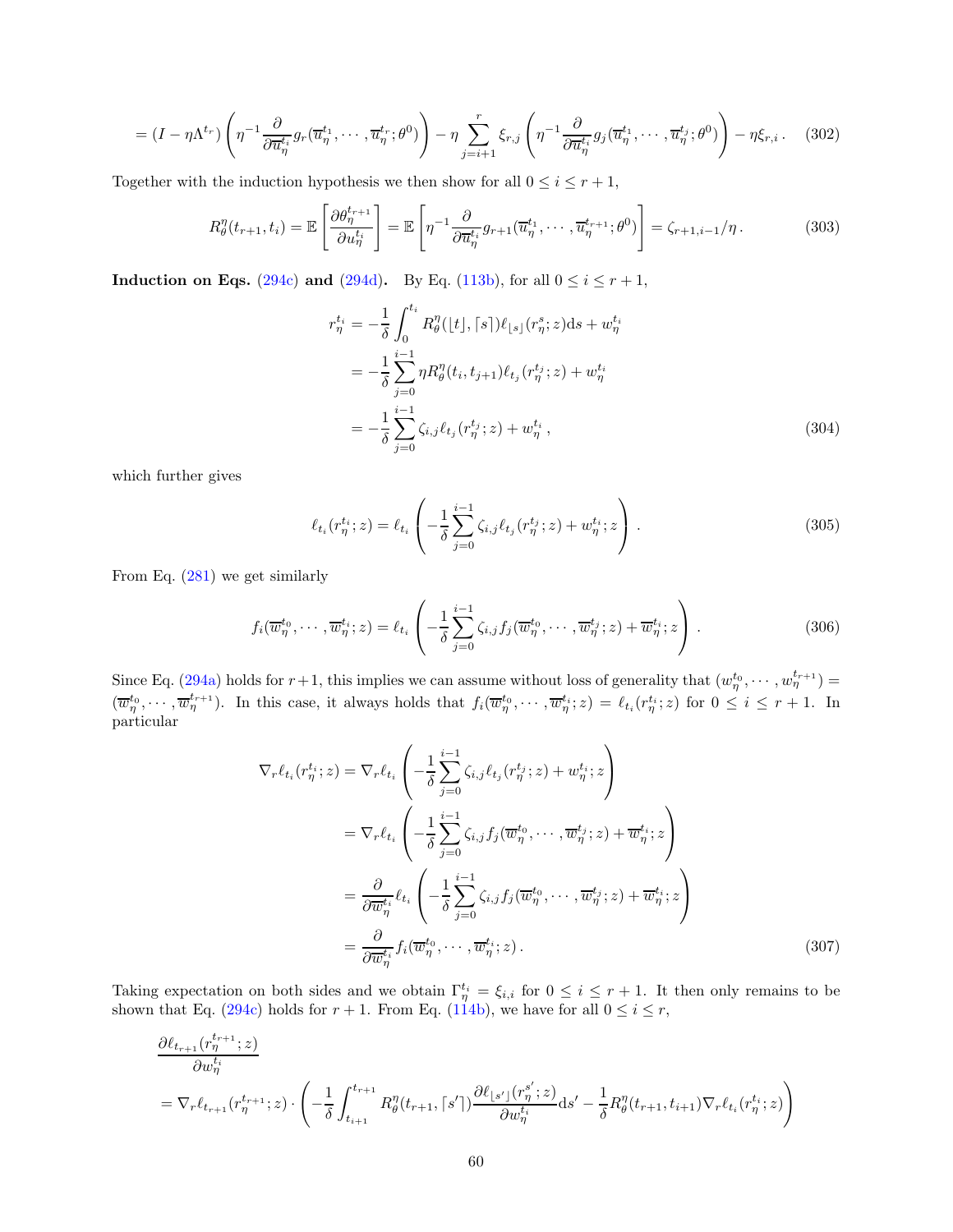$$
= \nabla_r \ell_{t_{r+1}}(r^{t_{r+1}}_{\eta}; z) \cdot \left( -\frac{1}{\delta} \sum_{j=i+1}^r \eta R_{\theta}^{\eta}(t_{r+1}, t_{j+1}) \frac{\partial \ell_{t_j}(r^{t_j}_{\eta}; z)}{\partial w^{t_i}_{\eta}} - \frac{1}{\delta} R_{\theta}^{\eta}(t_{r+1}, t_{i+1}) \nabla_r \ell_{t_i}(r^{t_i}_{\eta}; z) \right)
$$
  

$$
= \nabla_r \ell_{t_{r+1}}(r^{t_{r+1}}_{\eta}; z) \cdot \left( -\frac{1}{\delta} \sum_{j=i+1}^r \zeta_{r+1,j} \frac{\partial \ell_{t_j}(r^{t_j}_{\eta}; z)}{\partial w^{t_i}_{\eta}} - \frac{1}{\delta} \zeta_{r+1,i} \nabla_r \ell_{t_i}(r^{t_i}_{\eta}; z) / \eta \right).
$$
 (308)

Since

$$
\frac{\partial}{\partial \overline{w}_{\eta}^{t_i}} f_{r+1}(\overline{w}_{\eta}^{t_0}, \cdots, \overline{w}_{\eta}^{t_{r+1}}; z)
$$
\n
$$
= \frac{\partial}{\partial \overline{w}_{\eta}^{t_i}} \ell_{t_{r+1}} \left( -\frac{1}{\delta} \sum_{j=0}^r \zeta_{r+1,j} f_j(\overline{w}_{\eta}^{t_0}, \cdots, \overline{w}_{\eta}^{t_j}; z) + \overline{w}_{\eta}^{t_{r+1}}; z \right)
$$
\n
$$
= \nabla_r \ell_{t_{r+1}} \left( -\frac{1}{\delta} \sum_{j=0}^r \zeta_{r+1,j} f_j(\overline{w}_{\eta}^{t_0}, \cdots, \overline{w}_{\eta}^{t_j}; z) + \overline{w}_{\eta}^{t_{r+1}}; z \right) \cdot \left( -\frac{1}{\delta} \sum_{j=i}^r \zeta_{r+1,j} \frac{\partial}{\partial \overline{w}_{\eta}^{t_i}} f_j(\overline{w}_{\eta}^{t_0}, \cdots, \overline{w}_{\eta}^{t_j}; z) \right)
$$
\n
$$
= \nabla_r \ell_{t_{r+1}}(r_{\eta}^{t_{r+1}}; z) \cdot \left( -\frac{1}{\delta} \sum_{j=i}^r \zeta_{r+1,j} \frac{\partial}{\partial \overline{w}_{\eta}^{t_i}} f_j(\overline{w}_{\eta}^{t_0}, \cdots, \overline{w}_{\eta}^{t_j}; z) \right)
$$
\n
$$
= \nabla_r \ell_{t_{r+1}}(r_{\eta}^{t_{r+1}}; z) \cdot \left( -\frac{1}{\delta} \sum_{j=i+1}^r \zeta_{r+1,j} \frac{\partial}{\partial \overline{w}_{\eta}^{t_i}} f_j(\overline{w}_{\eta}^{t_0}, \cdots, \overline{w}_{\eta}^{t_j}; z) - \frac{1}{\delta} \zeta_{r+1,i} \nabla_r \ell_{t_i}(r_{\eta}^{t_i}; z) \right), \qquad (309)
$$

where in the last line we use  $\partial f_i(\overline{w}_{\eta}^{t_0},\cdots,\overline{w}_{\eta}^{t_i};z)/\partial \overline{w}_{\eta}^{t_i} = \nabla_r \ell_{t_i}(r_{\eta}^{t_i};z)$ . Comparing the above two equations, it then follows that

$$
\frac{\partial \ell_{t_{r+1}}(r^{t_{r+1}}_{\eta};z)}{\partial w^{t_i}_{\eta}} = \eta^{-1} \frac{\partial}{\partial \overline{w}^{t_i}_{\eta}} f_{r+1}(\overline{w}^{t_0}_{\eta}, \cdots, \overline{w}^{t_{r+1}}_{\eta}; z), \qquad (310)
$$

which further implies Eq. [\(294c\)](#page-57-6) for  $r+1$  by taking expectation on both sides. This concludes the induction. Finally, we invoke Lemma [C.3](#page-56-2) to show the solution of  $\mathfrak{S}^{\eta}$  is in the space  $S$ .

#### C.5 Proof of Lemma [C.3](#page-56-2)

Since the covariance kernels  $C_{\ell}^{\eta}$  and  $C_{\theta}^{\eta}$  are piecewise constant, the continuity conditions are automatically satisfied by Definition [5.2](#page-15-3) and [5.3.](#page-16-0) To show the lemma we only need to prove the upper bounds

$$
||R_{\theta}^{\eta}(t,s)|| \leq \Phi_{R_{\theta}}(t-s), \qquad ||R_{\ell}^{\eta}(t,s)|| \leq \mathbb{E}\left[\left\|\frac{\partial \ell_{\lfloor t\rfloor}(r_{\eta}^t;z)}{\partial w_{\eta}^s}\right\|\right] \leq \Phi_{R_{\ell}}(t-s), \qquad 0 \leq s \leq t \leq T,
$$
 (311a)

$$
||C_{\theta}^{\eta}(t,t)|| \leq \Phi_{C_{\theta}}(t), \qquad ||C_{\ell}^{\eta}(t,t)|| \leq \Phi_{C_{\ell}}(t), \qquad 0 \leq t \leq T, \qquad (311b)
$$
  

$$
||\Gamma_{\eta}^t|| \leq M_{\ell}, \qquad 0 \leq t \leq T. \qquad (311c)
$$

Note that

<span id="page-60-2"></span><span id="page-60-1"></span><span id="page-60-0"></span>
$$
\left\|\Gamma_{\eta}^{t}\right\| \leq \mathbb{E}\left[\left\|\nabla_{r}\ell_{\lfloor t\rfloor}(r_{\eta}^{t};z)\right\|\right] \leq M_{\ell},\tag{312}
$$

which proves Eq. [\(311c\)](#page-60-0).

Upper bounds for  $R_{\theta}^{\eta}$  and  $R_{\ell}^{\eta}$ . From the definition of  $R_{\ell}^{\eta}$  in Eq. [\(113d\)](#page-22-9) and that  $r_{\eta}^{t}$  and  $w_{\eta}^{t}$  are piecewise constant, we know  $R_{\ell}^{\eta}(t,s) = R_{\ell}^{\eta}([t],[s])$ . Since  $\max\{|t| - |s|,0\} \leq t-s$ , it suffices to prove  $||R_{\ell}^{\eta}([t],[s])|| \leq \Phi_{R_{\ell}}(\max\{|t| - [s],0\}).$  We prove Eq. [\(311a\)](#page-60-1) for all  $|t| - |s| \leq m\eta$  for all  $m \in \mathbb{Z}_{\geq 0}$ . When  $m = 0$ , we have

$$
\frac{\mathrm{d}}{\mathrm{d}t} \|R_{\theta}^{\eta}(t,s)\| \le (M_{\Lambda} + M_{\ell}) \|R_{\theta}^{\eta}(\lfloor t \rfloor, s)\| \le M_{\Lambda} + M_{\ell},\tag{313}
$$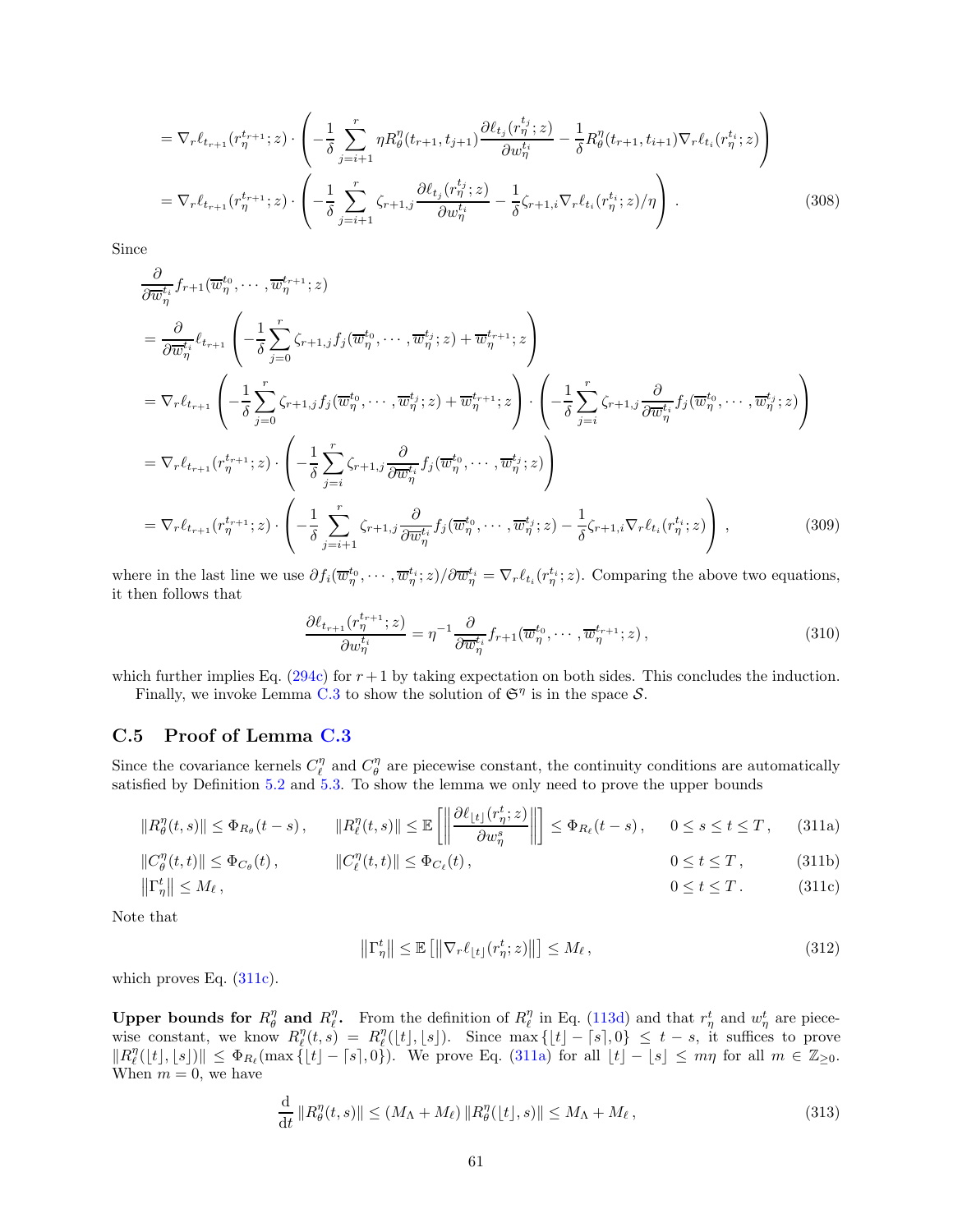$$
||R_{\ell}^{\eta}(t,s)|| = \left\| -\frac{1}{\delta} \mathbb{E} \left[ \nabla_r \ell_{\lfloor t \rfloor} (r_{\eta}^t; z) \nabla_r \ell_{\lfloor t \rfloor} (r_{\eta}^s; z) \right] \right\| \le \frac{M_{\ell}^2}{\delta^2}.
$$
 (314)

Comparing to Eqs. [\(58b\)](#page-15-1) and [\(58a\)](#page-15-4) we see  $||R_{\theta}^{\eta}(t,s)|| \leq \Phi_{R_{\theta}}(t-s), ||\Phi_{R_{\ell}}(t,s)|| \leq \Phi_{R_{\ell}}(0)$  when  $|t| = |s|$ . Suppose Eq. [\(311a\)](#page-60-1) holds for  $\lfloor t \rfloor - \lfloor s \rfloor \leq m\eta$ , then by Eq. [\(114a\)](#page-22-2) one has for  $\lfloor t \rfloor - \lfloor s \rfloor = (m + 1)\eta$ ,

$$
\frac{d}{dt} ||R_{\theta}^{\eta}(t,s)|| \leq (M_{\Lambda} + M_{\ell}) ||R_{\theta}^{\eta}([t],s)|| + \int_{s}^{|t|} ||R_{\ell}^{\eta}([t],[s'])|| ||R_{\theta}^{\eta}([s'],s)|| ds'
$$
\n
$$
\stackrel{\text{(i)}}{=} \lim_{t' \uparrow |t|} \left\{ (M_{\Lambda} + M_{\ell}) ||R_{\theta}^{\eta}(t',s)|| + \int_{s}^{t'} ||R_{\ell}^{\eta}([t],[s'])|| ||R_{\theta}^{\eta}([s'],s)|| \right\} ds'
$$
\n
$$
\leq (M_{\Lambda} + M_{\ell}) \Phi_{R_{\theta}}(t-s) + \int_{s}^{|t|} \Phi_{R_{\ell}}(t-s') \Phi_{R_{\theta}}(s'-s) ds'
$$
\n
$$
\stackrel{\text{(ii)}}{=} \frac{d}{dt} \Phi_{R_{\theta}}(t-s), \tag{315}
$$

where in (i) we use that  $R_{\theta}^{\eta}(t, s)$  is continuous in t and in (ii) we use Eq. [\(58a\)](#page-15-4). We conclude  $||R_{\theta}^{\eta}(t, s)|| \le$  $\Phi_{R_{\theta}}(t-s)$  when  $\lfloor t \rfloor - \lfloor s \rfloor \leq (m+1)\eta$ . Similarly by Eq. [\(114b\)](#page-22-6) when  $\lfloor t \rfloor - \lfloor s \rfloor = (m+1)\eta$  it holds

$$
\mathbb{E}\left[\left\|\frac{\partial \ell_{\lfloor t\rfloor}(r_{\eta}^{t};z)}{\partial w_{\eta}^{s}}\right\|\right] \leq M_{\ell} \cdot \left(\frac{1}{\delta} \int_{\lceil s\rceil}^{\lfloor t\rfloor} R_{\theta}^{\eta}(\lfloor t\rfloor, \lceil s'\rceil) \mathbb{E}\left[\left\|\frac{\partial \ell_{\lfloor s'\rfloor}(r_{\eta}^{s'};z)}{\partial w_{\eta}^{s}}\right\|\right] ds' + \frac{M_{\ell}}{\delta} \cdot R_{\theta}^{\eta}(\lfloor t\rfloor, \lceil s\rceil)\right)
$$
\n
$$
\stackrel{\text{(i)}}{\leq} \frac{M_{\ell}}{\delta} \cdot \left\{M_{\ell} \Phi_{R_{\theta}}(t) + \int_{\lceil s\rceil}^{\lfloor t\rfloor} \Phi_{R_{\theta}}(t-s') \Phi_{R_{\ell}}(s'-s) \, ds'\right\}
$$
\n
$$
\stackrel{\text{(ii)}}{\leq} \Phi_{R_{\ell}}(t-s),\tag{316}
$$

where we use  $\lfloor t \rfloor - \lceil s \rceil \leq m\eta$  and the induction hypothesis at m in (i), in (ii) we invoke Eq. [\(58b\)](#page-15-1). Finally, note that  $||R_{\ell}^{\eta}(t, s)|| \leq \mathbb{E} \left[ \left\| \right.$  $\partial \ell_{\lfloor t \rfloor}(r^t_{\eta}; z)$  $\partial w^s_\eta$  $\biggl\} \biggl[$ I holds and we complete the proof by induction.

Upper bounds for  $C_{\theta}^{\eta}$  and  $C_{\ell}^{\eta}$ . Since  $C_{\theta}^{\eta}$  and  $C_{\ell}^{\eta}$  are piecewise constant we only need to show  $||C_{\theta}^{\eta}(|t|, |t|)|| \le$ **Spectrum** by the bounds for  $C_{\theta}$  and  $C_{\ell}$ . Since  $C_{\theta}$  and  $C_{\ell}$  are preceduse constant we only need to show  $||C_{\theta}$  ([t], [t])  $\Phi_{C_{\theta}}(t_1)$ , [t]) and  $||C_{\ell}^{\theta}(t_1,t_1)|| \leq \Phi_{C_{\ell}}(t_1,t_1)$  and Eq. [\(311b\)](#page-60-2) show this by induction on  $[t] = r\eta$  with hypotheses

$$
\mathbb{E}\left[\left\|\theta_{\eta}^{[t]}\right\|^2\right] \leq \Phi_{C_{\theta}}([t]),\tag{317}
$$

When  $r = 0$ , the initial condition holds at time 0. Suppose the inductive hypotheses hold for  $\lfloor t \rfloor \leq r\eta$ , when  $r\eta \leq t < (r+1)\eta$ , we can obtain from Eq. [\(113a\)](#page-21-3) that

$$
\frac{\mathrm{d}}{\mathrm{d}t} \left\| \theta_{\eta}^{t} \right\|_{2} = \left( M_{\Lambda} + M_{\ell} \right) \left\| \theta_{\eta}^{\lfloor t \rfloor} \right\|_{2} + \int_{0}^{\lfloor t \rfloor} \Phi_{R_{\ell}}(t-s) \left\| \theta_{\eta}^{\lfloor s \rfloor} \right\|_{2} \mathrm{d}s + \left\| u_{\eta}^{\lfloor t \rfloor} \right\|_{2} . \tag{318}
$$

By the same calculations in Eq. [\(162\)](#page-35-0) we get

$$
\frac{\mathrm{d}}{\mathrm{d}t} \sqrt{\mathbb{E}\left[\left\|\theta_{\eta}^{t}\right\|_{2}^{2}\right]}
$$
\n
$$
\leq \sqrt{3 \cdot \left\{\left(M_{\Lambda} + M_{\ell}\right)^{2} \mathbb{E}\left[\left\|\theta_{\eta}^{t_{1}}\right\|_{2}^{2}\right] + \int_{0}^{t_{1}} (t-s+1)^{2} \Phi_{R_{\ell}}(t-s)^{2} \mathbb{E}\left[\left\|\theta_{\eta}^{s_{1}}\right\|_{2}^{2}\right] ds + \frac{k}{\delta} \Phi_{C_{\ell}}(t)\right\}}
$$
\n
$$
\leq \sqrt{3 \cdot \left\{\left(M_{\Lambda} + M_{\ell}\right)^{2} \Phi_{C_{\theta}}(t)^{2} + \int_{0}^{t_{1}} (t-s+1)^{2} \Phi_{R_{\ell}}(t-s)^{2} \Phi_{C_{\theta}}(s)^{2} ds + \frac{k}{\delta} \Phi_{C_{\ell}}(t)\right\}},
$$
\n(319)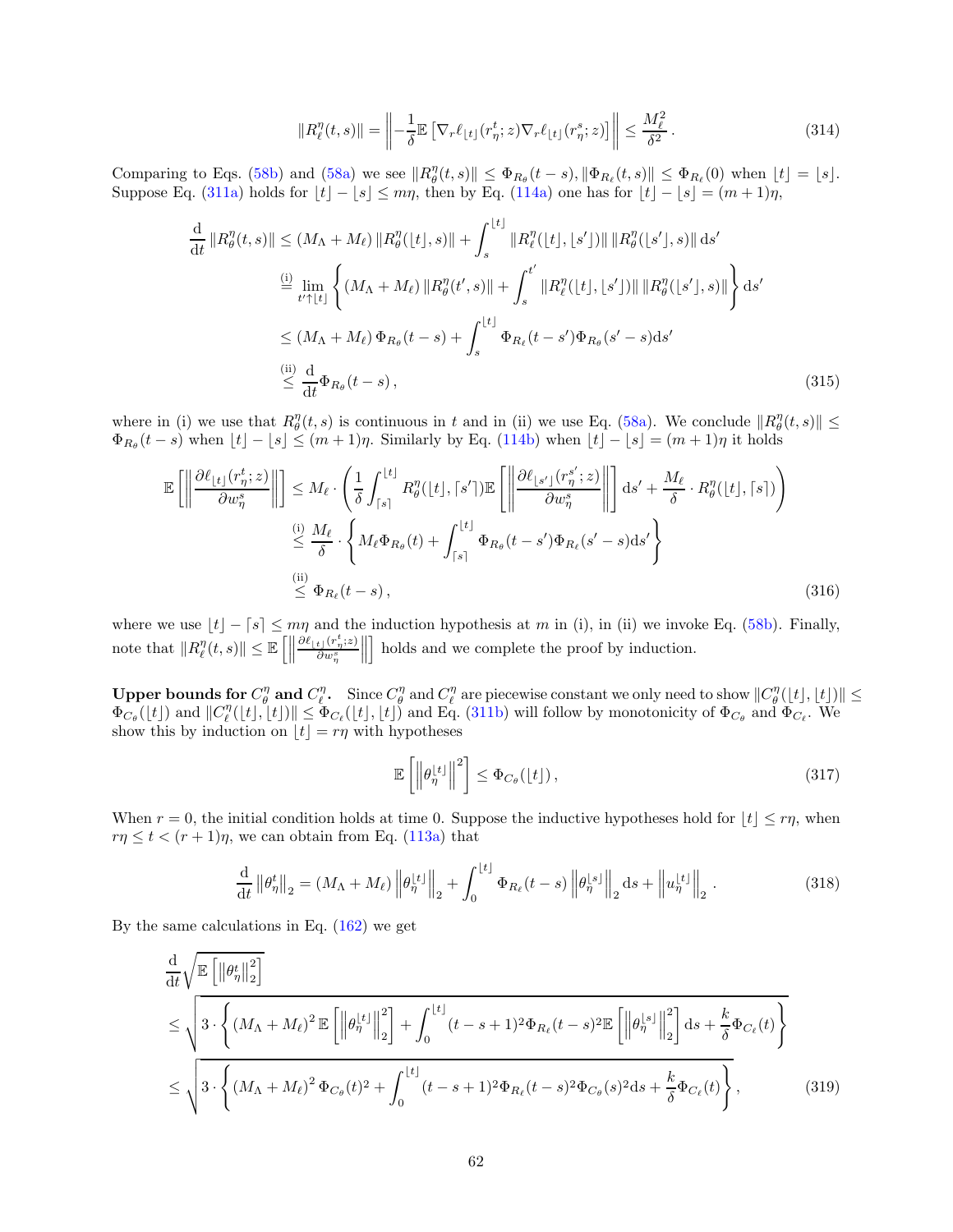which together with Eq. [\(58c\)](#page-15-5) implies  $\sqrt{\mathbb{E}\left[\left\|\theta_{\eta}^{t}\right\|_{2}^{2}\right]}$ 2  $\left| \leq \Phi_{C_{\theta}}(t) \right|$  when  $t \leq (r+1)\eta$ . It then follows that

$$
||C_{\theta}^{\eta}(t,t)|| = \left\| \mathbb{E}\left[\theta_{\eta}^{t} \theta_{\eta}^{t}^{\mathsf{T}}\right] \right\| \leq \mathbb{E}\left[\left\|\theta_{\eta}^{t}\right\|_{2}^{2}\right] \leq \Phi_{C_{\theta}}(t).
$$
\n(320)

By Eq.  $(113b)$  we have

$$
\begin{split} \left\| \ell_{\lfloor t \rfloor} (r_{\eta}^{t}; z) \right\|_{2} &\leq \left\| \ell_{\lfloor t \rfloor} (0; z) \right\|_{2} + M_{\ell} \left\| r_{\eta}^{t} \right\|_{2} \\ &\leq \left\| \ell_{\lfloor t \rfloor} (0; z) \right\|_{2} + \frac{M_{\ell}}{\delta} \int_{0}^{\lfloor t \rfloor} \left\| R_{\theta}^{\eta} (\lfloor t \rfloor, \lceil s \rceil) \right\| \left\| \ell_{\lfloor s \rfloor} (r_{\eta}^{s}; z) \right\|_{2} \mathrm{d}s + M_{\ell} \left\| w_{\eta}^{t} \right\|_{2} \\ &\leq \left\| \ell_{\lfloor t \rfloor} (0; z) \right\|_{2} + \frac{M_{\ell}}{\delta} \int_{0}^{\lfloor t \rfloor} \Phi_{R_{\theta}} (t - s) \left\| \ell_{\lfloor s \rfloor} \left( r_{\eta}^{\lfloor s \rfloor}; z \right) \right\|_{2} \mathrm{d}s + M_{\ell} \left\| w_{\eta}^{t} \right\|_{2} , \end{split} \tag{321}
$$

where in the last line we use the fact that  $r_{\eta}^{t}$  is piecewise constant. Repeat the same argument in Eq. [\(172\)](#page-36-0), we obtain

$$
\mathbb{E}\left[\left\|\ell_{\lfloor t\rfloor}\left(r_{\eta}^{t};z\right)\right\|_{2}^{2}\right] \n\leq 3 \left\{\mathbb{E}\left[\left\|\ell_{\lfloor t\rfloor}\left(0;z\right)\right\|_{2}^{2}\right] + \frac{M_{\ell}^{2}}{\delta^{2}} \int_{0}^{\lfloor t\rfloor} (t-s+1)^{2} \Phi_{R_{\theta}}(t-s)^{2} \mathbb{E}\left[\left\|\ell_{\lfloor s\rfloor}\left(r_{\eta}^{\lfloor s\rfloor};z\right)\right\|_{2}^{2}\right] ds + M_{\ell}^{2} \mathbb{E}\left[\left\|w_{\eta}^{t}\right\|_{2}^{2}\right] \right\} \n\leq 3 \left\{M_{\theta^{0},z} + \frac{M_{\ell}^{2}}{\delta^{2}} \int_{0}^{\lfloor t\rfloor} (t-s+1)^{2} \Phi_{R_{\theta}}(t-s)^{2} \Phi_{C_{\ell}}(s) ds + k M_{\ell}^{2} \Phi_{C_{\theta}}(t) \right\},
$$
\n(322)

where we use  $\mathbb{E} \left[ \left\| w_{\eta}^{t} \right\|_{2}^{2} \right]$ 2  $\left| \leq k \left\| C_{\theta}^{\eta}(t,t) \right\| \leq k \Phi_{C_{\theta}}(t)$ . Comparing to Eq. [\(58d\)](#page-15-0) we have  $\mathbb{E} \left[ \left\| \ell_{\lfloor t \rfloor} (r_{\eta}^{t}; z) \right\| \right]$ 2 i ≤  $\Phi_{C_{\ell}}(t)$  and

$$
||C_{\ell}^{\eta}(t,t)|| = ||\mathbb{E}\left[\ell_{\lfloor t\rfloor}(r_{\eta}^t; z)\ell_{\lfloor t\rfloor}(r_{\eta}^t; z)^{\mathsf{T}}\right]|| \leq \mathbb{E}\left[\left\|\ell_{\lfloor t\rfloor}\left(r_{\eta}^t; z\right)\right\|_{2}^{2}\right] \leq \Phi_{C_{\ell}}(t).
$$
\n(323)

We conclude the proof by induction.

#### <span id="page-62-0"></span>C.6 Proof of Lemma [C.4](#page-57-1)

We first introduce a lemma for mappings  $\mathcal{T}_{\mathcal{S}\to\overline{\mathcal{S}}}$  and  $\mathcal{T}_{\mathcal{S}}^{\eta}$  $\frac{\partial \eta}{\partial S \to \overline{S}}$  on  $X^{\eta}$ . The reader can find its proof in Appendix [C.8.](#page-70-0)

<span id="page-62-1"></span>**Lemma C.6.** Under the same conditions of Lemma [6.3,](#page-23-1) suppose  $\mathcal{T}_{\mathcal{S}\to\mathcal{S}}(X^{\eta}) = (\overline{C}_{\theta}^{\eta})$  $\eta$ <sub>θ</sub>,  $\overline{R}$  $\eta$  $\mathcal{T}_{\beta}^{\eta}$ ),  $\mathcal{T}_{\mathcal{S}_{\eta}}^{\eta}$  $\frac{\sigma}{\mathcal{S} \rightarrow \overline{\mathcal{S}}}(X^{\eta}) =$  $(C_{\theta}^{\eta}, R_{\theta}^{\eta})$  and define  $[R_{\theta}^{\eta}](t,s) := R_{\theta}^{\eta}((t), \lceil s \rceil)$  when  $\lceil s \rceil \leq \lfloor t \rfloor$ ,  $[R_{\theta}^{\eta}](t,s) := I$  when  $\lceil s \rceil > \lfloor t \rfloor$ . It then holds for all  $\lambda \geq \lambda_6 := \lambda_6(\mathcal{S}, \mathcal{S}).$ 

$$
\operatorname{dist}_{\lambda,T}\left(\overline{C}_{\theta}^{\eta}, C_{\theta}^{\eta}\right) \le \overline{h}(\eta),\tag{324}
$$

$$
\operatorname{dist}_{\lambda,T}\left(\overline{R}_{\theta}^{\eta}, [R_{\theta}^{\eta}]\right) \leq \overline{h}(\eta),\tag{325}
$$

for some nondecreasing function  $h(\eta)$  with  $h(0) = 0$ . Here the function h only depends on the spaces S and S.

Suppose  $\mathcal{T}(X^{\eta}) = (\overline{C}_{\ell}^{\eta})$  $\frac{\eta}{\ell}, \overline{R}^{\eta}_{\ell}$  $(\overline{\mathcal{L}}_l, \overline{\Gamma}_\eta)$  and the fixed point equation  $\mathcal{T}^\eta(X^\eta) = X^\eta = (C^\eta_{\ell}, R^\eta_{\ell}, \Gamma_\eta)$ . Using the same notations in Lemma [C.6](#page-62-1) we can then write out the equations determining  $(\overline{C}_{\ell}^{\eta})$  $_{\ell}^{\eta}, \overline{R}_{\ell}^{\eta}$  $\overline{P}_{\ell}, \overline{P}_{\eta}$  and  $(C_{\ell}^{\eta}, R_{\ell}^{\eta}, \Gamma_{\eta})$ as

$$
\overline{r}_{\eta}^{t} = -\frac{1}{\delta} \int_{0}^{t} \overline{R}_{\theta}^{\eta}(t,s) \ell_{s}(\overline{r}_{\eta}^{s};z) ds + \overline{w}_{\eta}^{t}, \qquad w^{t} \sim \mathsf{GP}(0, \overline{C}_{\theta}^{\eta}),
$$

$$
\frac{\partial \ell_t(\overline{r}_{\eta}^t; z)}{\partial \overline{w}_{\eta}^s} = \nabla_r \ell_t(\overline{r}_{\eta}^t; z) \cdot \left( -\frac{1}{\delta} \int_s^t \overline{R}_{\theta}^{\eta}(t, s') \frac{\partial \ell_{s'}(\overline{r}_{\eta}^{s'}; z)}{\partial \overline{w}_{\eta}^s} ds' - \frac{1}{\delta} \overline{R}_{\theta}^{\eta}(t, s) \nabla_r \ell_s(\overline{r}_{\eta}^s; z) \right), \quad 0 \le s < t \le T,
$$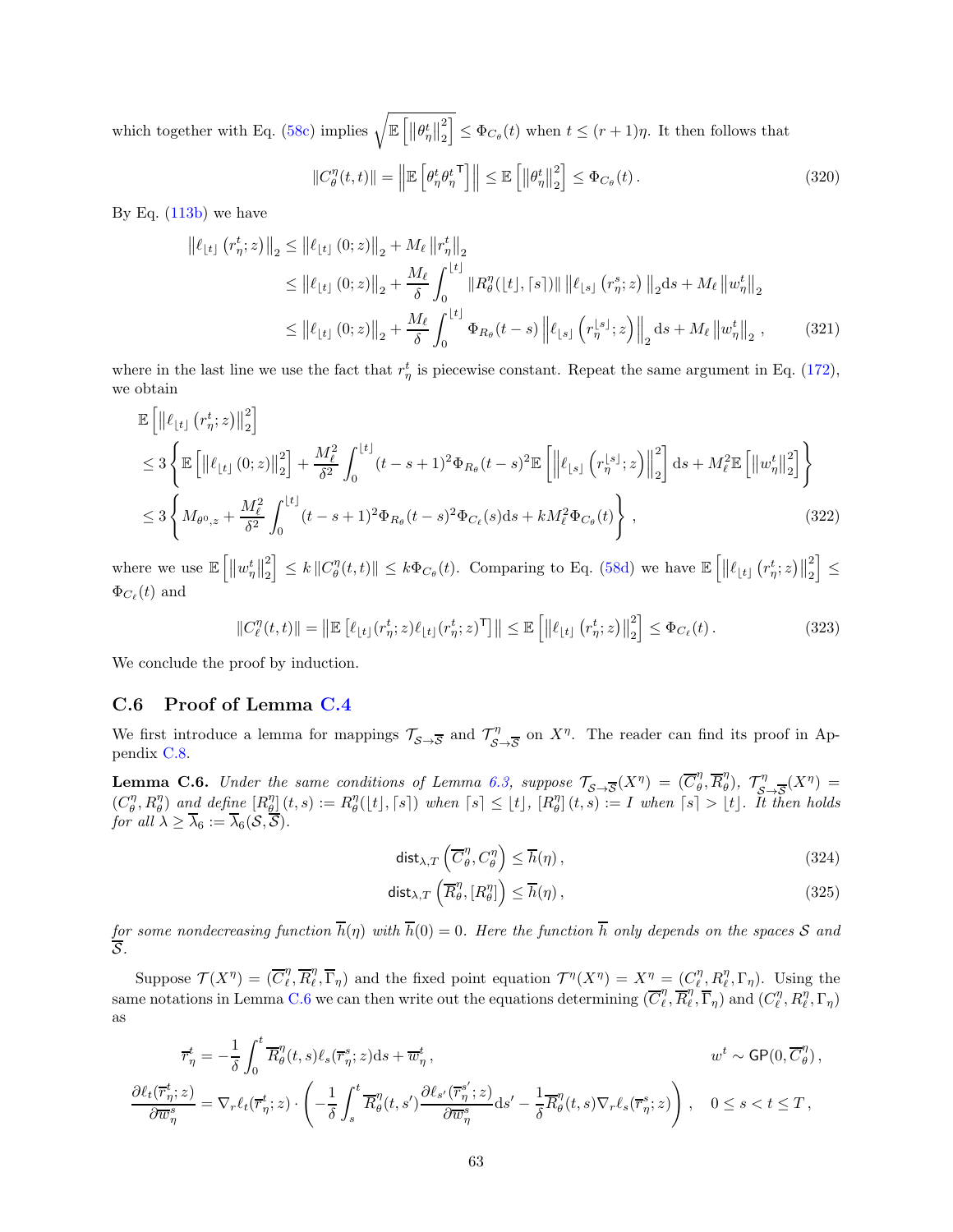$$
\overline{C}_{\ell}^{\eta}(t,s) = \mathbb{E}\left[\ell_t(\overline{r}_{\eta}^t; z)\ell_s(\overline{r}_{\eta}^s; z)^{\mathsf{T}}\right],
$$
\n
$$
0 \le s \le t \le T,
$$
\n
$$
\overline{R}_{\ell}^{\eta}(t,s) = \mathbb{E}\left[\frac{\partial \ell_t(\overline{r}_{\eta}^t; z)}{\partial \overline{w}_{\eta}^s}\right],
$$
\n
$$
0 \le s < t \le T,
$$
\n
$$
0 \le s < t \le T,
$$

$$
\overline{\Gamma}_{\eta}^{t} = \mathbb{E}\left[\nabla_{r}\ell_{t}(\overline{r}_{\eta}^{t}; z)\right],
$$
\n
$$
0 \leq t \leq T,
$$

and

$$
\begin{split} r^t_\eta&=-\frac{1}{\delta}\int_0^{\lfloor t\rfloor}\left[R^\eta_\theta\right](t,s)\ell_{\lfloor s\rfloor}(r^s_\eta;z)\mathrm{d} s+w^t_\eta\,,\\ \frac{\partial\ell_{\lfloor t\rfloor}(r^t_\eta;z)}{\partial w^s_\eta}&=\nabla_r\ell_{\lfloor t\rfloor}(r^t_\eta;z)\cdot\left(-\frac{1}{\delta}\int_{\min\{\lceil s\rfloor,\lfloor t\rfloor\}}^{\lfloor t\rfloor}\left[R^\eta_\theta\right](t,s')\frac{\partial\ell_{\lfloor s'\rfloor}(r^s_\eta;z)}{\partial w^s_\eta}\mathrm{d} s'-\frac{1}{\delta}\left[R^\eta_\theta\right](t,s)\nabla_r\ell_{\lfloor s\rfloor}(r^s_\eta;z)\right)\,,\\ C^\eta_\ell(t,s)&=\mathbb{E}\left[\ell_{\lfloor t\rfloor}(r^t_\eta;z)\ell_{\lfloor s\rfloor}(r^{\lfloor s\rfloor}_\eta;z)^\mathsf{T}\right]\,,\\ R^\eta_\ell(t,s)&=\mathbb{E}\left[\frac{\partial\ell_{\lfloor t\rfloor}(r^t_\eta;z)}{\partial w^s_\eta}\right]\,,\\ \Gamma^\ell_\eta&=\mathbb{E}\left[\nabla_r\ell_{\lfloor t\rfloor}(r^t_\eta;z)\right]\,, \end{split}
$$

where  $w_{\eta}^t \sim \mathsf{GP}(0, C_{\theta}^{\eta})$ . Note that since we set  $[R_{\theta}^{\eta}](t, s) = I$  when  $\lceil s \rceil > \lfloor t \rfloor$ , it is consistent with the definition in Eq.  $(115)$ .

Controlling the distance between  $\overline{C}_{\ell}^{\eta}$  and  $C_{\ell}^{\eta}$ . By Lemma [C.6,](#page-62-1) we can couple the Gaussian processes  $\overline{w}_{\eta}^{t}$  and  $w_{\eta}^{t}$  such that for all  $\lambda \geq \overline{\lambda}_{6}$ ,

<span id="page-63-0"></span>
$$
\sup_{t \in [0,T]} e^{-\lambda t} \sqrt{\mathbb{E}\left[\left\|\overline{w}^t_{\eta} - w^t_{\eta}\right\|^2_2\right]} \le 2 \cdot \text{dist}_{\lambda,T} \left(\overline{C}_{\theta}^{\eta}, C_{\theta}^{\eta}\right) \le 2\overline{h}(\eta). \tag{326}
$$

By definition of  $C_{\theta}^{\eta}$  we know  $w_{\eta}^{t}$  is piecewise constant in the sense that  $w_{\eta}^{t} = w_{\eta}^{|t|}$ . Hence  $r_{\eta}^{t} = r_{\eta}^{|t|}$  and

$$
\begin{split}\n\left\|\overline{r}_{\eta}^{t} - r_{\eta}^{t}\right\|_{2} &= \left\|\overline{-\frac{1}{\delta}} \int_{0}^{t} \overline{R}_{\theta}^{\eta}(t,s) \ell_{s}(\overline{r}_{\eta}^{s};z) \mathrm{d}s + \overline{w}_{\eta}^{t} + \frac{1}{\delta} \int_{0}^{\lfloor t \rfloor} \left[R_{\theta}^{\eta}(t,s) \ell_{\lfloor s \rfloor}(r_{\eta}^{s};z) \mathrm{d}s - w_{\eta}^{t}\right]\right]_{2} \\
&\leq \frac{1}{\delta} \int_{0}^{\lfloor t \rfloor} \left\|\overline{R}_{\theta}^{\eta}(t,s)\right\| \left\|\ell_{s}(\overline{r}_{\eta}^{s};z) - \ell_{\lfloor s \rfloor}(r_{\eta}^{s};z)\right\|_{2} \mathrm{d}s + \frac{1}{\delta} \int_{0}^{\lfloor t \rfloor} \left\|\overline{R}_{\theta}^{\eta}(t,s) - \left[R_{\theta}^{\eta}(t,s)\right] \right\| \left\|\ell_{\lfloor s \rfloor}(r_{\eta}^{s};z)\right\|_{2} \mathrm{d}s \\
&+ \frac{1}{\delta} \int_{\lfloor t \rfloor}^t \left\|\overline{R}_{\theta}^{\eta}(t,s)\right\| \left\|\ell_{s}(\overline{r}_{\eta}^{s};z)\right\|_{2} \mathrm{d}s + \left\|\overline{w}_{\eta}^{t} - w_{\eta}^{t}\right\|_{2} \\
&\leq \frac{M_{\ell}}{\delta} \int_{0}^{\lfloor t \rfloor} \Phi_{R_{\theta}}(t-s) \left(\left\|\overline{r}_{\eta}^{s} - r_{\eta}^{s}\right\|_{2} + |s - \lfloor s \rfloor|\right) \mathrm{d}s + \frac{1}{\delta} \int_{0}^{\lfloor t \rfloor} \left\|\overline{R}_{\theta}^{\eta}(t,s) - \left[R_{\theta}^{\eta}(t,s)\right] \right\| \left\|\ell_{\lfloor s \rfloor}(r_{\eta}^{s};z)\right\|_{2} \mathrm{d}s \\
&+ \frac{\Phi_{R_{\theta}}(T)}{\delta} \int_{\lfloor t \rfloor}^t \left\|\ell_{s}(\overline{r}_{\eta}^{s};z)\right\|_{2}
$$

We choose  $\lambda$  large enough such that Lemma [C.6](#page-62-1) holds and we can get

$$
e^{-\lambda t} \left\| \overline{r}_{\eta}^{t} - r_{\eta}^{t} \right\|_{2}
$$
  
\n
$$
\leq \frac{M_{\ell}}{\delta} \int_{0}^{\lfloor t \rfloor} e^{-\lambda(t-s)} \Phi_{R_{\theta}}(t-s) \cdot e^{-\lambda s} \left( \left\| \overline{r}_{\eta}^{s} - r_{\eta}^{s} \right\|_{2} + \eta \right) ds + \frac{\overline{h}(\eta)}{\delta} \int_{0}^{\lfloor t \rfloor} \left\| \ell_{\lfloor s \rfloor}(r_{\eta}^{s}; z) \right\|_{2} ds
$$
  
\n
$$
+ \frac{e^{-\lambda t} \Phi_{R_{\theta}}(T)}{\delta} \int_{\lfloor t \rfloor}^{t} \left\| \ell_{s}(\overline{r}_{\eta}^{s}; z) \right\|_{2} ds + e^{-\lambda t} \left\| \overline{w}_{\eta}^{t} - w_{\eta}^{t} \right\|_{2} .
$$
\n(328)

Square both sides and take expectations. It follows by Cauchy-Schwarz inequality that

$$
e^{-2\lambda t}\mathbb{E}\left[\left\Vert \overline{r}_{\eta}^{t}-r_{\eta}^{t}\right\Vert _{2}^{2}\right]
$$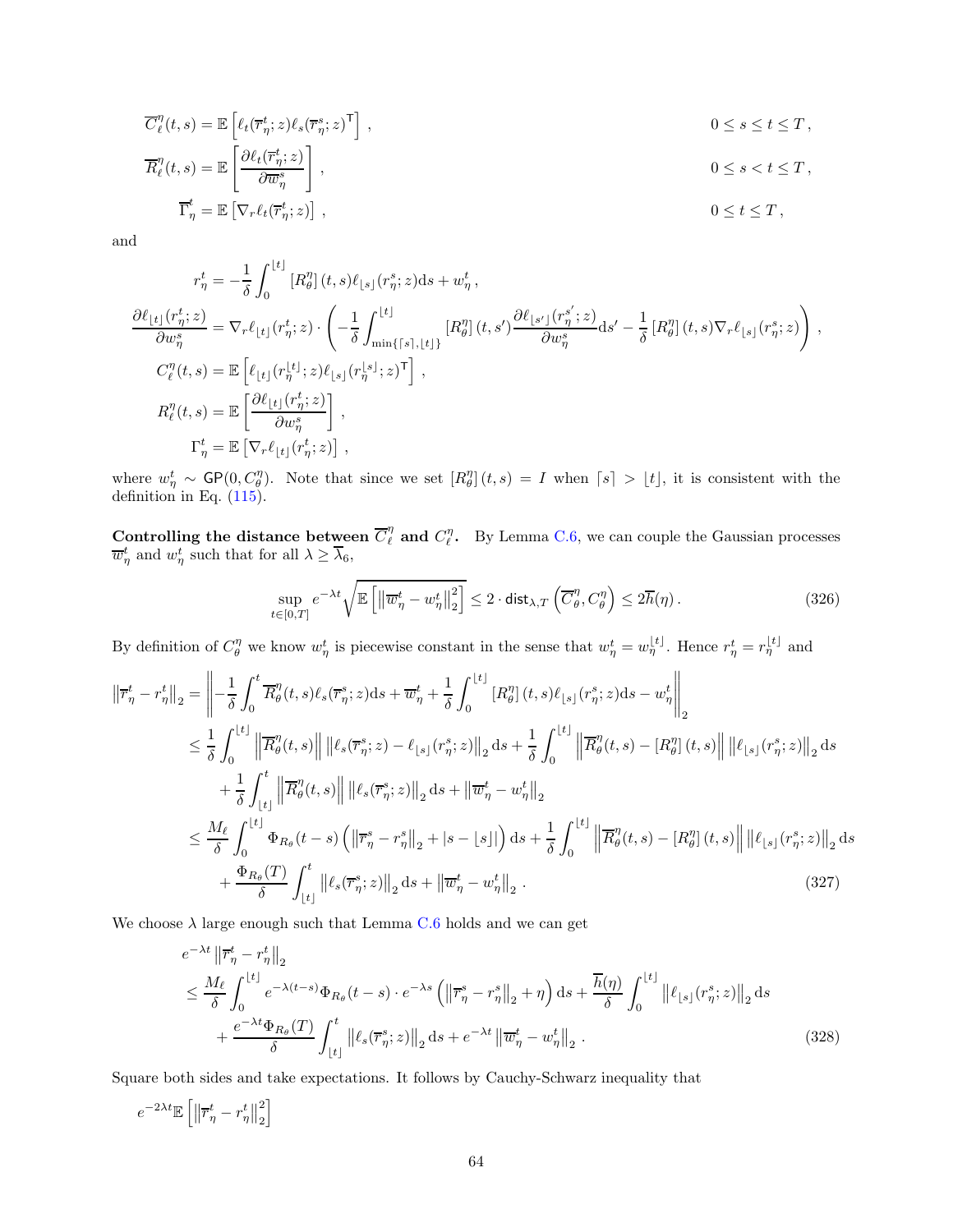$$
\leq \left\{ 2 \int_0^{\lfloor t \rfloor} (t-s+1)^{-2} ds + \int_0^t (t-s+1)^{-2} + 1 \right\} \n\cdot \left\{ \frac{M_\ell^2}{\delta^2} \int_0^{\lfloor t \rfloor} e^{-2\lambda(t-s)} \Phi_{R_\theta}(t-s)^2 \cdot e^{-2\lambda s} \left( \mathbb{E} \left[ \left\| \overline{r}_\eta^s - r_\eta^s \right\|_2^2 \right] + \eta^2 \right) ds \n+ \frac{\overline{h}(\eta)^2}{\delta^2} \int_0^{\lfloor t \rfloor} \mathbb{E} \left[ \left\| \ell_{\lfloor s \rfloor} (r_\eta^s; z) \right\|_2^2 \right] ds + \frac{\Phi_{R_\theta}(T)^2}{\delta^2} \int_{\lfloor t \rfloor}^t \mathbb{E} \left[ \left\| \ell_s(\overline{r}_\eta^s; z) \right\|_2^2 \right] ds + e^{-2\lambda t} \mathbb{E} \left[ \left\| \overline{w}_\eta^t - w_\eta^t \right\|_2^2 \right] \right\} \n\leq 4 \cdot \left\{ \frac{M_\ell^2}{\delta^2} \int_0^{\lfloor t \rfloor} e^{-2\lambda(t-s)} \Phi_{R_\theta}(t-s)^2 \cdot e^{-2\lambda s} \left( \mathbb{E} \left[ \left\| \overline{r}_\eta^s - r_\eta^s \right\|_2^2 \right] + \eta^2 \right) ds + \frac{\overline{h}(\eta)^2 k T \Phi_{C_\ell}(T)}{\delta^2} \n+ \frac{\eta k \Phi_{C_\ell}(T) \Phi_{R_\theta}(T)^2}{\delta^2} + 4 \overline{h}(\eta)^2 \right\},
$$
\n(329)

where in the last line we invoke Eq. [\(326\)](#page-63-0) and use  $\mathbb{E}\left[\left\|\ell_s(\overline{r}^s_{\eta};z)\right\|^2_2\right]$ 2  $\left\|\leq k\left\|\overline{C}_{\ell}(t,t)\right\| \leq k \Phi_{C_{\ell}}(T)$ . Next, we take  $\lambda$  large enough such that

$$
\frac{M_{\ell}^2}{\delta^2} \int_0^{\infty} e^{-2\lambda t} \Phi_{R_{\theta}}(t)^2 \leq \frac{1}{8},
$$

which will further induce that

$$
e^{-2\lambda t} \mathbb{E}\left[\left\|\overline{r}_{\eta}^{t} - r_{\eta}^{t}\right\|_{2}^{2}\right]
$$
  
\n
$$
\leq \frac{1}{2} \sup_{0 \leq s \leq t} e^{-2\lambda s} \mathbb{E}\left[\left\|\overline{r}_{\eta}^{s} - r_{\eta}^{s}\right\|_{2}^{2}\right] + \frac{1}{2}\eta^{2} + \frac{4\overline{h}(\eta)^{2}kT\Phi_{C_{\ell}}(T)}{\delta^{2}} + \frac{4\eta k\Phi_{C_{\ell}}(T)\Phi_{R_{\theta}}(T)^{2}}{\delta^{2}} + 16\overline{h}(\eta)^{2}, \qquad (330)
$$

and taking supremum over  $t \in [0, T]$  on both sides

$$
\sup_{t\in[0,T]} e^{-\lambda t} \sqrt{\mathbb{E}\left[\left\|\overline{r}_{\eta}^t - r_{\eta}^t\right\|_2^2\right]} \le \sqrt{\eta^2 + \frac{8\overline{h}(\eta)^2 k T \Phi_{C_{\ell}}(T)}{\delta^2} + \frac{8\eta k \Phi_{C_{\ell}}(T) \Phi_{R_{\theta}}(T)^2}{\delta^2} + 32\overline{h}(\eta)^2}.
$$
(331)

Further following the same coupling argument in Appendix [B.4.1,](#page-38-0) we obtain

<span id="page-64-0"></span>
$$
\text{dist}_{\lambda,T} \left( \overline{C}_{\ell}^{\eta}, C_{\ell}^{\eta} \right) \leq \sup_{t \in [0,T]} e^{-\lambda t} \sqrt{\mathbb{E} \left[ \left\| \ell_t(\overline{r}_{\eta}^t; z) - \ell_{\lfloor t \rfloor} (r_{\eta}^{\lfloor t \rfloor}; z) \right\|_2^2 \right]}
$$
\n
$$
= \sup_{t \in [0,T]} e^{-\lambda t} \sqrt{\mathbb{E} \left[ \left\| \ell_t(\overline{r}_{\eta}^t; z) - \ell_{\lfloor t \rfloor} (r_{\eta}^t; z) \right\|_2^2 \right]}
$$
\n
$$
\leq M_{\ell} \sup_{t \in [0,T]} e^{-\lambda t} \sqrt{\mathbb{E} \left[ \left( \left\| \overline{r}_{\eta}^t - r_{\eta}^t \right\|_2 + \eta \right)^2 \right]}.
$$
\n(332)

By triangle inequality, we then get

$$
\begin{split} \text{dist}_{\lambda,T} \left( \overline{C}_{\ell}^{\eta}, C_{\ell}^{\eta} \right) &\leq M_{\ell} \sup_{t \in [0,T]} e^{-\lambda t} \sqrt{\mathbb{E} \left[ \left\| \overline{r}_{\eta}^{t} - r_{\eta}^{t} \right\|_{2}^{2} \right]} + M_{\ell} \eta \\ &\leq M_{\ell} \sqrt{\eta^{2} + \frac{8\overline{h}(\eta)^{2} k T \Phi_{C_{\ell}}(T)}{\delta^{2}} + \frac{8\eta k \Phi_{C_{\ell}}(T) \Phi_{R_{\theta}}(T)^{2}}{\delta^{2}} + 32\overline{h}(\eta)^{2} + M_{\ell} \eta \\ &=: h_{1}(\eta). \end{split} \tag{333}
$$

Clearly  $h_1(\eta) \to 0$  as  $\eta \to 0$ .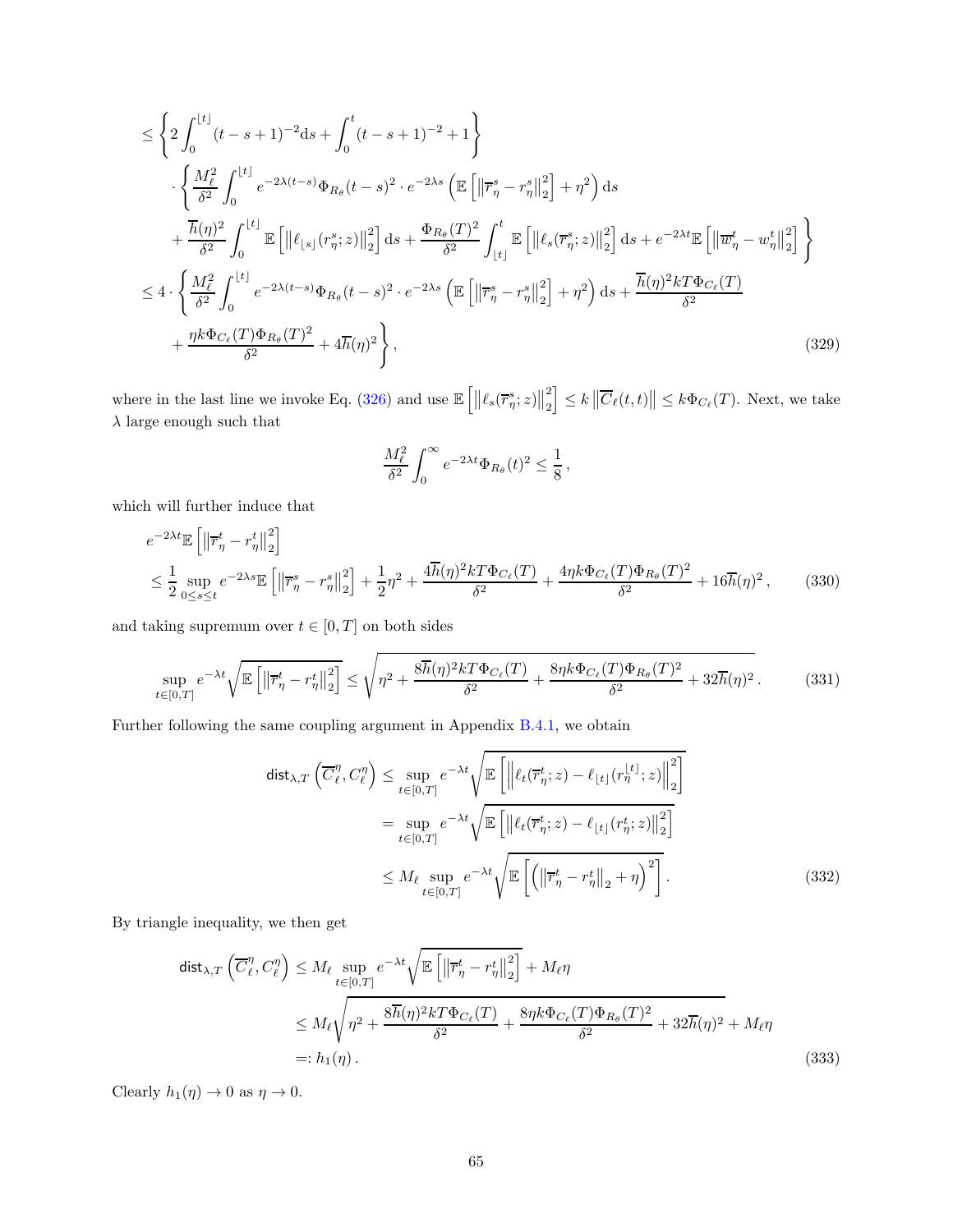Controlling the distances between  $\overline{R}_{\ell}^{\eta}$  and  $R_{\ell}^{\eta}$ ,  $\overline{\Gamma}_{\eta}$  and  $\Gamma_{\eta}$ . First we consider the distance between  $\Gamma_{\eta}$  and  $\Gamma_{\eta}$ . By Eq. [\(333\)](#page-64-0), we can get

$$
\begin{split}\n\text{dist}_{\lambda,T} \left( \overline{\Gamma}_{\eta}, \Gamma_{\eta} \right) &= \sup_{t \in [0,T]} e^{-\lambda t} \left\| \mathbb{E} \left[ \nabla_{r} \ell_{t}(\overline{r}_{\eta}^{t}; z) \right] - \mathbb{E} \left[ \nabla_{r} \ell_{\lfloor t \rfloor}(r_{\eta}^{t}; z) \right] \right\| \\
&\leq \sup_{t \in [0,T]} e^{-\lambda t} \mathbb{E} \left[ \left\| \nabla_{r} \ell_{t}(\overline{r}_{\eta}^{t}; z) - \nabla_{r} \ell_{\lfloor t \rfloor}(r_{\eta}^{t}; z) \right\| \right] \\
&\leq M_{\ell} \sup_{t \in [0,T]} e^{-\lambda t} \sqrt{\mathbb{E} \left[ \left\| \overline{r}_{\eta}^{t} - r_{\eta}^{t} \right\|_{2}^{2}} \right] + M_{\ell} \eta \\
&\leq h_{1}(\eta). \n\end{split} \tag{334}
$$

Now we only need to bound the distance between  $\overline{R}_{\ell}^{\eta}$  $\ell$ <sup>n</sup> and  $R_{\ell}^{\eta}$ . To this end, we introduce two auxiliary functions

$$
\frac{\partial \overline{r}_{\eta}^{t}}{\partial \overline{w}_{\eta}^{s}} := -\frac{1}{\delta} \int_{s}^{t} \overline{R}_{\theta}^{\eta}(t, s') \frac{\partial \ell_{s'}(\overline{r}_{\eta}^{s'}; z)}{\partial \overline{w}_{\eta}^{s}} ds' - \frac{1}{\delta} \overline{R}_{\theta}^{\eta}(t, s) \nabla_{r} \ell_{s}(\overline{r}_{\eta}^{s}; z), \qquad 0 \le s < t \le T, \quad (335)
$$

$$
\frac{\partial r_{\eta}^{t}}{\partial w_{\eta}^{s}} := -\frac{1}{\delta} \int_{\min\{ \lceil s \rceil, \lfloor t \rfloor \}}^{\lfloor t \rfloor} \left[ R_{\theta}^{\eta} \right] (t, s') \frac{\partial \ell_{\lfloor s' \rfloor}(r_{\eta}^{s'}; z)}{\partial w_{\eta}^{s}} ds' - \frac{1}{\delta} \left[ R_{\theta}^{\eta} \right] (t, s) \nabla_{r} \ell_{\lfloor s \rfloor}(r_{\eta}^{s}; z), \quad 0 \le s < t \le T. \tag{336}
$$

We can then write

<span id="page-65-2"></span><span id="page-65-1"></span><span id="page-65-0"></span>
$$
\begin{split} \frac{\partial \ell_t(\overline{r}^t_{\eta};z)}{\partial \overline{w}^s_{\eta}} &= \nabla_r \ell_t(\overline{r}^t_{\eta};z) \cdot \frac{\partial \overline{r}^t_{\eta}}{\partial \overline{w}^s_{\eta}}\,,\\ \frac{\partial \ell_{\lfloor t \rfloor}(r^t_{\eta};z)}{\partial w^s_{\eta}} &= \nabla_r \ell_{\lfloor t \rfloor}(r^t_{\eta};z) \cdot \frac{\partial r^t_{\eta}}{\partial w^s_{\eta}}\,. \end{split}
$$

Therefore, we can derive

$$
e^{-\lambda t} \mathbb{E}\left[\left\|\frac{\partial \ell_t(\overline{r}_{\eta}^t; z)}{\partial \overline{w}_{\eta}^s} - \frac{\partial \ell_{\lfloor t \rfloor}(r_{\eta}^t; z)}{\partial w_{\eta}^s}\right\|\right] \n\leq e^{-\lambda t} \mathbb{E}\left[\left\|\nabla_r \ell_t(\overline{r}_{\eta}^t; z) - \nabla_r \ell_{\lfloor t \rfloor}(r_{\eta}^t; z)\right\|\right\|\frac{\partial \overline{r}_{\eta}^t}{\partial \overline{w}_{\eta}^s}\right\| + e^{-\lambda t} \mathbb{E}\left[\left\|\nabla_r \ell_{\lfloor t \rfloor}(r_{\eta}^t; z)\right\|\right\|\frac{\partial \overline{r}_{\eta}^t}{\partial \overline{w}_{\eta}^s} - \frac{\partial r_{\eta}^t}{\partial w_{\eta}^s}\right\| \right].
$$
\n(337)

Since  $(\overline{C}_{\theta}^{\eta})$  $\eta$ <sub>θ</sub>,  $\overline{R}$  $\eta$  $\mathcal{B}_{\theta}^{(n)} \in \mathcal{S}$ , we are allowed to invoke Eq. [\(223\)](#page-45-2) that helps us bound the first term

$$
e^{-\lambda t} \mathbb{E}\left[\left\|\nabla_r \ell_t(\overline{r}_{\eta}^t; z) - \nabla_r \ell_{\lfloor t \rfloor}(r_{\eta}^t; z)\right\| \left\|\frac{\partial \overline{r}_{\eta}^t}{\partial \overline{w}_{\eta}^s}\right\| \right]
$$
  
\n
$$
\leq \frac{M_{\ell} \Phi_{R_{\theta}}(T)}{\delta} \cdot \exp\left(\frac{M_{\ell} T \Phi_{R_{\theta}}(T)}{\delta}\right) \cdot e^{-\lambda t} \mathbb{E}\left[\left\|\nabla_r \ell_t(\overline{r}_{\eta}^t; z) - \nabla_r \ell_{\lfloor t \rfloor}(r_{\eta}^t; z)\right\| \right]
$$
  
\n
$$
\leq \frac{M_{\ell} \Phi_{R_{\theta}}(T)}{\delta} \cdot \exp\left(\frac{M_{\ell} T \Phi_{R_{\theta}}(T)}{\delta}\right) \cdot h_1(\eta), \qquad (338)
$$

where in the last line we apply Eq. [\(334\)](#page-65-0) when  $t \in [0, T]$ . By Lipschitz property in Assumption [1,](#page-6-0) we can upper bound the second term by

$$
\begin{split} &e^{-\lambda t}\mathbb{E}\left[\left\|\nabla_r \ell_{\lfloor t \rfloor}(r_{\eta}^t;z)\right\| \left\|\frac{\partial \overline{r}_{\eta}^t}{\partial \overline{w}_{\eta}^s}-\frac{\partial r_{\eta}^t}{\partial w_{\eta}^s}\right\|\right] \\ &\leq M_\ell\cdot e^{-\lambda t}\mathbb{E}\left[\left\|\frac{\partial \overline{r}_{\eta}^t}{\partial \overline{w}_{\eta}^s}-\frac{\partial r_{\eta}^t}{\partial w_{\eta}^s}\right\|\right] \\ &\leq \frac{M_\ell}{\delta}\cdot e^{-\lambda t}\cdot\left\{\mathbb{E}\left[\left\|\int_s^t \overline{R}_{\theta}^{\eta}(t,s')\frac{\partial \ell_{s'}(\overline{r}_{\eta}^{s'};z)}{\partial \overline{w}_{\eta}^s}\mathrm{d} s'-\int_{\min\{\lceil s\rceil,\lfloor t\rfloor\}}^{\lfloor t\rfloor}\left[R_{\theta}^{\eta}\right](t,s')\frac{\partial \ell_{\lfloor s'\rfloor}(r_{\eta}^{s'};z)}{\partial w_{\eta}^s}\mathrm{d} s'\right\|\right] \end{split}
$$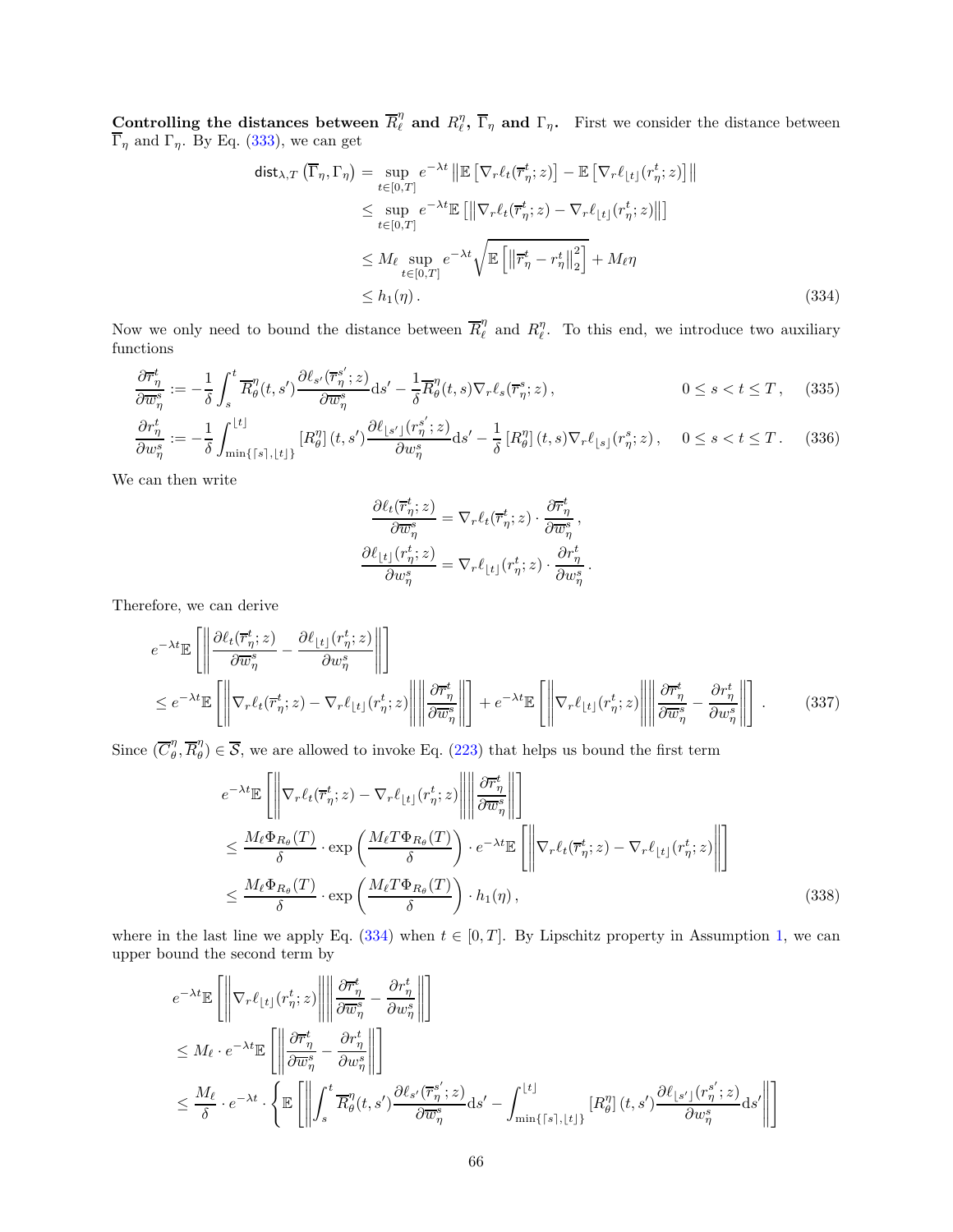$$
+ \mathbb{E}\left[\left\|\overline{R}_{\theta}^{\eta}(t,s)\nabla_{r}\ell_{s}(\overline{r}_{\eta}^{s};z) - [R_{\theta}^{\eta}](t,s)\nabla_{r}\ell_{\lfloor s\rfloor}(r_{\eta}^{s};z)\right\|\right]\Bigg\}.
$$
\n(339)

From Eq. [\(223\)](#page-45-2) we can also get for any  $0\leq s < t \leq T,$ 

<span id="page-66-1"></span>
$$
\left\| \frac{\partial \ell_t(\overline{r}_{\eta}^t; z)}{\partial \overline{w}_{\eta}^s} \right\| \le M_\ell \cdot \left\| \frac{\partial \overline{r}_{\eta}^t}{\partial \overline{w}_{\eta}^s} \right\| \le \frac{M_\ell^2 \Phi_{R_\theta}(T)}{\delta} \cdot \exp\left(\frac{M_\ell T \Phi_{R_\theta}(T)}{\delta}\right),\tag{340}
$$

and therefore

$$
e^{-\lambda t}\mathbb{E}\left[\left\|\int_{s}^{t}\overline{R}_{\theta}^{\eta}(t,s')\frac{\partial \ell_{s'}(\overline{r}_{\eta}^{s'};z)}{\partial \overline{w}_{\eta}^{s}}ds'\right]-\int_{\min\{[s],[t]\}}^{\infty}[R_{\theta}^{\eta}](t,s')\frac{\partial \ell_{[s']}(r_{\eta}^{s'};z)}{\partial w_{\eta}^{s}}ds'\right\|\right] \n\leq 2\eta\Phi_{R_{\theta}}(T)\cdot\frac{M_{\ell}^{2}\Phi_{R_{\theta}}(T)}{\delta}\cdot \exp\left(\frac{M_{\ell}T\Phi_{R_{\theta}}(T)}{\delta}\right) \n+e^{-\lambda t}\mathbb{E}\left[\left\|\int_{\min\{[s],[t]\}}^{\infty}[R_{\theta}^{\eta}(t,s')\frac{\partial \ell_{s'}(\overline{r}_{\eta}^{s'};z)}{\partial \overline{w}_{\eta}^{s}}ds'\right]-\int_{\min\{[s],[t]\}}^{\infty}[R_{\theta}^{\eta}](t,s')\frac{\partial \ell_{[s']}(r_{\eta}^{s'};z)}{\partial w_{\eta}^{s}}ds'\right\|\right] \n\leq 2\eta\Phi_{R_{\theta}}(T)\cdot\frac{M_{\ell}^{2}\Phi_{R_{\theta}}(T)}{\delta}\cdot \exp\left(\frac{M_{\ell}T\Phi_{R_{\theta}}(T)}{\delta}\right) \n+e^{-\lambda t}\mathbb{E}\left[\int_{\min\{[s],[t]\}}^{\infty}[R_{\theta}^{\eta}(t,s')-[R_{\theta}^{\eta}](t,s')\right]\cdot\left\|\frac{\partial \ell_{s'}(\overline{r}_{\eta}^{s'};z)}{\partial w_{\eta}^{s}}\right\|ds'\right] \n+e^{-\lambda t}\mathbb{E}\left[\int_{\min\{[s],[t]\}}^{\infty}[R_{\theta}^{\eta}(t,s')]\cdot\left\|\frac{\partial \ell_{s'}(\overline{r}_{\eta}^{s'};z)}{\partial w_{\eta}^{s}}-\frac{\partial \ell_{[s']}(r_{\eta}^{s'};z)}{\partial w_{\eta}^{s}}\right\|ds'\right] \n\leq 2\eta\Phi_{R_{\theta}}(T)\cdot\frac{M_{\ell}^{2}\Phi_{R_{\theta}}(T)}{\delta}\cdot \exp\left(\frac{M_{
$$

Take  $\lambda$  large enough such that Lemma [C.6](#page-62-1) holds and also

<span id="page-66-0"></span>
$$
\int_0^\infty e^{-\lambda t} \Phi_{R_\theta}(t) dt \leq \frac{1}{2},
$$

we can further get

$$
e^{-\lambda t} \mathbb{E} \left[ \left\| \int_{s}^{t} \overline{R}_{\theta}^{\eta}(t,s') \frac{\partial \ell_{s'}(\overline{r}_{\eta}^{s'};z)}{\partial \overline{w}_{\eta}^{s}} ds' - \int_{\min\{[s],\lfloor t\rfloor\}}^{\lfloor t\rfloor} [R_{\theta}^{\eta}](t,s') \frac{\partial \ell_{\lfloor s'\rfloor}(r_{\eta}^{s'};z)}{\partial w_{\eta}^{s}} ds' \right\| \right]
$$
  
\n
$$
\leq 2\eta \Phi_{R_{\theta}}(T) \cdot \frac{M_{\ell}^{2} \Phi_{R_{\theta}}(T)}{\delta} \cdot \exp\left(\frac{M_{\ell} T \Phi_{R_{\theta}}(T)}{\delta}\right) + \overline{h}(\eta) \cdot T \cdot \frac{M_{\ell}^{2} \Phi_{R_{\theta}}(T)}{\delta} \cdot \exp\left(\frac{M_{\ell} T \Phi_{R_{\theta}}(T)}{\delta}\right)
$$
  
\n
$$
+ \frac{1}{2} \sup_{0 \leq s < t \leq T} e^{-\lambda t} \mathbb{E} \left[ \left\| \frac{\partial \ell_{t}(\overline{r}_{\eta}^{t};z)}{\partial \overline{w}_{\eta}^{s}} - \frac{\partial \ell_{\lfloor t\rfloor}(r_{\eta}^{t};z)}{\partial w_{\eta}^{s}} \right\| \right]
$$
  
\n
$$
=: h_{2}(\eta) + \frac{1}{2} \sup_{0 \leq s < t \leq T} e^{-\lambda t} \mathbb{E} \left[ \left\| \frac{\partial \ell_{t}(\overline{r}_{\eta}^{t};z)}{\partial \overline{w}_{\eta}^{s}} - \frac{\partial \ell_{\lfloor t\rfloor}(r_{\eta}^{t};z)}{\partial w_{\eta}^{s}} \right\| \right], \qquad (342)
$$

where  $h_2(\eta) \to 0$  when  $\eta$  approaches 0. For the same  $\lambda,$  we also get

$$
e^{-\lambda t} \mathbb{E}\left[\left\|\overline{R}_{\theta}^{\eta}(t,s)\nabla_{r}\ell_{s}(\overline{r}_{\eta}^{s};z)-[R_{\theta}^{\eta}](t,s)\nabla_{r}\ell_{\lfloor s\rfloor}(r_{\eta}^{s};z)\right\|\right]
$$
  

$$
\leq e^{-\lambda t} \mathbb{E}\left[\left\|\overline{R}_{\theta}^{\eta}(t,s)-[R_{\theta}^{\eta}](t,s)\right\| \left\|\nabla_{r}\ell_{s}(\overline{r}_{\eta}^{s};z)\right\|\right] + e^{-\lambda t} \mathbb{E}\left[\left\|\left[R_{\theta}^{\eta}](t,s\right)\right\| \left\|\nabla_{r}\ell_{s}(\overline{r}_{\eta}^{s};z)-\nabla_{r}\ell_{\lfloor s\rfloor}(r_{\eta}^{s};z)\right\|\right]
$$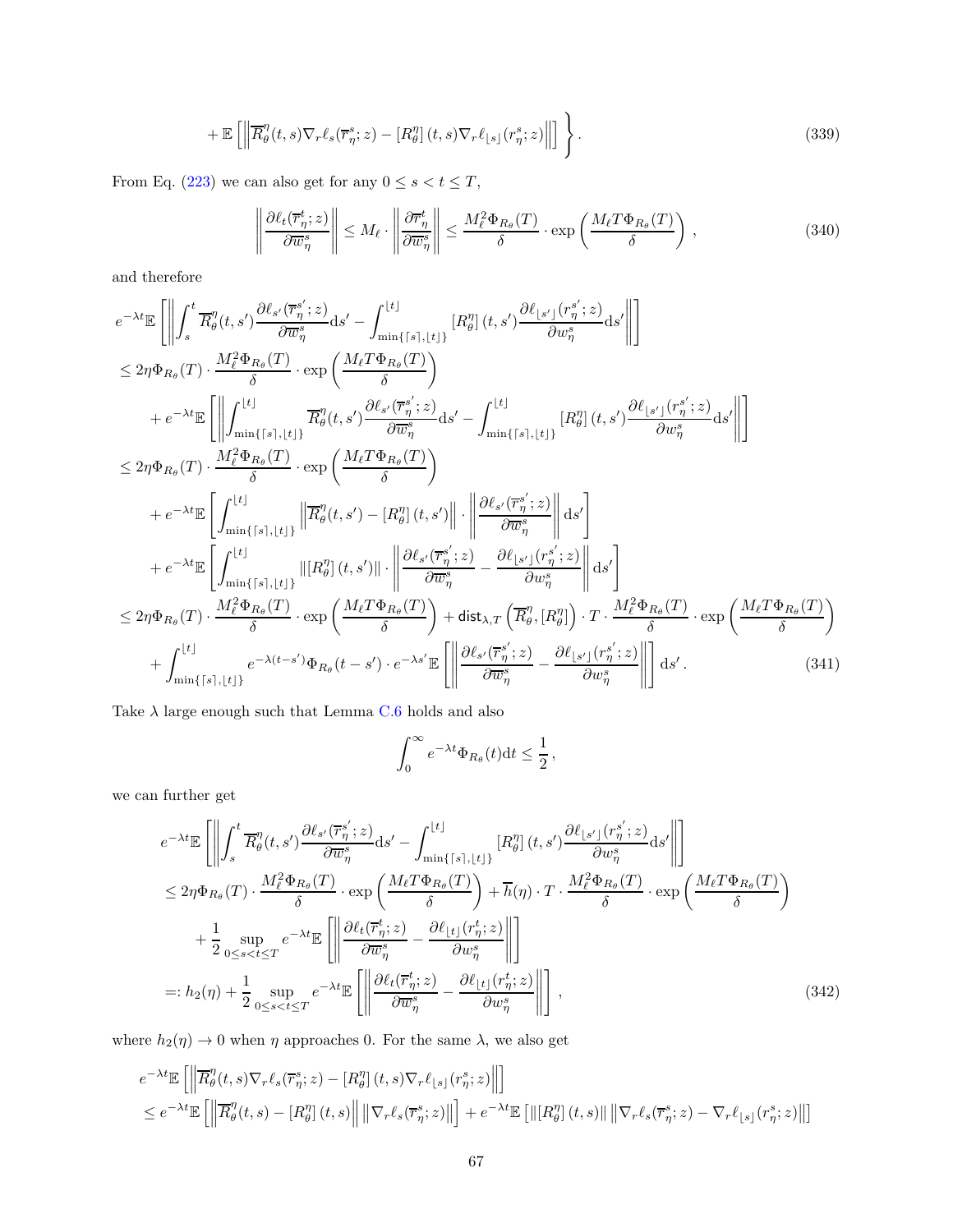$$
\leq M_{\ell} \overline{h}(\eta) + \Phi_{R_{\theta}}(T) h_1(\eta) , \qquad (343)
$$

in the last line we make use of Eq.  $(334)$ . Taking Eqs.  $(342)$  and  $(343)$  into Eq.  $(339)$  yields

<span id="page-67-1"></span>
$$
e^{-\lambda t} \mathbb{E}\left[\left\|\nabla_r \ell_{\lfloor t \rfloor}(r_{\eta}^t; z)\right\| \left\|\frac{\partial \overline{r}_{\eta}^t}{\partial \overline{w}_{\eta}^s} - \frac{\partial r_{\eta}^t}{\partial w_{\eta}^s}\right\|\right] \leq h_2(\eta) + M_{\ell} \overline{h}(\eta) + \Phi_{R_{\theta}}(T)h_1(\eta) + \frac{1}{2} \sup_{0 \leq s < t \leq T} e^{-\lambda t} \mathbb{E}\left[\left\|\frac{\partial \ell_t(\overline{r}_{\eta}^t; z)}{\partial \overline{w}_{\eta}^s} - \frac{\partial \ell_{\lfloor t \rfloor}(r_{\eta}^t; z)}{\partial w_{\eta}^s}\right\|\right].
$$
\n(344)

Further with Eq. [\(338\)](#page-65-1), substituting into Eq. [\(337\)](#page-65-2) gives us

$$
e^{-\lambda t} \mathbb{E} \left[ \left\| \frac{\partial \ell_t(\overline{r}_{\eta}^t; z)}{\partial \overline{w}_{\eta}^s} - \frac{\partial \ell_{\lfloor t \rfloor}(r_{\eta}^t; z)}{\partial w_{\eta}^s} \right\| \right]
$$
  
\n
$$
\leq \frac{M_{\ell} \Phi_{R_{\theta}}(T)}{\delta} \cdot \exp \left( \frac{M_{\ell} T \Phi_{R_{\theta}}(T)}{\delta} \right) \cdot h_1(\eta) + h_2(\eta) + M_{\ell} \overline{h}(\eta) + \Phi_{R_{\theta}}(T) h_1(\eta)
$$
  
\n
$$
+ \frac{1}{2} \sup_{0 \leq s < t \leq T} e^{-\lambda t} \mathbb{E} \left[ \left\| \frac{\partial \ell_t(\overline{r}_{\eta}^t; z)}{\partial \overline{w}_{\eta}^s} - \frac{\partial \ell_{\lfloor t \rfloor}(r_{\eta}^t; z)}{\partial w_{\eta}^s} \right\| \right].
$$
\n(345)

Taking supremum on both sides for  $0\leq s < t \leq T$  it then follows that

$$
\sup_{0 \le s < t \le T} e^{-\lambda t} \mathbb{E} \left[ \left\| \frac{\partial \ell_t(\overline{r}_{\eta}^t; z)}{\partial \overline{w}_{\eta}^s} - \frac{\partial \ell_{\lfloor t \rfloor}(r_{\eta}^t; z)}{\partial w_{\eta}^s} \right\| \right] \n\le 2 \left\{ \frac{M_\ell \Phi_{R_\theta}(T)}{\delta} \cdot \exp \left( \frac{M_\ell T \Phi_{R_\theta}(T)}{\delta} \right) \cdot h_1(\eta) + h_2(\eta) + M_\ell \overline{h}(\eta) + \Phi_{R_\theta}(T) h_1(\eta) \right\} =: h_3(\eta), \quad (346)
$$

and  $h_3(\eta) \to 0$  when  $\eta \to 0$ . Finally

<span id="page-67-2"></span>
$$
\begin{split} \text{dist}_{\lambda, T} \left( \overline{C}_{\ell}^{\eta}, C_{\ell}^{\eta} \right) &= \sup_{0 \le s < t \le T} e^{-\lambda t} \left\| \mathbb{E} \left[ \frac{\partial \ell_t(\overline{r}_{\eta}^t; z)}{\partial \overline{w}_{\eta}^s} \right] - \mathbb{E} \left[ \frac{\partial \ell_{\lfloor t \rfloor}(r_{\eta}^t; z)}{\partial w_{\eta}^s} \right] \right\| \\ &\le e^{-\lambda t} \mathbb{E} \left[ \left\| \frac{\partial \ell_t(\overline{r}_{\eta}^t; z)}{\partial \overline{w}_{\eta}^s} - \frac{\partial \ell_{\lfloor t \rfloor}(r_{\eta}^t; z)}{\partial w_{\eta}^s} \right\| \right] \\ &\le h_3(\eta). \end{split} \tag{347}
$$

By Eqs. [\(333\)](#page-64-0), [\(334\)](#page-65-0) and [\(347\)](#page-67-2), we conclude the proof by taking  $h(\eta) = \max\{h_1(\eta), h_3(\eta)\}.$ 

## <span id="page-67-0"></span>C.7 Proof of Lemma [C.5](#page-57-2)

By Eqs.  $(12a)$  and  $(113a)$ , we can write

<span id="page-67-3"></span>
$$
\frac{\mathrm{d}}{\mathrm{d}t}\theta^t = -(\Lambda^t + \Gamma^t)\theta^t - \int_0^t R_\ell(t, s)\theta^s \mathrm{d}s + u^t, \qquad u^t \sim \mathsf{GP}(0, C_\ell/\delta),
$$
\n
$$
\frac{\mathrm{d}}{\mathrm{d}t}\theta_\eta^t = -(\Lambda^{\lfloor t \rfloor} + \Gamma_\eta^t)\theta_\eta^{\lfloor t \rfloor} - \int_0^{\lfloor t \rfloor} R_\ell^\eta(t, s)\theta_\eta^{\lfloor s \rfloor} \mathrm{d}s + u_\eta^t, \qquad u_\eta^t \sim \mathsf{GP}(0, C_\ell^\eta/\delta),
$$

where we use the fact that  $R_{\ell}^{\eta}([t],[s]) = R_{\ell}^{\eta}(t,s)$  and  $\Gamma_{\eta}^{[t]} = \Gamma_{\eta}^{t}$ . We can couple  $u^{t}$  and  $u_{\eta}^{t}$  such that

$$
\sup_{t \in [0,T]} e^{-\lambda t} \sqrt{\mathbb{E}\left[ \left\| u^t - u^t_{\eta} \right\|_2^2 \right]} \le 2 \cdot \text{dist}_{\lambda,T} \left( u^t, u^t_{\eta} \right) = 2 \cdot \text{dist}_{\lambda,T} \left( C_{\ell} / \delta, C_{\ell}^{\eta} / \delta \right) = \frac{2}{\sqrt{\delta}} \text{dist}_{\lambda,T} \left( C_{\ell}, C_{\ell}^{\eta} \right). \tag{348}
$$

We can derive the upper bound

$$
e^{-\lambda t} \cdot \frac{\mathrm{d}}{\mathrm{d}t} \left\| \theta^t - \theta^t_{\eta} \right\|_2
$$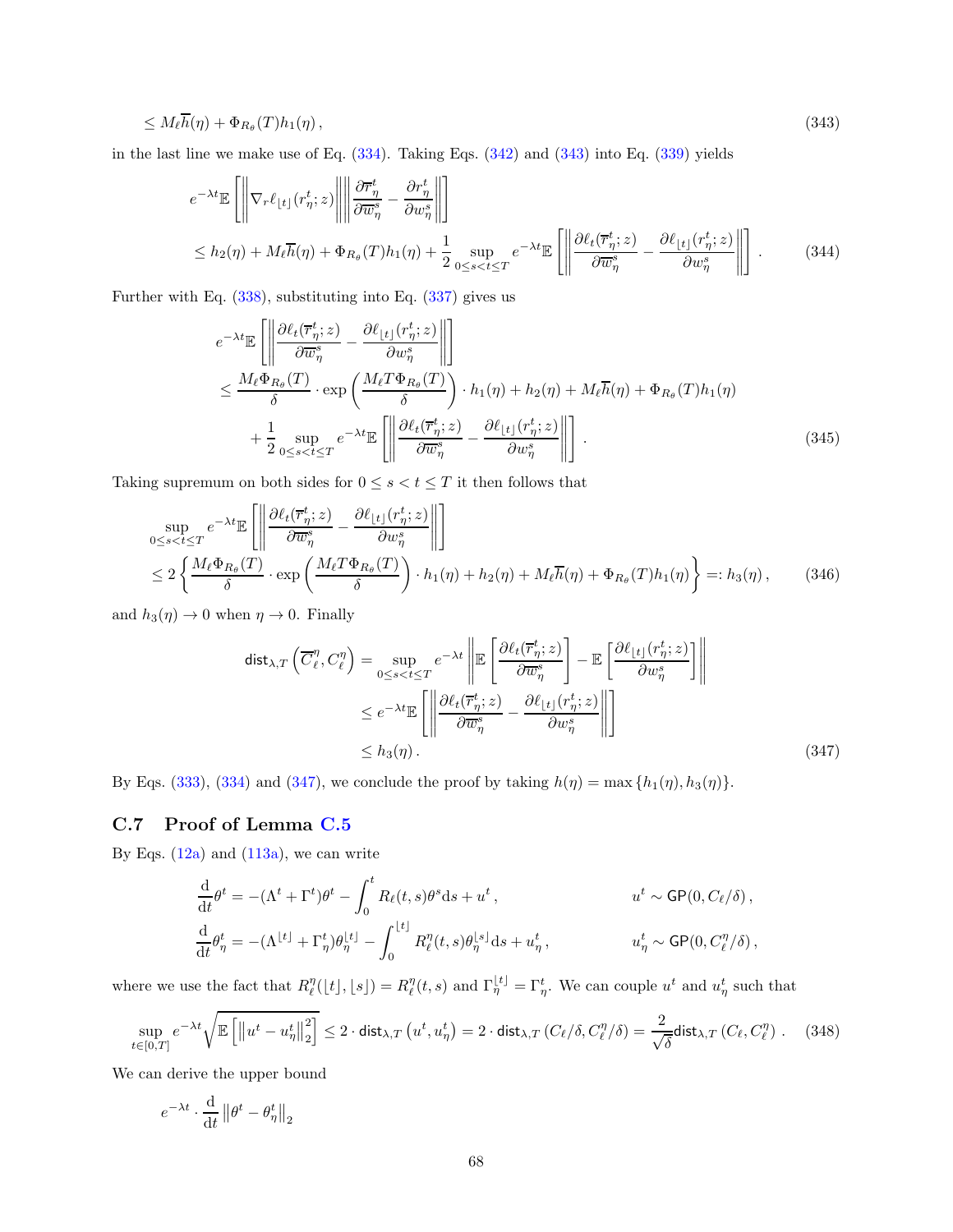$$
\leq e^{-\lambda t} \cdot \left\| \frac{\mathrm{d}}{\mathrm{d}t} \theta^{t} - \frac{\mathrm{d}}{\mathrm{d}t} \theta_{\eta}^{t} \right\|_{2}
$$
\n
$$
\leq e^{-\lambda t} \cdot \left\| - (\Lambda^{t} + \Gamma^{t}) \theta^{t} - \int_{0}^{t} R_{\ell}(t, s) \theta^{s} \mathrm{d}s + u^{t} + (\Lambda^{[t]} + \Gamma_{\eta}^{t}) \theta_{\eta}^{[t]} + \int_{0}^{[t]} R_{\ell}^{\eta}(t, s) \theta_{\eta}^{[s]} \mathrm{d}s - u_{\eta}^{t} \right\|_{2}
$$
\n
$$
\leq e^{-\lambda t} \cdot \left\| (\Lambda^{t} + \Gamma^{t}) \theta^{t} - (\Lambda^{[t]} + \Gamma_{\eta}^{t}) \theta_{\eta}^{[t]} \right\|_{2} + e^{-\lambda t} \cdot \left\| \int_{0}^{t} R_{\ell}(t, s) \theta^{s} \mathrm{d}s - \int_{0}^{[t]} R_{\ell}^{\eta}(t, s) \theta_{\eta}^{[s]} \mathrm{d}s \right\|_{2}
$$
\n
$$
+ e^{-\lambda t} \cdot \left\| u^{t} - u_{\eta}^{t} \right\|_{2} . \tag{349}
$$

We upper bound (I) and (II) respectively

$$
(I) \leq e^{-\lambda t} \left\| (\Lambda^t + \Gamma^t)(\theta^t - \theta^t_\eta) \right\|_2 + e^{-\lambda t} \left\| (\Lambda^t + \Gamma^t)(\theta^t_\eta - \theta^{ \lfloor t \rfloor}_\eta) \right\|_2 + e^{-\lambda t} \left\| (\Lambda^t + \Gamma^t - \Lambda^{ \lfloor t \rfloor} - \Gamma^t_\eta) \theta^{ \lfloor t \rfloor}_\eta \right\|_2
$$
  
\n
$$
\leq e^{-\lambda t} \left( M_\Lambda + M_\ell \right) \cdot \left( \left\| \theta^t - \theta^t_\eta \right\|_2 + \left\| \theta^t_\eta - \theta^{ \lfloor t \rfloor}_\eta \right\|_2 \right) + e^{-\lambda t} \left( \left\| \Lambda^t - \Lambda^{ \lfloor t \rfloor} \right\| + \left\| \Gamma^t - \Gamma^t_\eta \right\| \right) \left\| \theta^{ \lfloor t \rfloor}_\eta \right\|_2
$$
  
\n
$$
\leq e^{-\lambda t} \left( M_\Lambda + M_\ell \right) \cdot \left( \left\| \theta^t - \theta^t_\eta \right\|_2 + \left\| \theta^t_\eta - \theta^{ \lfloor t \rfloor}_\eta \right\|_2 \right) + e^{-\lambda t} \left( \eta M_\Lambda + \left\| \Gamma^t - \Gamma^t_\eta \right\| \right) \left\| \theta^{ \lfloor t \rfloor}_\eta \right\|_2 , \tag{350}
$$

and

$$
\begin{split}\n(\text{II}) &\leq e^{-\lambda t} \cdot \left\| \int_{\lfloor t \rfloor}^{t} R_{\ell}(t,s) \theta^{s} \, \mathrm{d}s \right\|_{2} + e^{-\lambda t} \cdot \left\| \int_{0}^{\lfloor t \rfloor} \left( R_{\ell}(t,s) - R_{\ell}^{\eta}(t,s) \right) \theta^{s} \, \mathrm{d}s \right\|_{2} \\
&\quad + e^{-\lambda t} \cdot \left\| \int_{0}^{\lfloor t \rfloor} R_{\ell}^{\eta}(t,s) \left( \theta^{s} - \theta_{\eta}^{s} \right) \, \mathrm{d}s \right\|_{2} + e^{-\lambda t} \cdot \left\| \int_{0}^{\lfloor t \rfloor} R_{\ell}^{\eta}(t,s) \left( \theta_{\eta}^{s} - \theta_{\eta}^{\lfloor s \rfloor} \right) \, \mathrm{d}s \right\|_{2} \\
&\leq e^{-\lambda t} \Phi_{R_{\ell}}(T) \int_{\lfloor t \rfloor}^{t} \left\| \theta^{s} \right\|_{2} \, \mathrm{d}s + e^{-\lambda t} \int_{0}^{\lfloor t \rfloor} \left\| R_{\ell}(t,s) - R_{\ell}^{\eta}(t,s) \right\| \left\| \theta^{s} \right\|_{2} \, \mathrm{d}s \\
&\quad + \int_{0}^{\lfloor t \rfloor} e^{-\lambda(t-s)} \Phi_{R_{\ell}}(t-s) \cdot e^{-\lambda s} \left\| \theta^{s} - \theta_{\eta}^{s} \right\|_{2} \, \mathrm{d}s + e^{-\lambda t} \Phi_{R_{\ell}}(T) \int_{0}^{\lfloor t \rfloor} \left\| \theta_{\eta}^{s} - \theta_{\eta}^{\lfloor s \rfloor} \right\|_{2} \, \mathrm{d}s. \end{split} \tag{351}
$$

Suppose  $\overline{\lambda}$  satisfies  $\int_0^\infty e^{-\overline{\lambda}t}\Phi_{R_\ell}(t)dt \leq M_\Lambda + M_\ell$ , combining inequalities above yields

$$
e^{-\overline{\lambda}t} \cdot \frac{d}{dt} ||\theta^{t} - \theta_{\eta}^{t}||_{2}
$$
\n
$$
\leq e^{-\overline{\lambda}t} (M_{\Lambda} + M_{\ell}) \cdot (||\theta^{t} - \theta_{\eta}^{t}||_{2} + ||\theta_{\eta}^{t} - \theta_{\eta}^{t}||_{2}) + e^{-\overline{\lambda}t} (\eta M_{\Lambda} + ||\Gamma^{t} - \Gamma_{\eta}^{t}||) ||\theta_{\eta}^{t}||_{2}
$$
\n
$$
+ e^{-\overline{\lambda}t} \Phi_{R_{\ell}}(T) \int_{\lfloor t \rfloor}^{t} ||\theta^{s}||_{2} ds + e^{-\overline{\lambda}t} \int_{0}^{\lfloor t \rfloor} ||R_{\ell}(t,s) - R_{\ell}^{\eta}(t,s)||\theta^{s}||_{2} ds
$$
\n
$$
+ (M_{\Lambda} + M_{\ell}) \cdot \sup_{0 \leq s \leq t} e^{-\overline{\lambda}s} ||\theta^{s} - \theta_{\eta}^{s}||_{2} + e^{-\overline{\lambda}t} \Phi_{R_{\ell}}(T) \int_{0}^{\lfloor t \rfloor} ||\theta_{\eta}^{s} - \theta_{\eta}^{t}||_{2} ds + e^{-\overline{\lambda}t} ||u^{t} - u_{\eta}^{t}||_{2}
$$
\n
$$
\leq 2(M_{\Lambda} + M_{\ell}) \cdot \sup_{0 \leq s \leq t} e^{-\overline{\lambda}s} ||\theta^{s} - \theta_{\eta}^{s}||_{2} + e^{-\overline{\lambda}t} ||u^{t} - u_{\eta}^{t}||_{2} + e^{-\overline{\lambda}t} (M_{\Lambda} + M_{\ell}) ||\theta_{\eta}^{t} - \theta_{\eta}^{t}||_{2}
$$
\n
$$
+ e^{-\overline{\lambda}t} \Phi_{R_{\ell}}(T) \int_{0}^{\lfloor t \rfloor} ||\theta_{\eta}^{s} - \theta_{\eta}^{t}||_{2} ds + e^{-\overline{\lambda}t} (\eta M_{\Lambda} + ||\Gamma^{t} - \Gamma_{\eta}^{t}||) ||\theta_{\eta}^{t}||_{2}
$$
\n
$$
+ e^{-\overline{\lambda}t} \Phi_{R_{\ell}}(T) \int_{\lfloor t \rfloor}^{t} ||\theta^{s}||_{
$$

Similar to previous proofs in Eqs. [\(182\)](#page-39-0) and [\(183\)](#page-39-1), it follows that

$$
e^{-2(M_{\Lambda}+M_{\ell})t-\overline{\lambda}t}\left\Vert \theta^{t}-\theta_{\eta}^{t}\right\Vert _{2}
$$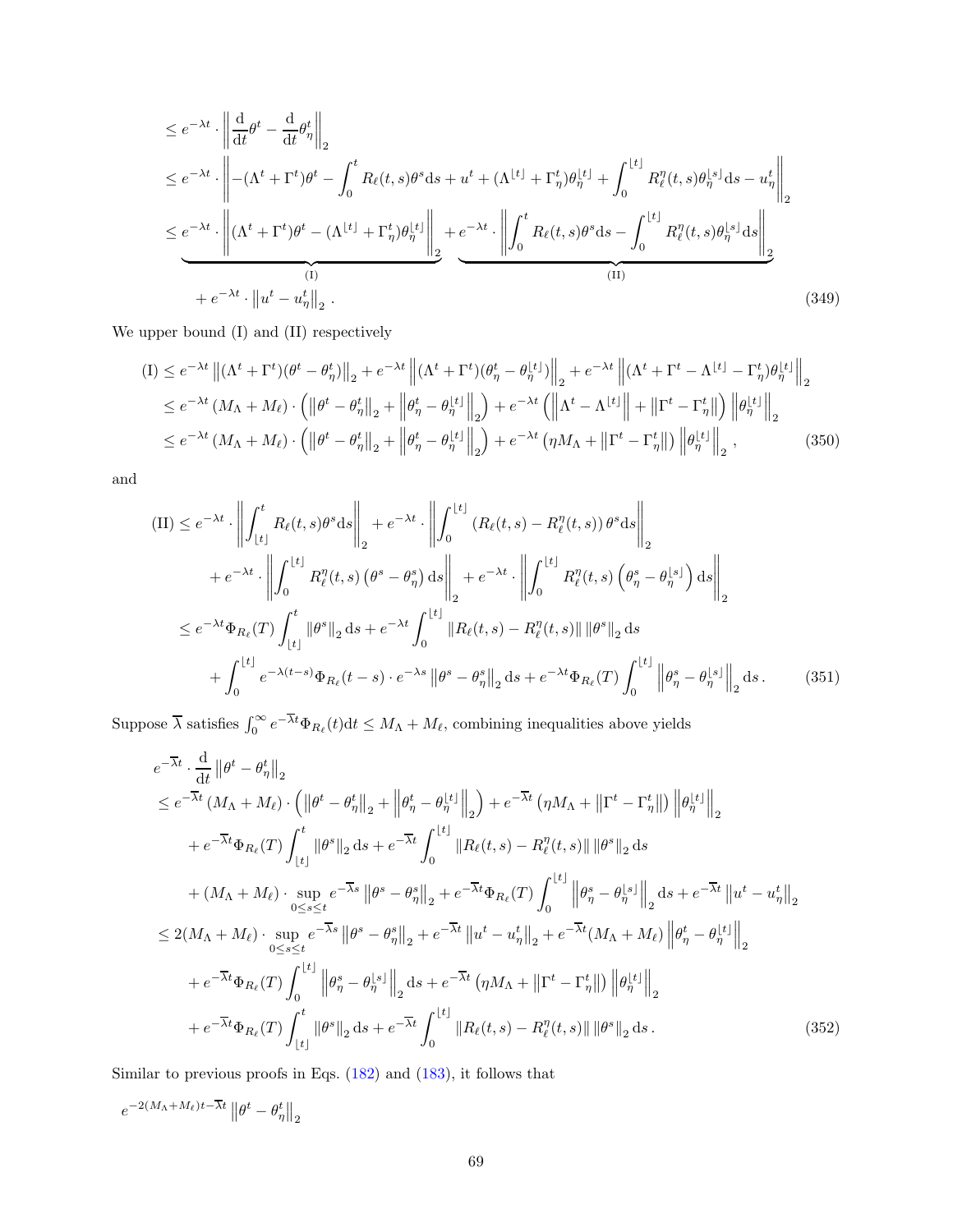$$
\leq \int_0^t e^{-2(M_\Lambda+M_\ell)s-\overline{\lambda}s} \cdot \left\{ \left\|u^s - u_\eta^s\right\|_2 + (M_\Lambda+M_\ell) \left\|\theta_\eta^s - \theta_\eta^{\lfloor s\rfloor}\right\|_2 + \Phi_{R_\ell}(T) \int_0^{\lfloor s\rfloor} \left\|\theta_\eta^{s'} - \theta_\eta^{\lfloor s'\rfloor}\right\|_2 ds' \right\}+ \left(\eta M_\Lambda + \left\|\Gamma^s - \Gamma_\eta^s\right\|\right) \left\|\theta_\eta^{\lfloor s\rfloor}\right\|_2 + \Phi_{R_\ell}(T) \int_{\lfloor s\rfloor}^s \left\|\theta^{s'}\right\|_2 ds' + \int_0^{\lfloor s\rfloor} \left\|R_\ell(s, s') - R_\ell^\eta(s, s')\right\| \left\|\theta^{s'}\right\|_2 ds' \right\} ds.
$$
\n(353)

This implies for any  $\lambda \geq 2(M_{\Lambda}+M_{\ell})+ \overline{\lambda},$  one has

$$
e^{-\lambda t} \left\| \theta^{t} - \theta_{\eta}^{t} \right\|_{2} \n\leq \int_{0}^{t} e^{-\lambda s} \cdot \left\{ \left\| u^{s} - u_{\eta}^{s} \right\|_{2} + (M_{\Lambda} + M_{\ell}) \left\| \theta_{\eta}^{s} - \theta_{\eta}^{\lfloor s \rfloor} \right\|_{2} + \Phi_{R_{\ell}}(T) \int_{0}^{\lfloor s \rfloor} \left\| \theta_{\eta}^{s'} - \theta_{\eta}^{\lfloor s' \rfloor} \right\|_{2} ds' \n+ (\eta M_{\Lambda} + \left\| \Gamma^{s} - \Gamma_{\eta}^{s} \right\|) \left\| \theta_{\eta}^{\lfloor s \rfloor} \right\|_{2} + \Phi_{R_{\ell}}(T) \int_{\lfloor s \rfloor}^{s} \left\| \theta^{s'} \right\|_{2} ds' + \int_{0}^{\lfloor s \rfloor} \left\| R_{\ell}(s, s') - R_{\ell}^{\eta}(s, s') \right\| \left\| \theta^{s'} \right\|_{2} ds' \right\} ds \n\leq \int_{0}^{t} \left( e^{-\lambda s} \left\| u^{s} - u_{\eta}^{s} \right\|_{2} + (M_{\Lambda} + M_{\ell}) \left\| \theta_{\eta}^{s} - \theta_{\eta}^{\lfloor s \rfloor} \right\|_{2} + \Phi_{R_{\ell}}(T) \int_{0}^{\lfloor s \rfloor} \left\| \theta_{\eta}^{s'} - \theta_{\eta}^{\lfloor s' \rfloor} \right\|_{2} ds' \n+ (\eta M_{\Lambda} + \text{dist}_{\lambda, T}(\Gamma, \Gamma_{\eta})) \left\| \theta_{\eta}^{\lfloor s \rfloor} \right\|_{2} + \Phi_{R_{\ell}}(T) \int_{\lfloor s \rfloor}^{s} \left\| \theta^{s'} \right\|_{2} ds' + \text{dist}_{\lambda, T} (R_{\ell}, R_{\ell}^{\eta}) \cdot \int_{0}^{\lfloor s \rfloor} \left\| \theta^{s'} \right\|_{2} ds' \right) ds.
$$
\n(354)

Square both sides and take expectations, we have

$$
e^{-2\lambda t}\mathbb{E}\left[\left\|\theta^{t}-\theta_{\eta}^{t}\right\|_{2}^{2}\right]
$$
\n
$$
\leq \mathbb{E}\left[\left\{\int_{0}^{t}\left(e^{-\lambda s}\left\|u^{s}-u_{\eta}^{s}\right\|_{2}+\left(M_{\Lambda}+M_{\ell}\right)\left\|\theta_{\eta}^{s}-\theta_{\eta}^{s s}\right\|_{2}+\Phi_{R_{\ell}}(T)\int_{0}^{\lfloor s\rfloor}\left\|\theta_{\eta}^{s'}-\theta_{\eta}^{s' s'}\right\|_{2}\mathrm{d}s'\right.\right.\left. +\left(\eta M_{\Lambda}+\text{dist}_{\lambda,T}\left(\Gamma,\Gamma_{\eta}\right)\right)\left\|\theta_{\eta}^{s s}\right\|_{2}+\Phi_{R_{\ell}}(T)\int_{\lfloor s\rfloor}^{s}\left\|\theta^{s'}\right\|_{2}\mathrm{d}s'+\text{dist}_{\lambda,T}\left(R_{\ell},R_{\ell}^{\eta}\right)\cdot\int_{0}^{\lfloor s\rfloor}\left\|\theta^{s'}\right\|_{2}\mathrm{d}s'\right)\mathrm{d}s\right\}^{2}\right]
$$
\n
$$
\stackrel{(i)}{\leq} \mathbb{E}\left[\left\{\int_{0}^{t}\left(1+1+\int_{0}^{\lfloor s\rfloor}\text{1d}s'+1+\int_{\lfloor s\rfloor}^{s}\text{1d}s'+\int_{0}^{\lfloor s\rfloor}\text{1d}s'\right)\mathrm{d}s\right\}
$$
\n
$$
\cdot\left\{\int_{0}^{t}\left(e^{-2\lambda s}\left\|u^{s}-u_{\eta}^{s}\right\|_{2}^{2}+\left(M_{\Lambda}+M_{\ell}\right)^{2}\left\|\theta_{\eta}^{s}-\theta_{\eta}^{s s}\right\|_{2}^{2}+\Phi_{R_{\ell}}(T)^{2}\int_{0}^{\lfloor s\rfloor}\left\|\theta_{\eta}^{s'}-\theta_{\eta}^{s s'}\right\|_{2}^{2}\mathrm{d}s'\right.\right.\left. +\left(\eta M_{\Lambda}+\text{dist}_{\lambda,T}\left(\Gamma,\Gamma_{\eta}\right)\right)^{2}\left\|\theta_{\eta}^{s s}\right\|_{2}^{2}+\Phi_{R_{\ell}}(T)^{2}\int_{\lfloor s\rfloor}^{s}\left\|\theta^{s'}\right\|_{2}^{2}\mathrm
$$

where in (i) we use Cauchy-Schwarz inequality. Substituting in Eqs. [\(359\)](#page-71-0), [\(348\)](#page-67-3) and  $\mathbb{E} \left[ \|\theta\|_2^2 \right] \leq k \left\| \mathbb{E} \left[ \theta \theta^{\mathsf{T}} \right] \right\|$ yields

$$
e^{-2\lambda t}\mathbb{E}\left[\left\Vert \theta^{t}-\theta_{\eta}^{t}\right\Vert _{2}^{2}\right]
$$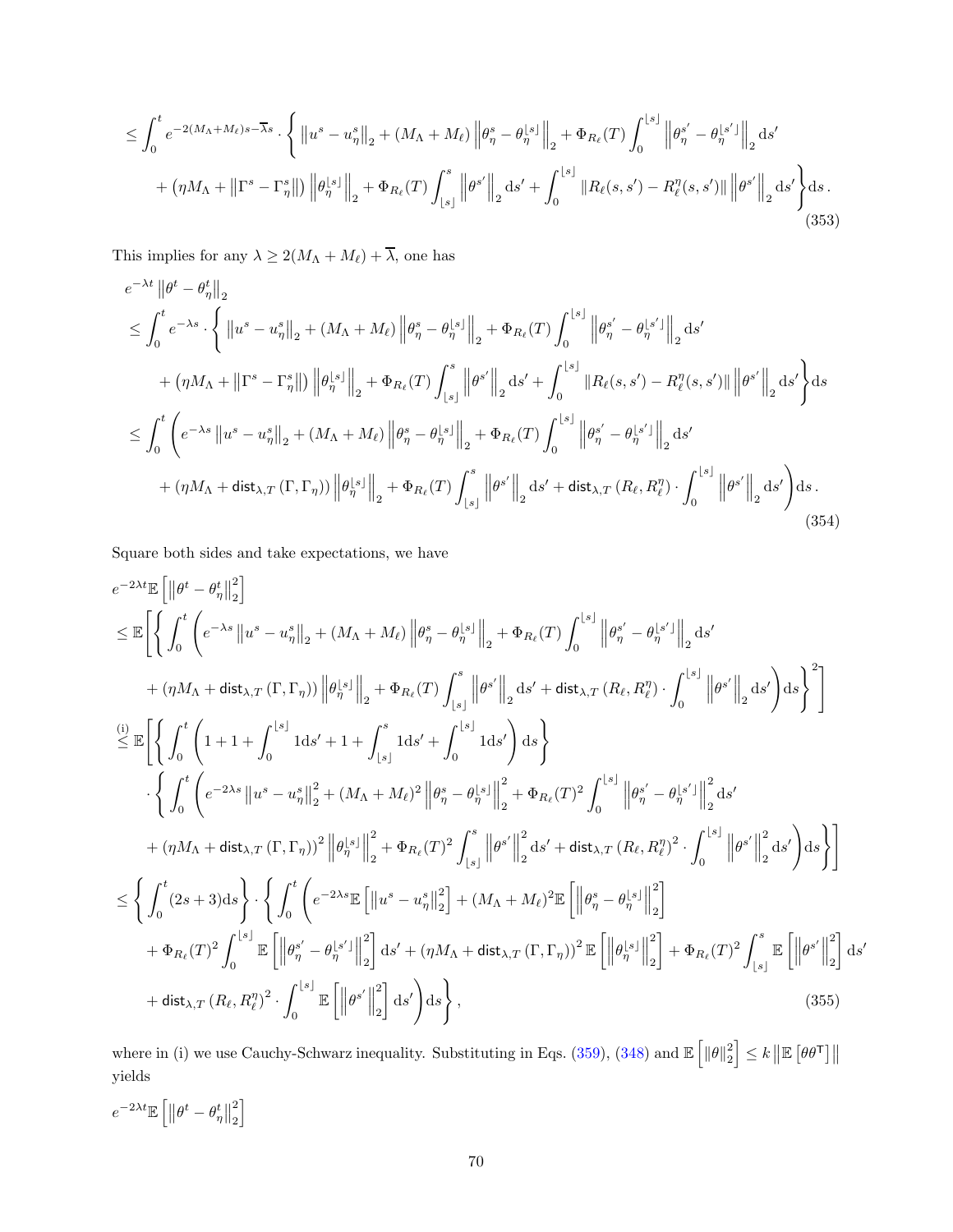$$
\leq (T^2 + 3T) \cdot \int_0^t \left( \frac{4}{\delta} \operatorname{dist}_{\lambda, T} \left( C_\ell, C_\ell^{\eta} \right)^2 + (M_\Lambda + M_\ell)^2 \overline{h}_1(\eta) + \Phi_{R_\ell}(T)^2 \int_0^{\lfloor s \rfloor} \overline{h}_1(\eta) \mathrm{d}s' \right. \\
\left. + (\eta M_\Lambda + \operatorname{dist}_{\lambda, T} (\Gamma, \Gamma_\eta))^2 \, k \Phi_{C_\theta}(T) + \Phi_{R_\ell}(T)^2 \int_{\lfloor s \rfloor}^s k \Phi_{C_\theta}(T) \mathrm{d}s' + \operatorname{dist}_{\lambda, T} \left( R_\ell, R_\ell^{\eta} \right)^2 \cdot \int_0^{\lfloor s \rfloor} k \Phi_{C_\theta}(T) \mathrm{d}s' \right) \mathrm{d}s
$$
\n
$$
\leq (T^3 + 3T^2) \cdot \left( \frac{4}{\delta} \operatorname{dist}_{\lambda, T} \left( C_\ell, C_\ell^{\eta} \right)^2 + (M_\Lambda + M_\ell)^2 \overline{h}_1(\eta) + T \Phi_{R_\ell}(T)^2 \overline{h}_1(\eta) + (\eta M_\Lambda + \operatorname{dist}_{\lambda, T} (\Gamma, \Gamma_\eta))^2 \, k \Phi_{C_\theta}(T) \right. \\
\left. + \eta \Phi_{R_\ell}(T)^2 k \Phi_{C_\theta}(T) + \operatorname{dist}_{\lambda, T} \left( R_\ell, R_\ell^{\eta} \right)^2 k T \Phi_{C_\theta}(T) \right). \tag{356}
$$

The proof is then completed by

$$
e^{-\lambda t} \sqrt{\mathbb{E}\left[\left\|\theta^{t} - \theta_{\eta}^{t}\right\|_{2}^{2}\right]}
$$
  
\n
$$
\leq (T^{3} + 3T^{2})^{\frac{1}{2}} \cdot \left(\frac{4}{\delta} \text{dist}_{\lambda, T} \left(X, X^{\eta}\right)^{2} + (M_{\Lambda} + M_{\ell})^{2} \overline{h}_{1}(\eta) + T\Phi_{R_{\ell}}(T)^{2} \overline{h}_{1}(\eta)
$$
  
\n
$$
+ (\eta M_{\Lambda} + \text{dist}_{\lambda, T} \left(X, X^{\eta}\right))^{2} k\Phi_{C_{\theta}}(T) + \eta \Phi_{R_{\ell}}(T)^{2} k\Phi_{C_{\theta}}(T) + \text{dist}_{\lambda, T} \left(X, X^{\eta}\right)^{2} kT\Phi_{C_{\theta}}(T)\right)^{\frac{1}{2}}
$$
  
\n
$$
=: H(\eta, \text{dist}_{\lambda, T} \left(X, X^{\eta}\right)). \tag{357}
$$

## <span id="page-70-0"></span>C.8 Proof of Lemma [C.6](#page-62-1)

We write the equations that define  $(\overline{C}_{\theta}^{\eta})$  $\frac{\eta}{\theta}, \overline{R}_{\theta}^{\eta}$  $\binom{\eta}{\theta}$  and  $(C_{\theta}^{\eta}, R_{\theta}^{\eta})$  as

$$
\frac{\mathrm{d}}{\mathrm{d}t} \overline{\theta}_{\eta}^{t} = -(\Lambda^{t} + \Gamma_{\eta}^{t}) \overline{\theta}_{\eta}^{t} - \int_{0}^{t} R_{\ell}^{\eta}(t, s) \overline{\theta}_{\eta}^{s} \mathrm{d}s + \overline{u}_{\eta}^{t}, \qquad \overline{u}_{\eta}^{t} \sim \mathsf{GP}(0, C_{\ell}^{\eta}/\delta),
$$
  

$$
\frac{\mathrm{d}}{\mathrm{d}t} \frac{\partial \overline{\theta}_{\eta}^{t}}{\partial \overline{u}_{\eta}^{s}} = -(\Lambda^{t} + \Gamma_{\eta}^{t}) \frac{\partial \overline{\theta}_{\eta}^{t}}{\partial \overline{u}_{\eta}^{s}} - \int_{s}^{t} R_{\ell}^{\eta}(t, s') \frac{\partial \overline{\theta}_{\eta}^{s'}}{\partial \overline{u}_{\eta}^{s}} \mathrm{d}s', \qquad 0 \le s \le t \le T,
$$
  

$$
\overline{C}_{\theta}^{\eta}(t, s) = \mathbb{E} \left[ \overline{\theta}_{\eta}^{t} \overline{\theta}_{\eta}^{s}^{\mathsf{T}} \right], \qquad 0 \le s \le t \le T,
$$
  

$$
\overline{R}_{\theta}^{\eta}(t, s) = \mathbb{E} \left[ \frac{\partial \overline{\theta}_{\eta}^{t}}{\partial \overline{u}_{\eta}^{s}} \right], \qquad 0 \le s \le t \le T,
$$

and

$$
\frac{\mathrm{d}}{\mathrm{d}t}\theta_{\eta}^{t} = -(\Lambda^{\lfloor t \rfloor} + \Gamma_{\eta}^{\lfloor t \rfloor})\theta_{\eta}^{\lfloor t \rfloor} - \int_{0}^{\lfloor t \rfloor} R_{\ell}^{\eta}(\lfloor t \rfloor, \lfloor s \rfloor)\theta_{\eta}^{\lfloor s \rfloor} \mathrm{d}s + u_{\eta}^{t}, \qquad u_{\eta}^{t} \sim \mathsf{GP}(0, C_{\ell}^{\eta}/\delta),
$$
\n
$$
\frac{\mathrm{d}}{\mathrm{d}t}\frac{\partial \theta_{\eta}^{t}}{\partial u_{\eta}^{s}} = -(\Lambda^{\lfloor t \rfloor} + \Gamma_{\eta}^{\lfloor t \rfloor})\frac{\partial \theta_{\eta}^{\lfloor t \rfloor}}{\partial u_{\eta}^{s}} - \int_{s}^{\lfloor t \rfloor} R_{\ell}^{\eta}(\lfloor t \rfloor, \lfloor s' \rfloor) \frac{\partial \theta_{\eta}^{\lfloor s' \rfloor}}{\partial u_{\eta}^{s}} \mathrm{d}s', \qquad 0 \le s \le t \le T,
$$
\n
$$
C_{\theta}^{\eta}(t,s) = \mathbb{E}\left[\theta_{\eta}^{\lfloor t \rfloor}\theta_{\eta}^{\lfloor s \rfloor}\right], \qquad 0 \le s \le t \le T,
$$
\n
$$
R_{\theta}^{\eta}(t,s) = \mathbb{E}\left[\frac{\partial \theta_{\eta}^{t}}{\partial u_{\eta}^{s}}\right], \qquad 0 \le s \le t \le T.
$$

Controlling the distance between  $\overline{C}_{\theta}^{\eta}$  and  $C_{\theta}^{\eta}$ . From Eq. [\(113g\)](#page-22-8) we know that  $C_{\ell}^{\eta}$  is piecewise constant, i.e.  $C_{\ell}^{\eta}(t,s) = C_{\ell}^{\eta}([t], [s])$  and  $u_{\eta}^{t} = u_{\eta}^{[t]}$ . Further since  $R_{\ell}^{\eta}$  is piecewise constant from Eq. [\(113d\)](#page-22-9), it follows that

$$
\theta_{\eta}^{t} - \theta_{\eta}^{\lfloor t \rfloor} = (t - \lfloor t \rfloor) \cdot \left( -(\Lambda^{\lfloor t \rfloor} + \Gamma_{\eta}^{\lfloor t \rfloor}) \theta_{\eta}^{\lfloor t \rfloor} - \int_{0}^{\lfloor t \rfloor} R_{\ell}^{\eta}(t, s) \theta_{\eta}^{\lfloor s \rfloor} \mathrm{d}s + u_{\eta}^{\lfloor t \rfloor} \right). \tag{358}
$$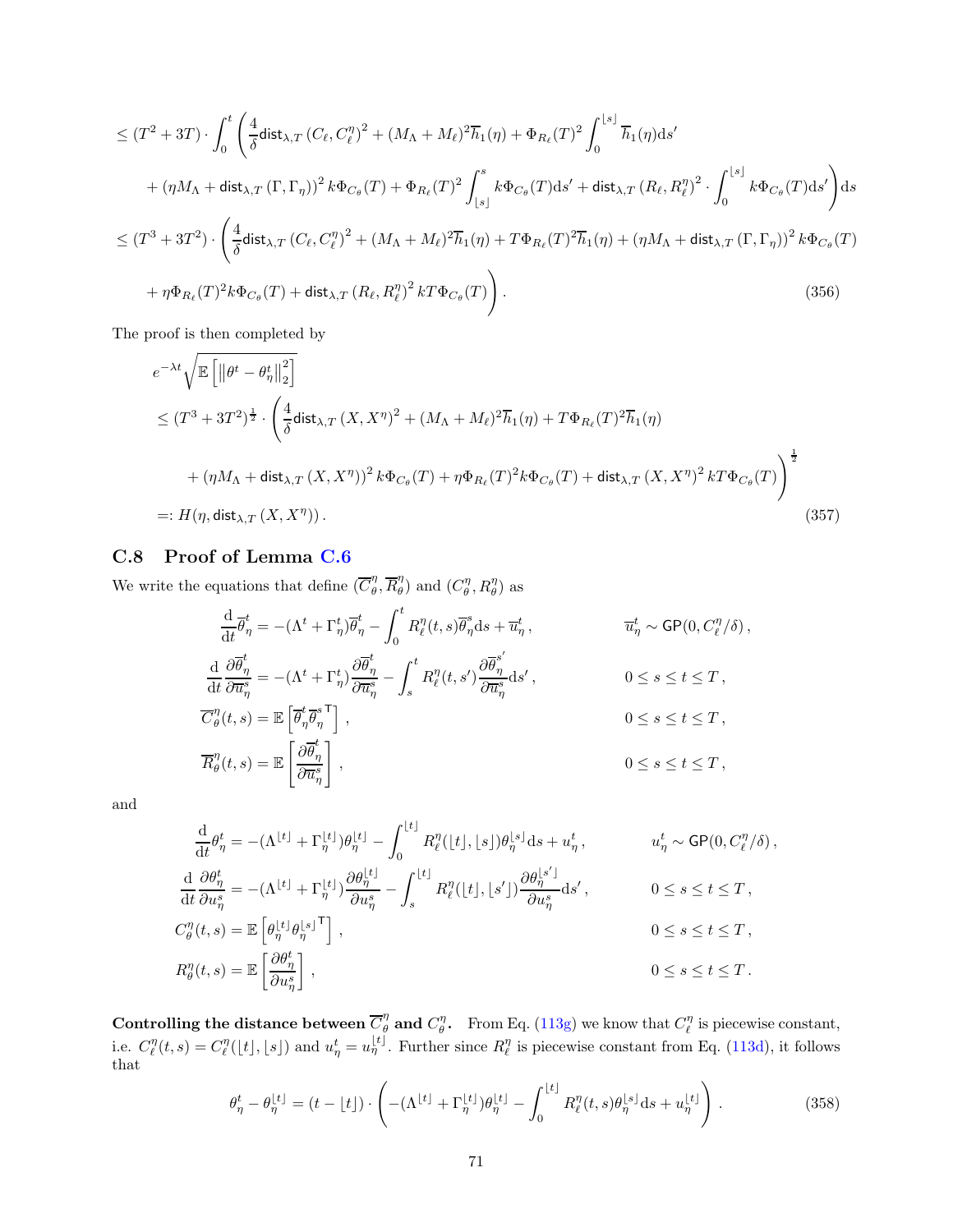Hence using the fact that  $(C_{\ell}^{\eta}, R_{\ell}^{\eta}, \Gamma_{\eta}) \in \mathcal{S}$ ,

$$
\mathbb{E}\left[\left\|\theta_{\eta}^{t} - \theta_{\eta}^{[t]}\right\|_{2}^{2}\right] \leq \eta^{2} \cdot \mathbb{E}\left[\left\|-(\Lambda^{\lfloor t \rfloor} + \Gamma_{\eta}^{[t]})\theta_{\eta}^{[t]} - \int_{0}^{\lfloor t \rfloor} R_{\ell}^{\eta}(t,s)\theta_{\eta}^{[s]}ds + u_{\eta}^{[t]}\right\|_{2}^{2}\right]
$$
\n
$$
\leq \eta^{2} \cdot \mathbb{E}\left[\left((M_{\Lambda} + M_{\ell}) \cdot \left\|\theta_{\eta}^{[t]}\right\|_{2} + \int_{0}^{\lfloor t \rfloor} \Phi_{R_{\ell}}(t-s) \left\|\theta_{\eta}^{[s]}\right\|_{2} ds + \left\|u_{\eta}^{[t]}\right\|_{2}\right)^{2}\right]
$$
\n
$$
\leq \eta^{2} \cdot \mathbb{E}\left[\left((M_{\Lambda} + M_{\ell})^{2} \cdot \left\|\theta_{\eta}^{[t]}\right\|_{2}^{2} + \int_{0}^{\lfloor t \rfloor} \Phi_{R_{\ell}}(t-s) \left\|\theta_{\eta}^{[s]}\right\|_{2}^{2} ds + \left\|u_{\eta}^{[t]}\right\|_{2}^{2}\right) \cdot (1+T+1)\right]
$$
\n
$$
\leq \eta^{2} \cdot (T+2) \cdot \left\{(M_{\Lambda} + M_{\ell})^{2} \cdot k\Phi_{C_{\theta}}(T) + T\Phi_{R_{\ell}}(T)^{2} \cdot k\Phi_{C_{\theta}}(T) + \frac{k}{\delta}\Phi_{C_{\ell}}(T)\right\}
$$
\n
$$
=:\overline{h}_{1}(\eta). \tag{359}
$$

where in the last line we use the inequality  $\mathbb{E}\left[\|\theta\|_2^2\right] = \text{Tr}\left(\mathbb{E}\left[\theta\theta^{\mathsf{T}}\right]\right) \leq k \|\mathbb{E}\left[\theta\theta^{\mathsf{T}}\right]\|$  for any k dimensional random vector  $\theta$ . Note that  $\overline{h}_1(\eta) \to 0$  as  $\eta \to 0$ . Next by using the coupling  $\overline{u}_\eta^t = u_\eta^t$  and using  $\Gamma_\eta^t = \Gamma_\eta^{\lfloor t \rfloor}$ by Eq. [\(113e\)](#page-22-10),

<span id="page-71-0"></span>
$$
\frac{d}{dt} \left\| \overline{\theta}_{\eta}^{t} - \theta_{\eta}^{t} \right\|_{2} \leq \left\| \frac{d}{dt} \left( \overline{\theta}_{\eta}^{t} - \theta_{\eta}^{t} \right) \right\|_{2} \n= \left\| - (\Lambda^{t} + \Gamma_{\eta}^{t}) \overline{\theta}_{\eta}^{t} - \int_{0}^{t} R_{\ell}^{\eta}(t, s) \overline{\theta}_{\eta}^{s} ds + (\Lambda^{[t]} + \Gamma_{\eta}^{t}) \theta_{\eta}^{[t]} + \int_{0}^{[t]} R_{\ell}^{\eta}(t, s) \theta_{\eta}^{[s]} ds \right\|_{2} \n\leq \left\| - (\Lambda^{t} + \Gamma_{\eta}^{t}) \left( \overline{\theta}_{\eta}^{t} - \theta_{\eta}^{t} \right) - (\Lambda^{t} + \Gamma_{\eta}^{t}) \left( \theta_{\eta}^{t} - \theta_{\eta}^{[t]} \right) - (\Lambda^{t} - \Lambda^{[t]}) \theta_{\eta}^{[t]} \right\|_{2} \n+ \left\| \int_{0}^{t} R_{\ell}^{\eta}(t, s) \left( \overline{\theta}_{\eta}^{s} - \theta_{\eta}^{s} \right) ds + \int_{0}^{t} R_{\ell}^{\eta}(t, s) \left( \theta_{\eta}^{s} - \theta_{\eta}^{[s]} \right) ds - \int_{[t]}^{t} R_{\ell}^{\eta}(t, s) \theta_{\eta}^{[s]} ds \right\|_{2} \n\leq (M_{\Lambda} + M_{\ell}) \left\| \overline{\theta}_{\eta}^{t} - \theta_{\eta}^{t} \right\|_{2} + (M_{\Lambda} + M_{\ell}) \left\| \theta_{\eta}^{t} - \theta_{\eta}^{[t]} \right\|_{2} + \eta M_{\Lambda} \left\| \theta_{\eta}^{[t]} \right\|_{2} \n+ \int_{0}^{t} \Phi_{R_{\ell}}(t - s) \left\| \overline{\theta}_{\eta}^{s} - \theta_{\eta}^{s} \right\|_{2} ds + \int_{0}^{t} \Phi_{R_{\ell}}(t - s) \left\| \theta_{\eta}^{s} - \theta_{\eta}^{[s]} \right\|_{2} ds + \eta \Phi_{R_{\ell}}(T) \
$$

where in the last line we use Assumption [1](#page-6-0) which gives  $\|\Lambda^t - \Lambda^{\lfloor t\rfloor}\| \leq \eta M_\Lambda$ , the fact  $\theta_{\eta}^{\lfloor s\rfloor} = \theta_{\eta}^{\lfloor t\rfloor}$  when  $\lfloor t \rfloor \leq s \leq t$  and also  $\Phi_{R_{\ell}}(t)$  is a nondecreasing function in  $t \in \mathbb{R}_{\geq 0}$ . By taking  $\overline{\lambda}$  such that  $\int_0^\infty e^{-\overline{\lambda}t} \Phi_{R_{\ell}}(t) \, \mathrm{d} \leq$  $M_{\Lambda} + M_{\ell}$  and repeating the argument in Eq. [\(181\)](#page-39-2), we can have

$$
e^{-\overline{\lambda}t} \frac{d}{dt} \left\| \overline{\theta}_{\eta}^{t} - \theta_{\eta}^{t} \right\|_{2}
$$
  
\n
$$
\leq 2 \left( M_{\Lambda} + M_{\ell} \right) \cdot \sup_{0 \leq s \leq t} \left\| \overline{\theta}_{\eta}^{s} - \theta_{\eta}^{s} \right\|_{2}
$$
  
\n
$$
+ e^{-\overline{\lambda}t} \left\{ \left( M_{\Lambda} + M_{\ell} \right) \left\| \theta_{\eta}^{t} - \theta_{\eta}^{t} \right\|_{2} + \eta \left( M_{\Lambda} + \Phi_{R_{\ell}}(T) \right) \left\| \theta_{\eta}^{t} \right\|_{2} + \Phi_{R_{\ell}}(T) \int_{0}^{t} \left\| \theta_{\eta}^{s} - \theta_{\eta}^{s} \right\|_{2} ds \right\}.
$$
 (361)

Consequently

$$
e^{-2(M_{\Lambda}+M_{\ell})t-\overline{\lambda}t}\left\|\overline{\theta}_{\eta}^{t}-\theta_{\eta}^{t}\right\|_{2}
$$
  
\n
$$
\leq \int_{0}^{t} e^{-2(M_{\Lambda}+M_{\ell})s-\overline{\lambda}s}\cdot \left\{(M_{\Lambda}+M_{\ell})\left\|\theta_{\eta}^{s}-\theta_{\eta}^{s}\right\|\right\|_{2}+\eta\left(M_{\Lambda}+\Phi_{R_{\ell}}(T)\right)\left\|\theta_{\eta}^{s}\right\|_{2}+\Phi_{R_{\ell}}(T)\int_{0}^{s}\left\|\theta_{\eta}^{s'}-\theta_{\eta}^{s'}\right\|_{2}\mathrm{d}s'\right\}\mathrm{d}t, \quad (362)
$$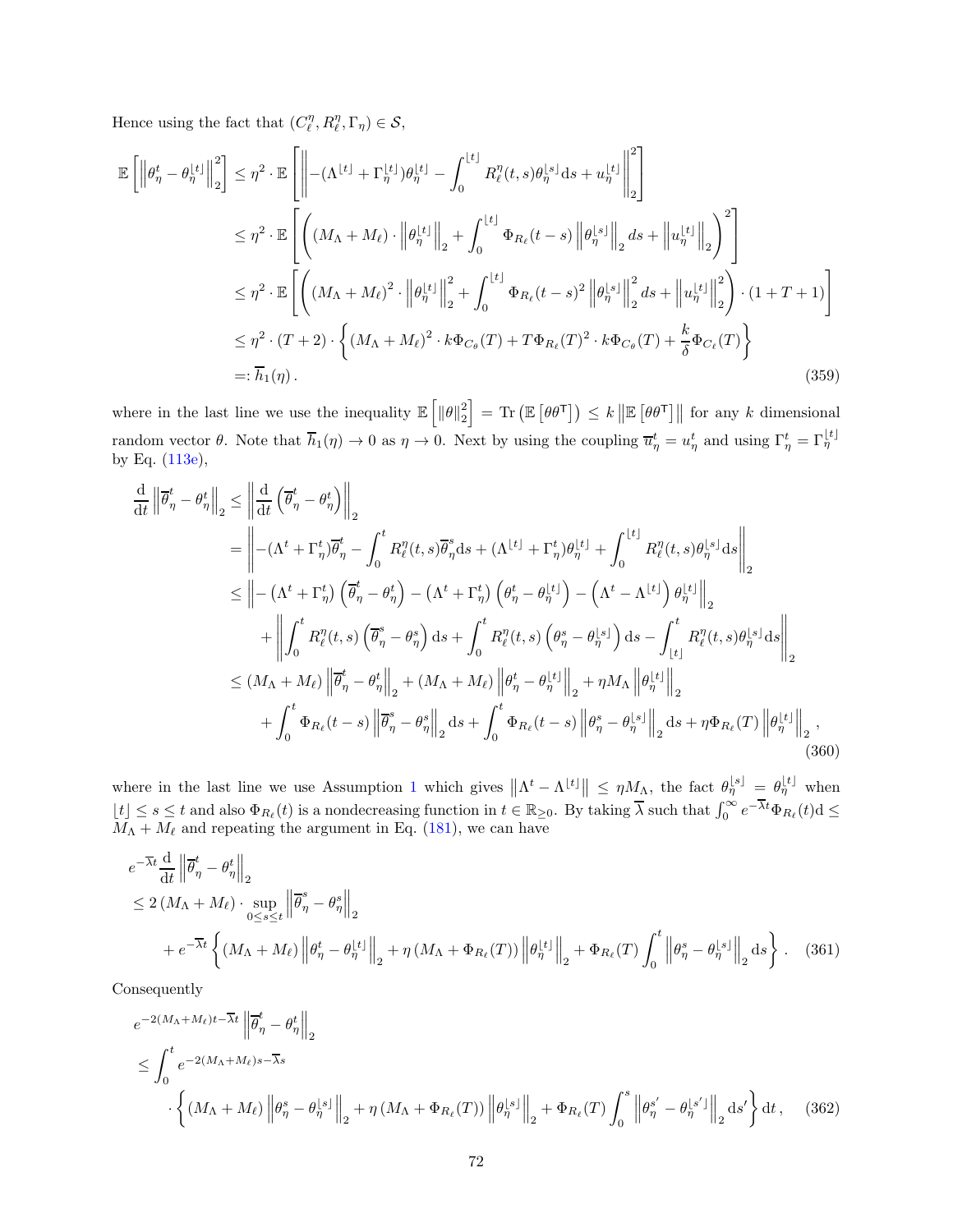which further implies for any  $\lambda > 2(M_\Lambda + M_\ell) + \overline{\lambda}$ , we have

$$
e^{-\lambda t} \left\| \overline{\theta}_{\eta}^{t} - \theta_{\eta}^{t} \right\|_{2}
$$
  
\n
$$
\leq \int_{0}^{t} \left( \left( M_{\Lambda} + M_{\ell} \right) \left\| \theta_{\eta}^{s} - \theta_{\eta}^{s} \right\|_{2} + \eta \left( M_{\Lambda} + \Phi_{R_{\ell}}(T) \right) \left\| \theta_{\eta}^{s} \right\|_{2} + \Phi_{R_{\ell}}(T) \int_{0}^{s} \left\| \theta_{\eta}^{s'} - \theta_{\eta}^{s'} \right\|_{2} ds' \right) dt
$$
  
\n
$$
\leq \int_{0}^{T} \left( \left( M_{\Lambda} + M_{\ell} + T\Phi_{R_{\ell}}(T) \right) \left\| \theta_{\eta}^{t} - \theta_{\eta}^{t} \right\|_{2} + \eta \left( M_{\Lambda} + \Phi_{R_{\ell}}(T) \right) \left\| \theta_{\eta}^{t} \right\|_{2} \right) dt.
$$
\n(363)

By triangle inequality,

$$
e^{-\lambda t} \sqrt{\mathbb{E}\left[\left\|\overline{\theta}_{\eta}^{t} - \theta_{\eta}^{t}\right\|_{2}^{2}\right]}
$$
  
\n
$$
\leq \sqrt{\mathbb{E}\left[\left(\int_{0}^{T}\left((M_{\Lambda} + M_{\ell} + T\Phi_{R_{\ell}}(T))\left\|\theta_{\eta}^{t} - \theta_{\eta}^{t_{1}}\right\|_{2} + \eta\left(M_{\Lambda} + \Phi_{R_{\ell}}(T)\right)\left\|\theta_{\eta}^{t_{1}}\right\|_{2}\right)dt\right)^{2}\right]}
$$
  
\n
$$
\leq (M_{\Lambda} + M_{\ell} + T\Phi_{R_{\ell}}(T)) \cdot \sqrt{\mathbb{E}\left[\left(\int_{0}^{T}\left\|\theta_{\eta}^{t} - \theta_{\eta}^{t_{1}}\right\|_{2}dt\right)^{2}\right]} + \eta\left(M_{\Lambda} + \Phi_{R_{\ell}}(T)\right) \cdot \sqrt{\mathbb{E}\left[\left(\int_{0}^{T}\left\|\theta_{\eta}^{t_{1}}\right\|_{2}dt\right)^{2}\right]}
$$
  
\n
$$
\leq (M_{\Lambda} + M_{\ell} + T\Phi_{R_{\ell}}(T)) \cdot \sqrt{T \cdot \mathbb{E}\left[\int_{0}^{T}\left\|\theta_{\eta}^{t} - \theta_{\eta}^{t_{1}}\right\|_{2}^{2}dt\right]} + \eta\left(M_{\Lambda} + \Phi_{R_{\ell}}(T)\right) \cdot \sqrt{T \cdot \mathbb{E}\left[\int_{0}^{T}\left\|\theta_{\eta}^{t_{1}}\right\|_{2}^{2}dt\right]},
$$

where we invoke Cauchy-Schwarz inequality in the last line. Substituting in Eq. [\(359\)](#page-71-0) and  $\mathbb{E}\left[\left\|\theta_{\eta}^{[t]}\right\|\right]$ 2 2 T ≤  $k\Phi_{C_{\theta}}(T)$ , we get

$$
e^{-\lambda t} \sqrt{\mathbb{E}\left[\left\|\overline{\theta}_{\eta}^{t} - \theta_{\eta}^{t}\right\|_{2}^{2}\right]} \leq T\left(M_{\Lambda} + M_{\ell} + T\Phi_{R_{\ell}}(T)\right)\overline{h}_{1}(\eta) + \eta T\left(M_{\Lambda} + \Phi_{R_{\ell}}(T)\right)\sqrt{k\Phi_{C_{\theta}}(T)}.
$$
 (364)

Following the same coupling argument in Appendix [B.4.1,](#page-38-0) we obtain

$$
\begin{split}\n\text{dist}_{\lambda,T} \left( \overline{C}_{\theta}^{\eta}, C_{\theta}^{\eta} \right) \\
&\leq \sup_{t \in [0,T]} e^{-\lambda t} \sqrt{\mathbb{E} \left[ \left\| \overline{\theta}_{\eta}^{t} - \theta_{\eta}^{t} \right\|_{2}^{2} \right]} \\
&\leq \sup_{t \in [0,T]} e^{-\lambda t} \sqrt{\mathbb{E} \left[ \left\| \overline{\theta}_{\eta}^{t} - \theta_{\eta}^{t} \right\|_{2}^{2} \right]} + \sup_{t \in [0,T]} e^{-\lambda t} \sqrt{\mathbb{E} \left[ \left\| \theta_{\eta}^{t} - \theta_{\eta}^{t} \right\|_{2}^{2} \right]} \\
&\leq T \left( M_{\Lambda} + M_{\ell} + T \Phi_{R_{\ell}}(T) \right) \overline{h}_{1}(\eta) + \eta T \left( M_{\Lambda} + \Phi_{R_{\ell}}(T) \right) \sqrt{k \Phi_{C_{\theta}}(T)} + \overline{h}_{1}(\eta) =: \overline{h}_{2}(\eta),\n\end{split} \tag{365}
$$

where  $\overline{h}_2(\eta) \to 0$  as  $\eta \to 0$ .

Controlling the distance between  $\overline{R}_{\theta}^{\eta}$  and  $[R_{\theta}^{\eta}].$  Since  $\partial \overline{\theta}^t_{\eta}$  $\frac{d}{d\eta}/\partial \overline{u}_{\eta}^s$  and  $\partial \theta_{\eta}^t/\partial u_{\eta}^s$  are not random, we can write

$$
\frac{\mathrm{d}}{\mathrm{d}t}\overline{R}_{\theta}^{\eta}(t,s) = -(\Lambda^t + \Gamma_{\eta}^t)\overline{R}_{\theta}^{\eta}(t,s) - \int_{s}^t R_{\ell}^{\eta}(t,s')\overline{R}_{\theta}^{\eta}(s',s)\mathrm{d}s', \qquad 0 \le s \le t \le T,
$$
\n(366)

$$
\frac{\mathrm{d}}{\mathrm{d}t}R_{\theta}^{\eta}(t,s) = -(\Lambda^{\lfloor t \rfloor} + \Gamma_{\eta}^{\lfloor t \rfloor})R_{\theta}^{\eta}(\lfloor t \rfloor, s) - \int_{s}^{\lfloor t \rfloor} R_{\ell}^{\eta}(t,s')R_{\theta}^{\eta}(\lfloor s' \rfloor, s) \mathrm{d}s', \qquad 0 \le s \le t \le T. \tag{367}
$$

with the same boundary conditions  $\overline{R}_{\theta}^{\eta}$  $\mathcal{H}_{\theta}^{\eta}(s,s) = R_{\theta}^{\eta}(s,s) = I$  and the convention that  $R_{\theta}^{\eta}(t,s) = 0$  when  $t < s$ .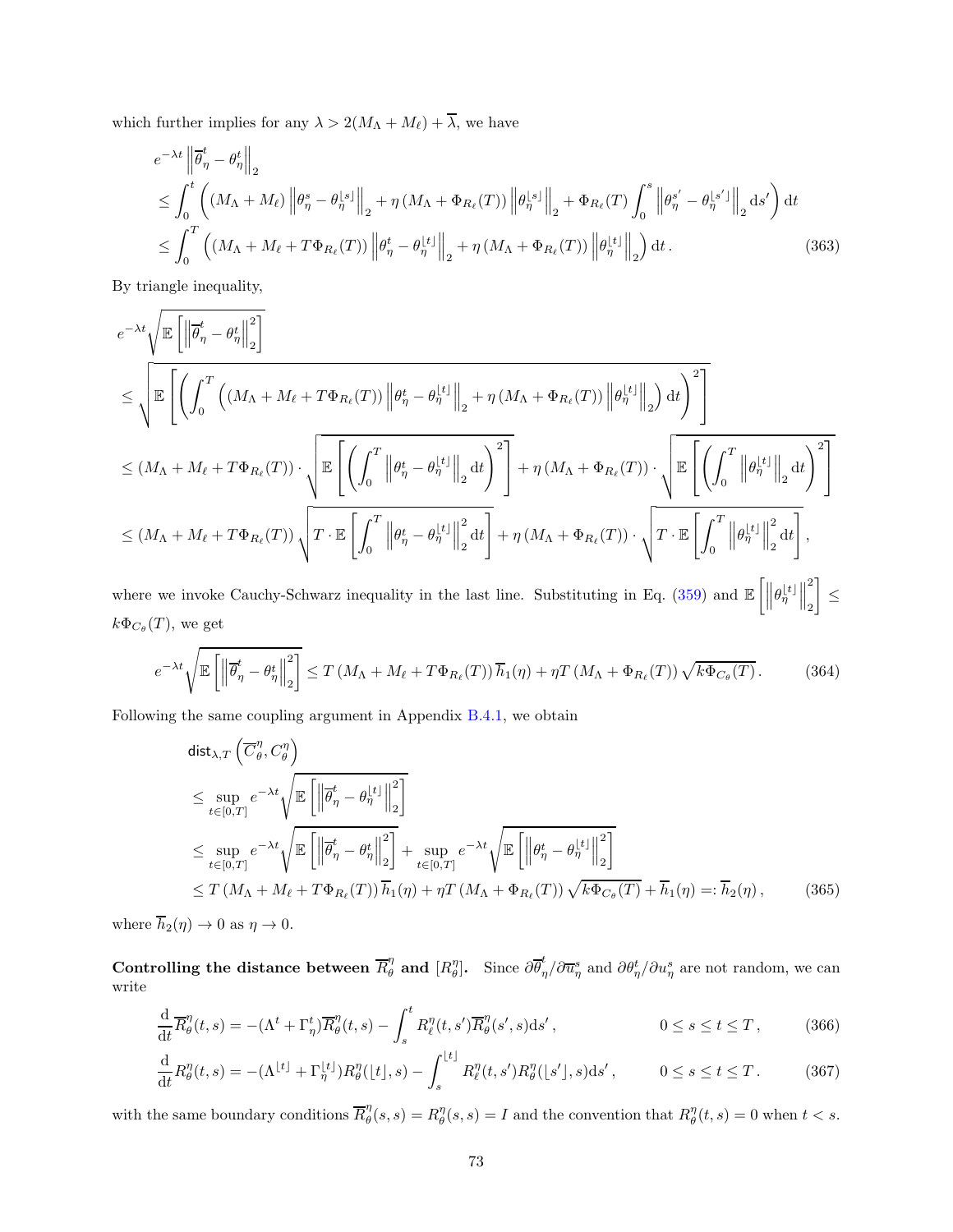First we try to control the error  $||R_{\theta}^{\eta}(t,s) - [R_{\theta}^{\eta}](t,s)||$ . By definition, we have  $[R_{\theta}^{\eta}](t,s) = I$  when  $[s] > \lfloor t \rfloor$ . In this case, we have  $\lfloor t \rfloor \leq s$  and therefore  $\left\| \frac{d}{dt} R^{\eta}_{\theta}(t, s) \right\| \leq (M_{\Lambda} + M_{\ell}) \left\| R^{\eta}_{\theta}(\lfloor t \rfloor, s) \right\| \leq (M_{\Lambda} + M_{\ell})$ . We can then control

<span id="page-73-1"></span>
$$
||R_{\theta}^{\eta}(t,s) - [R_{\theta}^{\eta}](t,s)|| = ||R_{\theta}^{\eta}(t,s) - R_{\theta}^{\eta}(s,s)|| \leq \eta \left(M_{\Lambda} + M_{\ell}\right).
$$
 (368)

We can then assume  $[s] \leq [t]$ . One then can derive

$$
||R_{\theta}^{\eta}(t,s) - R_{\theta}^{\eta}(|t|,s)|| \leq \eta \sup_{\lfloor t \rfloor \leq s' \leq t} \left\| \frac{d}{ds'} R_{\theta}^{\eta}(s',s) \right\|
$$
  
\n
$$
\leq \eta \cdot \left\| - (\Lambda^{\lfloor t \rfloor} + \Gamma_{\eta}^{\lfloor t \rfloor}) R_{\theta}^{\eta}(|t|,s) - \int_{s}^{\lfloor t \rfloor} R_{\ell}^{\eta}(t,s') R_{\theta}^{\eta}(|s'|,s) ds' \right\|
$$
  
\n
$$
\leq \eta \cdot \left\{ (M_{\Lambda} + M_{\ell}) \Phi_{R_{\theta}}(T) + T \Phi_{R_{\ell}}(T) \Phi_{R_{\theta}}(T) \right\} =: \overline{h}_{3}(\eta).
$$
 (369)

In particular, take  $t = \lceil s \rceil - \epsilon$  and let  $\epsilon \to 0$ , it follows then

<span id="page-73-2"></span><span id="page-73-0"></span>
$$
||R_{\theta}^{\eta}([s],s) - R_{\theta}^{\eta}(s,s)|| = ||R_{\theta}^{\eta}([s],s) - R_{\theta}^{\eta}([s],[s])|| \le \overline{h}_{3}(\eta).
$$
 (370)

Note that for all  $t \geq \lceil s \rceil$ ,

$$
\frac{d}{dt} ||R_{\theta}^{\eta}(t,s) - R_{\theta}^{\eta}(t,[s])||
$$
\n
$$
\leq \left\| \frac{d}{dt} R_{\theta}^{\eta}(t,s) - \frac{d}{dt} R_{\theta}^{\eta}(t,[s]) \right\|
$$
\n
$$
= \left\| - (\Lambda^{\lfloor t \rfloor} + \Gamma_{\eta}^{\lfloor t \rfloor}) (R_{\theta}^{\eta}(\lfloor t \rfloor,s) - R_{\theta}^{\eta}(\lfloor t \rfloor,[s])) - \int_{[s]}^{\lfloor t \rfloor} R_{\ell}^{\eta}(t,s') (R_{\theta}^{\eta}(\lfloor s' \rfloor,s) - R_{\theta}^{\eta}(\lfloor s' \rfloor,[s])) ds' - \int_{s}^{\lfloor s \rfloor} R_{\ell}^{\eta}(t,s') R_{\theta}^{\eta}(\lfloor s' \rfloor,s) ds' \right\|
$$
\n
$$
\leq (M_{\Lambda} + M_{\ell}) ||R_{\theta}^{\eta}(\lfloor t \rfloor,s) - R_{\theta}^{\eta}(\lfloor t \rfloor,[s])|| + \int_{[s]}^{\lfloor t \rfloor} \Phi_{R_{\ell}}(t-s') ||R_{\theta}^{\eta}(\lfloor s' \rfloor,s) - R_{\theta}^{\eta}(\lfloor s' \rfloor,[s])|| ds' + \eta \Phi_{R_{\ell}}(T) \Phi_{R_{\theta}}(T).
$$
\n(371)

Similar to what we did in Eq. [\(181\)](#page-39-0), taking  $\overline{\lambda}$  such that  $\int_0^\infty e^{-\overline{\lambda}t} \Phi_{R_\ell}(t) \, \mathrm{d} \leq M_\Lambda + M_\ell$  gives us

$$
e^{-\overline{\lambda}t} \frac{d}{dt} ||R_{\theta}^{\eta}(t,s) - R_{\theta}^{\eta}(t,[s])||
$$
  
\n
$$
\leq (M_{\Lambda} + M_{\ell})e^{-\overline{\lambda}t} ||R_{\theta}^{\eta}(|t|,s) - R_{\theta}^{\eta}(|t|, [s])|| + \int_{[s]}^{|t|} e^{-\overline{\lambda}(t-s')} \Phi_{R_{\ell}}(t-s') \cdot e^{-\overline{\lambda}s'} ||R_{\theta}^{\eta}(|s'|,s) - R_{\theta}^{\eta}(|s'|, [s])|| ds'
$$
  
\n
$$
+ e^{-\overline{\lambda}t} \eta \Phi_{R_{\ell}}(T) \Phi_{R_{\theta}}(T)
$$
  
\n
$$
\leq (M_{\Lambda} + M_{\ell})e^{-\overline{\lambda}|t|} ||R_{\theta}^{\eta}(|t|,s) - R_{\theta}^{\eta}(|t|, [s])|| + \int_{[s]}^{|t|} e^{-\overline{\lambda}(t-s')} \Phi_{R_{\ell}}(t-s') \cdot e^{-\overline{\lambda}|s'|} ||R_{\theta}^{\eta}(|s'|,s) - R_{\theta}^{\eta}(|s'|, [s])|| ds'
$$
  
\n
$$
+ e^{-\overline{\lambda}t} \eta \Phi_{R_{\ell}}(T) \Phi_{R_{\theta}}(T)
$$
  
\n
$$
\leq 2(M_{\Lambda} + M_{\ell}) \cdot \sup_{[s] \leq s' \leq t} e^{-\overline{\lambda}s'} ||R_{\theta}^{\eta}(s',s) - R_{\theta}^{\eta}(s', [s])|| + e^{-\overline{\lambda}t} \eta \Phi_{R_{\ell}}(T) \Phi_{R_{\theta}}(T).
$$
 (372)

Further, this allows us to derive by taking in Eq. [\(370\)](#page-73-0)

$$
e^{-2(M_{\Lambda}+M_{\ell})t-\overline{\lambda}t} \|R_{\theta}^{\eta}(t,s) - R_{\theta}^{\eta}(t,\lceil s \rceil) \|
$$
  
\$\leq \|R\_{\theta}^{\eta}(\lceil s \rceil, s) - R\_{\theta}^{\eta}(\lceil s \rceil, \lceil s \rceil) \| + \int\_{0}^{t} e^{-2(M\_{\Lambda}+M\_{\ell})s-\overline{\lambda}s} \eta \Phi\_{R\_{\ell}}(T) \Phi\_{R\_{\theta}}(T) ds\$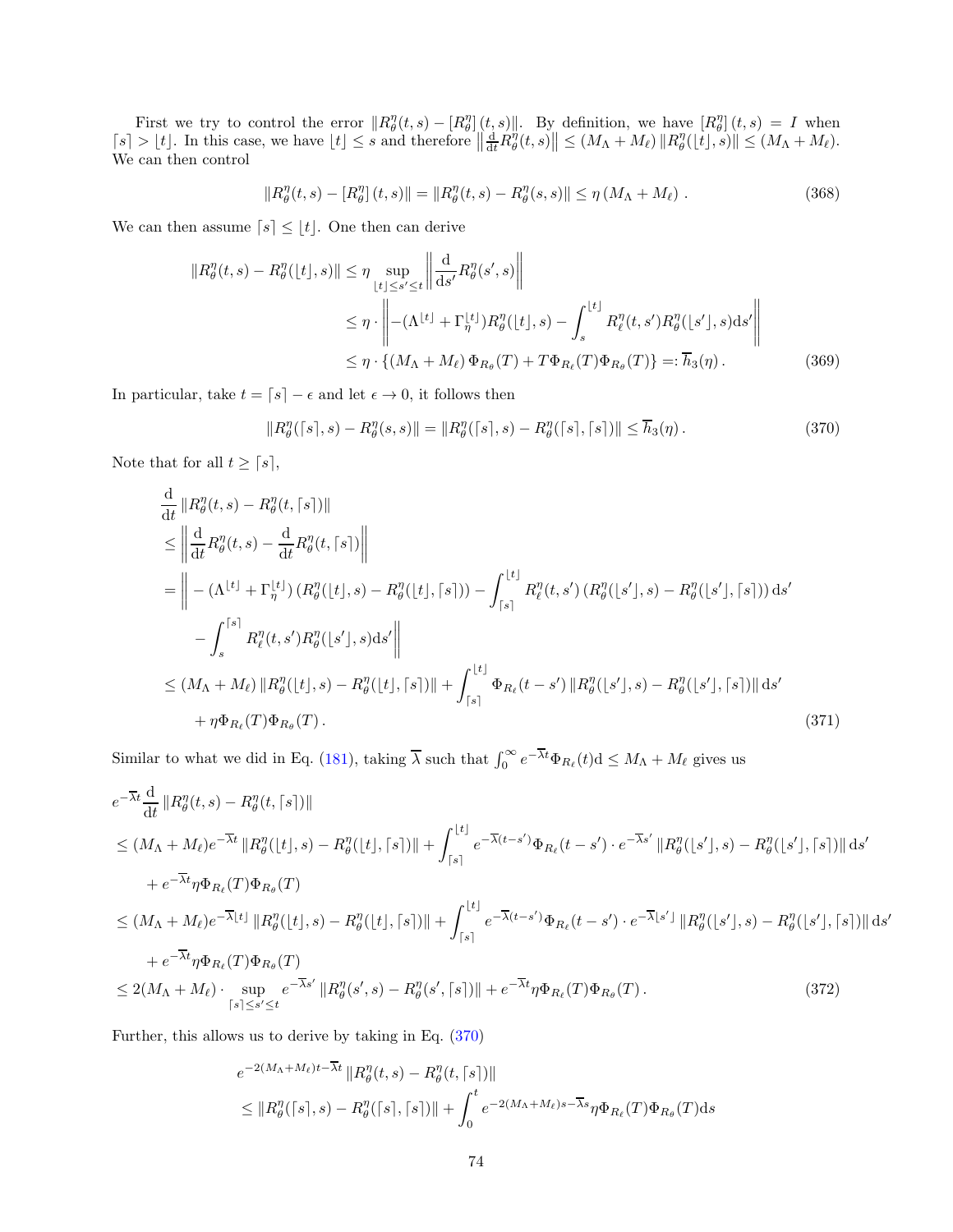$$
\leq \overline{h}_3(\eta) + \eta T \Phi_{R_{\ell}}(T) \Phi_{R_{\theta}}(T). \tag{373}
$$

This implies for any  $\lambda > 2(M_\Lambda + M_\ell) + \overline{\lambda},$ 

<span id="page-74-1"></span><span id="page-74-0"></span>
$$
e^{-\lambda t} \|R_{\theta}^{\eta}(t,s) - R_{\theta}^{\eta}(t,\lceil s \rceil) \| \leq \overline{h}_3(\eta) + \eta T \Phi_{R_{\ell}}(T) \Phi_{R_{\theta}}(T). \tag{374}
$$

Combining Eqs. [\(368\)](#page-73-1), [\(369\)](#page-73-2) and [\(374\)](#page-74-0), we obtain for any  $0 \le s \le t \le T$ ,

$$
e^{-\lambda t} \|R^{\eta}_{\theta}(t,s) - [R^{\eta}_{\theta}](t,s)\| \le \max \left\{ \eta \left( M_{\Lambda} + M_{\ell} \right), 2\overline{h}_{3}(\eta) + \eta T \Phi_{R_{\ell}}(T) \Phi_{R_{\theta}}(T) \right\} =: \overline{h}_{4}(\eta). \tag{375}
$$

Next we control the term  $\left\|\overline{R}_{\theta}^{\eta}\right\|$  $\mathcal{L}^{\eta}_{\theta}(t,s) - R^{\eta}_{\theta}(t,s)$ , by definition and the fact that  $\Gamma^{[t]}_{\eta} = \Gamma^{t}_{\eta}$  we have

$$
\frac{d}{dt} \left\| \overline{R}_{\theta}^{\eta}(t,s) - R_{\theta}^{\eta}(t,s) \right\| \leq \left\| \frac{d}{dt} \overline{R}_{\theta}^{\eta}(t,s) - \frac{d}{dt} R_{\theta}^{\eta}(t,s) \right\| \n= \left\| - (\Lambda^{t} + \Gamma_{\eta}^{t}) \overline{R}_{\theta}^{\eta}(t,s) - \int_{s}^{t} R_{\ell}^{\eta}(t,s') \overline{R}_{\theta}^{\eta}(s',s) ds' + (\Lambda^{[t]} + \Gamma_{\eta}^{t}) R_{\theta}^{\eta}([t],s) + \int_{s}^{[t]} R_{\ell}^{\eta}(t,s') R_{\theta}^{\eta}([s'],s) ds' \right\| \n\leq \left\| - (\Lambda^{t} + \Gamma_{\eta}^{t}) \left( \overline{R}_{\theta}^{\eta}(t,s) - R_{\theta}^{\eta}(t,s) \right) - (\Lambda^{t} + \Gamma_{\eta}^{t}) (R_{\theta}^{\eta}(t,s) - R_{\theta}^{\eta}([t],s)) - (\Lambda^{t} - \Lambda^{[t]}) R_{\theta}^{\eta}([t],s) \right\| \n+ \left\| - \int_{s}^{[t]} R_{\ell}^{\eta}(t,s') \left( \overline{R}_{\theta}^{\eta}(s',s) - R_{\theta}^{\eta}(s',s) \right) ds' - \int_{s}^{[t]} R_{\ell}^{\eta}(t,s') (R_{\theta}^{\eta}(s',s) - R_{\theta}^{\eta}([s'],s)) ds' \n- \int_{[t]}^{t} R_{\ell}^{\eta}(t,s') \overline{R}_{\theta}^{\eta}(s',s) ds' \right\| \n\leq (M_{\Lambda} + M_{\ell}) \left\| \overline{R}_{\theta}^{\eta}(t,s) - R_{\theta}^{\eta}(t,s) \right\| + (M_{\Lambda} + M_{\ell}) \left\| R_{\theta}^{\eta}(t,s) - R_{\theta}^{\eta}([t],s) \right\| + \eta M_{\Lambda} \Phi_{R_{\theta}}(T) \n+ \int_{s}^{[t]} \Phi_{R_{\ell}}(t-s') \left\| \overline{R}_{\theta}^{\eta}(s',s) - R_{\theta}^{\eta}(s',s) \right\| ds' + T \Phi_{R_{\
$$

Further by Eq. [\(369\)](#page-73-2), we can obtain

$$
\frac{\mathrm{d}}{\mathrm{d}t} \left\| \overline{R}_{\theta}^{\eta}(t,s) - R_{\theta}^{\eta}(t,s) \right\|
$$
\n
$$
\leq (M_{\Lambda} + M_{\ell}) \left\| \overline{R}_{\theta}^{\eta}(t,s) - R_{\theta}^{\eta}(t,s) \right\| + \int_{s}^{\lfloor t \rfloor} \Phi_{R_{\ell}}(t-s') \left\| \overline{R}_{\theta}^{\eta}(s',s) - R_{\theta}^{\eta}(s',s) \right\| \mathrm{d}s'
$$
\n
$$
+ \eta \left( M_{\Lambda} \Phi_{R_{\theta}}(T) + \Phi_{R_{\ell}}(T) \Phi_{R_{\theta}}(T) \right) + \left( M_{\Lambda} + M_{\ell} + T \Phi_{R_{\ell}}(T) \right) \overline{h}_{3}(\eta). \tag{377}
$$

We get the exact same type of inequality as in Eq. [\(360\)](#page-71-1) and we can repeat the same argument and get for all  $\lambda > 2(M_\Lambda + M_\ell) + \lambda$ 

$$
e^{-\lambda t} \left\| \overline{R}_{\theta}^{\eta}(t,s) - R_{\theta}^{\eta}(t,s) \right\| \leq \eta T \left( M_{\Lambda} \Phi_{R_{\theta}}(T) + \Phi_{R_{\ell}}(T) \Phi_{R_{\theta}}(T) \right) + T \left( M_{\Lambda} + M_{\ell} + T \Phi_{R_{\ell}}(T) \right) \overline{h}_{3}(\eta) =: \overline{h}_{5}(\eta). \tag{378}
$$

Putting together Eqs. [\(375\)](#page-74-1) and [\(378\)](#page-74-2) yields

<span id="page-74-2"></span>
$$
\operatorname{dist}_{\lambda,T}\left(\overline{R}_{\theta}^{\eta}, [R_{\theta}^{\eta}]\right) \le \sup_{0 \le s \le t \le T} e^{-\lambda t} \left\| \overline{R}_{\theta}^{\eta}(t,s) - [R_{\theta}^{\eta}](t,s) \right\| \le \overline{h}_{4}(\eta) + \overline{h}_{5}(\eta) =: \overline{h}_{6}(\eta). \tag{379}
$$

Clearly  $\eta \to 0$  we have  $\overline{h}_6(\eta) \to 0$ . The proof is completed by taking  $\overline{h}(\eta) = \max \{ \overline{h}_2(\eta), \overline{h}_6(\eta) \}.$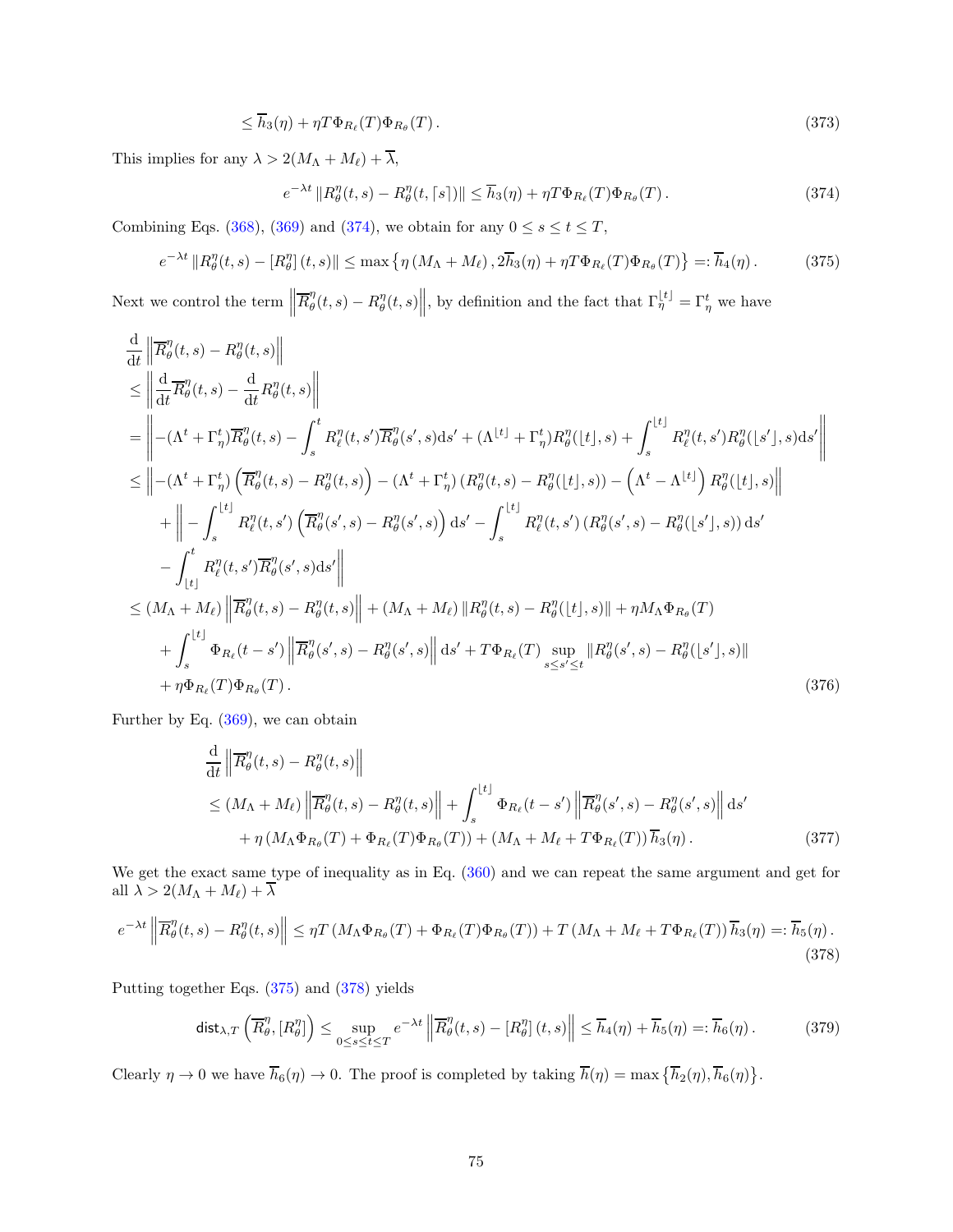### C.9 Proof of Lemma [6.5](#page-23-0)

The claim of this lemma follows by establishing separately the following two statements (possibly after adjusting the constants  $M(\varepsilon)$ :

$$
\mathbb{P}\left(\widehat{\mu}^{(n)}\big(\|\theta^0\| > M(\varepsilon)\big) \ge \varepsilon \text{ for infinitely many } n\right) = 0,
$$
\n(380)

$$
\mathbb{P}\left(\widehat{\mu}^{(n)}\left(\left\|\left(\theta\right)_{0}^{T}\right\|_{C^{0,\alpha}} > M(\varepsilon)\right) \geq \varepsilon \text{ for infinitely many } n\right) = 0. \tag{381}
$$

We begin by Eq.  $(380)$ :

$$
\widehat{\mu}^{(n)}(\|\theta^0\| > M(\varepsilon)) = \frac{1}{d} \sum_{i=1}^d \mathbf{1}_{\{\|\theta_i^0\| > M\}} \le \frac{1}{dM^2} \sum_{i=1}^d \|\theta_i^0\|^2 = \frac{1}{dM^2} \|\theta^0\|_F^2.
$$

Since by assumption  $\mathbb{E}_{\widehat{\mu}_{\theta^0}} \left[ \left\Vert \theta^0 \right\Vert^2 \right] \to \mathbb{E}_{\mu_{\theta^0}} \left[ \left\Vert \theta^0 \right\Vert^2 \right] < \infty$ , there exists a constant C such that  $\Vert \theta^0 \Vert_F^2 / d \leq C$ for all  $n$  large enough. Therefore

<span id="page-75-1"></span><span id="page-75-0"></span>
$$
\widehat{\mu}^{(n)}\big(\|\theta^0\| > M(\varepsilon)\big) \le \frac{C}{M^2}
$$

for all but finitely many values of n, which yields the claim  $(380)$ .

Next, to prove Eq. [\(381\)](#page-75-1), we begin by noting that, for any differentiable function  $f : [0, T] \to \mathbb{R}^k$ , ans any  $0 \leq s \leq t \leq T$ , we have

$$
|| f(t) - f(s)|| = || \int_0^T f'(u) \mathbf{1}_{[t,s]}(u) du ||
$$
  

$$
\leq (t-s)^{1/2} \Big( \int_0^T ||f'(u)||^2 du \Big)^{1/2},
$$

which implies  $||f||_{C^{0,1/2}} \leq ||f'||_{L^2}$ . Therefore

$$
\widehat{\mu}^{(n)}(\|(\theta)_0^T\|_{C^{0,1/2}} > M) \leq \widehat{\mu}^{(n)}(\|(\dot{\theta})_0^T\|_{L^2} > M) = \frac{1}{d} \sum_{i=1}^d \mathbf{1}_{\{\|(\dot{\theta}_i)_{0}^T\|_{L^2} > M\}}
$$

$$
\leq \frac{1}{M^2 d} \sum_{i=1}^d \|(\dot{\theta}_i)_0^T\|_{L^2}^2 = \frac{1}{M^2 d} \sum_{i=1}^d \int_0^T \|\dot{\theta}_i^t\|^2 dt
$$

$$
= \frac{1}{M^2 d} \int_0^T \left\|\theta^t \Lambda^t + \frac{1}{\delta} \mathbf{X} \ell_t(\mathbf{X} \theta^t; \mathbf{z})\right\|_F^2 dt,
$$

where in the last step we used the definition of the flow, per Eq.  $(11)$ .

By the Bai-Yin law, there exists  $C = C(\delta)$  such that almost surely  $||\mathbf{X}|| \leq C(\delta)$  for all but finitely man values of n. Using the conditions on  $\Lambda^t$ ,  $\ell^t$  in Assumption [1,](#page-6-0) we deduce that, for all but finitely many values of n,

$$
\widehat{\mu}^{(n)}(\|(\theta)_0^T\|_{C^{0,1/2}} > M) \le \frac{C}{M^2 d} \int_0^T \left(\|\theta^t\|_F^2 + \|\ell_t(\mathbf{0}; z)\|_F^2\right) dt. \tag{382}
$$

It is therefore sufficient to bound  $\|\theta^t\|_F^2$ . We established already such a bound in Eq. [\(263\)](#page-52-0), which implies that, for all but finitely many values of  $n$ , and for all  $t$ ,

<span id="page-75-2"></span>
$$
\|\boldsymbol{\theta}^t\| \leq Ce^{Ct} \big(\|\boldsymbol{\theta}^0\|_F + \|\boldsymbol{\ell}_t(\mathbf{0};\boldsymbol{z})\|_F\big).
$$

By the assumptions on  $\ell_t$  and  $\mathbf{z}$ , we have  $\|\boldsymbol{\ell}_t(0;\mathbf{z})\|^2 \leq C(\|\boldsymbol{\ell}_t(0;\mathbf{0})\|^2 + \|\mathbf{z}\|^2) \leq C'd$ . Substituting these bounds in Eq. [\(382\)](#page-75-2), we obtain

$$
\widehat{\mu}^{(n)}(\|(\theta)_0^T\|_{C^{0,1/2}} > M) \le \frac{Ce^{CT}}{M^2d}(\|\theta^0\|_F^2 + \|\ell_t(\mathbf{0};\mathbf{z})\|_F^2) dt \le \frac{C'}{M^2},
$$
\n(383)

where the last step follows for all n large enough from the assumptions  $\mathbb{E}_{\widehat{\mu}_{\theta^0}}\left[\left\|\theta^0\right\|^2\right] \to \mathbb{E}_{\mu_{\theta^0}}\left[\left\|\theta^0\right\|^2\right] < \infty$ and  $\mathbb{E}_{\widehat{\mu}_z} \left[ \Vert z \Vert^2 \right] \to \mathbb{E}_{\mu_z} \left[ \Vert z \Vert^2 \right] < \infty$ . This concludes the proof of Eq. [\(381\)](#page-75-1).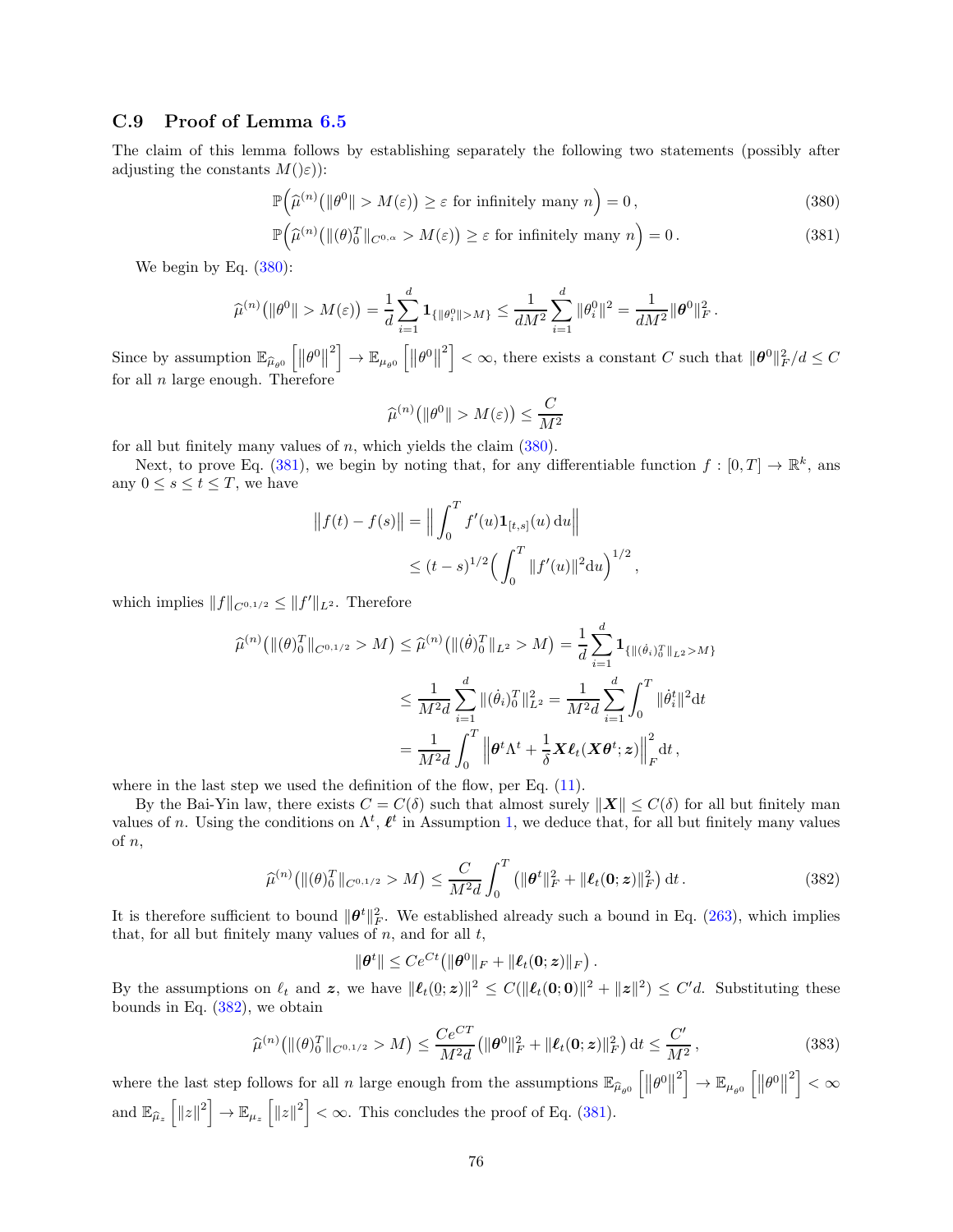# D Proofs for fixed-point equations

## D.1 Proof of Corollary [4.1](#page-10-0)

We write the flow Eq.  $(28)$  as

$$
\frac{\mathrm{d}\bar{\theta}^t}{\mathrm{d}t} = -\bar{\theta}^t \bar{\Lambda}^t - \frac{1}{\delta} \mathbf{X}^\top \bar{\ell}_t (\mathbf{X}\bar{\theta}^t; \mathbf{z}),\tag{384}
$$

where

<span id="page-76-1"></span>
$$
\bar{\Lambda}^t = \text{diag}(\bar{\Lambda}_{11}^t, 0), \qquad \bar{\ell}_t(\boldsymbol{X}\bar{\boldsymbol{\theta}}^t; \boldsymbol{z}) = \begin{pmatrix} \bar{\ell}_t(\boldsymbol{X}\bar{\boldsymbol{\theta}}^t; \boldsymbol{z})_1 \\ 0 \end{pmatrix}, \tag{385}
$$

initialized at  $\bar{\theta}^0 = (\theta^0, \theta^*)$ . Here, we have identified  $\Lambda^t = \bar{\Lambda}^t_{11}$  and  $\ell_t(X\theta^t, X\theta^*; z) = \bar{\ell}_t(X\theta^t, X\theta^*; z)_1$ . Corollary [4.1](#page-10-0) will follow from applying Theorem [2](#page-7-0) to the special case that  $\bar{\Lambda}^t$  and  $\bar{\ell}_t$  take the special form given above, namely, that they contain zeros in certain coordinates. We will show then that in this case, the unique solution to the integro-differential equations  $(3.1)$  and  $(13)$  are of the form

<span id="page-76-0"></span>
$$
\bar{\theta}^{t} = \begin{pmatrix} \bar{\theta}_{1}^{t} \\ \bar{\theta}_{2}^{0} \end{pmatrix}, \qquad \bar{r}^{t} = \begin{pmatrix} \bar{r}_{1}^{t} \\ \bar{w}_{2}^{0} \end{pmatrix}, \qquad \bar{w}^{t} = \begin{pmatrix} \bar{w}_{1}^{t} \\ \bar{w}_{2}^{0} \end{pmatrix},
$$
\n
$$
\bar{R}_{\theta}(t,s) = \begin{pmatrix} \bar{R}_{\theta}(t,s)_{11} & \bar{R}_{\theta}(t,s)_{12} \\ 0 & I_{k} \end{pmatrix}, \qquad \bar{R}_{\ell}(t,s) = \begin{pmatrix} \bar{R}_{\ell}(t,s)_{11} & \bar{R}_{\ell}(t,s)_{12} \\ 0 & 0 \end{pmatrix}, \qquad \bar{\Gamma}^{t} = \begin{pmatrix} \bar{\Gamma}_{11}^{t} & \bar{\Gamma}_{12}^{t} \\ 0 & 0 \end{pmatrix},
$$
\n
$$
\frac{\partial \bar{\theta}^{t}}{\partial \bar{u}^{s}} = \begin{pmatrix} \left(\frac{\partial \bar{\theta}^{t}}{\partial \bar{u}^{s}}\right)_{11} & \left(\frac{\partial \bar{\theta}^{t}}{\partial \bar{u}^{s}}\right)_{12} \\ 0 & I_{k} \end{pmatrix}, \qquad \frac{\partial \bar{\ell}_{t}(\bar{r}^{t}; z)}{\partial \bar{w}^{s}} = \begin{pmatrix} \left(\frac{\partial \bar{\ell}_{t}(\bar{r}^{t}; z)}{\partial \bar{w}^{s}}\right)_{11} & \left(\frac{\partial \bar{\ell}_{t}(\bar{r}^{t}; z)}{\partial \bar{w}^{s}}\right)_{12} \\ 0 & 0 \end{pmatrix},
$$
\n
$$
\nabla_{r}\bar{\ell}_{t}(\bar{r}^{t}; z) = \begin{pmatrix} \nabla_{r}\bar{\ell}_{t}(\bar{r}^{t}; z)_{11} & \nabla_{r}\bar{\ell}_{t}(\bar{r}^{t}; z)_{12} \\ 0 & 0 \end{pmatrix},
$$
\n
$$
\bar{C}_{\theta}(t, s) = \begin{pmatrix} \bar{C}_{\theta}(t, s)_{11} & \bar{C}_{\theta}(t, 0)
$$

Indeed, it is immediate that  $\nabla_r \bar{\ell}_t(\bar{r}^t; z)$  is of the claimed form. Then, by Eqs. [\(12e\)](#page-6-2), [\(12g\)](#page-6-3), and [\(13b\)](#page-6-4), we must have that  $\frac{\partial \bar{\ell}_t(\bar{r}^t; z)}{\partial \bar{w}^s}$ ,  $\bar{\Gamma}^t$ ,  $\bar{C}_{\ell}$ , and  $\bar{R}_{\ell}$  are of the claimed form (i.e., they have zeros in the locations specified by the preceding display). Thus,  $\bar{u}_2^t = 0$  for all t. Moreover, by Eq. [\(13a\)](#page-6-5), we must have that the final k-rows of  $\frac{d}{dt} \frac{\partial \bar{\theta}^t}{\partial \bar{u}^s}$  are 0 for all t, whence by the intial condition  $\frac{\partial \bar{\theta}^t}{\partial \bar{u}^s} = I_{2k}$  we have that  $\frac{\partial \bar{\theta}^t}{\partial \bar{u}^s}$  and thus also  $\bar{R}_{\theta}(t, s)$ are of the claimed form. Then, by Eq. [\(12a\)](#page-6-6),  $\left(\frac{d}{dt}\bar{\theta}^t\right)$ is equal to zero for all t, whence  $\bar{\theta}_2^t = \bar{\theta}_2^0$ , so that  $\bar{\theta}^t$  is of the claimed form. Then, by Eq. [\(12f\)](#page-6-7),  $\bar{C}_{\theta}(t, s)$  is of the claimed form (because  $\bar{\theta}_2^t = \bar{\theta}_2^0$ ). Because  $\bar{w}^t$  has covariance kernel  $\bar{C}_{\theta}$ , we have that  $\bar{w}_2^t = \bar{w}_2^0$  for all t. Then, by Eq. [\(12b\)](#page-6-8), we have that  $\bar{r}_2^t = \bar{w}_2^t = \bar{w}_2^0$ , so that  $\bar{w}^t$  is of the claimed form. We thus conclude that the unique solution to Eqs. [\(3.1\)](#page-5-1) and [\(13\)](#page-6-1) is of the form given in the preceding display.

To complete the proof of Corollary [4.1,](#page-10-0) we must show that  $\bar{\theta}^t, \bar{r}^t, \bar{u}^t, \bar{w}^t, \bar{R}_{\theta}, \bar{R}_{\ell}, \bar{\Gamma}^t, \bar{C}_{\theta}, \bar{C}_{\ell}$  of the form [\(386\)](#page-76-0) solves Eqs. [\(3.1\)](#page-5-1) and [\(13\)](#page-6-1) if and only if it solves Eqs. [\(31\)](#page-9-1) and [\(32\)](#page-10-1). Indeed, plugging [\(386\)](#page-76-0) into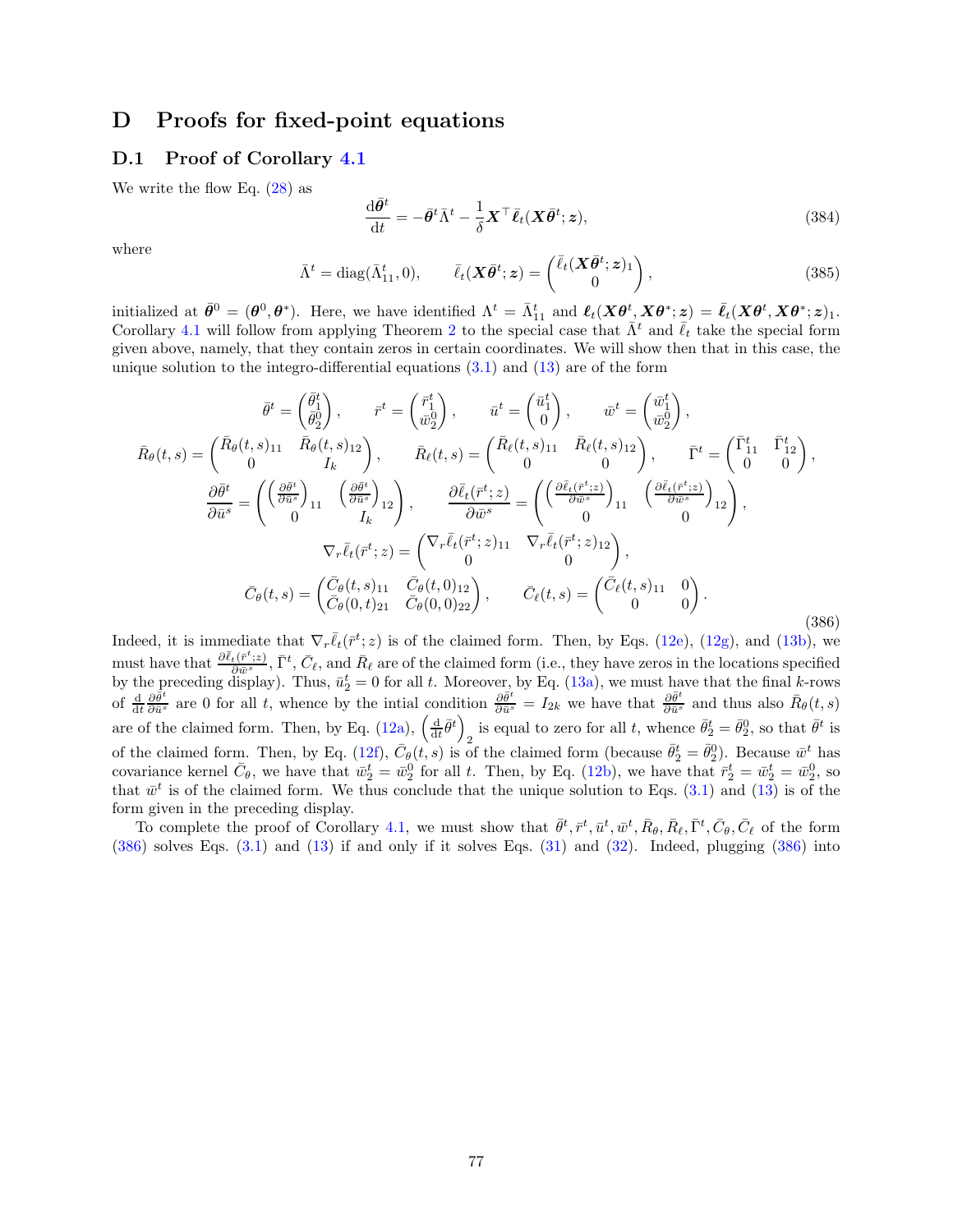Eqs.  $(3.1)$  and  $(13)$  and simplifying where possible gives

<span id="page-77-0"></span>
$$
\frac{d}{dt}\bar{\theta}_{1}^{i} = -(\bar{\Lambda}_{11}^{t} + \bar{\Gamma}_{11}^{t})\bar{\theta}_{1}^{t} - \int_{0}^{t}\bar{R}_{\ell}(t,s)_{11}\bar{\theta}_{1}^{s}\mathrm{d}s - (\bar{\Gamma}_{12}^{t} + \int_{0}^{t}\bar{R}_{\ell}(t,s)_{12}\mathrm{d}s)\bar{\theta}_{2}^{s} + \bar{u}_{1}^{t},
$$
\n
$$
\frac{d}{dt}\bar{\theta}_{2}^{0} = 0,
$$
\n
$$
\bar{r}_{1}^{t} = -\frac{1}{\delta}\int_{0}^{t}\bar{R}_{\theta}(t,s)_{11}\bar{\ell}_{s}(\bar{r}_{1}^{s},\bar{w}_{2}^{0};z)_{1}\mathrm{d}s + \bar{w}_{1}^{t},
$$
\n
$$
\bar{r}_{2}^{t} = \bar{w}_{2}^{t} = \bar{w}_{2}^{0},
$$
\n
$$
\bar{R}_{\theta}(t,s)_{11} = \mathbb{E}\Big[\Big(\frac{\partial\bar{\theta}^{t}}{\partial\bar{u}^{s}}\Big)_{11}\Big],
$$
\n
$$
\bar{R}_{\theta}(t,s)_{12} = \mathbb{E}\Big[\Big(\frac{\partial\bar{\ell}_{t}(\bar{r}_{1}^{t};z)}{\partial\bar{u}^{s}}\Big)_{12}\Big],
$$
\n
$$
\bar{R}_{\ell}(t,s)_{11} = \mathbb{E}\Big[\Big(\frac{\partial\bar{\ell}_{t}(\bar{r}_{1}^{t};z)}{\partial\bar{u}^{s}}\Big)_{12}\Big],
$$
\n
$$
\bar{\Gamma}_{11}^{t} = \mathbb{E}\Big[\nabla_{w_{2}^{\theta}}\bar{\ell}_{t}(\bar{r}_{1}^{t};\bar{w}_{2}^{0};z)_{1}\Big],
$$
\n
$$
\bar{\Gamma}_{12}^{t} = \mathbb{E}\Big[\nabla_{w_{2}^{\theta}}\bar{\ell}_{t}(\bar{r}_{1}^{t};\bar{w}_{2}^{0};z)_{1}\Big],
$$
\n
$$
\bar{C}_{\ell}(t,s)_{11} = \mathbb{E}[\bar{\theta}_{1}^{t}(\bar{\theta}_{1}^{t})\top], \quad \bar{C}_{\theta}(t,0)_{12} = \mathbb{E}[\bar
$$

By Theorem [1,](#page-7-1) there exists a unique solution to the equations in the previous display.

We can simplify the above equations. In particular, integrating the last line and adding  $\nabla_{w_2^0} \bar{\ell}_t(\bar{r}_1^t, \bar{w}_2^0; z)_1$ to both sides gives

<span id="page-77-1"></span>
$$
\nabla_{w_{2}^{0}}\bar{\ell}_{t}(\bar{r}_{1}^{t},\bar{w}_{2}^{0};z)_{1} + \int_{0}^{t} \left(\frac{\partial\bar{\ell}_{t}(\bar{r}^{t};z)}{\partial\bar{w}^{s}}\right)_{12}ds
$$
\n
$$
= \nabla_{r_{1}}\bar{\ell}_{t}(\bar{r}_{1}^{t},\bar{w}_{2}^{0};z)_{1} + \int_{0}^{t} \nabla_{r_{1}}\bar{\ell}_{t}(\bar{r}_{1}^{t},\bar{w}_{2}^{0};z)_{1} \cdot \left(-\frac{1}{\delta}\int_{s}^{t} \bar{R}_{\theta}(t,s')_{11}\left(\frac{\partial\bar{\ell}_{s'}(\bar{r}^{s'};z)}{\partial\bar{w}^{s}}\right)_{12}ds' - \frac{1}{\delta}\bar{R}_{\theta}(t,s)_{11}\nabla_{w_{2}^{0}}\bar{\ell}_{s}(\bar{r}_{1}^{s},\bar{w}_{2}^{0};z)_{1}\right)ds
$$
\n
$$
= \nabla_{w_{2}^{0}}\bar{\ell}_{t}(\bar{r}_{1}^{t},\bar{w}_{2}^{0};z)_{1} - \frac{1}{\delta}\nabla_{r_{1}}\bar{\ell}_{t}(\bar{r}_{1}^{t},\bar{w}_{2}^{0};z)_{1} \cdot \int_{0}^{t} \left(\bar{R}_{\theta}(t,s)_{11}\left(\nabla_{w_{2}^{0}}\bar{\ell}_{s}(\bar{r}_{1}^{s},\bar{w}_{2}^{0};z)_{1} + \int_{0}^{s}\left(\frac{\partial\bar{\ell}_{s}(\bar{r}^{s};z)}{\partial\bar{w}^{s'}}\right)_{12}ds'\right)\right)ds.
$$
\n(388)

Define

$$
\frac{\partial \bar{\ell}(\bar{r}_1^t, \bar{w}^*; z)}{\partial \bar{w}^*} := \nabla_{w_2^0} \bar{\ell}_t(\bar{r}_1^t, \bar{w}_2^0; z)_1 + \int_0^t \left( \frac{\partial \bar{\ell}_t(\bar{r}^t; z)}{\partial \bar{w}^s} \right)_{12} ds. \tag{389}
$$

Then we get

$$
\frac{\partial \bar{\ell}(\bar{r}_1^t, \bar{w}^*; z)}{\partial \bar{w}^*} = -\frac{1}{\delta} \nabla_{r_1} \bar{\ell}_t(\bar{r}_1^t, \bar{w}_2^0; z)_1 \cdot \int_0^t \bar{R}_{\theta}(t, s)_{11} \frac{\partial \bar{\ell}(\bar{r}_1^s, \bar{w}^*; z)}{\partial \bar{w}^*} ds + \nabla_{w_2^0} \bar{\ell}_t(\bar{r}_1^t, \bar{w}_2^0; z)_1. \tag{390}
$$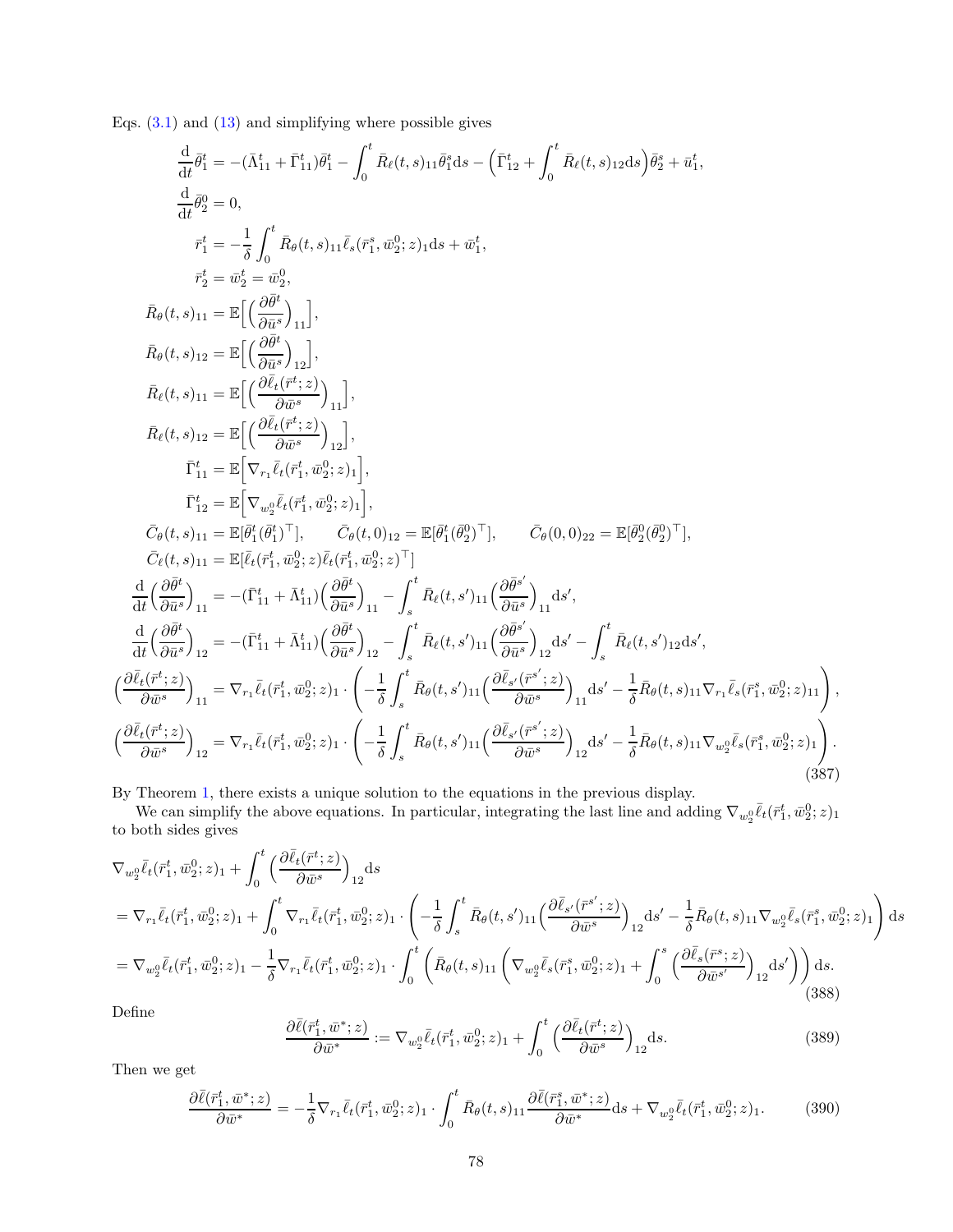Taking expectations, we get

$$
\bar{\Gamma}_{12}^t + \int_0^t \bar{R}_{\ell}(t,s)_{12} \, \mathrm{d}s = \mathbb{E} \left[ \frac{\partial \bar{\ell}(\bar{r}_1^t, \bar{w}^*; z)}{\partial \bar{w}^*} \right]. \tag{391}
$$

We thus see that the state evolution equations [\(3.1\)](#page-5-1) and [\(13\)](#page-6-1) applied to  $\bar{\Lambda}^t$  and  $\bar{\ell}_t$  as in Eq. [\(385\)](#page-76-1) gives the planted state evolution Eqs. [\(31\)](#page-9-1) and [\(32\)](#page-10-1) under the change of variables (with the notation appearing in Eq.  $(31)$  and  $(32)$  on the right)

$$
\theta^{t} = \bar{\theta}_{1}^{t}, \qquad \Lambda^{t} = \bar{\Lambda}_{11}^{t}, \qquad \Gamma^{t} = \bar{\Gamma}_{11}^{t}, \qquad R_{\ell}(t,s) = \bar{R}_{\ell}(t,s)_{11}
$$
  
\n
$$
R_{\ell}(t,*) = \bar{\Gamma}_{12}^{t} + \int_{0}^{t} \bar{R}_{\ell}(t,s)_{12} \, ds, \qquad u^{t} = \bar{u}_{1}^{t}, \qquad r^{t} = \bar{r}_{1}^{t}, \qquad R_{\theta}(t,s) = \bar{R}_{\theta}(t,s)_{11},
$$
  
\n
$$
w^{*} = w_{2}^{0}, \qquad w^{t} = w_{1}^{t},
$$
  
\n
$$
\frac{\partial \theta^{t}}{\partial u^{s}} = \left(\frac{\partial \bar{\theta}^{t}}{\partial \bar{u}^{s}}\right)_{11}, \qquad \ell_{s}(r^{s}, w^{*}; z) = \bar{\ell}_{s}(r^{s}, w^{*}; z)_{1}, \qquad R_{\ell}(t,s) = \bar{R}_{\ell}(t,s)_{11},
$$
  
\n
$$
\frac{\partial \ell_{t}(r^{t}, w^{*}; z)}{\partial w^{s}} = \left(\frac{\partial \bar{\ell}_{t}(\bar{r}^{t}; z)}{\partial \bar{w}^{s}}\right)_{11}, \qquad C_{\theta}(t,s) = \bar{C}_{\theta}(t,s)_{11}, \qquad 0 \le s \le t,
$$
  
\n
$$
C_{\theta}(t,*) = \bar{C}_{\theta}(t, 0)_{12}, \qquad C_{\theta}(s,*) = \bar{C}_{\theta}(0, 0)_{22}.
$$
  
\n(392)

Note that  $\bar{R}_{\theta}(t,s)_{12}$ , though defined by the state evolution equations [\(3.1\)](#page-5-1) and [\(13\)](#page-6-1), plays no role in the dynamics of Eqs.  $(31)$  and  $(32)$ , so is omitted.

In summary, we have shown that the unique solution to Eqs.  $(3.1)$  and  $(13)$ with inputs  $(385)$  gives a solution to Eqs.  $(31)$  and  $(32)$ . Thus, we have shown existence of a solution to these equations. Uniqueness requires a few more steps of argumentation. We have already shown that [\(387\)](#page-77-0) have a unique solution. Note that any solution to Eqs. [\(31\)](#page-9-1) and [\(32\)](#page-10-1) generates a solution to [\(387\)](#page-77-0) using the change of variables in the previous display, as well as setting

$$
\bar{\Gamma}_{12}^{t} = \mathbb{E}\Big[\nabla_{w^*}\ell_t(r^t, w^*; z)\Big], \qquad \bar{R}_{\ell}(t, s)_{12} = \mathbb{E}\Big[\Big(\frac{\partial \bar{\ell}_t(\bar{r}^t; z)}{\partial \bar{w}^s}\Big)_{12}\Big],
$$
\n
$$
\Big(\frac{\partial \bar{\ell}_t(\bar{r}^t; z)}{\partial \bar{w}^s}\Big)_{12} = \nabla_{r_1}\bar{\ell}_t(\bar{r}^t_1, \bar{w}^0_2; z)_1 \cdot \left(-\frac{1}{\delta} \int_s^t \bar{R}_{\theta}(t, s')_{11}\Big(\frac{\partial \bar{\ell}_{s'}(\bar{r}^{s'}; z)}{\partial \bar{w}^s}\Big)_{12} \mathrm{d}s' - \frac{1}{\delta} \bar{R}_{\theta}(t, s)_{11} \nabla_{w_2^0} \bar{\ell}_s(\bar{r}^s_1, \bar{w}^0_2; z)_1\Big).
$$
\n(393)

By [\(388\)](#page-77-1), we have that Eq. [\(32c\)](#page-10-2) is satisfied with  $\nabla_{w^*} \ell_t(r^s, w^*; z) + \int_0^s$  $\int \frac{\partial \bar{\ell}_t(\bar{r}^{s'};z)}{\partial \bar{\ell}_t(\bar{r}^{s'};z)}$  $\frac{t\left(\bar{r}^{s^{\prime}};z\right)}{\partial \bar{w}^{s^{\prime}}}\bigg)$ ds' in place of  $\frac{\partial \ell(r^t, w^*; z)}{\partial w^*}$ . This implies that

$$
\frac{\partial \ell(r^s, w^*; z)}{\partial w^*} = \nabla_{w^*} \ell_t(r^s, w^*; z) + \int_0^s \left( \frac{\partial \bar{\ell}_t(\bar{r}^{s'}; z)}{\partial \bar{w}^{s'}} \right)_{12} \mathrm{d}s',\tag{394}
$$

and that  $R_{\ell}(t,*) = \bar{\Gamma}_{12}^{t} + \int_{0}^{t} \bar{R}_{\ell}(t,s)_{12}ds$ . We have thus generated from Eqs. [\(31\)](#page-9-1) and [\(32\)](#page-10-1) a solution to Eqs. [\(387\)](#page-77-0). Because distinct solutions to Eqs. [\(31\)](#page-9-1) and [\(32\)](#page-10-1) will generate distinct solutions to Eqs. [\(387\)](#page-77-0), and the solution to Eqs.  $(387)$  is unique, we conlude the solution to Eqs.  $(31)$  and  $(32)$  is unique.

#### D.2 Proof of Theorem [3:](#page-11-0) convergence to fixed points

*Proof of Theorem [3.](#page-11-0)* Throughout the proof, we will repeatedly use that for  $x \in \{\theta, \ell\},\$ 

$$
\lim_{t \to \infty} \int_0^t \|R_{\mathbf{x}}(t, t - s) - R_{\mathbf{x}}(s)\| \, \mathrm{d}s = 0. \tag{395}
$$

Indeed, for any  $t \geq \Delta \geq 0$ , we have  $\int_0^t \|R_{\mathsf{x}}(t, t-s) - R_{\mathsf{x}}(s)\| \mathrm{d}s \leq \Delta \|R_{\mathsf{x}}(t, t-\cdot) - R_{\mathsf{x}}(\cdot)\|_{\infty} + 2Ce^{-c\Delta}$ . The previous display follows by taking  $t \to \infty$  followed by  $\Delta \to \infty$ .

Theorem [3](#page-11-0) will hold for

<span id="page-78-0"></span>
$$
R_{\ell}^{\infty} = \Gamma + \int_0^{\infty} R_{\ell}(s) \, \mathrm{d}s, \qquad R_{\theta}^{\infty} = \int_0^{\infty} R_{\theta}(s) \, \mathrm{d}s. \tag{396}
$$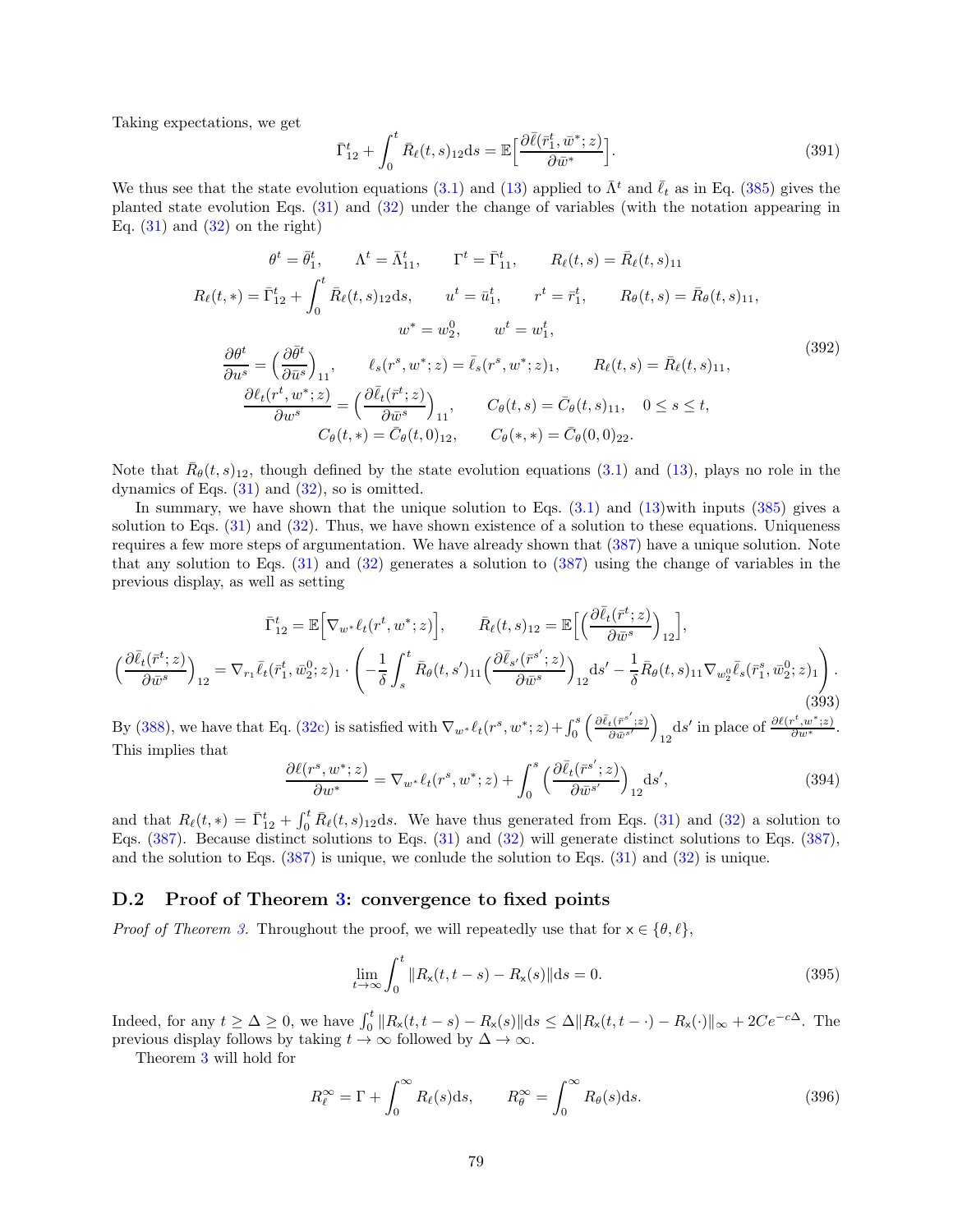We begin by establishing Eq. [\(38\)](#page-11-1). Note that as  $t \to \infty$ ,

$$
\|(\Lambda + \Gamma^t)\theta^t - (\Lambda + \Gamma^\infty)\theta^\infty\|_{L^2} \le \|\Lambda + \Gamma^\infty\| \|\theta^t - \theta^\infty\|_{L^2} + \|\Gamma - \Gamma^t\| \|\theta^t\|_{L^2} \to 0,
$$
\n(397)

and

$$
\left\| \int_{0}^{t} R_{\ell}(t, t - s) \theta^{t - s} \, ds - \int_{0}^{t} R_{\ell}(s) \theta^{\infty} \, ds \right\|_{L^{2}} \n\leq \int_{0}^{t} \| R_{\ell}(t, t - s) \| \, \|\theta^{t - s} - \theta^{\infty} \|_{L^{2}} \, ds + \int_{0}^{t} \| R_{\ell}(t, t - s) - R_{\ell}(s) \| \, ds \, \|\theta^{\infty} \|_{L^{2}} \n\leq C e^{-cs} C e^{-c(t - s)} + \int_{0}^{t} \| R_{\ell}(t, t - s) - R_{\ell}(s) \| \, ds \, \|\theta^{\infty} \|_{L^{2}} \to 0,
$$
\n(398)

and

$$
||R_{\ell}(t,*)\theta^* - R_{\ell}^*\theta^*||_{L^2} \to 0, \qquad ||u^t - u^{\infty}||_{L^2} \to 0.
$$
 (399)

Combining these bounds, we conclude that

$$
\left\| \frac{\mathrm{d}}{\mathrm{d}t} \theta^t - \left( -(\Lambda + \Gamma^\infty) \theta^\infty - \int_0^t R_\ell(s) \theta^\infty \mathrm{d}s - R_\ell^* \theta^* + u^\infty \right) \right\|_{L^2} \to 0. \tag{400}
$$

Because  $\Gamma^{\infty} + \int_0^t R_{\ell}(s) \theta^{\infty} ds \stackrel{L^2}{\rightarrow} R_{\ell}^{\infty} \theta^{\infty}$ , we conclude that

$$
\frac{\mathrm{d}}{\mathrm{d}t}\theta^t \stackrel{\mathrm{L}^2}{\rightarrow} -(\Lambda + R_\ell^{\infty})\theta^{\infty} - R_\ell^*\theta^* + u^{\infty}.\tag{401}
$$

Because  $\theta^t$  stays bounded in  $L^2$  as  $t \to \infty$ , we must have that

$$
0 = -(\Lambda + R_{\ell}^{\infty})\theta^{\infty} - R_{\ell}^{*}\theta^{*} + u^{\infty}.
$$
\n(402)

Similarly, as  $t \to \infty$ 

$$
\left\| \int_{0}^{t} R_{\theta}(t, t-s) \ell(r^{t-s}, w^*; z) ds - \int_{0}^{t} R_{\theta}(s) \ell(r^{\infty}, w^*; z) ds \right\|_{L^{2}} \n\leq \int_{0}^{t} \|R_{\theta}(t, t-s)\| \|\ell(r^{t-s}, w^*; z) - \ell(r^{\infty}, w^*; z)\|_{L^{2}} ds + \int_{0}^{t} \|R_{\theta}(t, t-s) - R_{\theta}(s)\| ds \|\ell(r^{\infty}, w^*; z)\|_{L^{2}} \n\leq CLe^{-cs}Ce^{-c(t-s)} + \int_{0}^{t} \|R_{\theta}(t, t-s) - R_{\theta}(s)\| ds \|\ell(r^{\infty}, w^*; z)\|_{L^{2}} \to 0.
$$
\n(403)

Because  $\int_0^t R_\theta(t, t - s) ds \to R_\theta(s) ds$ , we conclude that

$$
r^{\infty} = -\frac{1}{\delta} R^{\infty}_{\theta} r^{\infty} + w^{\infty}.
$$
\n(404)

Because  $u^t \stackrel{L^2}{\to} u^{\infty}$  and  $r^t \stackrel{L^2}{\to} r^{\infty}$ , we have  $u^{\infty} \sim N(0, C_{\ell}^{\infty}/\delta)$ , where

$$
C_{\ell}^{\infty} = \lim_{t \to \infty} C_{\ell}(t, t) = \lim_{t \to \infty} \mathbb{E}[\ell(r^t, w^*; z)\ell(r^t, w^*; z)^{\top}] = \mathbb{E}[\ell(r^{\infty}, w^*; z)\ell(r^{\infty}, w^*; z)^{\top}].
$$
 (405)

Likewise, because  $(w^t, w^*) \stackrel{L^2}{\rightarrow} (w^\infty, w^*)$  and  $(\theta^t, \theta^*) \stackrel{L^2}{\rightarrow} (\theta^\infty, \theta^*)$ , we have  $(w^\infty, w^*) \sim \mathsf{N}(0, C_\theta^\infty)$ , where

$$
C_{\theta}^{\infty} = \lim_{t \to \infty} C_{\theta}(\{t, *\}, \{t, *\}) = \lim_{t \to \infty} \mathbb{E}[(\theta^{t\top}, \theta^{*\top})^{\top}(\theta^{t\top}, \theta^{*\top})] = \mathbb{E}[(\theta^{\infty\top}, \theta^{*\top})^{\top}(\theta^{\infty\top}, \theta^{*\top})].
$$
 (406)

We have finished the proof of Eq. [\(38\)](#page-11-1) and that  $u^{\infty} \sim \mathsf{N}(0, C_{\ell}/\delta)$  and  $(w^{\infty}, w^*) \sim \mathsf{N}(0, C_{\theta})$ .

We now show that  $R^{\infty}_{\ell}, R^{\infty}_{\theta}, R^*_{\ell}$  satisfy Eq. [\(39\)](#page-11-2). By Eq. [\(13a\)](#page-6-5),  $\frac{\partial \theta^t}{\partial u^s}$  is deterministic, so  $R_{\theta}(t, s) = \frac{\partial \theta^t}{\partial u^s}$ . First compute

$$
\frac{d}{ds} \int_0^s R_\theta(t+s, t+s')ds' = I_k + \int_0^s \left( -(\Lambda + \Gamma^t)R_\theta(t+s, t+s') - \int_{t+s'}^{t+s} R_\ell(t+s, s'')R_\theta(s'', t+s')ds'' \right) ds', \tag{407}
$$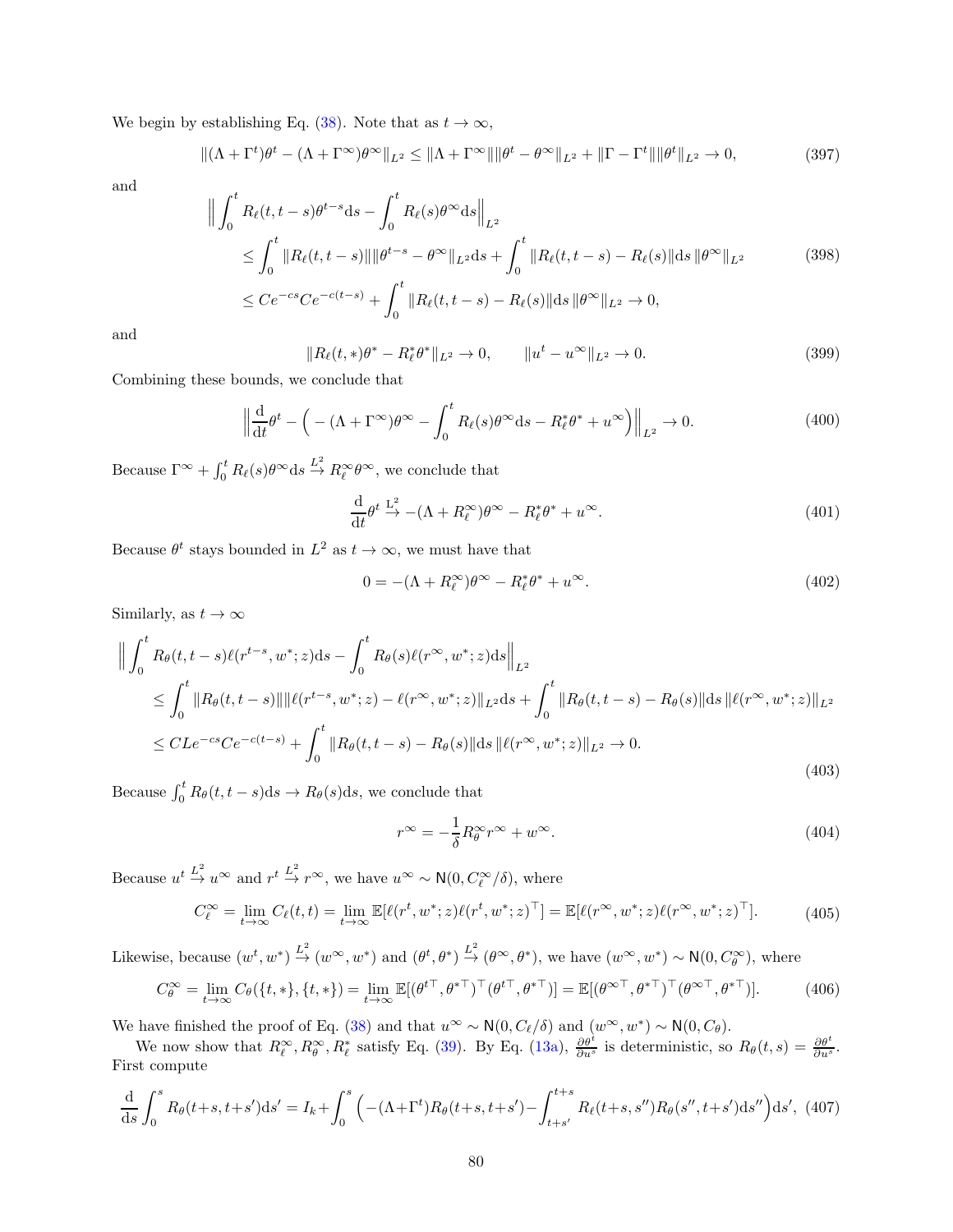where we have used Eq.  $(13a)$ , and that we may exchanged differentiation and integration by Definition [4.2](#page-11-3) (using the boundendess of the derivative). Taking  $s \to \infty$ , the right-hand side converges to

$$
I_k - (\Lambda + \Gamma^{\infty}) \int_0^{\infty} R_{\theta}(s') ds' - \int_0^{\infty} R_{\ell}(s) ds \int_0^{\infty} R_{\theta}(s) ds,
$$
\n(408)

where to get the second term, we have used that

$$
\int_0^s \int_{t+s'}^{t+s} R_\ell(t+s,s'') R_\theta(s'',t+s') \mathrm{d}s'' \mathrm{d}s' = \int_0^s \int_0^{s-s'} R_\ell(t+s,t+s-s') R_\theta(t+s-s',t+s-s'-s'') \mathrm{d}s'' \mathrm{d}s',\tag{409}
$$

and taken  $t \to \infty$  followed by  $s \to \infty$ , and used the convergence and decay conditions of  $R_{\ell}, R_{\theta}$ . Beecause  $R_{\theta}(t+s,t+s') \leq Ce^{-cs'}$ , we must have that  $\int_0^s R_{\theta}(t+s,t+s')ds'$  converges as  $s \to \infty$ , which implies that

$$
0 = I_k - (\Lambda + \Gamma^{\infty}) \int_0^{\infty} R_{\theta}(s') ds' - \int_0^{\infty} R_{\ell}(s) ds \int_0^{\infty} R_{\theta}(s) ds = I_k - \Lambda R_{\theta}^{\infty} - R_{\ell}^{\infty} R_{\theta}^{\infty}.
$$
 (410)

(because otherwise, we would have that  $\int_0^s R_\theta(t + s, t + s')ds'$  diverges). This gives us the second equation in Eq. [\(39\)](#page-11-2).

Now define

<span id="page-80-0"></span>
$$
\widehat{R}_{\ell}^{(1)}(s) = \nabla_r \ell(r^{\infty}, w^*; z) \cdot \left( -\frac{1}{\delta} \int_0^s R_{\theta}(s - s') \widehat{R}_{\ell}(s') \mathrm{d}s' - \frac{1}{\delta} R_{\theta}(s) \nabla_r \ell(r^{\infty}, w^*; z) \right). \tag{411}
$$

We bound

$$
\left\| \int_{t}^{t+s} R_{\theta}(t+s,s') \frac{\partial \ell(r^{s'},w^{*};z)}{\partial w^{s}} ds' - \int_{0}^{s} R_{\theta}(s-s') \widehat{R}_{\ell}(s') ds' \right\|_{L_{2}}\n\leq \int_{t}^{t+s} \left\| R_{\theta}(t+s,s') \right\| \left\| \frac{\partial \ell(r^{s'},w^{*};z)}{\partial w^{s}} - \widehat{R}_{\ell}(s') \right\|_{L_{2}} ds' + \int_{t}^{t+s} \|\widehat{R}_{\ell}(s')\|_{L_{2}} \|R_{\theta}(t+s,s') - R_{\theta}(s-s')\| ds' \n\leq Cs \int_{t}^{t+s} \left\| \frac{\partial \ell(r^{s'},w^{*};z)}{\partial w^{s}} - \widehat{R}_{\ell}(s') \right\|_{L_{2}} ds' + C \|R_{\theta}(t+s,t+s- \cdot) - R_{\theta}(\cdot) \|_{\infty} \to 0.
$$
\n(412)

where the limit is for s fixed and  $t \to \infty$ . One can likewise show that as  $t \to \infty$ ,  $R_{\theta}(t+s,t)\nabla_r \ell(r^t,w^*;z) \stackrel{L_2}{\to}$  $R_{\theta}(s)\nabla_r \ell(r^{\infty}, w^*; z)$  and  $\nabla_r \ell(r^{t+s}, w^*; z) \stackrel{L_2}{\rightarrow} \nabla_r \ell(r^{\infty}, w^*; z)$ . Because each of these terms is also bounded, using Eq. [\(411\)](#page-80-0) we conclude that  $\frac{\partial \ell(r^{t+s}, w^*; z)}{\partial w^t} \stackrel{L_2}{\rightarrow} \hat{R}_{\ell}^{(1)}(s)$ . Then, we must have that  $\hat{R}_{\ell}^{(1)}(s) = \hat{R}_{\ell}(s)$ . In particular,  $\widehat{R}_{\ell}(s)$  satisfies the equation

<span id="page-80-1"></span>
$$
\widehat{R}_{\ell}(s) = \nabla_r \ell(r^{\infty}, w^*; z) \cdot \left( -\frac{1}{\delta} \int_0^s R_{\theta}(s - s') \widehat{R}_{\ell}(s') \mathrm{d}s' - \frac{1}{\delta} R_{\theta}(s) \nabla_r \ell(r^{\infty}, w^*; z) \right),\tag{413}
$$

and moreover,

$$
\mathbb{E}[\widehat{R}_{\ell}(s)] = \lim_{t \to \infty} \mathbb{E}\left[\frac{\partial \ell(r^{t+s}, w^*; z)}{\partial w^t}\right] = \lim_{t \to \infty} R_{\ell}(t+s, s) = R_{\ell}(s). \tag{414}
$$

Because  $R_{\theta}(s), \widehat{R}_{\ell}(s) \leq Ce^{-cs}$ , we may integrate Eq. [\(413\)](#page-80-1) and apply Fubini's theorem to get

$$
\int_0^\infty \widehat{R}_{\ell}(s)ds = \nabla_r \ell(r^{\infty}, w^*; z) \cdot \left(-\frac{1}{\delta} \int_0^\infty R_{\ell}(s)ds \int_0^\infty \widehat{R}_{\ell}(s)ds - \frac{1}{\delta} \int_0^\infty R_{\ell}(s)ds \nabla_r \ell(r^{\infty}, w^*; z)\right). \tag{415}
$$

Recalling the definition of  $R_\theta$  (Eq. [\(396\)](#page-78-0)), this can be rearrnaged to

$$
\nabla_r \ell(r^{\infty}, w^*; z) + \int_0^{\infty} \widehat{R}_{\ell}(t) dt = \left( I_k + \frac{1}{\delta} \nabla_r \ell(r^{\infty}, w^*; z) R_{\theta}^{\infty} \right)^{-1} \nabla_r \ell(r^{\infty}, w^*; z)
$$
  

$$
= \delta \left( I_k - \left( I_k + \frac{1}{\delta} \nabla_r \ell(r^{\infty}, w^*; z) R_{\theta}^{\infty} \right)^{-1} \right) (R_{\theta}^{\infty})^{-1}.
$$
 (416)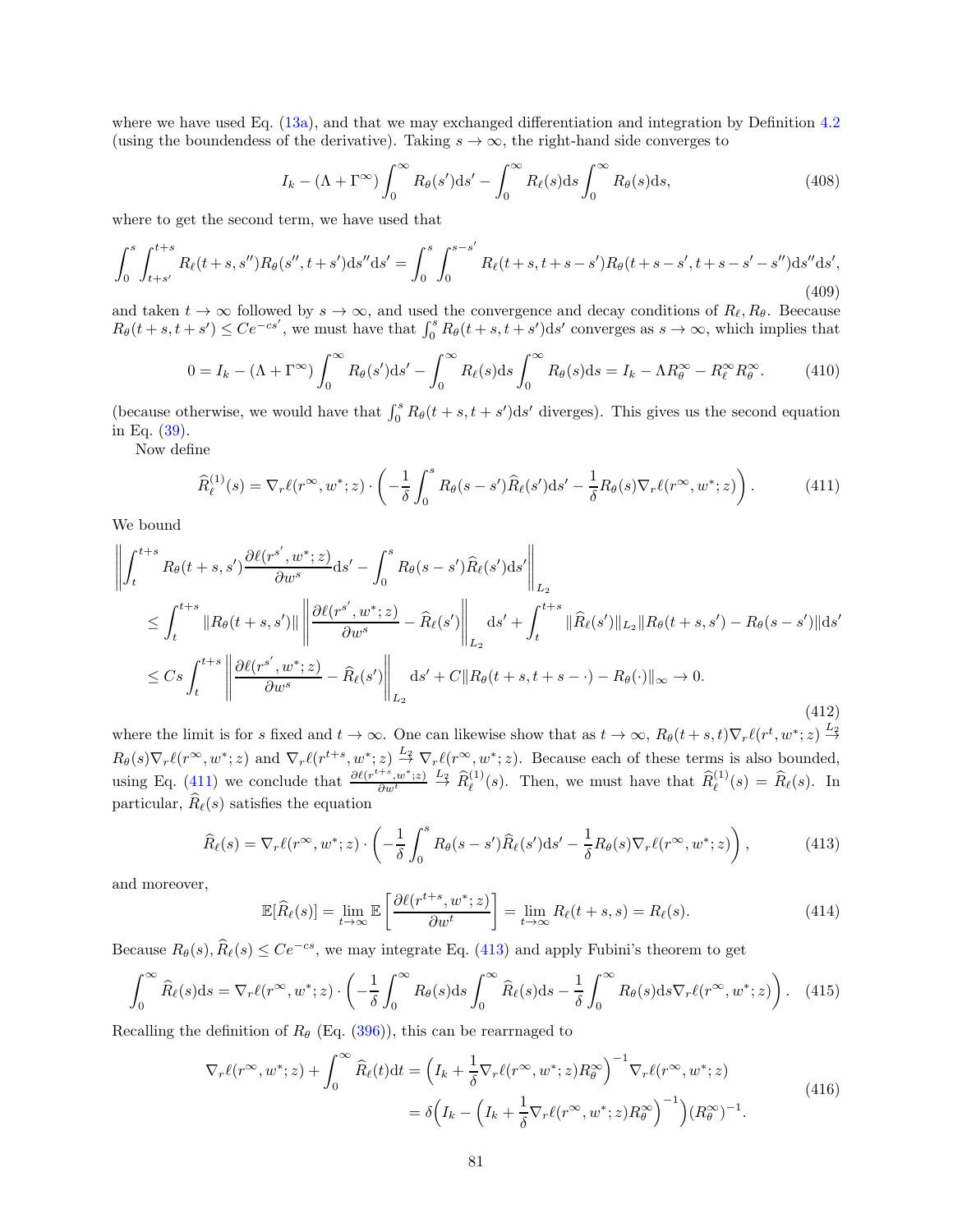Taking expectations and using Eq. [\(396\)](#page-78-0) gives the first equation in [\(39\)](#page-11-2).

Now consider Eq. [\(32c\)](#page-10-2). Recall

$$
\frac{\partial \ell(r^t, w^*; z)}{\partial w^*} = -\frac{1}{\delta} \nabla_r \ell(r^t, w^*; z) \int_0^t R_\theta(t, t - s) \frac{\partial \ell(r^{t - s}, w^*; z)}{\partial w^*} ds + \nabla_{w^*} \ell(r^t, w^*; z). \tag{417}
$$

 $\text{Because } \nabla_r \ell(r^t, w^*; z) \overset{L_2}{\nabla_r} \ell(r^\infty, w^*; z), \|R_\theta(t, t-\cdot) - R_\theta(\cdot)\|_\infty \to 0, \frac{\partial \ell(r^{t-s}, w^*; z)}{\partial w^*} \overset{L_2}{\to} \widehat{R}_\ell^*, \nabla_{w^*} \ell(r^t, w^*; z) \overset{L_2}{\nabla_{w^*}}$ Because  $V_r \ell(r^*, w^*; z) V_r \ell(r^*, w^*; z)$ ,  $||R_{\theta}(t, t - \cdot) - R_{\theta}(\cdot)||_{\infty} \to 0$ ,  $\frac{\partial w^*}{\partial w^*} \to R_{\ell}$ ,  $V_w * \ell(r^*, w^*; z) V_w *$ <br>  $\ell(r^{\infty}, w^*; z)$ , and we have that  $||\nabla_r \ell(r^*, w^*; z)||$ ,  $||\nabla_r \ell(r^{\infty}, w^*; z)||$ ,  $||\nabla_w * \ell(r^*, w^*; z)||$ ,  $M_{\ell}$ , and  $||R_{\theta}(t, t - s)||, ||R_{\theta}(s)|| \leq Ce^{-ts}$ , we can take the limit of the previous display as  $t \to \infty$  to get

$$
\widehat{R}_{\ell}^* = -\frac{1}{\delta} \nabla_r \ell(r^{\infty}, w^*; z) \int_0^{\infty} R_{\theta}(s) \mathrm{d}s \widehat{R}_{\ell}^* + \nabla_{w^*} \ell(r^{\infty}, w^*; z). \tag{418}
$$

This can be rearranged to

$$
\widehat{R}_{\ell}^* = \left(I_k + \frac{1}{\delta} \nabla_r \ell(r^\infty, w^*; z) R_\theta^\infty\right)^{-1} \nabla_{w^*} \ell(r^\infty, w^*; z). \tag{419}
$$

 $\Box$ 

Taking expectations gives the third equation in Eq. [\(39\)](#page-11-2). This completes the proof.

### D.3 Fixed-point equations for logistic regression

Note that under the change of variables in  $(51)$ , we have

$$
\eta_{(R_{\theta})^{-1}}[\mathcal{L}(\cdot,w^*;z)/\delta](w^{\infty}) \to \eta[\lambda \mathcal{L}(\cdot,w^*;z)](w^{\infty}), \tag{420}
$$

where the absence of a subscript on  $\eta$  denotes taking the subscript to be 1. In establishing the correspondence to [\[SC19\]](#page-25-0), we will frequently use the identities that  $\mathbb{P}(y|w^*) = \rho'(yw^*) = 1 - \rho'(-yw^*)$  and  $\eta[\lambda \rho](w^{\infty}) =$  $-\eta[\lambda \rho(-\cdot)](-w^{\infty})$ , which are straightforward to check.

Note that in this case,  $\eta$  is not almost differentiabily in  $w^*$  because  $\varphi$  is not continuous in  $w^*$ , z. Nevertheless, we will formally apply Gaussian integration by parts. For example, we will write

$$
\mathbb{E}[w^*\eta_{(R_\theta^\infty)^{-1}}[\mathcal{L}(\cdot,w^*;z)/\delta](w^\infty)]
$$
\n
$$
= \text{Var}(w^*)\mathbb{E}[\partial_{w^*}\eta_{(R_\theta^\infty)^{-1}}[\mathcal{L}(\cdot,w^*;z)/\delta](w^\infty)] + \text{Cov}(w^*,w^\infty)\mathbb{E}[\partial_{w^\infty}\eta_{(R_\theta^\infty)^{-1}}[\mathcal{L}(\cdot,w^*;z)/\delta](w^\infty)],
$$
\n(421)

even though the derivative with respect to  $w^*$  is not well defined. Our goal is simply to show the formal equivalence between the fixed-point equations Eq. [\(38\)](#page-11-1) and [\(39\)](#page-11-2), even though Theorem [3](#page-11-0) does not directly apply to the case of logistic regression. One could extend our result to logistic regression via differentiable approximations of  $\varphi$ , though we do not pursue this here. Alternatively, the work of [\[SC19\]](#page-25-0) and our calculations below show that by formally applying Gaussian integration by parts to Eqs. [\(38\)](#page-11-1) and [\(39\)](#page-11-2), we arrive at fixed point equations which correctly characterize the behavior of the logistic regression estimate.

With this discussion in mind, we now pursue establishing the equivalence between Eqs. [\(38\)](#page-11-1) and [\(39\)](#page-11-2) of the current work and Eq.  $(5)$  of  $\boxed{\text{SC19}}$ . By Eq.  $(38)$ ,

$$
C_{\ell} = \mathbb{E}[\rho'(-yr^{\infty})^2]
$$
  
\n
$$
= \mathbb{E}[\mathbb{P}(y=1|w^*)\rho'(-\eta[\lambda\rho(-\cdot)](w^{\infty}))^2 + \mathbb{P}(y=-1|w^*)\rho'(\eta[\lambda\rho](w^{\infty}))^2]
$$
  
\n
$$
= \mathbb{E}[\lambda\rho'(w^*)\rho'(-\eta[\lambda\rho(-\cdot)](w^{\infty}))^2 + \rho'(-w^*)\rho'(\eta[\lambda\rho](w^{\infty}))^2]
$$
  
\n
$$
= \mathbb{E}[\lambda\rho'(w^*)\rho'(\eta[\lambda\rho](-w^{\infty}))^2 + \rho'(-w^*)\rho'(\eta[\lambda\rho](w^{\infty}))^2]
$$
  
\n
$$
= 2\mathbb{E}[\lambda\rho'(w^*)\rho'(\eta[\lambda\rho](-w^{\infty}))^2].
$$
\n(422)

This agrees with the first equation in Eq. (5) of [\[SC19\]](#page-25-0) under the change of variables above.